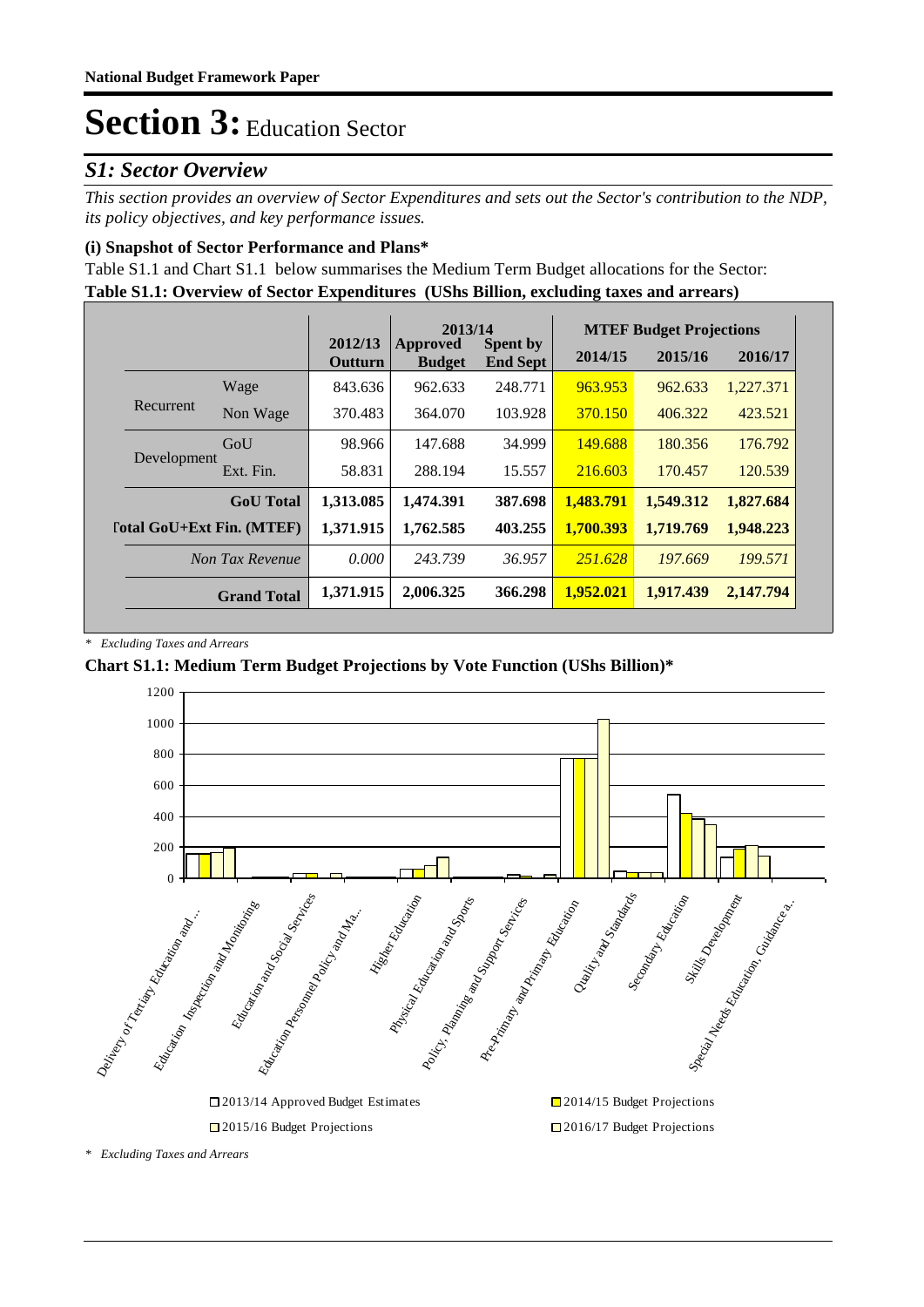### **(ii) Sector Contributions to the National Development Plan**

### **(iii) Medium Term Sector Policy Objectives**

The sector objectives which guide medium term outputs and resource allocations are:

*1. Increasing and improving equitable access to quality education at all levels. Specifically, increasing net enrolment ratios for primary, transition rates from primary to secondary, maintain enrolment numbers at 4,000 in public universities for Government sponsored students, improving access to physical education and sports.*

*2. Improving the quality and relevance of education at all levels. Specifically, improving completion rate for primary, implement the thematic curriculum for P1 and P2, improving the student:workshop ratio and staffing levels in BTVET institutions, increase facilities and review the curriculum in secondary subsector.* 

*3. Improving effectiveness and efficiency in delivery of the education services. Reducing teacher, headteacher and pupil absenteeism, reducing repetition and drop out rates for primary, improving performance and participation for secondary.*

#### **(iv) Summary of Sector Performance**

The status of the sector in terms of its three priority sector outcomes is set out below:

#### Outcome 1: Improved quality and relevancy of education at all levels

The number of P.3 pupils rated proficient in literacy improved by  $4\%$  from 53.80% (52.10% boys; 55.60%) girls) 2012 to 53.856. 12 %( 53.87% boys; 56.42 girls.The percentage of P.3 pupils proficient in numeracy was still high at 69.8% (70.6% boys; 68.8% girls) in FY 2012/13.

In P.6, 40.15% of the pupils were rated competent in literacy in FY 2012/13 as compared to 40.80% in FY2011/12 which translates into a reduction of 0.6%.The percentage of pupils rated proficient in numeracy also reduced to 41.4% in FY2012/13 from 45.20% in FY2011/12; and the PLE pass rate improved by 2% from 86.4% (88% male; 85% female) in 2011 to 88.4% (90% male ; 86.8% female) in 2012.

### Outcome 2: Improved equitable access to education

- At primary level, total enrolment increased by  $0.6\%$  from  $8,337,069(4,168,939$  boys;  $4,168,130$  girls) in 2012 to 8,390,674 (4,205,388 boys; 4185,286 girls) in 2013.

- Total enrolment in secondary sub-sector increased by 0.5% from 1,251,507 (671,347 boys; 580,160 girls) in 2012 to 1,257,378 (672,828 girls; 584,550 girls) in 2013;

- Total enrolment in BTVET Educa-tion increased by 11% from 21,180 (2012) to 23,498 (2013);

- Total enrolment in higher education increased by 9% from 179,569(110,255 male; 86,135 female) in FY 2011/12 to 198,066(111,831 male; 86,235 female) in FY2012/13;

#### Outcome 3: Improved effectiveness and efficiency in delivery of the education services

- Monitor and conducted support supervision in 560 ECD Centres, and 134 District Local Govern-ments and Municipalities (i.e. 112 Districts and 22 Municipalities);

- Appoint new BoGs in a total 123 secondary schools and assesses the functionalities of 348 secon-dary school BoGs;

- Conducted orientation for 220 newly elected members of BOGs in the Education Act (2008) and train 239 head teachers and 61 deputies on governance and discipline management in sec-ondary schools;

### *S2: Sector Performance and Plans to Improve Sector Outcomes*

*This section describes past performance and plans to improve sector outcomes. For each outcome it sets out outcome indicators, key sector outputs and actions to improve sector performance. It then sets out analysis of the efficiency of sector allocations and major capital investments.*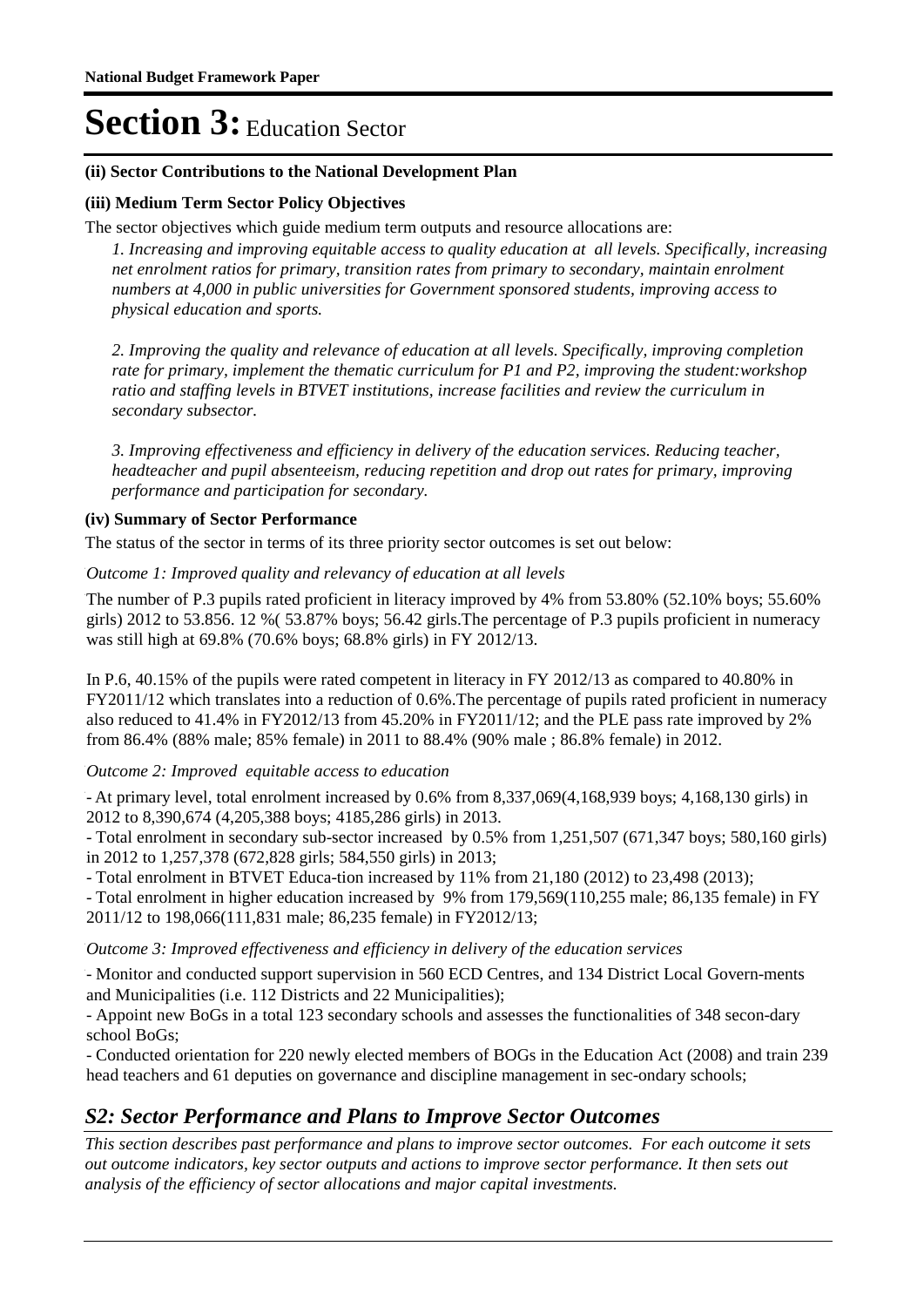### **(i) Outcome 1: Improved quality and relevancy of education at all levels**

#### *Status of Sector Outcomes*

The table below sets out the status of sector outcomes in terms of key sector outcome indicators.

#### **Table S2.1: Sector Outcome Indicators**

| Outcome 1: Improved quality and relevancy of education at all levels                            |                   |                  |                             |  |  |  |
|-------------------------------------------------------------------------------------------------|-------------------|------------------|-----------------------------|--|--|--|
| <b>Outcome and Outcome Indicator</b>                                                            | <b>Baseline</b>   | $2014/15$ Target | <b>Medium Term Forecast</b> |  |  |  |
| Survival Rate to P7                                                                             | 31(2011/12)       | 32               | 35(2016/17)                 |  |  |  |
| Pupil text book ratio for upper primary*                                                        | 0(2012/13)        | 9:1              | 35(2016/17)                 |  |  |  |
| Pupil text book ratio for lower primary*                                                        | 2:1(2012/13)      | 2:1              | 1:1(2016/17)                |  |  |  |
| Numeracy Rates for P6                                                                           | 55 (2011/12)      | 56               | 56(2016/17)                 |  |  |  |
| Numeracy Rates for P3                                                                           | 73 (2011/12)      | 74               | 75(2016/17)                 |  |  |  |
| No. of Pupils/students Passing Secondary<br>Examinations in Government aided schools            | 99,802 (2011/12)  | 105,792          | 111,024 (2016/17)           |  |  |  |
| No. of Pupils/students Passing Primary<br>Examinations in Government aided schools              | 431,529 (2011/12) | 500,000          | 512,000 (2016/17)           |  |  |  |
| Literacy Rates at P6                                                                            | 50.2 (2011/12)    | 52               | 54 (2016/17)                |  |  |  |
| Literacy Rates at P3                                                                            | 58.2 (2011/12)    | 59               | 60(2016/17)                 |  |  |  |
| Difference between the average of the 10 highest<br>PTRs per district and the national average* | 29 (2011/12)      | 25               | 24(2016/17)                 |  |  |  |

#### *Performance for the first quarter of the 2013/14 financial year*

In regards to provision of instructional materials advance payments (20%) and second tranche of payments (60%) paid to publishers who have presented a complete set of shipping documents.Consultant procured; inception report cleared by M&E Working Group. 28,800 copies of the PTE curriculum printed and delivered to the MoES stores.

Secondary paid funds to 3 secondary schools of Namwezi SS – Buikwe; St Theresa Girls' SS Alanyi Apac - ; Lake Bunyonyi SS – Kabale to purchase 50 computers and disbursed funds to 161 Government and 88 PPP UPOLET schools to procure science & math text books -Disbursed funds for the procurement of computers at Ngarama SS – Isingiro and St Peters SS Nyarushanje – Rukungiri

NCDC Developed syllabi for 6 courses of pottery and Ceramics, Leather and Tannery, Secretarial and information and development of syllabi for 8 learning areas for S 1-4 and the management, Beautification and hair dressing, Records and information management is ongoing.TVET P.7 graduate project disbursed to St. Josephs Kyarubingo, Namisindwa TS, Bukooli TS, Omugo TS, Olio TS, Namasale TS, Rwiziringiriro TS, Hakitengya CP for specialized material and equipment.

Kyambogo university enrolled 22,968 students were enrolled, & 8,900 students are to graduate at the end of the academic year 2013/14.

Makerere University Business School is carrying out registration for all undergraduate and graduate programs.

First year students reported on August 17th 2013 and lectures commenced on August 26th 2013 with one week of orientation.

Students Internship for first and second year students was conducted during the recess term that ran from July 2013 to August 2013.

External Examiners analysed and evaluated student's examination scripts and program structures for all courses to ensure quality.

Busitema University admitted 249 students on Government sponsorship scheme; 136 for Bachelors' programs (82 at Busitema, 18 at Namasagali, 17 at Arapai and 19 at Nagongera) and 113 for Diploma (21 at Busitema and 92 at Arapai) and 1,417 students on the Private sponsorship scheme; 236 for Bachelor's, 509 on Diploma and 632 on certificate programs (151 at Busitema, 22 at Namasagali, 93 at Nagongera, and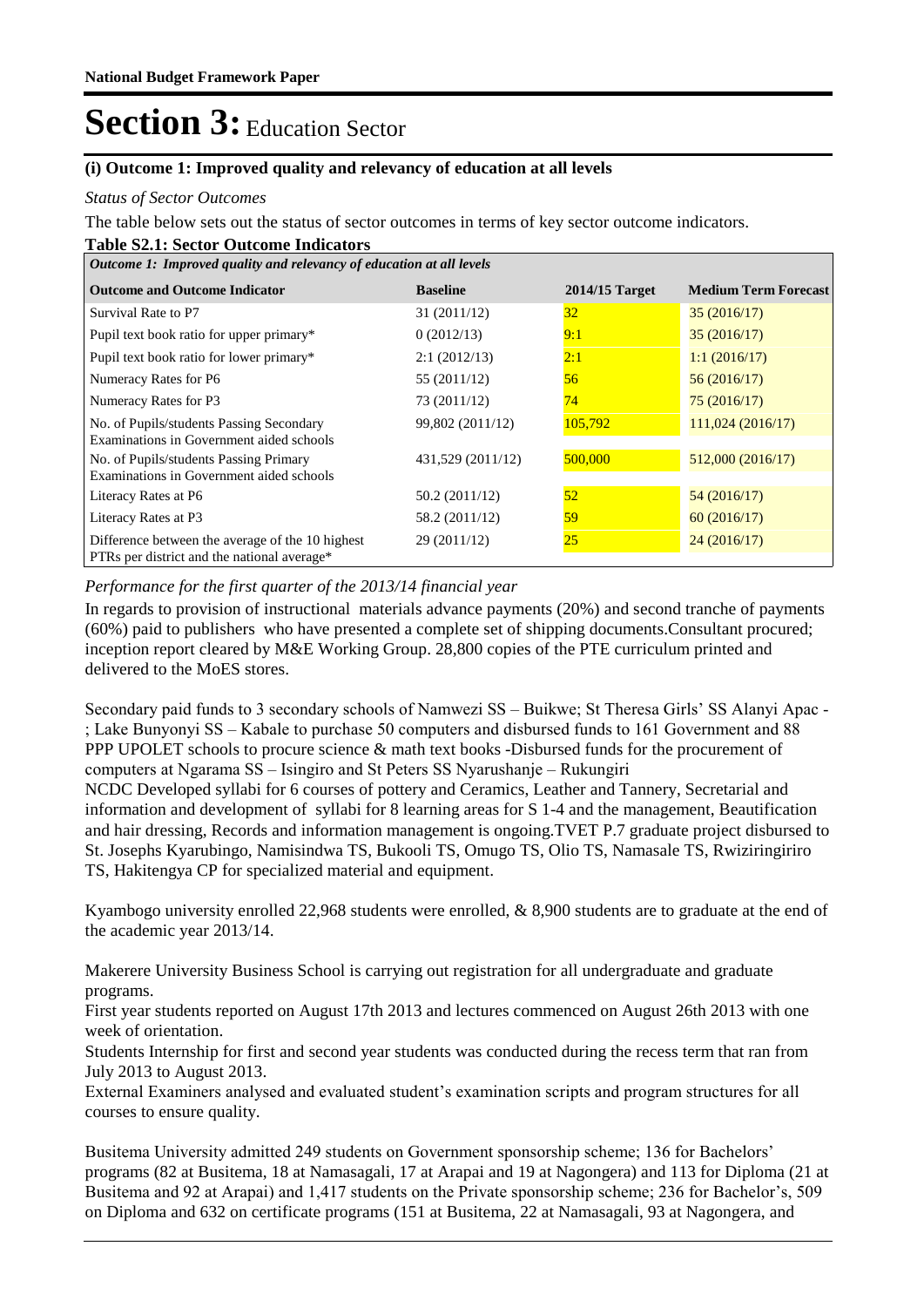1,111 at Arapai)The University also rolled out Mbale campus (School of Health Sciences) with an enrolment of 60 students (20 students on Government scheme and 60 students on Private scheme).

Under Makerere University operation and management of two newly established campuses in Jinja and Fort Portal 16013 students were admitted for several courses in the 9 Colleges and 1 School of Law of these 7284 (45%) were female.Registered students 11075 out of which 5157 (46%) were female.This is against a projected enrolment of 40,000. Academic programmes include 112 undergraduate and 127 graduate programmes.

Gulu University admitted 245 Government students and 2,650 Private students, Conducted 30 weeks of lectures and 2 weeks of exams, Registered and sponsored 5 PhD students, 10 Masters programme students Sponsored 20 staff for trainings and seminars, conducted recess term field work for 120 Faculty of Agric students

#### **Table S2.2: Key 2014/15 Outputs Contributing to the Sector Outcome\***

*Outcome 1: Improved quality and relevancy of education at all levels*

| Vote, Vote Function                               | 2013/14<br><b>Approved Budget and</b>                                                                                                                                                                                                                                                                                                                                                                                                                             | <b>Spending and Outputs</b>                                                                                                                                                                                                                                                                                                                                                                                                                                                  | 2014/15<br><b>Proposed Budget and</b>                                                                                                                                                                                                                                                                                                                                                                                                                                                                                                                                                                                                                                                                                                                                                                                                                                                                                                                                                                                      |
|---------------------------------------------------|-------------------------------------------------------------------------------------------------------------------------------------------------------------------------------------------------------------------------------------------------------------------------------------------------------------------------------------------------------------------------------------------------------------------------------------------------------------------|------------------------------------------------------------------------------------------------------------------------------------------------------------------------------------------------------------------------------------------------------------------------------------------------------------------------------------------------------------------------------------------------------------------------------------------------------------------------------|----------------------------------------------------------------------------------------------------------------------------------------------------------------------------------------------------------------------------------------------------------------------------------------------------------------------------------------------------------------------------------------------------------------------------------------------------------------------------------------------------------------------------------------------------------------------------------------------------------------------------------------------------------------------------------------------------------------------------------------------------------------------------------------------------------------------------------------------------------------------------------------------------------------------------------------------------------------------------------------------------------------------------|
| <b>Key Output</b>                                 | <b>Planned outputs</b>                                                                                                                                                                                                                                                                                                                                                                                                                                            | <b>Achieved by End Sept</b>                                                                                                                                                                                                                                                                                                                                                                                                                                                  | <b>Planned Outputs</b>                                                                                                                                                                                                                                                                                                                                                                                                                                                                                                                                                                                                                                                                                                                                                                                                                                                                                                                                                                                                     |
| <b>Vote: 013 Ministry of Education and Sports</b> |                                                                                                                                                                                                                                                                                                                                                                                                                                                                   |                                                                                                                                                                                                                                                                                                                                                                                                                                                                              |                                                                                                                                                                                                                                                                                                                                                                                                                                                                                                                                                                                                                                                                                                                                                                                                                                                                                                                                                                                                                            |
|                                                   | Vote Function: 0701 Pre-Primary and Primary Education                                                                                                                                                                                                                                                                                                                                                                                                             |                                                                                                                                                                                                                                                                                                                                                                                                                                                                              |                                                                                                                                                                                                                                                                                                                                                                                                                                                                                                                                                                                                                                                                                                                                                                                                                                                                                                                                                                                                                            |
| Output: 070102                                    | <b>Instructional Materials for Primary Schools</b>                                                                                                                                                                                                                                                                                                                                                                                                                |                                                                                                                                                                                                                                                                                                                                                                                                                                                                              |                                                                                                                                                                                                                                                                                                                                                                                                                                                                                                                                                                                                                                                                                                                                                                                                                                                                                                                                                                                                                            |
| Description of Outputs:                           | The department will complete<br>procurement of P5 -P7<br>textbooks as rolled over<br>contracts for the 2,378,829<br>pupils books and 325,000<br>teachers' guides for P5 and P7<br>Reprint curricula for P1 and P2<br>Pay for consultancy of Needs<br>assessement for SNE<br>Procure hearing Aids for<br>assessed learners of SNE<br>Procure instructional materials<br>for PTCs<br>Conduct prequalification<br>workship for P1 and P2<br>instructional materials. | Preliminary evaluation has been<br>done while technical evaluation<br>is to be conducted in the 3rd<br>quarter<br>Advance payments (20%) and<br>second tranche of payments<br>(60%) paid to publishers who<br>have presented a complete set of (Hearing Aids and their<br>shipping documents.<br>Consultant procured; inception<br>report cleared by M&E Working curriculum<br>Group.<br>28,800 copies of the PTE<br>curriculum printed and<br>delivered to the MoES stores. | <b>IMU</b><br>Procurement of 73,374 copies<br>of assorted P5-P7 instructional<br>materials, 509,815 copies of<br>assorted instructional materials<br>for P5 and P6, 384 pieces of<br>assorted instructional materials<br>accessories), 40,500 copies of<br>textbooks for the revised PTE<br>Donor<br>And commencement of<br>procurement of instructional<br>materials for 18 schools in the<br>Karamoja region these include ;-<br>Kiru Primary School, Morulem<br><b>Boys Primary School (Mixed</b><br><b>School), Orwamuge Primary</b><br>school Kalas Girls Primary<br>School, Katikit Primary School,<br><b>Kalas Boys Primary School,</b><br><b>Karenga Boys Primary School</b><br>(Mixed), Komukuny Girls<br><b>Primary School, Nakalas</b><br>Primary School, Kotido Primary<br>School, Lokitelaebu Primary<br><b>School, Napumpum Primary</b><br>School, Moroto KDA, Naitakwi<br>Primary School, Kasimeri<br>Primary School, Nakapiripirit<br>Primary School, Tokora Primary<br><b>School, Lorengedwat Primary</b> |
|                                                   |                                                                                                                                                                                                                                                                                                                                                                                                                                                                   |                                                                                                                                                                                                                                                                                                                                                                                                                                                                              | <b>Schools</b>                                                                                                                                                                                                                                                                                                                                                                                                                                                                                                                                                                                                                                                                                                                                                                                                                                                                                                                                                                                                             |
| Performance Indicators:                           |                                                                                                                                                                                                                                                                                                                                                                                                                                                                   |                                                                                                                                                                                                                                                                                                                                                                                                                                                                              |                                                                                                                                                                                                                                                                                                                                                                                                                                                                                                                                                                                                                                                                                                                                                                                                                                                                                                                                                                                                                            |
| No. of text books procured<br>and distributed *   | 734,759                                                                                                                                                                                                                                                                                                                                                                                                                                                           | $\boldsymbol{0}$                                                                                                                                                                                                                                                                                                                                                                                                                                                             | 40,500                                                                                                                                                                                                                                                                                                                                                                                                                                                                                                                                                                                                                                                                                                                                                                                                                                                                                                                                                                                                                     |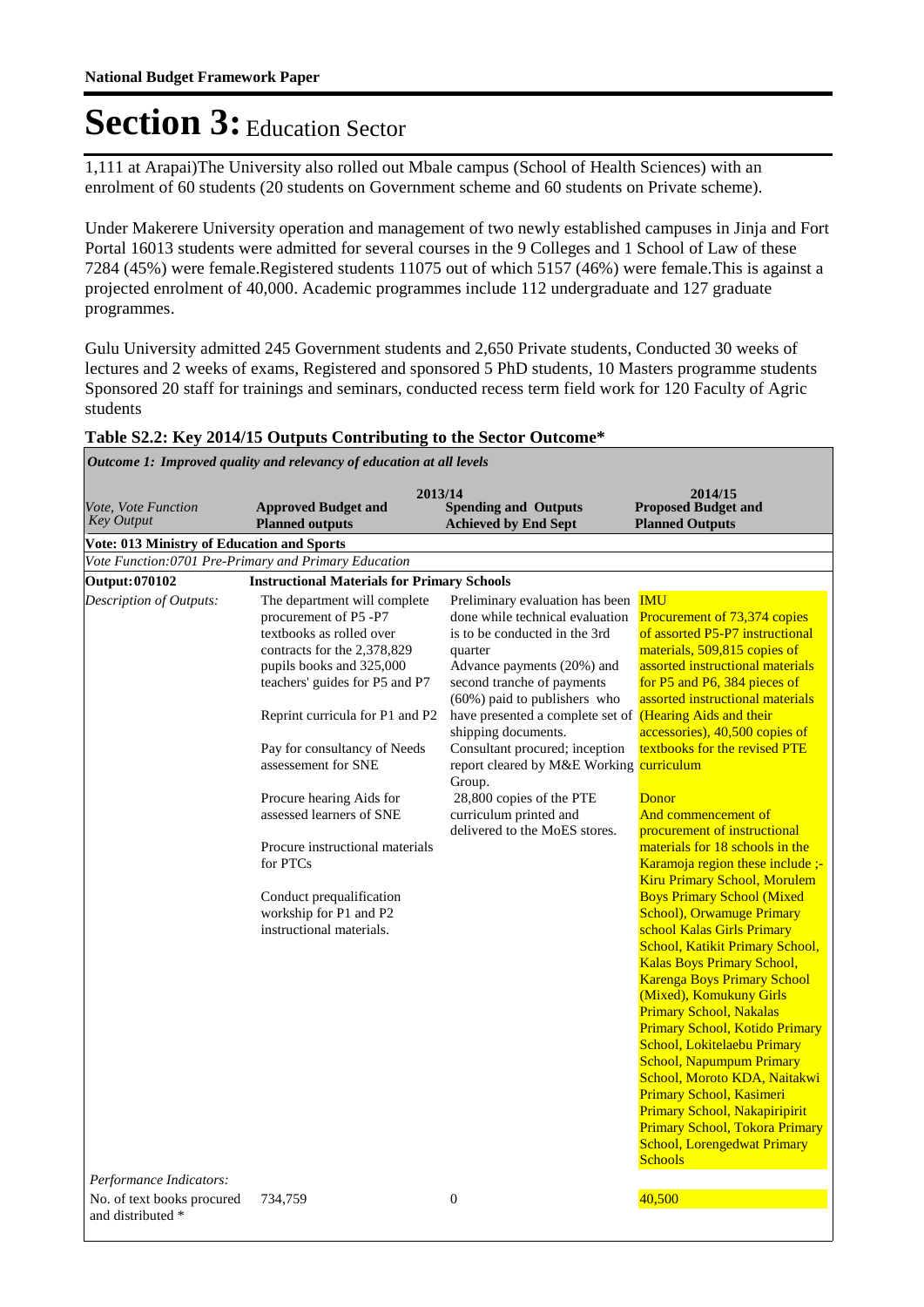| <i>Outcome 1: Improved quality and relevancy of education at all levels</i>      |                                                                                                                                                                                                                                                                                                                                                                                                                                                                                                                                                                                                                                                                                                                                                                                                                                                                                                                                                                                                                                                                                                                                                                                                                                              |                                                                                                                                                                                                                                                                                                                                                                                                                                                                                                                                                                                                                                                                                                                          |                                                                                                                                                                                                                                                                                                                                                                                                                                                                                                                                                                                                                                                                                                                                                                                                                                                          |  |  |
|----------------------------------------------------------------------------------|----------------------------------------------------------------------------------------------------------------------------------------------------------------------------------------------------------------------------------------------------------------------------------------------------------------------------------------------------------------------------------------------------------------------------------------------------------------------------------------------------------------------------------------------------------------------------------------------------------------------------------------------------------------------------------------------------------------------------------------------------------------------------------------------------------------------------------------------------------------------------------------------------------------------------------------------------------------------------------------------------------------------------------------------------------------------------------------------------------------------------------------------------------------------------------------------------------------------------------------------|--------------------------------------------------------------------------------------------------------------------------------------------------------------------------------------------------------------------------------------------------------------------------------------------------------------------------------------------------------------------------------------------------------------------------------------------------------------------------------------------------------------------------------------------------------------------------------------------------------------------------------------------------------------------------------------------------------------------------|----------------------------------------------------------------------------------------------------------------------------------------------------------------------------------------------------------------------------------------------------------------------------------------------------------------------------------------------------------------------------------------------------------------------------------------------------------------------------------------------------------------------------------------------------------------------------------------------------------------------------------------------------------------------------------------------------------------------------------------------------------------------------------------------------------------------------------------------------------|--|--|
| Vote, Vote Function<br><b>Key Output</b>                                         | 2013/14<br><b>Approved Budget and</b><br><b>Planned outputs</b>                                                                                                                                                                                                                                                                                                                                                                                                                                                                                                                                                                                                                                                                                                                                                                                                                                                                                                                                                                                                                                                                                                                                                                              | <b>Spending and Outputs</b><br><b>Achieved by End Sept</b>                                                                                                                                                                                                                                                                                                                                                                                                                                                                                                                                                                                                                                                               | 2014/15<br><b>Proposed Budget and</b><br><b>Planned Outputs</b>                                                                                                                                                                                                                                                                                                                                                                                                                                                                                                                                                                                                                                                                                                                                                                                          |  |  |
| No. of curriculum materials<br>procured*                                         | 615,381                                                                                                                                                                                                                                                                                                                                                                                                                                                                                                                                                                                                                                                                                                                                                                                                                                                                                                                                                                                                                                                                                                                                                                                                                                      | 28,800                                                                                                                                                                                                                                                                                                                                                                                                                                                                                                                                                                                                                                                                                                                   | 583,189                                                                                                                                                                                                                                                                                                                                                                                                                                                                                                                                                                                                                                                                                                                                                                                                                                                  |  |  |
| Output Cost (UShs bn):                                                           | 20.153                                                                                                                                                                                                                                                                                                                                                                                                                                                                                                                                                                                                                                                                                                                                                                                                                                                                                                                                                                                                                                                                                                                                                                                                                                       | 0.947                                                                                                                                                                                                                                                                                                                                                                                                                                                                                                                                                                                                                                                                                                                    | 23.907                                                                                                                                                                                                                                                                                                                                                                                                                                                                                                                                                                                                                                                                                                                                                                                                                                                   |  |  |
| Output: 070180                                                                   | <b>Classroom construction and rehabilitation (Primary)</b>                                                                                                                                                                                                                                                                                                                                                                                                                                                                                                                                                                                                                                                                                                                                                                                                                                                                                                                                                                                                                                                                                                                                                                                   |                                                                                                                                                                                                                                                                                                                                                                                                                                                                                                                                                                                                                                                                                                                          |                                                                                                                                                                                                                                                                                                                                                                                                                                                                                                                                                                                                                                                                                                                                                                                                                                                          |  |  |
| Description of Outputs:                                                          | A 3-Classroom<br>Block(Furnished) Kigalagala<br>P/School - Jinja<br>Rehabilitation of a 3-Classroom<br>and 6-Classroom Block with<br>Office & Store<br>Two 5-Stance Lined Latrine<br>Block with bathroom/Urina and<br>a 2-Stance Lined Latrine Block<br>in Mpumu P/School - Mukono<br>Renovation of a P.7 Block,<br>Infant Block (P1, P2),<br>Administration Block with<br>Office and P3 Class, and<br>Primary 4 Class in Mwiri<br>Boarding P/S - Jinja<br>A 2-Classroom Block with<br>Office and Store(Furnished) in<br>Butaalunga Primary School-<br>Butambala<br>A 3-Classroom Block,<br>Maintenance of Two 2-<br><b>Classrom Blocks with Offices</b><br>and Stores, A 5-Stance lined<br>latrine block, Provision of 28<br>three-seater desks in Kiwawu<br>Primary School-Mityana<br>A 2-Classroom Block with<br>Ofiice and Store (Furnished),<br>Rehabilitation of a 2-Classroom<br>Block, Renovation of two 2-<br>Classroom Blocks, Two 5-<br>Stance lined latrine blocks, A 2-<br>Stance lined latrine block in<br>Ngomanene P/School - Gomba<br>Renovation of a 3-Classroom<br>Block with Office and<br>Staffroom. Construction of two<br>2-Classroom Blocks, Provision<br>of 126 Desks in Bweyogerere<br>CoU Primary School - Wakiso | Funds were disbursed for<br>construction of a 3 classroom<br>block at Nakikungube P.S -<br>Wakiso; construction of a 2<br>classroom block at Usuk Boys'<br>P.S - Katakwi; rehabilitation of<br>a 3 classroom block with office<br>and store, a 6 classroom block<br>and construction of two 5-stance Budumba Primary School -<br>lined latrine block with<br>bathroom/ urinal at Mpumu P.S- Nalinaibi Primary School -<br>Mukono; renovation of P.7<br>block, the infant block $(P.1 -$<br>P.2), the administration block<br>with office and P.3 classroom as<br>well as the P.4 classroom at<br>Mwiri Boarding P.S - Jinja;<br>and, construction of a 3<br>classroom block (furnished) at<br>Mwererwe CoU P.S - Wakiso. | 19 primary schools construct &<br>Rehabilitated. These are :-<br>Kyamate P/School - Ntungamo<br><b>Buyodi Primary School - Kaliro</b><br>Waluwerere P/School Bugiri<br>Kigalagala Primary School- Jinja<br><b>Nsangi Mixed Primary School-</b><br><b>Wakiso</b><br>Butaleja<br>Kamuli<br><b>Butsibo Primary School -</b><br><b>Sheema</b><br>Butaalunga Primary School -<br><b>Butambala</b><br><b>Mukono Boarding Primary</b><br>School - Mukono<br>Nankodo Primary School -<br>Kibuku<br>Ogelaki Primary School - Serere<br>Hahoola Primary School -<br>Butaleja<br>Tombwe Primary School -<br><b>Bundibugyo</b><br>St. Theresa, Bbika P/School -<br><b>Wakiso</b><br>Nakanyonyi Primary School -<br><b>Mukono</b><br>Yepa Primary School - Kitgum<br>St. Joseph, Nabbingo Primary<br>School - Wakiso<br><b>Hakitara Primary School-</b><br>Bundibugyo |  |  |
| Performance Indicators:<br>No. of rehabilitated primary<br>schools established** | $\tau$                                                                                                                                                                                                                                                                                                                                                                                                                                                                                                                                                                                                                                                                                                                                                                                                                                                                                                                                                                                                                                                                                                                                                                                                                                       | $\boldsymbol{0}$                                                                                                                                                                                                                                                                                                                                                                                                                                                                                                                                                                                                                                                                                                         | $\overline{22}$                                                                                                                                                                                                                                                                                                                                                                                                                                                                                                                                                                                                                                                                                                                                                                                                                                          |  |  |
| No. of classrooms<br>constructed (primary)**                                     | 20                                                                                                                                                                                                                                                                                                                                                                                                                                                                                                                                                                                                                                                                                                                                                                                                                                                                                                                                                                                                                                                                                                                                                                                                                                           | $\mathbf{0}$                                                                                                                                                                                                                                                                                                                                                                                                                                                                                                                                                                                                                                                                                                             | 33                                                                                                                                                                                                                                                                                                                                                                                                                                                                                                                                                                                                                                                                                                                                                                                                                                                       |  |  |
| Output Cost (UShs bn):                                                           | 16.892                                                                                                                                                                                                                                                                                                                                                                                                                                                                                                                                                                                                                                                                                                                                                                                                                                                                                                                                                                                                                                                                                                                                                                                                                                       | 0.444                                                                                                                                                                                                                                                                                                                                                                                                                                                                                                                                                                                                                                                                                                                    | 14.945                                                                                                                                                                                                                                                                                                                                                                                                                                                                                                                                                                                                                                                                                                                                                                                                                                                   |  |  |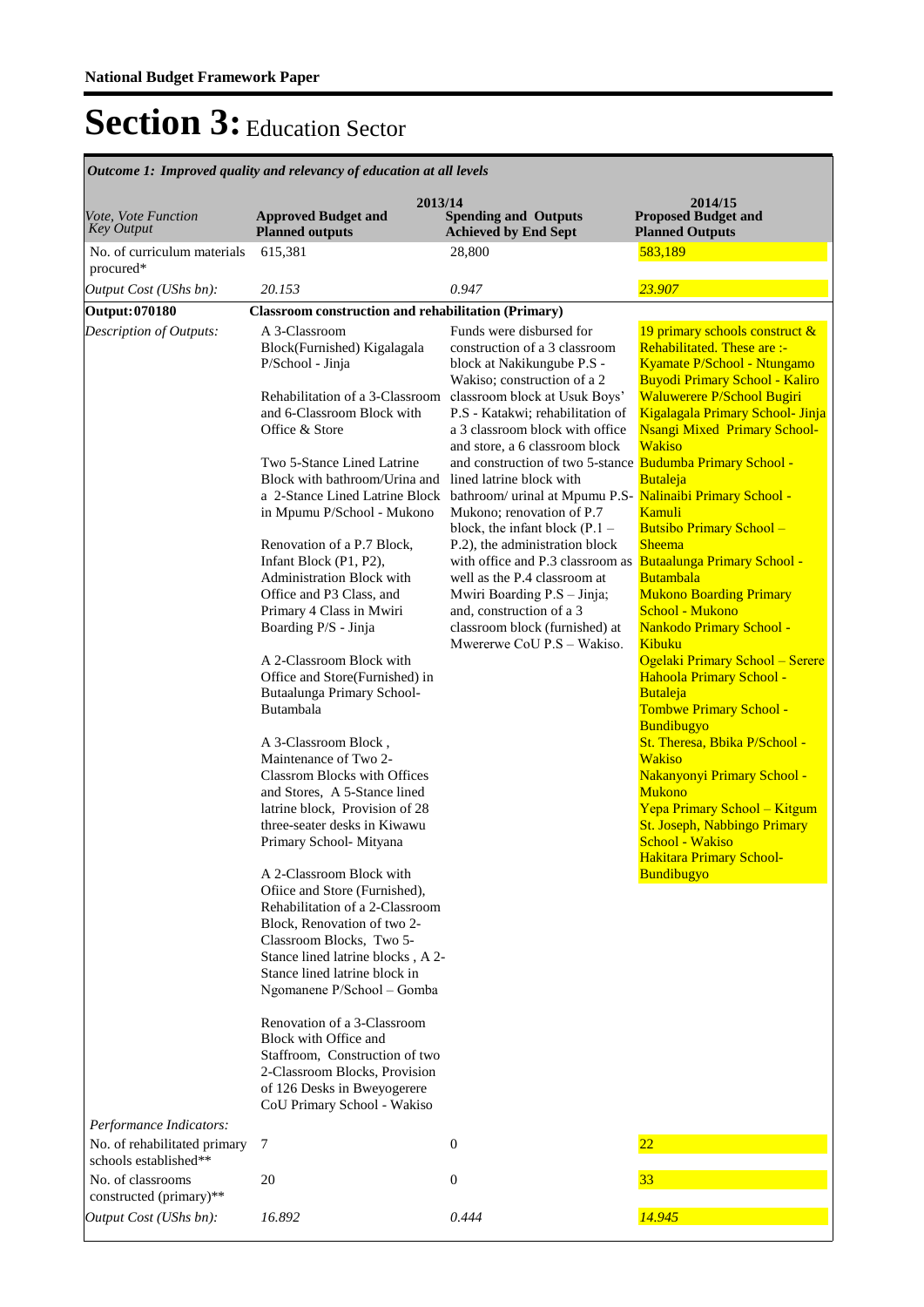| лисоте 1. тпрготси дишну ини генетнеу ој синешноп игин нетек         |                                                                                                                                                                                                                                                                                                                                                        |                                                                                                                                                                                                                                                                                                                                                                                                                                                                                                       |                                                                                                                                                                                                                                                                                                        |  |  |
|----------------------------------------------------------------------|--------------------------------------------------------------------------------------------------------------------------------------------------------------------------------------------------------------------------------------------------------------------------------------------------------------------------------------------------------|-------------------------------------------------------------------------------------------------------------------------------------------------------------------------------------------------------------------------------------------------------------------------------------------------------------------------------------------------------------------------------------------------------------------------------------------------------------------------------------------------------|--------------------------------------------------------------------------------------------------------------------------------------------------------------------------------------------------------------------------------------------------------------------------------------------------------|--|--|
| Vote, Vote Function<br><b>Key Output</b>                             | 2013/14<br><b>Approved Budget and</b><br><b>Planned outputs</b>                                                                                                                                                                                                                                                                                        | <b>Spending and Outputs</b><br><b>Achieved by End Sept</b>                                                                                                                                                                                                                                                                                                                                                                                                                                            | 2014/15<br><b>Proposed Budget and</b><br><b>Planned Outputs</b>                                                                                                                                                                                                                                        |  |  |
| Vote Function:0702 Secondary Education                               |                                                                                                                                                                                                                                                                                                                                                        |                                                                                                                                                                                                                                                                                                                                                                                                                                                                                                       |                                                                                                                                                                                                                                                                                                        |  |  |
| Output: 070202                                                       | <b>Instructional Materials for Secondary Schools</b>                                                                                                                                                                                                                                                                                                   |                                                                                                                                                                                                                                                                                                                                                                                                                                                                                                       |                                                                                                                                                                                                                                                                                                        |  |  |
| Description of Outputs:                                              | Books and periodicals procured Disbursed funds for the<br>Computer and ICT services<br>provided<br>4th cycle of 50 schools under<br>Digital Science Cyber handled<br>Text books for science and<br>mathematics for the UPOLET<br>government and PPP schools<br>procured<br>Computer laboratory of Bukoyo<br>SS<br>Iganga equipped with 80<br>computers | procurement of computers at<br>Ngarama SS - Isingiro and St<br>Peters SS Nyarushanje -<br>Rukungiri<br>Provided funds for the<br>rehabilitation and refurbishment<br>of computer laboratory at<br>Kilembe SS - Kasese after the<br>school had been hit by<br>floods<br>Paid 3 secondary schools of<br>Namwezi SS - Buikwe;<br>St Theresa Girls' SS Nsenyi -;<br>Lake Bunyonyi SS - Kabale to<br>purchase 50 computers<br>Disbursed funds to 161<br>Government and 88 PPP<br>UPOLET schools to procure | Continue with the expansion<br>programme for digital science<br>project.<br>100 UPOLOET schools<br>provided with a full set of ICT<br>equipment<br>5th cycle of 100 schools under<br>Digital Science Cyber handled<br>300 UPOLET schools provided<br>with science and mathematics<br>text books        |  |  |
| Performance Indicators:<br>No. of Science kits provided 0            |                                                                                                                                                                                                                                                                                                                                                        | science & mathematics text<br>books<br>$\boldsymbol{0}$                                                                                                                                                                                                                                                                                                                                                                                                                                               |                                                                                                                                                                                                                                                                                                        |  |  |
| to Secondary Schools**<br>No. of Instructional<br>Materials procured | 1                                                                                                                                                                                                                                                                                                                                                      | $\boldsymbol{0}$                                                                                                                                                                                                                                                                                                                                                                                                                                                                                      | $\overline{0}$                                                                                                                                                                                                                                                                                         |  |  |
| Output Cost (UShs bn):                                               | 27.090                                                                                                                                                                                                                                                                                                                                                 | 1.199                                                                                                                                                                                                                                                                                                                                                                                                                                                                                                 | 4.579                                                                                                                                                                                                                                                                                                  |  |  |
| Output: 070253                                                       | <b>Secondary Examinations (UNEB)</b>                                                                                                                                                                                                                                                                                                                   |                                                                                                                                                                                                                                                                                                                                                                                                                                                                                                       |                                                                                                                                                                                                                                                                                                        |  |  |
| Description of Outputs:<br>Performance Indicators:                   | Paid UCE registration fees for<br>111,900 and 58,200 for UACE                                                                                                                                                                                                                                                                                          | Transferred funds directly to<br>UNEB to examine 129,237<br>UCE and 27,237 UACE<br>students                                                                                                                                                                                                                                                                                                                                                                                                           | <b>Registration fees for 142,489</b><br><b>UCE</b> students paid<br><b>Registration fees for 29,961</b><br><b>UACE</b> students paid                                                                                                                                                                   |  |  |
| No. of students sitting<br><b>UCEand UACE</b>                        |                                                                                                                                                                                                                                                                                                                                                        |                                                                                                                                                                                                                                                                                                                                                                                                                                                                                                       | 172,450                                                                                                                                                                                                                                                                                                |  |  |
| Output Cost (UShs bn):                                               | 11.639                                                                                                                                                                                                                                                                                                                                                 | 3.480                                                                                                                                                                                                                                                                                                                                                                                                                                                                                                 | 12.522                                                                                                                                                                                                                                                                                                 |  |  |
| Vote Function: 0704 Higher Education                                 |                                                                                                                                                                                                                                                                                                                                                        |                                                                                                                                                                                                                                                                                                                                                                                                                                                                                                       |                                                                                                                                                                                                                                                                                                        |  |  |
| <b>Output: 070454</b>                                                | Monitoring/supervision and Quality assurance for Tertiary Institutions (AICAD, NCHE, JAB)                                                                                                                                                                                                                                                              |                                                                                                                                                                                                                                                                                                                                                                                                                                                                                                       |                                                                                                                                                                                                                                                                                                        |  |  |
| Description of Outputs:                                              | Mobilise capital development<br>funds and undertake capital<br>development for all public<br>universities.<br>Accredit old and new<br>programmes.<br>Begin phase 1 of NCHE<br>Headquarter buildings.<br>Facilitate AICAD. Carry out<br><b>JAB</b> activities                                                                                           | AICAD supported to ensure<br>research at universities<br>NCHE supported to maintain<br>quality in higher education<br>Admissions of students into<br>other tertiary institutions<br>conducted<br>Procurement process started for<br>toners and stationery                                                                                                                                                                                                                                             | Continue to accredit all old and<br>new programmes in<br>universities and tertiary<br>institutions alongside the<br>facilities with which to offer<br>those programmes so as to<br>ensure a match between<br>programmes and facilities,<br><b>Monitor both Chartered and</b><br>provisionally licensed |  |  |

*Outcome 1: Improved quality and relevancy of education at all levels*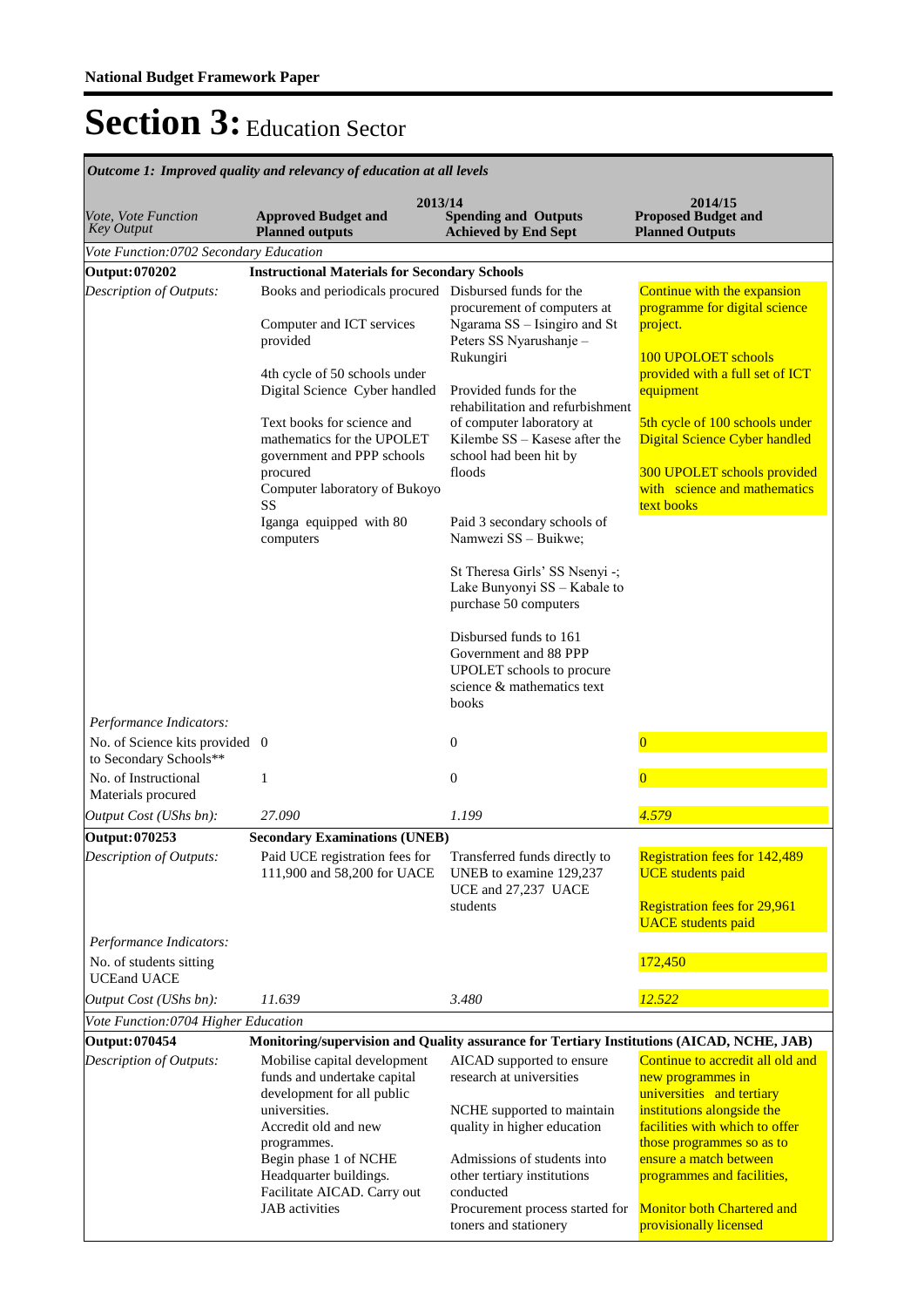| Vote, Vote Function                                | 2013/14<br><b>Approved Budget and</b>                                                                                                      | <b>Spending and Outputs</b>                                                                                                 | 2014/15<br><b>Proposed Budget and</b>                                                                                                                                                                           |
|----------------------------------------------------|--------------------------------------------------------------------------------------------------------------------------------------------|-----------------------------------------------------------------------------------------------------------------------------|-----------------------------------------------------------------------------------------------------------------------------------------------------------------------------------------------------------------|
| <b>Key Output</b>                                  | <b>Planned outputs</b>                                                                                                                     | <b>Achieved by End Sept</b>                                                                                                 | <b>Planned Outputs</b>                                                                                                                                                                                          |
|                                                    |                                                                                                                                            | Fuel for coordinating JAB<br>admissions disbursed                                                                           | universities to ensure adherence<br>to delivery of quality education,                                                                                                                                           |
|                                                    |                                                                                                                                            |                                                                                                                             | <b>Monitor other Tertiary</b><br>institutions to ensure adherence<br>to standards in delivery higher<br>education,                                                                                              |
|                                                    |                                                                                                                                            |                                                                                                                             | Developing minimum standards<br>for PhD's                                                                                                                                                                       |
|                                                    |                                                                                                                                            |                                                                                                                             | <b>Accredit new Universities and</b><br><b>Tertiary institutions</b>                                                                                                                                            |
| Output Cost (UShs bn):                             | 2.940                                                                                                                                      | 0.740                                                                                                                       | 2.940                                                                                                                                                                                                           |
| Vote Function:0706 Quality and Standards           |                                                                                                                                            |                                                                                                                             |                                                                                                                                                                                                                 |
| Output: 070602                                     | <b>Curriculum Training of Teachers</b>                                                                                                     |                                                                                                                             |                                                                                                                                                                                                                 |
| Description of Outputs:                            | Pay capitation grants to 3751<br>students in NTCs, 175 students<br>in Abilonino CPIC, and 120<br>students in Health Tutors                 | Paid capitation grants to 3751<br>students in NTCs, 175 students<br>in Abilonino CPIC, and 120<br>students in Health Tutors | Pay capitation grants to 3751<br>students in NTCs, 175 students<br>in Abilonino CPIC, and 120<br>students in Health Tutors                                                                                      |
| Performance Indicators:<br>No. of student teachers | 3,751                                                                                                                                      | 3,751                                                                                                                       | 3,751                                                                                                                                                                                                           |
| enrolled in NTCs<br>Output Cost (UShs bn):         | 3.054                                                                                                                                      | 0.100                                                                                                                       | 0.515                                                                                                                                                                                                           |
| Output: 070654                                     | <b>Curriculum Development and Training (NCDC)</b>                                                                                          |                                                                                                                             |                                                                                                                                                                                                                 |
| Description of Outputs:                            | Retooling of 127 pilot teachers                                                                                                            | 127 pilot teachers trained at                                                                                               | <b>Piloting Kiswahili for Primary</b>                                                                                                                                                                           |
|                                                    | on Kiswahili Curriculum P6 and Nakaseke Core PTC on P6 3rd<br>P7                                                                           | term Kiswahili Content                                                                                                      | schools                                                                                                                                                                                                         |
|                                                    | Monitoring the Kiswahili pilot<br>implementation for the two terms Pottery and Ceramics, Leather                                           | Draft syllabi for the 6 courses of<br>and Tannery, Secretarial and                                                          | <b>Printing of Thematic Song books</b><br><b>Developing of Sign Language</b><br><b>Curriculum for Lower primary</b>                                                                                             |
|                                                    | Printing and distribution of<br>6500 copies of the P4<br>Curriculum                                                                        | information management,<br>Beautification and hair dressing,<br>Records and information                                     | Sensitizing the public on the<br>Thematic curriculum and the                                                                                                                                                    |
|                                                    | Procurement of 834 off shelf<br>textbooks for Kiswahili                                                                                    | management have been<br>developed ready for review and<br>refining.                                                         | use of local language.<br>Study the effects of offering the                                                                                                                                                     |
|                                                    | pilot(P5and P6)<br>Review of A level Examination<br>format                                                                                 | Draft syllabi for the 8 learning<br>areas for S 1-4 are ready for<br>editing.                                               | Ugandan and other curricula to<br>the same learners at Primary<br>level                                                                                                                                         |
|                                                    | Dissemination of research<br>findings from the study of<br>thematic curriculum (P1-P3)<br>and the transition class(P4)                     | Trailed exemplary extract<br>materials in 25 secondary<br>schools.                                                          | <b>Purchase of Library Reference</b><br>books and subscription for E-<br>resources<br>Establish a Research,                                                                                                     |
|                                                    | Designing and developing<br>teaching syllabi , Instructors<br>guide and orientation manual<br>for certificate for 6 courses<br>under BTVET |                                                                                                                             | monitoring and evaluation<br>framework for the Centre.<br><b>Proposal writing for a Tracer</b><br><b>Study of the 2006-2010</b><br><b>Diploma Business graduates of</b><br><b>BTVET Institutions in Uganda.</b> |
|                                                    | Orientation of Instructors on the<br>6 new BTVET curriculum                                                                                |                                                                                                                             | Printing of A' level teaching<br>syllabus                                                                                                                                                                       |
|                                                    | Printing and distribution of 720                                                                                                           |                                                                                                                             |                                                                                                                                                                                                                 |

*Outcome 1: Improved quality and relevancy of education at all levels*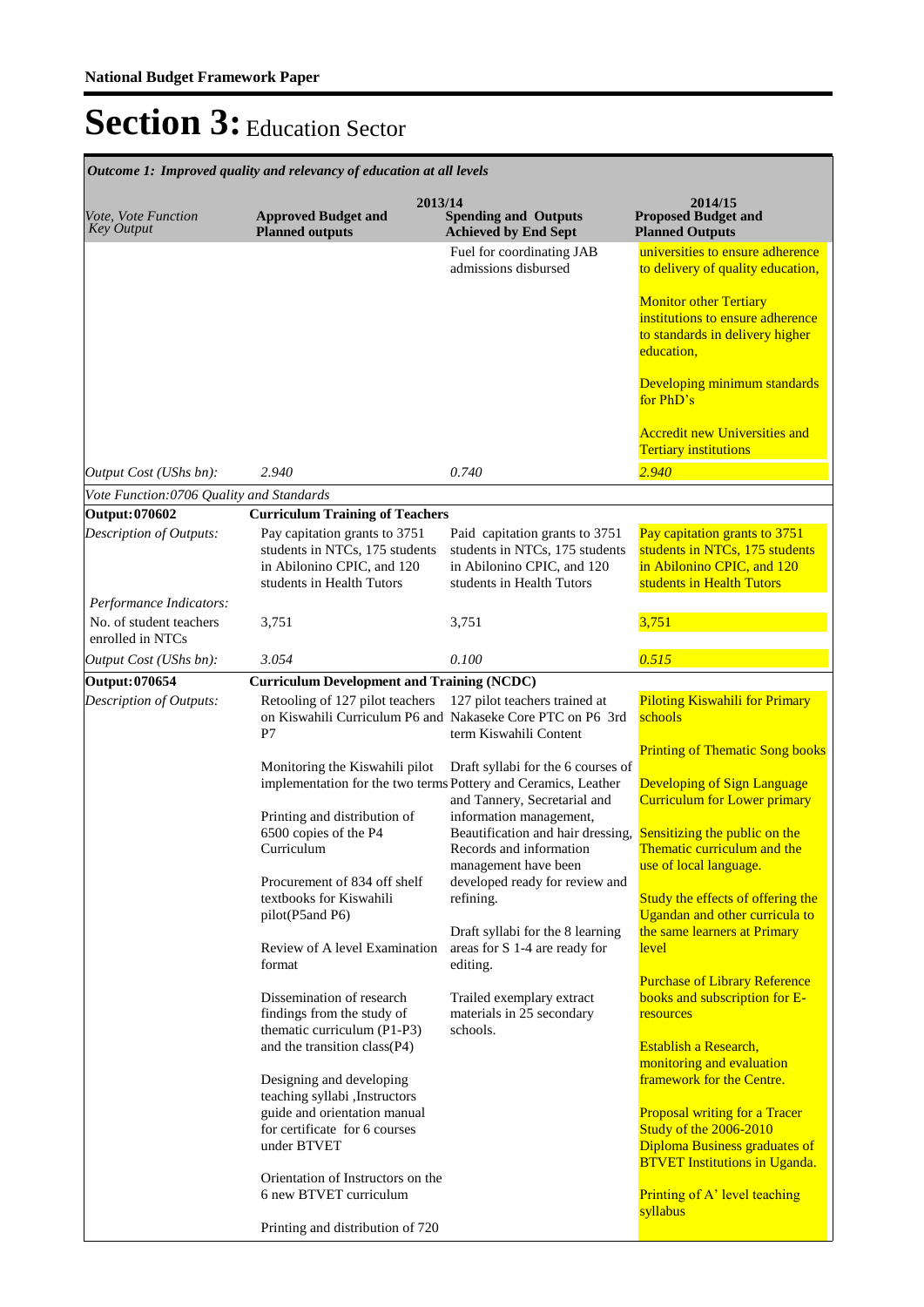| Outcome 1: Improved quality and relevancy of education at all levels                                |                                                                                                                                                                                                                                                                                                                                                                                                                                                                                                                        |                                                                                                                                                                                                                                                                                                                                                                                                                                                                                                             |                                                                                                                                                                                                                                                                                                                                                                                                                                                                                                                     |  |  |
|-----------------------------------------------------------------------------------------------------|------------------------------------------------------------------------------------------------------------------------------------------------------------------------------------------------------------------------------------------------------------------------------------------------------------------------------------------------------------------------------------------------------------------------------------------------------------------------------------------------------------------------|-------------------------------------------------------------------------------------------------------------------------------------------------------------------------------------------------------------------------------------------------------------------------------------------------------------------------------------------------------------------------------------------------------------------------------------------------------------------------------------------------------------|---------------------------------------------------------------------------------------------------------------------------------------------------------------------------------------------------------------------------------------------------------------------------------------------------------------------------------------------------------------------------------------------------------------------------------------------------------------------------------------------------------------------|--|--|
| Vote, Vote Function<br><b>Key Output</b>                                                            | 2013/14<br><b>Approved Budget and</b><br><b>Planned outputs</b>                                                                                                                                                                                                                                                                                                                                                                                                                                                        | <b>Spending and Outputs</b><br><b>Achieved by End Sept</b>                                                                                                                                                                                                                                                                                                                                                                                                                                                  | 2014/15<br><b>Proposed Budget and</b><br><b>Planned Outputs</b>                                                                                                                                                                                                                                                                                                                                                                                                                                                     |  |  |
|                                                                                                     | copies of the 6 BTVET<br>Monitoring the implementation<br>of the new BTVET curriculum                                                                                                                                                                                                                                                                                                                                                                                                                                  |                                                                                                                                                                                                                                                                                                                                                                                                                                                                                                             | <b>Monitoring Implementation of</b><br>the teaching of A-level<br><b>Subsidiary ICT in Secondary</b><br>schools.                                                                                                                                                                                                                                                                                                                                                                                                    |  |  |
|                                                                                                     |                                                                                                                                                                                                                                                                                                                                                                                                                                                                                                                        |                                                                                                                                                                                                                                                                                                                                                                                                                                                                                                             | <b>Orientation of A level</b><br><b>Subsidiary Mathematics</b><br>teachers for Secondary schools                                                                                                                                                                                                                                                                                                                                                                                                                    |  |  |
| Performance Indicators:<br>No. of primary curricula<br>reviewed**                                   | $\boldsymbol{0}$                                                                                                                                                                                                                                                                                                                                                                                                                                                                                                       | $\mathbf{0}$                                                                                                                                                                                                                                                                                                                                                                                                                                                                                                | $\bf{0}$                                                                                                                                                                                                                                                                                                                                                                                                                                                                                                            |  |  |
| No. of cirricular<br>implemented (Primary)**                                                        | $\boldsymbol{0}$                                                                                                                                                                                                                                                                                                                                                                                                                                                                                                       | $\boldsymbol{0}$                                                                                                                                                                                                                                                                                                                                                                                                                                                                                            |                                                                                                                                                                                                                                                                                                                                                                                                                                                                                                                     |  |  |
| Output Cost (UShs bn):                                                                              | 6.186                                                                                                                                                                                                                                                                                                                                                                                                                                                                                                                  | 1.624                                                                                                                                                                                                                                                                                                                                                                                                                                                                                                       | 6.186                                                                                                                                                                                                                                                                                                                                                                                                                                                                                                               |  |  |
| <b>Vote: 136 Makerere University</b>                                                                |                                                                                                                                                                                                                                                                                                                                                                                                                                                                                                                        |                                                                                                                                                                                                                                                                                                                                                                                                                                                                                                             |                                                                                                                                                                                                                                                                                                                                                                                                                                                                                                                     |  |  |
| Vote Function:0751 Delivery of Tertiary Education<br>Output: 075101                                 | <b>Teaching and Training</b>                                                                                                                                                                                                                                                                                                                                                                                                                                                                                           |                                                                                                                                                                                                                                                                                                                                                                                                                                                                                                             |                                                                                                                                                                                                                                                                                                                                                                                                                                                                                                                     |  |  |
| Description of Outputs:<br>Performance Indicators:<br>No. of students graduating                    | Enrolment: Enrolment is<br>expected at 41,009 (38,552<br>undergraduate and 2500<br>graduate students).<br>Academic programmes include<br>112 undergraduate and 127<br>graduate programmes.<br>Operation and management of<br>two newly established campuses<br>in Jinja and Fort Portal<br>Admission: 14,000 students<br>will be admitted in six<br>laboratory based and four<br>humanities and liberal arts units female<br>of the university<br>Graduation 12,000 students in<br>their final year of study<br>13,000 | Academic Year 2013/14<br>Academic programmes include<br>112 undergraduate and 127<br>graduate programmes.<br>Operation and management of<br>two newly established campuses<br>in Jinja and Fort Portal<br>16013 students were admitted<br>for several courses in the 9<br>Colleges and 1 School of Law<br>of these 7284 (45%) were<br>Registered students by 30th<br>October were 11075 out of<br>which $5157(46%)$ were female.<br>This is against a projected<br>enrolment of 40,000.<br>$\boldsymbol{0}$ | <b>Enrolment: Enrolment is</b><br>expected at 42000(38,552<br>undergraduate and 4000<br>graduate students).<br>Academic programmes include<br>112 undergraduate and 127<br>graduate programmes.<br>Operation and management of<br>two newly established campuses<br>in Jinja and Fort Portal<br>Admission: 14,000 students<br>will be admitted in six<br>laboratory based and four<br>humanities and liberal arts units<br>of the university<br>Graduation 13,000 students in<br>their final year of study<br>13000 |  |  |
| No. of students enrolled (UG 35,000                                                                 |                                                                                                                                                                                                                                                                                                                                                                                                                                                                                                                        | 11,075                                                                                                                                                                                                                                                                                                                                                                                                                                                                                                      | 42000                                                                                                                                                                                                                                                                                                                                                                                                                                                                                                               |  |  |
| & PG)<br>No. of academic programs<br>taught                                                         | 200                                                                                                                                                                                                                                                                                                                                                                                                                                                                                                                    | 200                                                                                                                                                                                                                                                                                                                                                                                                                                                                                                         | 212                                                                                                                                                                                                                                                                                                                                                                                                                                                                                                                 |  |  |
| Output Cost (UShs bn):                                                                              | 63.803                                                                                                                                                                                                                                                                                                                                                                                                                                                                                                                 | 6.083                                                                                                                                                                                                                                                                                                                                                                                                                                                                                                       | 68.348                                                                                                                                                                                                                                                                                                                                                                                                                                                                                                              |  |  |
| Vote: 137 Mbarara University<br>Vote Function:0751 Delivery of Tertiary Education<br>Output: 075101 | <b>Teaching and Training</b>                                                                                                                                                                                                                                                                                                                                                                                                                                                                                           |                                                                                                                                                                                                                                                                                                                                                                                                                                                                                                             |                                                                                                                                                                                                                                                                                                                                                                                                                                                                                                                     |  |  |
| Description of Outputs:                                                                             | Enroll and register 1,278 new<br>students. Conduct 30 weeks of<br>lectures & practicals and 4<br>weeks of examinations. 10<br>weeks of Recess Term for 41<br>Nursing, and 35 Medical<br>Laboratory completion students.<br>Procure teaching materials<br>(Computers supplies,<br>Chemicals, Apparatus, and Text meetings/workshops. Timely                                                                                                                                                                             | Enrolled and registered 1,109<br>new students. Conducted 7<br>weeks of lectures & practicals.<br>Procured teaching materials<br>(Computers supplies,<br>Chemicals, Apparatus, and Text<br>books) for 3,096 students. Held<br>1 Quality Assurance and<br>Curriculum Review                                                                                                                                                                                                                                   | Enroll and register 1,300 new<br>students. Conduct 30 weeks of<br>lectures & practicals and 4<br>weeks of examinations. 10<br>weeks of Recess Term for 41<br><b>Nursing and 35 Medical</b><br>Laboratory completion students.<br>Procure teaching materials<br>(Computers supplies,<br><b>Chemicals, Apparatus, and Text</b>                                                                                                                                                                                        |  |  |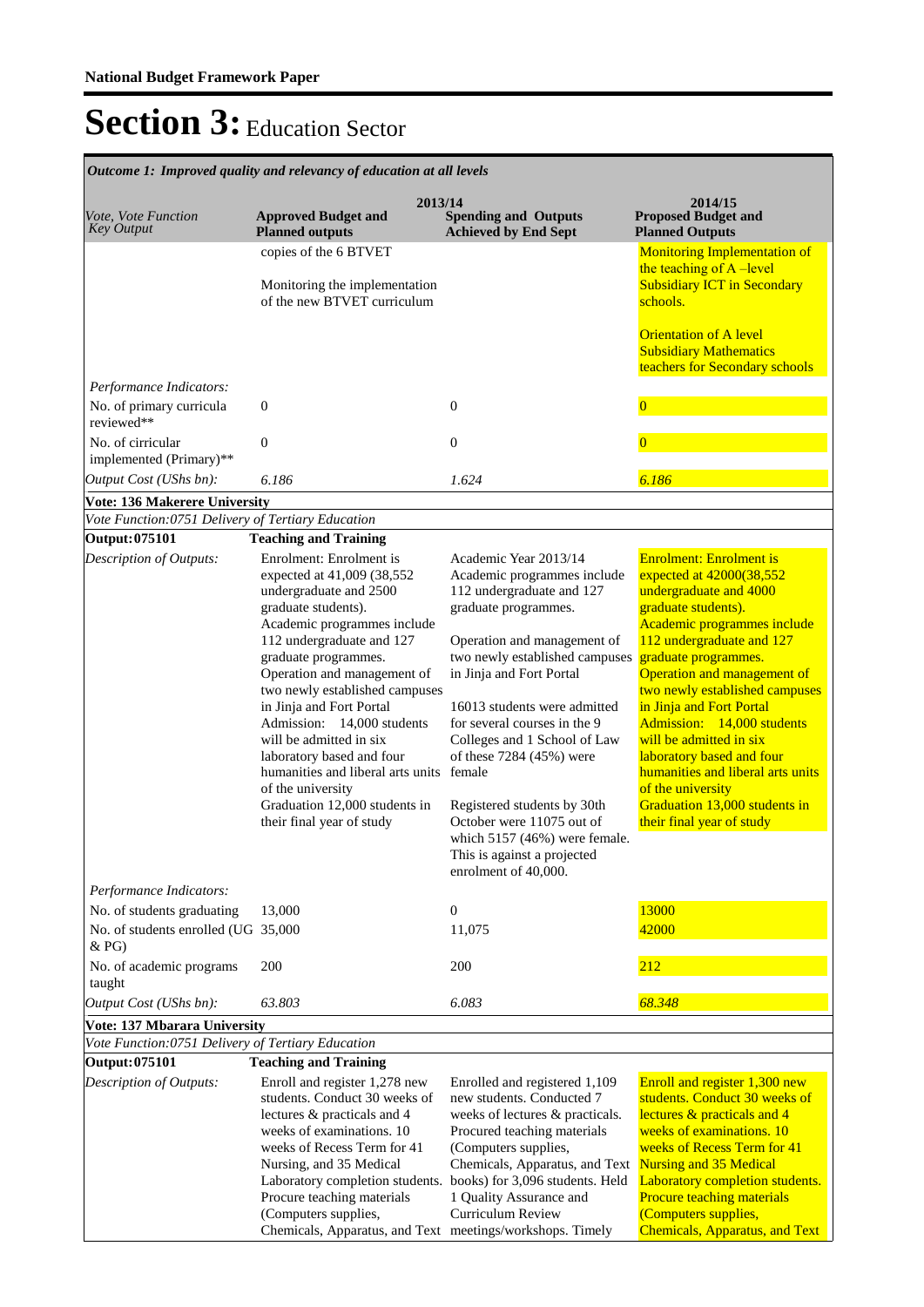**Spending and Outputs Achieved by End Sept Approved Budget and Planned outputs Proposed Budget and Planned Outputs 2013/14** *Vote, Vote Function Key Output* **2014/15** *Outcome 1: Improved quality and relevancy of education at all levels* books) for 3,186 students. Conduct 1 Study Trip for each of the following programmes: Nursing, Pharmacy, Medical Laboratory Science & Business Administration. Pay Faculty Allowance for 526 GoU Science based students. Conduct Graduation for 656 students. Hold 8 Quality Assurance and Curriculum Review meetings/workshops. Pay salaries for 359 staff payment of salaries for 223 academic staff. books) for 3,431 students. Conduct 1 Study Trip for each of the following programmes: Nursing, Pharmacy, Medical **Laboratory Science & Business** Administration. Pay Faculty Allowance for 530 GoU Science based students. Conduct Graduation for 965 students. Hold 8 Quality Assurance and Curriculum Review meetings/workshops. *Output Cost (UShs bn): 10.384 1.826 10.513 Performance Indicators:* Students enrolment 3,186 3,096 3431 No. of students graduating  $656$  0 965 Pass rates (all courses) 96.8 96.0 96.9 96.0 **Vote: 138 Makerere University Business School** *Vote Function:0751 Delivery of Tertiary Education* **Output: 075101 Teaching and Training** To admit, register,teach,examine Registration for all studs: Govt 1300, Private 15852; Total 17152. Graduate masters 300, bach. 3,300, Dips 2000, Total 5600. Purchase 5000 textbooks. Provide for staff developt programs: Phd 45, masters 80, Bachelors 20, Diplomas 10. Wkshps 16 undergraduate and graduate programs is still going on; Staff enrolled on development programs total 140; 35PhDs, 4 professional programs, 60 masters, 21 bachelors, 18 diplomas, 2certificates; To admit, register,teach,examine studs: Govt 1300, Private 15852; Total 17152. Graduate masters 300, bach. 3,300, Dips 2000, Total 5600. Purchase 5000 textbooks. Provide for staff developt programs: Phd 45, masters 80, Bachelors 20, Diplomas 10. Wkshps 16 *Output Cost (UShs bn): 3.621 0.000 3.439 Description of Outputs:* **Vote: 139 Kyambogo University** *Vote Function:0751 Delivery of Tertiary Education* **Output: 075101 Teaching and Traini** 24,000 students to be admitted, 80 staff to be trained in further studies, 8000 students to be graduated. 22,968 students were admitted.16 staff trained for further studies & 8,900 students to bee graduated. 24,000 students to be admitted, 80 staff to be trained in further studies, 8000 students to be graduated. *Output Cost (UShs bn): 16.939 5.280 16.939 Description of Outputs:* **Vote: 140 Uganda Management Institute** *Vote Function:0751 Delivery of Tertiary Education* **Output: 075101 Teaching and Training** To enroll 3227 Participants on Long Courses and 1200 on short registered,1,623 students courses 20 PHD students enrolled and enrolled and registered on long courses. To enroll 5,500 participants on long courses,2,500 on short courses *Output Cost (UShs bn): 8.590 0.036 5.000 Description of Outputs: Performance Indicators:* No. students completing courses 4,383 1,643 1,643 4821 No. of participants enrolment  $4,870$  1,643 8000 **Vote: 149 Gulu University** *Vote Function:0751 Delivery of Tertiary Education and Research* **Output: 075101 Teaching and Training**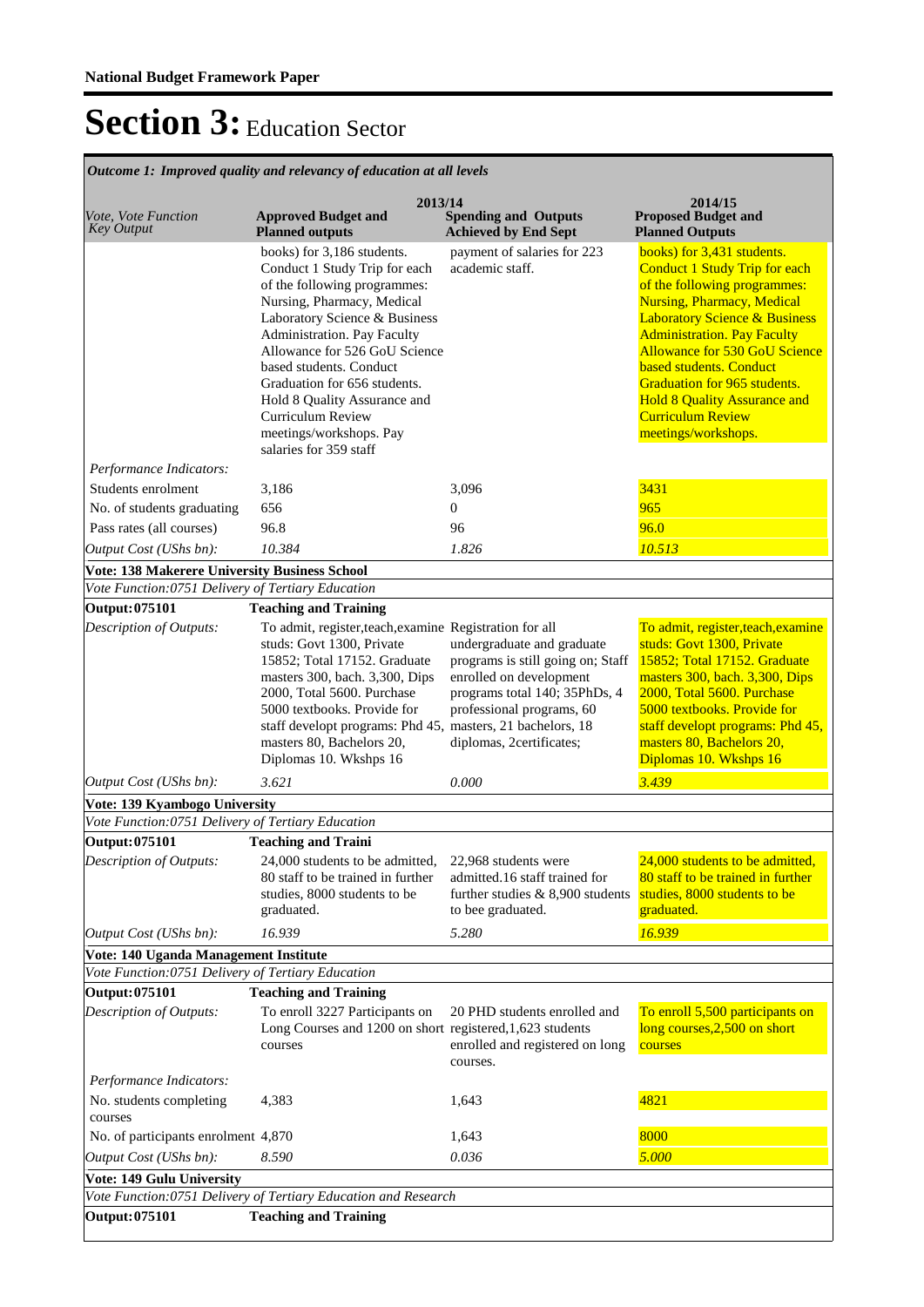| Vote, Vote Function<br><b>Key Output</b>                    | 2013/14<br><b>Approved Budget and</b><br><b>Planned outputs</b>                                                                                                                                                                                                                         | <b>Spending and Outputs</b><br><b>Achieved by End Sept</b>             | 2014/15<br><b>Proposed Budget and</b><br><b>Planned Outputs</b>                                                                                                                                                                                                                                                                                                                                                                                                                                                 |
|-------------------------------------------------------------|-----------------------------------------------------------------------------------------------------------------------------------------------------------------------------------------------------------------------------------------------------------------------------------------|------------------------------------------------------------------------|-----------------------------------------------------------------------------------------------------------------------------------------------------------------------------------------------------------------------------------------------------------------------------------------------------------------------------------------------------------------------------------------------------------------------------------------------------------------------------------------------------------------|
| Description of Outputs:<br>Performance Indicators:          | Admit 240 Govt & 5700 Private Sponsored 2 staff for trainings<br>Register 20 PHD and<br>sponsor, 25 Masters<br>students, Sponsor 10 staff for<br>trngs and seminars, practicals for<br>630, internship and clerkship for<br>100, school pract for 450, 300<br>for field work and recess | and seminars.<br>Conducted 6 weeks of lectures<br>for $4,100$ students | <b>Admission of 245 Government</b><br>students and 2700 Private<br>students<br><b>Register 10 PhD students and</b><br>sponsor<br><b>7 Masters Programme students</b><br><b>Sponsor 28 staff for trainings</b><br>and seminars<br>Conduct 30 weeks of lectures<br>& 2 weeks of exams for 4,500<br>students<br>Conduct students practical for<br>400 students, internship and<br>clerkship for 150 students<br><b>Conduct school Practice for 750</b><br>students, field work and recess<br>term for 300 students |
| Proportion of students sitting 100<br>Semester examinations |                                                                                                                                                                                                                                                                                         | 1000                                                                   | 100                                                                                                                                                                                                                                                                                                                                                                                                                                                                                                             |
| No. of Students taught                                      | 6,685                                                                                                                                                                                                                                                                                   | 4,100                                                                  | 4500                                                                                                                                                                                                                                                                                                                                                                                                                                                                                                            |
| Output Cost (UShs bn):                                      | 6.941                                                                                                                                                                                                                                                                                   | 1.249                                                                  | 7.241                                                                                                                                                                                                                                                                                                                                                                                                                                                                                                           |

*Outcome 1: Improved quality and relevancy of education at all levels*

*\* Excludes taxes and arrears*

#### *2014/15 Planned Outputs*

The primary department plans to enroll 8,716,489 under the UPE programme, 1,366,908 students for the USE programme, 197,187 for tertiary education and 12,861 for non-formal education. Primary department plans to Procure the balance of pupils textbooks, accompanying teachers guides, Wall Charts and local language books for Primary 5,6 and 7 to fill up the existing gaps. Provide assorted instructional materials for P1 and P2, book storage facilities for govt-aided primary schools (3 per book shelves school), assorted instructional materials for Special Needs Education (SNE) and assorted instructional materials to support the roll out of the new curriculum for Primary Teacher Educational institutions (45 Colleges)

Secondary department plans to continue with the expansion programme for digital science project . Provide 100 UPOLET schools with a full set of ICT equipment, and continue 5th cycle of 100 schools under Digital Science Cyber

Primary department also plans to examnie 502,778 pupils. While secondary will examine 142,489 USE Candidates and 29,9961 UPOLET Candidates

National Curriculum Developent Center plans to Pilot Kiswahili for Primary schools, print the Thematic Song books;

Develop the Sign Language Curriculum for Lower primary;

Sensitize the public on the Thematic curriculum and the use of local language;

Study the effects of offering the Ugandan and other curricula to the same learners at Primary level;

Establish a Research, monitoring and evaluation framework for the Centre; and

Orientation of A level Subsidiary Mathematics teachers for Secondary schools.

Kyambogo University plans to enrol 24,224 students on private  $\&$  3,000 on government in the academic year 2014/15.

Makerere University Business School plans to Admit and register 1,300Government students and 15,852 Private, with Graduate students having Masters 300, Bachelors 3,300 and Diplomas 2,000. Provide 5,000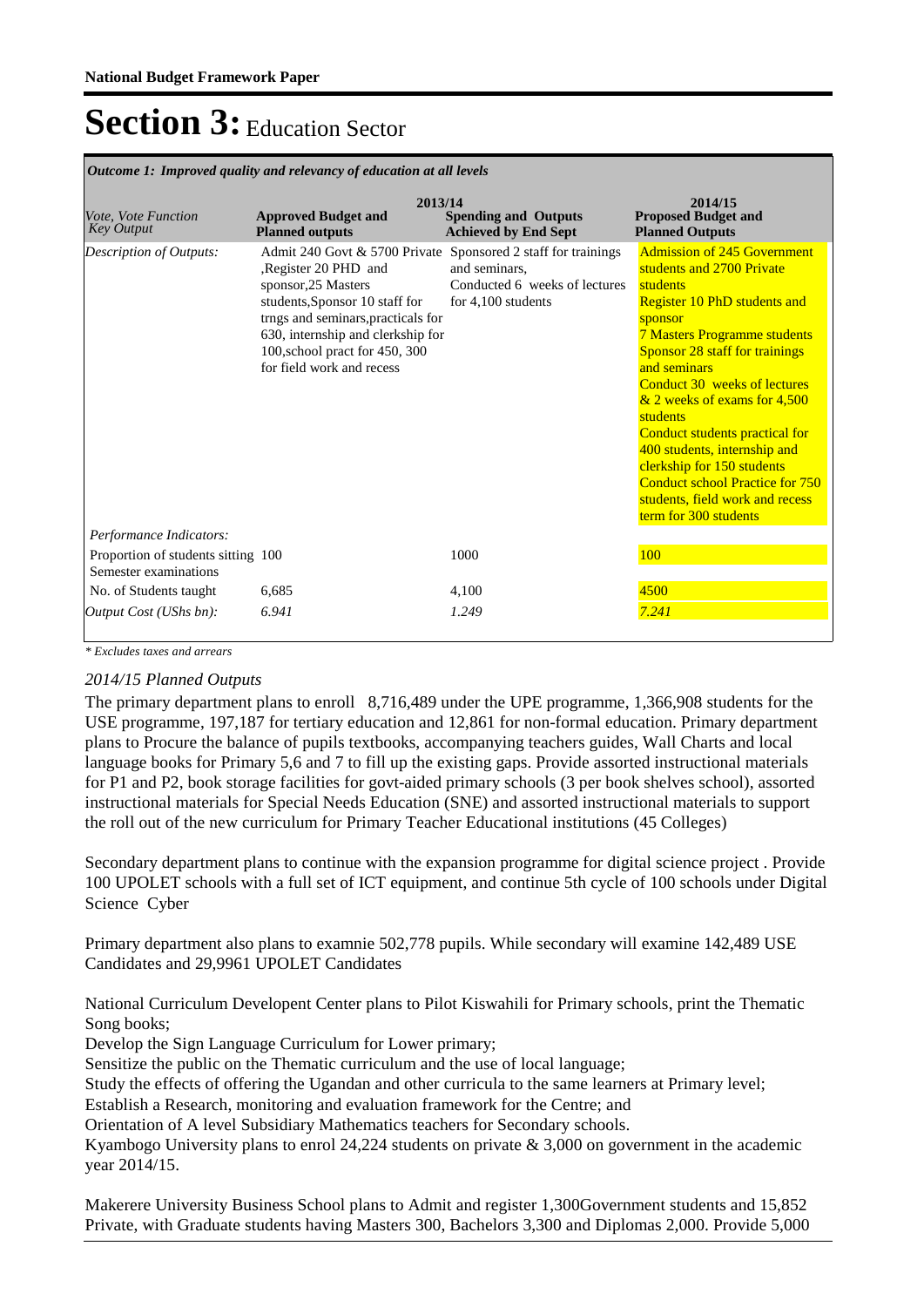textbooks & increase reference books by 20%, and conduct Industrial training and Field attachment to 5000 students.

Busitema University Plans to admit and register students on government and private schemes respectively as follows: 18 and 820 students at Arapai; 96 and 85 students at Busitema, 18 and 40 students at Nagongera, 18 and 10 students at Namasagali and 20 students on government scheme at Mbale campus. To teach and train students on government and private schemes respectively as follows: 233 and 1,725 students at Arapai; 611 and 158 students at Busitema, 159 and 165 students at Nagongera and 90 and 31 students at Namasagali and 20 students on government scheme at Mbale campus.

Mbarara University plans to enroll and register 1,300 new students. Conduct 30 weeks of lectures & practicals and 4 weeks of examinations. 10 weeks of Recess Term for 41 nursing and 35 Medical Laboratory completion students. Procure teaching materials (Computers supplies, Chemicals, Apparatus, and Text books) for 3,431 students. Conduct 1 Study Trip for each of the following programmes: Nursing, Pharmacy, Medical Laboratory Science & Business Administration. Pay Faculty Allowance for 530 GoU Science based students. Conduct Graduation for 965 students.

Makerere University is expected to enroll 45,000 with 40,552 undergraduate and 5000 graduate students. Academic programmes include 112 undergraduate and 127 graduate programmes. Operate and manage two newly established campuses in Jinja and Fort Portal Admission: 14,000 students will be admitted in six laboratory based and four humanities and liberal arts units of the university. Graduation 12,000 students in their final year of study.

Gulu University plans to equip of the Science laboratory and Bio-systems engineering workshop

### *Medium Term Plans*

In regard to instructional materials the sector plans to continue providing these to attain a Pupil book ratio of 1:3.

In regards to over subscription and inflated curriculum content in government aided schools under secondary the sector plans to evaluate the reforms over the medium term and review the policy. Expand ICT initiatives like the Cyber schools in pedagogical instruction through creation of 10 model centers every year in secondary.

Special Needs Education plans to develop guidelines for attachments and Student's Vacation/Holiday programme; develop Policy on Psychosocial Care in Education and Public-private partnership in the provision of G&C services/SNE.

Education Service Commission plans to increase motivation for personnel to and implementation of the Teachers' Scheme of Service in all sub-sectors.

Mbrarara University plans to complete the science block and embark on development of Kihumuro campus. Makerere University plans to procure 600 computers and data points in the Library over the medium term to improve quality and relevancy of education.

### *Actions to Improve Outcome Performance*

The sector plans to maintain 8% of the non wage for provision of instructional materials as agreed and to expedite procurement of instructional materials.

Equip laboratories and libraries, Continue supporting PPP schools with science equipment and materials, Form satellite labs to be shared by surrounding schools.

Strengthen the inspection function at central and local government level.

Makerere University plans to procure 600 computers and data points in the Library.

#### **Table S2.3: Actions and Medium Term Strategy to Improve Sector Outcome**

**2013/14 Planned Actions: 2013/14 Actions by Sept: 2014/15 Planned Actions: MT Strategy:** *Sector Outcome 1: Improved quality and relevancy of education at all levels*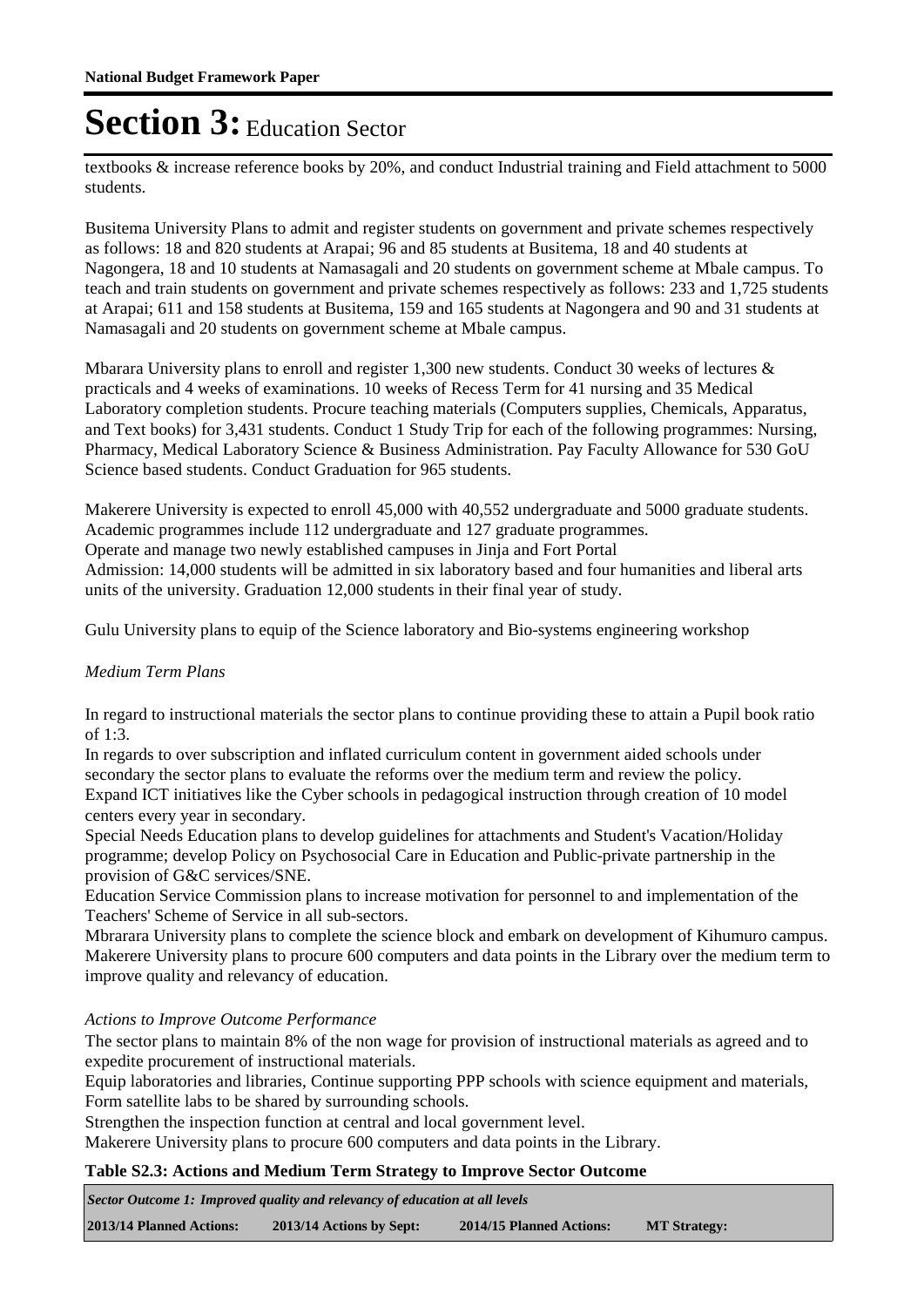| Vote: 013 Ministry of Education and Sports                                                                                                                                                                                                        |                                                                                                                                                                                                                                                                                                                                                                                                                                           |                                                                                                                                                                                                                                                                                                    |                                                                                                                                                                                                           |
|---------------------------------------------------------------------------------------------------------------------------------------------------------------------------------------------------------------------------------------------------|-------------------------------------------------------------------------------------------------------------------------------------------------------------------------------------------------------------------------------------------------------------------------------------------------------------------------------------------------------------------------------------------------------------------------------------------|----------------------------------------------------------------------------------------------------------------------------------------------------------------------------------------------------------------------------------------------------------------------------------------------------|-----------------------------------------------------------------------------------------------------------------------------------------------------------------------------------------------------------|
| Vote Function: 0701 Pre-Primary and Primary Education                                                                                                                                                                                             |                                                                                                                                                                                                                                                                                                                                                                                                                                           |                                                                                                                                                                                                                                                                                                    |                                                                                                                                                                                                           |
| Procure 615, 381 copies for<br>P5-P7 local language and<br>2,703,289 assorted books,<br>assorted materials for Teacher<br><b>Education and Training</b><br>(TIET) assorted instructional<br>materials for SNE. Reprint<br>curricula for P1 and P2 | Preliminary evaluation has<br>been done while technical<br>evaluation is to be conducted<br>in the 3rd quarter<br>Advance payments (20%) and<br>second tranche of payments<br>(60%) paid to publishers who<br>have presented a complete set<br>of shipping documents.<br>Consultant procured; inception<br>report cleared by M&E<br>Working Group.<br>28,800 copies of the PTE<br>curriculum printed and<br>delivered to the MoES stores. | Procure Pupils textbooks,<br>accompanying teachers guides,<br><b>Wall Charts and local</b><br>language books for Primary<br>5,6 and 7. Assorted<br>instructional materials for P1<br>& P2, Special Needs<br><b>Education (SNE) and materials</b><br>for roll out of the new<br>curriculum for PTCs | Ensure 8% of the sector non<br>wage budget is spent on<br>instructional materials.                                                                                                                        |
| Vote Function: 07 02 Secondary Education                                                                                                                                                                                                          |                                                                                                                                                                                                                                                                                                                                                                                                                                           |                                                                                                                                                                                                                                                                                                    |                                                                                                                                                                                                           |
| Books and periodicals to be<br>procured, 4th cycle of 50<br>schools under Digital Science<br>Cyber handled, text books for<br>science & mathematics for the<br><b>UPOLET</b> students. Continue<br>with curriculum review<br>process              | Disbursed funds for the<br>procurement of computers at<br>Ngarama SS - Isingiro and St<br>Peters SS Nyarushanje -<br>Rukungiri<br>Provided funds for the<br>rehabilitation and<br>refurbishment of computer<br>laboratory at Kilembe SS -<br>Kasese after the school had<br>been hit by<br>floods<br>Paid 3 secondary schools of<br>Namwezi SS - Buikwe; St<br>Theresa Girls' SS Alanyi                                                   | Extend the digital science<br>initiative to 100 secondary<br>schools under cycle 5, and also<br>continue providing textbooks<br>to UPOLET schools                                                                                                                                                  | Ensure that a book ratio of 1:1<br>is attained and maintained for<br>secondary schools                                                                                                                    |
|                                                                                                                                                                                                                                                   | Apac -; Lake Bunyonyi SS -<br>Kabale to purchase 50<br>computers<br>Disbursed funds to 161<br>Government and 88 PPP<br><b>UPOLET</b> schools to procure<br>science & math text books.                                                                                                                                                                                                                                                     |                                                                                                                                                                                                                                                                                                    |                                                                                                                                                                                                           |
|                                                                                                                                                                                                                                                   | Vote Function: 07 03 Special Needs Education, Guidance and Counselling                                                                                                                                                                                                                                                                                                                                                                    |                                                                                                                                                                                                                                                                                                    |                                                                                                                                                                                                           |
| Procurement of specialised<br>assorted instructional<br>materials for teaching<br>students is being done in FY<br>2013/14.                                                                                                                        | Procurement process is on<br>going                                                                                                                                                                                                                                                                                                                                                                                                        | <b>Procurement of assorted</b><br>instructional materials for<br><b>Special Needs Education</b><br>(SNE)                                                                                                                                                                                           | Finalise and Develop policy<br>on Guidance and counseling                                                                                                                                                 |
| Vote Function: 07 04 Higher Education                                                                                                                                                                                                             |                                                                                                                                                                                                                                                                                                                                                                                                                                           |                                                                                                                                                                                                                                                                                                    |                                                                                                                                                                                                           |
| Public universities will<br>continue the policy of<br>internship attachments                                                                                                                                                                      | Public universities continued<br>the policy of internship<br>attachments                                                                                                                                                                                                                                                                                                                                                                  | <b>Public universities have</b><br>continued the policy of<br>internship attachments                                                                                                                                                                                                               | Continue with advocacy<br>Finalise rehabilitation of<br>expansion in the infrastructure<br>Target staff ratio to move to<br>50% of approval establishment<br>Improve enrollment ratio from<br>4.77% to 8% |
| Vote Function: 07 05 Skills Development                                                                                                                                                                                                           |                                                                                                                                                                                                                                                                                                                                                                                                                                           |                                                                                                                                                                                                                                                                                                    |                                                                                                                                                                                                           |
| There plans to train 80<br>technical teachers and                                                                                                                                                                                                 | Conducted capacity building<br>for 20 Technical staff                                                                                                                                                                                                                                                                                                                                                                                     | <b>Training of 40 technical</b><br>teachers                                                                                                                                                                                                                                                        | Present the courses to be<br>reviewed.                                                                                                                                                                    |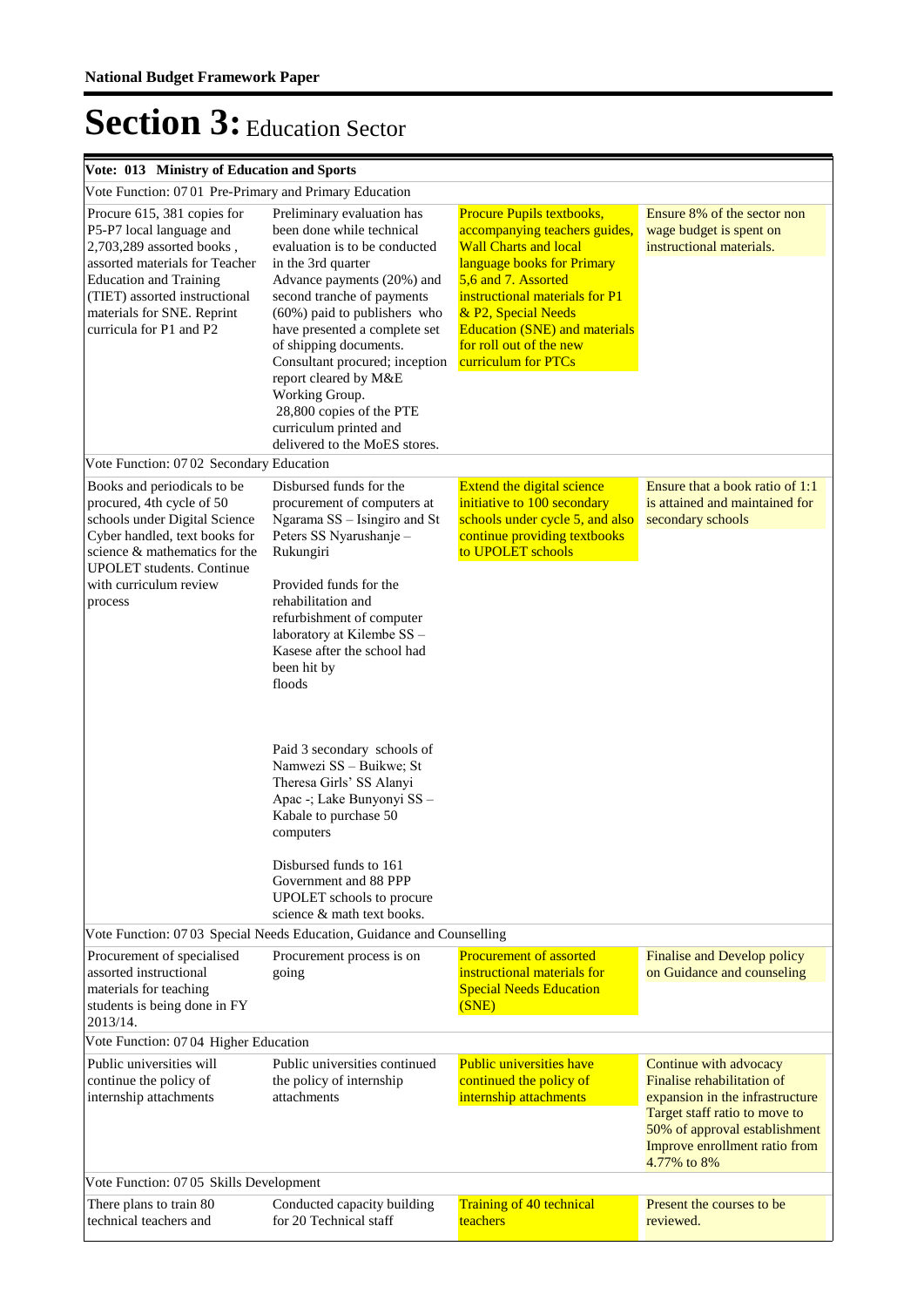| Sector Outcome 1: Improved quality and relevancy of education at all levels                                                                                                                                     |                                                                                                                                                                                                                                                                                                                                              |                                                                                                                                                                                                                                                                                                 |                                                                                                 |  |  |
|-----------------------------------------------------------------------------------------------------------------------------------------------------------------------------------------------------------------|----------------------------------------------------------------------------------------------------------------------------------------------------------------------------------------------------------------------------------------------------------------------------------------------------------------------------------------------|-------------------------------------------------------------------------------------------------------------------------------------------------------------------------------------------------------------------------------------------------------------------------------------------------|-------------------------------------------------------------------------------------------------|--|--|
| 2013/14 Planned Actions:                                                                                                                                                                                        | 2013/14 Actions by Sept:                                                                                                                                                                                                                                                                                                                     | 2014/15 Planned Actions:                                                                                                                                                                                                                                                                        | <b>MT Strategy:</b>                                                                             |  |  |
| develop 7 craft courses<br>curricular to improve the<br>curricular.                                                                                                                                             |                                                                                                                                                                                                                                                                                                                                              | 40 Deputy Principals given<br><b>bursaries to Technical</b><br><b>Institutes to do Higher</b><br><b>Diplomas in UTCs</b>                                                                                                                                                                        | Present a costed plan for<br>funding.<br>Set up a curricula review<br>chaired by NCDC.          |  |  |
| Vote Function: 0706 Quality and Standards                                                                                                                                                                       |                                                                                                                                                                                                                                                                                                                                              |                                                                                                                                                                                                                                                                                                 |                                                                                                 |  |  |
| Complete on-going<br>construction works and<br>remapping exercise for PTCs.<br>Kick Start construction works<br>at Bundibugyo, Canon<br>Lawarence, Rukingiri,<br>Paidha, Kapchorwa and<br><b>Buhungiro PTCs</b> | The construction works at the<br>five sites (Kamurasi, Kiyoora,<br>Sancta Maria Nkonkonjeru,<br>Bwera, Butiti) is in its final<br>stages with some having<br>planned to be commissioned<br>on 22nd November, 2013<br>Procurement process in<br>progress. Construction bidding<br>application documents are<br>being submitted for the 8 PTCs | Pay certificates for<br>construction works in 8 PTCs<br>(Buhungiro, Paidha,<br>Bundibugyo, Bukedea,<br>Kapchorwa, Arua, Ibanda and<br>Canon Lawrence) to be<br>completed and kick start other<br>8 PTCs (Kisoro Kaliro,<br>Rukungiri, Rakai,<br>Kabwangasi, Kabukungu,<br><b>CTK</b> and Erepi) | Rehabilitate and equip NTC's,<br>Instructors colleges and PTC's<br>with instructional materials |  |  |
| Vote Function: 07 07 Physical Education and Sports                                                                                                                                                              |                                                                                                                                                                                                                                                                                                                                              |                                                                                                                                                                                                                                                                                                 |                                                                                                 |  |  |
| Continue sensitization and<br>increased mobilization of<br>districts/ schools on sports<br>policy                                                                                                               | Disseminated the policy to<br>40% district coverage in the<br>country                                                                                                                                                                                                                                                                        | Continue sensitization and<br>increased mobilization of<br>districts/ schools on sports<br>policy                                                                                                                                                                                               | Networking with other<br>ministries and agencies                                                |  |  |
| Vote: 140 Uganda Management Institute                                                                                                                                                                           |                                                                                                                                                                                                                                                                                                                                              |                                                                                                                                                                                                                                                                                                 |                                                                                                 |  |  |
| Vote Function: 0751 Delivery of Tertiary Education                                                                                                                                                              |                                                                                                                                                                                                                                                                                                                                              |                                                                                                                                                                                                                                                                                                 |                                                                                                 |  |  |
| Completion of the 2-level<br>parking and 5-level<br>melassroom/ offices block                                                                                                                                   | Parking almost complete and<br>one level classroom is left for<br>completion                                                                                                                                                                                                                                                                 | <b>Continue with WIP</b>                                                                                                                                                                                                                                                                        | completion of first phase of<br>the building.                                                   |  |  |

#### **(ii) Outcome 2: Improved equitable access to education**

#### *Status of Sector Outcomes*

The table below sets out the status of sector outcomes in terms of key sector outcome indicators.

### **Table S2.1: Sector Outcome Indicators**

| Outcome 2: Improved equitable access to education         |                   |                  |                             |  |  |  |
|-----------------------------------------------------------|-------------------|------------------|-----------------------------|--|--|--|
| <b>Outcome and Outcome Indicator</b>                      | <b>Baseline</b>   | $2014/15$ Target | <b>Medium Term Forecast</b> |  |  |  |
| Number of students enrolled under non-formal<br>education | 11837 (2011/12)   | 12861            | 14491 (2016/17)             |  |  |  |
| No of students enrolled in tertiary (males)               | 100831 (2011/12)  | 122877           | 135014(2016/17)             |  |  |  |
| No of students enrolled in tertiary (females)             | 78738 (2011/12)   | 94604            | 1032785 (2016/17)           |  |  |  |
| No of students enrolled in secondary (males)              | 662003 (2011/12)  | 724002           | 724620(2016/17)             |  |  |  |
| No of students enrolled in secondary (females)            | 596081 (2011/12)  | 633035           | 633660(2016/17)             |  |  |  |
| No of students enrolled in BTVET (females)                | 10432 (2011/12)   | 16712            | 21749 (2016/17)             |  |  |  |
| No of students enrolled in BTVET (males)                  | 23794 (2011/12)   | 32633            | 44251 (2016/17)             |  |  |  |
| No of pupils enrolled in primary (girls)                  | 4058443 (2011/12) | 4240255          | 4240745 (2016/17)           |  |  |  |
| No of pupils enrolled in primary (boys)                   | 4039734 (2011/12) | 4219512          | 4219886 (2016/17)           |  |  |  |
| Net Enrolment Ratio (NER) Secondary Males                 | 26 (2011/12)      | 27               | 29(2016/17)                 |  |  |  |
| Net Enrolment Ratio (NER) Secondary Females               | 25(2011/12)       | 26               | 28(2016/17)                 |  |  |  |
| Net Enrolment Ratio (NER) Primary Girls                   | 97 (2011/12)      | 96               | 97(2016/17)                 |  |  |  |
| Net Enrolment Ratio (NER) Primary Boys                    | 97 (2011/12)      | 95               | 97(2016/17)                 |  |  |  |

*Performance for the first quarter of the 2013/14 financial year*

Under ADV IV Civil works are ongoing on 43 sites and works are at varying levels of completion at each of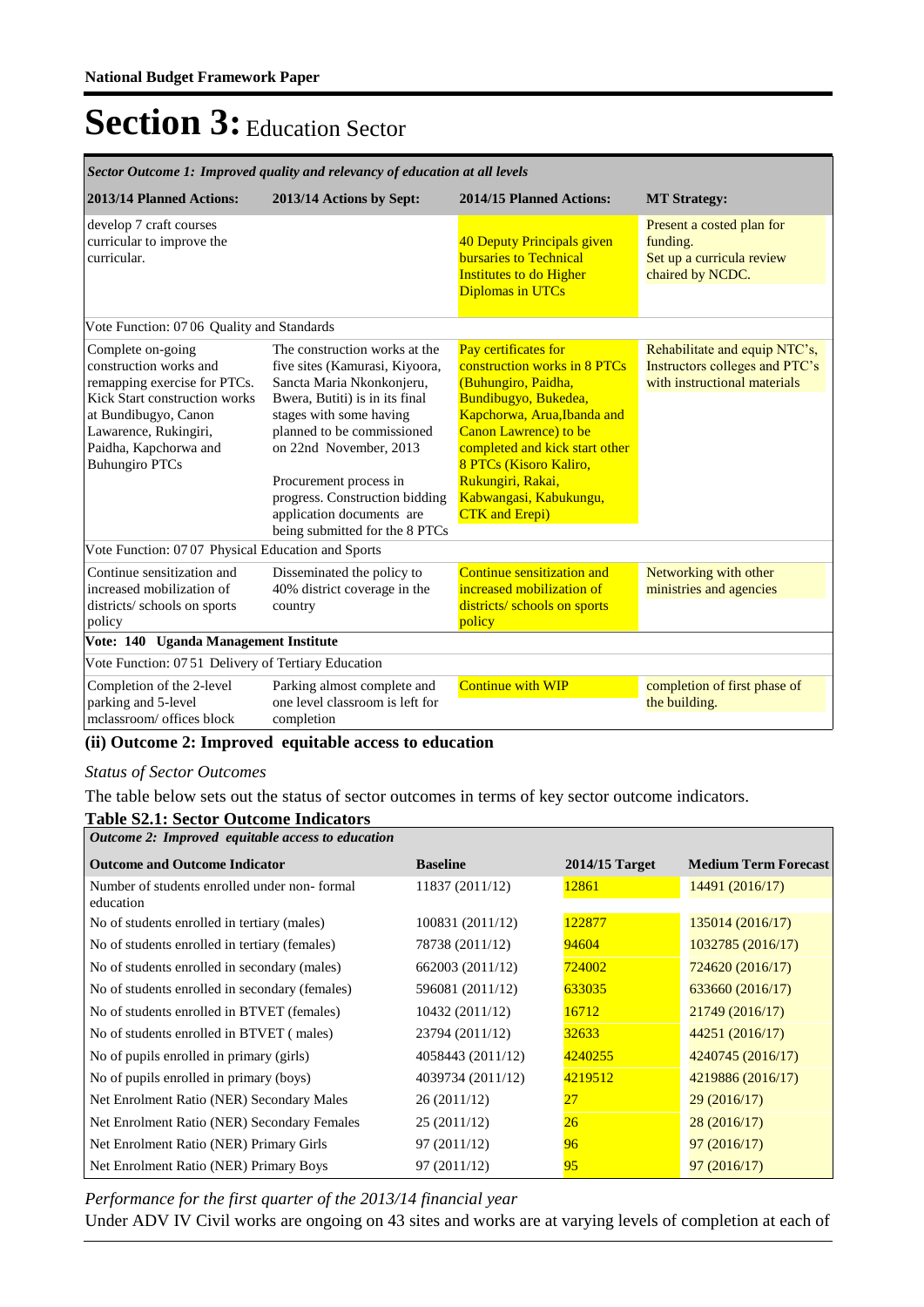the sites. Works under Cluster IV handed over to the contractors for commencement of construction works Developent of BTVET Disbursed funds for construction work at UCC Aduku, UTC Bushenyi, Lake Katwe TI, Kaliro TI, Butaleja TI, Rugando TI & 10% counter part funding to KOICA at Martyrs Way Ntinda - Nakawa. The project further disbursed funds for completion of dormitories at Moyo Technical Institute & Butaleja Technical Institute.

TVET P.7 project disbursed funds to: St. Joseph Kyarubingo in Kamwenge and Namisindwa TS for construction of workshops at each institution.

Support to National Health & Departmental Training Institutions project disbursed funds for implementing Master plan for Jinja Nursing School at new site and to kick start diversion of high power voltage line. Disburse funds to Construct 3-b storied medical laboratories at Mulago Paramedic schools.

Under Development of PTCS the construction works at the five sites (Kamurasi, Kiyoora, Sancta Maria Konkonjeru, Bwera, Butiti) is in its final stages with some having planned to be commissioned on 22nd November, 2013

Procurement process in progress. Construction bidding application documents are being submitted for the 8 PTCs

At Kyambogo University the mechanical building is 95% complete,library requirements have not yet been submitted,Dinning repairs bills of quantity was submittewd to management for consideration.

At Makerere University Business school Building maintenance of the infrastructure and cmpound maintenance at main campus, Bugolobi Annex and the four Regional Campuses namely Arua, Jinja, Mbarara and Mbale was carried out.

Busitema University carrried out consultancy services for designing structures done under ADBv funding and payment to be done during the 2nd Quarter of the FY.

Mbarara University started completion works of 542.011sq.ms of Faculty of Applied Sciences at Kihumuro, Completion of Faculty Building Phase 2B (Partitioning of 2nd Floor offices, furnishing of lecture halls and Offices of Faculty Building - Development Studies) on-going.

Gulu University construction of Bio-Systems Engineering workshop completed, and Initiation process has started for construction of a Business Center in Faculty of Business & Development Studies

| Outcome 2: Improved equitable access to education     |                                                                                                                                                                          |                                                                                                                                                                                                                               |                                                                                                                                                                           |  |  |  |  |
|-------------------------------------------------------|--------------------------------------------------------------------------------------------------------------------------------------------------------------------------|-------------------------------------------------------------------------------------------------------------------------------------------------------------------------------------------------------------------------------|---------------------------------------------------------------------------------------------------------------------------------------------------------------------------|--|--|--|--|
| <i>Vote, Vote Function</i><br><b>Key Output</b>       | 2013/14<br><b>Approved Budget and</b><br><b>Planned outputs</b>                                                                                                          | <b>Spending and Outputs</b><br><b>Achieved by End Sept</b>                                                                                                                                                                    | 2014/15<br><b>Proposed Budget and</b><br><b>Planned Outputs</b>                                                                                                           |  |  |  |  |
|                                                       | <b>Vote: 013 Ministry of Education and Sports</b>                                                                                                                        |                                                                                                                                                                                                                               |                                                                                                                                                                           |  |  |  |  |
| Vote Function: 0701 Pre-Primary and Primary Education |                                                                                                                                                                          |                                                                                                                                                                                                                               |                                                                                                                                                                           |  |  |  |  |
| Output: 070180                                        | <b>Classroom construction and rehabilitation (Primary)</b>                                                                                                               |                                                                                                                                                                                                                               |                                                                                                                                                                           |  |  |  |  |
| <b>Description of Outputs:</b>                        | A 3-Classroom<br>Block(Furnished) Kigalagala<br>P/School - Jinja                                                                                                         | Funds were disbursed for<br>construction of a 3 classroom<br>block at Nakikungube P.S -<br>Wakiso; construction of a 2                                                                                                        | 19 primary schools construct &<br>Rehabilitated. These are :-<br>Kyamate P/School - Ntungamo<br><b>Buyodi Primary School - Kaliro</b>                                     |  |  |  |  |
|                                                       | Rehabilitation of a 3-Classroom<br>and 6-Classroom Block with<br>Office & Store                                                                                          | classroom block at Usuk Boys'<br>P.S - Katakwi; rehabilitation of<br>a 3 classroom block with office<br>and store, a 6 classroom block                                                                                        | <b>Waluwerere P/School Bugiri</b><br>Kigalagala Primary School- Jinja<br><b>Nsangi Mixed Primary School-</b><br><b>Wakiso</b>                                             |  |  |  |  |
|                                                       | Two 5-Stance Lined Latrine<br>Block with bathroom/Urina and<br>a 2-Stance Lined Latrine Block<br>in Mpumu P/School - Mukono                                              | and construction of two 5-stance<br>lined latrine block with<br>bathroom/ urinal at Mpumu P.S- Nalinaibi Primary School -<br>Mukono; renovation of P.7<br>block, the infant block $(P.1 -$                                    | <b>Budumba Primary School -</b><br><b>Butaleja</b><br>Kamuli<br><b>Butsibo Primary School -</b>                                                                           |  |  |  |  |
|                                                       | Renovation of a P.7 Block,<br>Infant Block (P1, P2),<br><b>Administration Block with</b><br>Office and P3 Class, and<br>Primary 4 Class in Mwiri<br>Boarding P/S - Jinja | P.2), the administration block<br>with office and P.3 classroom as<br>well as the P.4 classroom at<br>Mwiri Boarding P.S - Jinja;<br>and, construction of a 3<br>classroom block (furnished) at<br>Mwererwe CoU P.S - Wakiso. | <b>Sheema</b><br><b>Butaalunga Primary School -</b><br><b>Butambala</b><br><b>Mukono Boarding Primary</b><br>School - Mukono<br><b>Nankodo Primary School -</b><br>Kibuku |  |  |  |  |
|                                                       | A 2-Classroom Block with                                                                                                                                                 |                                                                                                                                                                                                                               | Ogelaki Primary School - Serere                                                                                                                                           |  |  |  |  |

#### **Table S2.2: Key 2014/15 Outputs Contributing to the Sector Outcome\***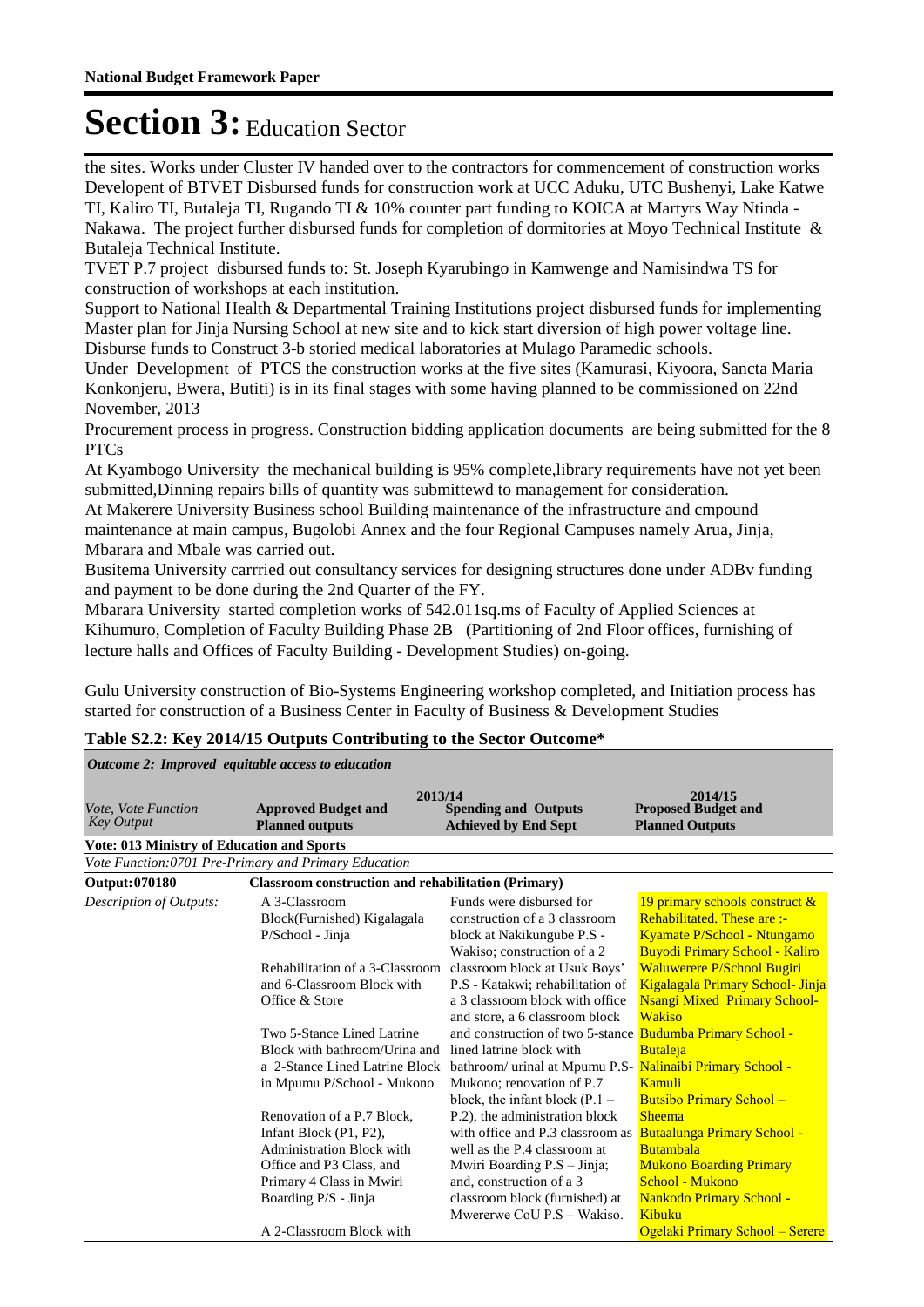| Outcome 2: Improved equitable access to education     |                                                                                                                                                                                                                                                                                                                                                                                                                                                                                                                                                                                                                                                        |                                                                                                                                                                                   |                                                                                                                                                                                                                                                                                                                                                 |
|-------------------------------------------------------|--------------------------------------------------------------------------------------------------------------------------------------------------------------------------------------------------------------------------------------------------------------------------------------------------------------------------------------------------------------------------------------------------------------------------------------------------------------------------------------------------------------------------------------------------------------------------------------------------------------------------------------------------------|-----------------------------------------------------------------------------------------------------------------------------------------------------------------------------------|-------------------------------------------------------------------------------------------------------------------------------------------------------------------------------------------------------------------------------------------------------------------------------------------------------------------------------------------------|
| Vote, Vote Function<br><b>Key Output</b>              | 2013/14<br><b>Approved Budget and</b><br><b>Planned outputs</b>                                                                                                                                                                                                                                                                                                                                                                                                                                                                                                                                                                                        | <b>Spending and Outputs</b><br><b>Achieved by End Sept</b>                                                                                                                        | 2014/15<br><b>Proposed Budget and</b><br><b>Planned Outputs</b>                                                                                                                                                                                                                                                                                 |
|                                                       | Office and Store(Furnished) in<br>Butaalunga Primary School-<br>Butambala<br>A 3-Classroom Block,<br>Maintenance of Two 2-<br><b>Classrom Blocks with Offices</b><br>and Stores, A 5-Stance lined<br>latrine block. Provision of 28<br>three-seater desks in Kiwawu<br>Primary School-Mityana<br>A 2-Classroom Block with<br>Office and Store (Furnished),<br>Rehabilitation of a 2-Classroom<br>Block, Renovation of two 2-<br>Classroom Blocks, Two 5-<br>Stance lined latrine blocks, A 2-<br>Stance lined latrine block in<br>Ngomanene P/School - Gomba<br>Renovation of a 3-Classroom<br>Block with Office and<br>Staffroom, Construction of two |                                                                                                                                                                                   | Hahoola Primary School -<br>Butaleja<br>Tombwe Primary School -<br><b>Bundibugyo</b><br>St. Theresa, Bbika P/School -<br><b>Wakiso</b><br>Nakanyonyi Primary School -<br><b>Mukono</b><br>Yepa Primary School - Kitgum<br>St. Joseph, Nabbingo Primary<br>School - Wakiso<br><b>Hakitara Primary School-</b><br>Bundibugyo                      |
| Performance Indicators:                               | 2-Classroom Blocks, Provision<br>of 126 Desks in Bweyogerere<br>CoU Primary School - Wakiso                                                                                                                                                                                                                                                                                                                                                                                                                                                                                                                                                            |                                                                                                                                                                                   |                                                                                                                                                                                                                                                                                                                                                 |
| No. of rehabilitated primary<br>schools established** | $\tau$                                                                                                                                                                                                                                                                                                                                                                                                                                                                                                                                                                                                                                                 | $\mathbf{0}$                                                                                                                                                                      | $\overline{22}$                                                                                                                                                                                                                                                                                                                                 |
| No. of classrooms<br>constructed (primary)**          | 20                                                                                                                                                                                                                                                                                                                                                                                                                                                                                                                                                                                                                                                     | $\boldsymbol{0}$                                                                                                                                                                  | 33                                                                                                                                                                                                                                                                                                                                              |
| Output Cost (UShs bn):                                | 16.892                                                                                                                                                                                                                                                                                                                                                                                                                                                                                                                                                                                                                                                 | 0.444                                                                                                                                                                             | 14.945                                                                                                                                                                                                                                                                                                                                          |
| Vote Function:0702 Secondary Education                |                                                                                                                                                                                                                                                                                                                                                                                                                                                                                                                                                                                                                                                        |                                                                                                                                                                                   |                                                                                                                                                                                                                                                                                                                                                 |
| Output: 070251                                        | <b>USE Tuition Support</b>                                                                                                                                                                                                                                                                                                                                                                                                                                                                                                                                                                                                                             |                                                                                                                                                                                   |                                                                                                                                                                                                                                                                                                                                                 |
| Description of Outputs:                               | East African essay competitions Facilitated adjudication for the<br>carried out                                                                                                                                                                                                                                                                                                                                                                                                                                                                                                                                                                        | East African Essay writing<br>competitions                                                                                                                                        | <b>Head Count Exercise and</b><br><b>Validation done East African</b><br>essay competitions carried out                                                                                                                                                                                                                                         |
| Output Cost (UShs bn):                                | 0.040                                                                                                                                                                                                                                                                                                                                                                                                                                                                                                                                                                                                                                                  | 0.001                                                                                                                                                                             | 0.890                                                                                                                                                                                                                                                                                                                                           |
| Output: 070280                                        | <b>Classroom construction and rehabilitation (Secondary)</b>                                                                                                                                                                                                                                                                                                                                                                                                                                                                                                                                                                                           |                                                                                                                                                                                   |                                                                                                                                                                                                                                                                                                                                                 |
| Description of Outputs:                               | Commence and complete<br>construction works for civil<br>works under Cluster 11b which<br>constitute expansion of 4 seed<br>schools and construction of 2<br>new seed schools                                                                                                                                                                                                                                                                                                                                                                                                                                                                          | Paid certificate No.25 for<br>construction of seed ss At<br>Gogonyo Sub county<br>Monitored construction of<br>Schools at 30 sites                                                | Complete construction of Kisozi<br>seed school<br>Bufunjo seed school in kyenjojo<br>and katunguru seed in rubirizi<br>Under ADB IV there are plans<br>to complete and hand over the                                                                                                                                                            |
|                                                       | Complete the construction of<br>civil works under Cluster III and in progress and expected to be<br>IV which constitutes the<br>rehabilitation and expansion of<br>31 and 13 Centres of Excellence<br>respectively                                                                                                                                                                                                                                                                                                                                                                                                                                     | Civil works at six seed school is<br>complteted by match 2014<br>ivil works at 42 sites in<br>progresss and the 1st batch of<br>30 seconday scyhools to be<br>compted by feb 2014 | <b>18 Institutions being</b><br>constructed, rehabilitate and<br>expanded (Kitara SS, Kyebambe<br>SS, St. Leo College Kyegobe,<br><b>Kases SS, Busoga College</b><br>Mwiri, Iganga SS, Mityana SS,<br>Dokolo Technical Institute,<br>Makerere College School,<br>Nabisunsa Girls School,<br>Nsambya SS, Gombe SS,<br>Kamwenge SSS, Bufunjo SSS, |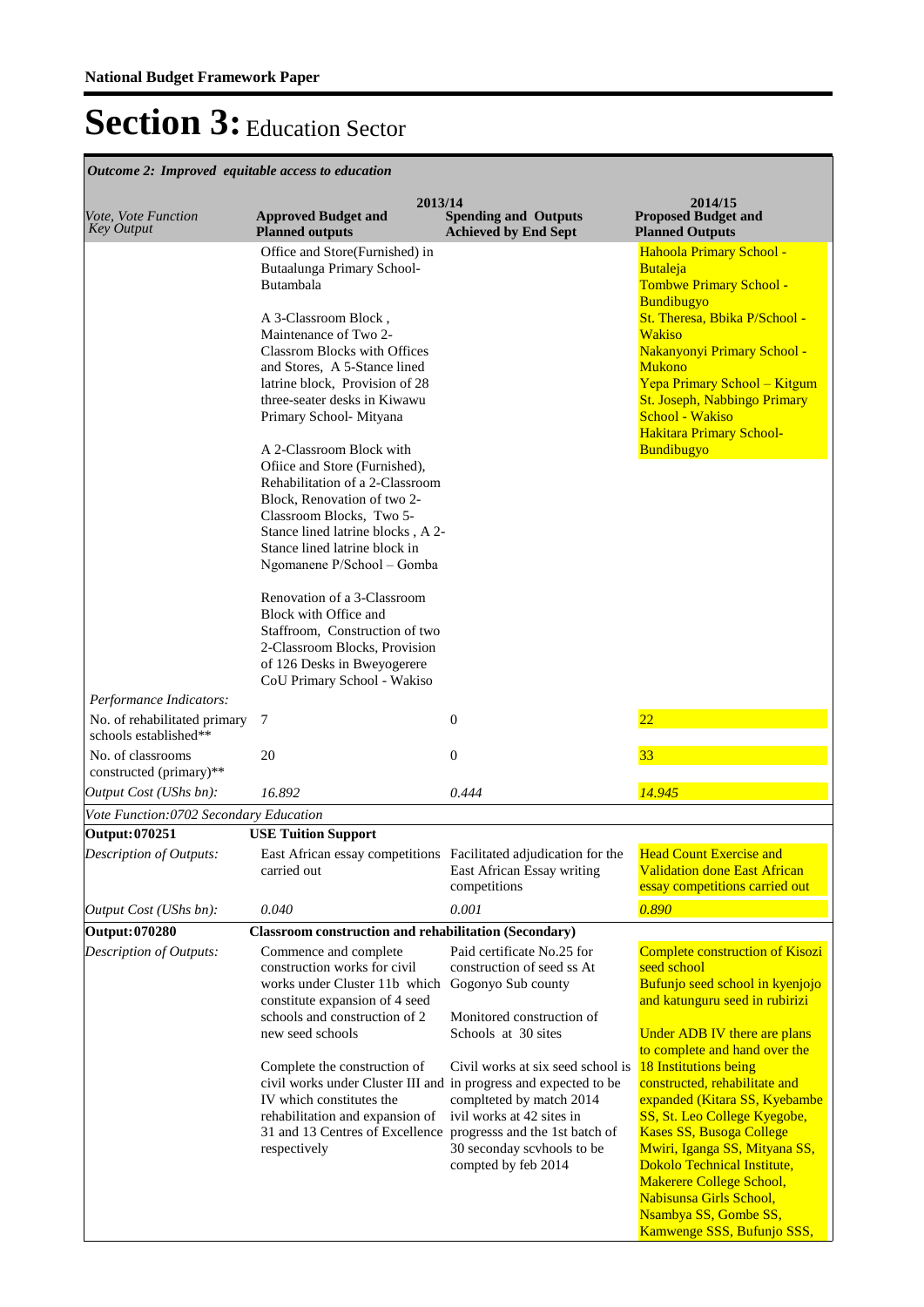**Spending and Outputs Achieved by End Sept Approved Budget and Planned outputs Proposed Budget and Planned Outputs 2013/14** *Vote, Vote Function Key Output* **2014/15** *Outcome 2: Improved equitable access to education* Katungulu SSS, Kalisizo TC, and Bulamu SS. DLP for the 31 Centers of Excellence. *Output Cost (UShs bn): 77.596 13.238 85.410 Performance Indicators:* No. of secondary school classrooms targeted for rehabilitation\*\* 26 0 0 No. of secondary school classrooms targeted for completion\*\* 34 0 4 No. of new secondary schools constructed\*\* 4 0 20 No. of new secondary classrooms constructed\*\* 20 0 12 **Output: 070283 Provision of furniture and equipment to secondary schools** Furniture supplied to 100 beneficiary schools in Phase III under World Bank project NIL NIL *Output Cost (UShs bn): 18.868 0.000 0.000 Description of Outputs:* **Output: 070284 Construction and rehabilitation of learning facilities (Secondary)** Facilities constructed in 100 schools under Phase III Water harvesting tanks supplied construction are complete out of to 100 schools (Phase III) Kabale NTC rehabilitated & expanded inclusive of supervision of works Construction works are ongoing at 639 out of 659 sites under phases I & II. 76 % of the schools under which 195 schools waiting supply of furniture. Furniture is to the procured centrally. Bidding document is being prepared Tanks are being supplied and installed. So far a total of 528 schools out of 659 have received the tanks NIL *Output Cost (UShs bn): 60.370 0.244 0.000 Description of Outputs: Performance Indicators:* No. of libraries constructed 0 0 0 No. of laboratories constructed  $0$  0 *Vote Function:0703 Special Needs Education, Guidance and Counselling* **Output: 070351 Special Needs Education Services** Conducting National Placement exercise for 500,000 P.7 leavers and 200,000 S.4 leavers Applications forms for P.7 leavers have been received from over 90 districts Plans are underway to procure services to facilitate the placement exercises **Conducting National** Placement exercises for 450,000 P.7 Leavers & 200,000 S.4 Leavers *Output Cost (UShs bn): 0.910 0.220 1.062 Description of Outputs: Vote Function:0704 Higher Education* **Output: 070451 Support establishment of constituent colleges and Public Universities** Completion of rehabilitation work and beginning Disburse recurrent subvention to run Uganda Petroleum *Description of Outputs:*

Institute Kigumba (UPIK)

construction work at Uganda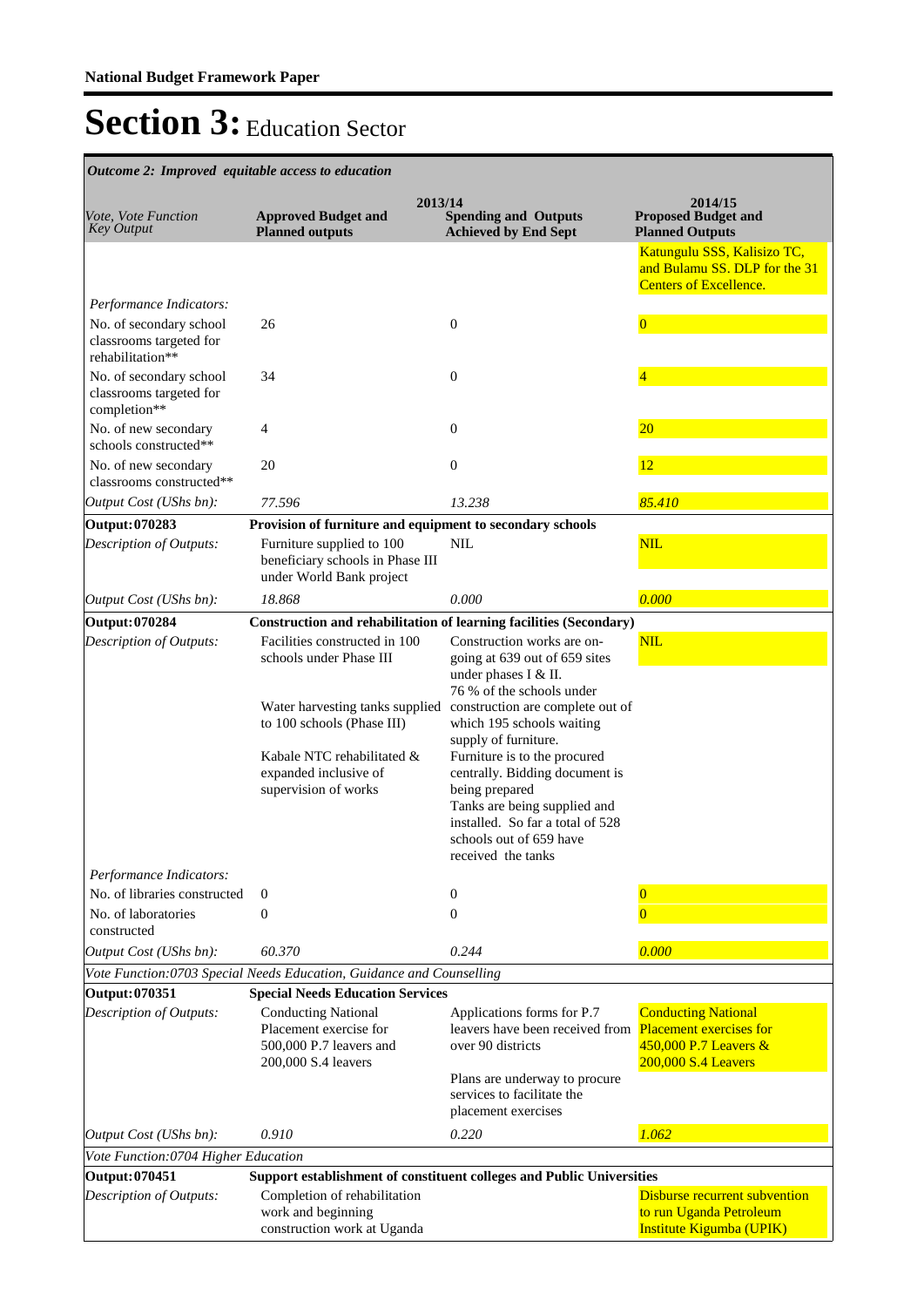| Vote, Vote Function<br><b>Key Output</b>                  | 2013/14<br><b>Approved Budget and</b><br><b>Planned outputs</b>                                                                                                                                                                                                                                                                                                                                                                                                                                                                                                                                                                                                                                                                                                               | <b>Spending and Outputs</b><br><b>Achieved by End Sept</b>                                                                                                                                                                                                                                                                                                                                         | 2014/15<br><b>Proposed Budget and</b><br><b>Planned Outputs</b>                                                                                                                                                                                                                                                                                                                                                                                                                                                                                                                                                                                                                                                                                                                                                                                                                                                                                                                                                                                                                                                                                                                                                                                                                                                                                                                                                                                                                  |
|-----------------------------------------------------------|-------------------------------------------------------------------------------------------------------------------------------------------------------------------------------------------------------------------------------------------------------------------------------------------------------------------------------------------------------------------------------------------------------------------------------------------------------------------------------------------------------------------------------------------------------------------------------------------------------------------------------------------------------------------------------------------------------------------------------------------------------------------------------|----------------------------------------------------------------------------------------------------------------------------------------------------------------------------------------------------------------------------------------------------------------------------------------------------------------------------------------------------------------------------------------------------|----------------------------------------------------------------------------------------------------------------------------------------------------------------------------------------------------------------------------------------------------------------------------------------------------------------------------------------------------------------------------------------------------------------------------------------------------------------------------------------------------------------------------------------------------------------------------------------------------------------------------------------------------------------------------------------------------------------------------------------------------------------------------------------------------------------------------------------------------------------------------------------------------------------------------------------------------------------------------------------------------------------------------------------------------------------------------------------------------------------------------------------------------------------------------------------------------------------------------------------------------------------------------------------------------------------------------------------------------------------------------------------------------------------------------------------------------------------------------------|
|                                                           | Petroleum Institute Kigumba<br>(UPIK).                                                                                                                                                                                                                                                                                                                                                                                                                                                                                                                                                                                                                                                                                                                                        |                                                                                                                                                                                                                                                                                                                                                                                                    |                                                                                                                                                                                                                                                                                                                                                                                                                                                                                                                                                                                                                                                                                                                                                                                                                                                                                                                                                                                                                                                                                                                                                                                                                                                                                                                                                                                                                                                                                  |
| Output Cost (UShs bn):                                    | 2.000                                                                                                                                                                                                                                                                                                                                                                                                                                                                                                                                                                                                                                                                                                                                                                         | 0.000                                                                                                                                                                                                                                                                                                                                                                                              | 2.000                                                                                                                                                                                                                                                                                                                                                                                                                                                                                                                                                                                                                                                                                                                                                                                                                                                                                                                                                                                                                                                                                                                                                                                                                                                                                                                                                                                                                                                                            |
| Vote Function:0705 Skills Development                     |                                                                                                                                                                                                                                                                                                                                                                                                                                                                                                                                                                                                                                                                                                                                                                               |                                                                                                                                                                                                                                                                                                                                                                                                    |                                                                                                                                                                                                                                                                                                                                                                                                                                                                                                                                                                                                                                                                                                                                                                                                                                                                                                                                                                                                                                                                                                                                                                                                                                                                                                                                                                                                                                                                                  |
| Output: 070580                                            | <b>Construction and rehabilitation of learning facilities (BTEVET)</b>                                                                                                                                                                                                                                                                                                                                                                                                                                                                                                                                                                                                                                                                                                        |                                                                                                                                                                                                                                                                                                                                                                                                    |                                                                                                                                                                                                                                                                                                                                                                                                                                                                                                                                                                                                                                                                                                                                                                                                                                                                                                                                                                                                                                                                                                                                                                                                                                                                                                                                                                                                                                                                                  |
| Description of Outputs:                                   | Establish, construct and<br>complete 17 Technical institute<br>i.e To Establish Epel , Kiruhura<br>,Bamunanika ,Completion of<br>classroom block at Rugando<br><b>BCP Workshop at Rukungiri</b><br><b>Technical Institute</b><br>Completion of Administration<br>Block at Butaleja, Kaliro, staff<br>houses at UTC Bushenyi and a<br>Dormitory at Butaleja T<br>Fencing at Lake Katwe<br><b>Technical Institute</b><br>Construction of a kitchen at<br>Barlonyo, a 5 stance staff latrine Katwe TI, Kaliro TI, Butaleja<br>at Barlonyo, Lake Katwe<br><b>Technical Institute MV</b><br>Workshop, Kitchen & Dinning<br>and two unit staff house at<br>Barlonyo<br>Construction of Libraries at<br>UCC Aduku and UTC Bushenyi<br>Completion of a classroom<br>block at Minakulu | Disburse funds to:<br>Construct 3-b storied medical<br>laboratories at Mulago<br>Paramedic<br>schools.<br>Disbursed funds to rehabilitate<br>and expand the dining hall at<br>Nakawa Vocational Training<br>Institute.<br>Disbursed funds for<br>construction work at UCC<br>Aduku, UTC Bushenyi, Lake<br>TI, Rugando TI & 10% counter<br>part funding to KOICA at<br>Martyrs Way Ntinda - Nakawa. | Completion of construction<br>works of workshops at Kihanda<br>TS in Kanugu and Namasale TS<br>in Amolator and Namisindwa<br>TS in Manafwa, Bukoli TS in<br>Bugiri, St. Joseph Kyalubingo<br>in Kamwenge (TVET Grad 7)<br><b>Disburse funds for construction</b><br>of Medical laboratories for<br>Medical Lab technology,<br><b>Entomology and pharmacy at</b><br>Mulago paramedical school.<br>Equipping the three labs,<br>Hoima school of nursing to<br>complete class room block and<br>Equipping it with 200 beds,<br>completion of storage 4<br>classroom block at Gulu SOCO<br>and Equipping classes with<br>chairs and desks 120 chairs and<br>desks, completion of storage 4<br>classroom block at Kigumba co-<br>operative college and equipping<br>classes with chairs and desks<br>120 chairs and desks, and<br>Completion of kitchen and<br>Dining hall at PCO-Butabika<br>and equipping it (support to<br>Health)<br><b>Development of BTVET Plans</b><br><b>Development of BTVET Plans</b><br>To Establish Epel<br><b>To Establish Kiruhura</b><br>To establish Bamunanika<br><b>Construction of an</b><br><b>Administration</b> block for UTC<br>Bushenyi<br><b>Completion of Classroom at</b><br>Kabongo T.I<br>Completion of a fence at UTC<br>Kichwamba<br>Completion of a Library at UCC<br>Pakwach<br><b>Construction of an</b><br><b>Administration block at UCC</b><br>Aduku<br>Provisioning of a three phase<br>line at L.Katwe Technical<br>Institute. |
| Performance Indicators:<br>No of libraries Constructed 16 |                                                                                                                                                                                                                                                                                                                                                                                                                                                                                                                                                                                                                                                                                                                                                                               | 4                                                                                                                                                                                                                                                                                                                                                                                                  | $\Omega$                                                                                                                                                                                                                                                                                                                                                                                                                                                                                                                                                                                                                                                                                                                                                                                                                                                                                                                                                                                                                                                                                                                                                                                                                                                                                                                                                                                                                                                                         |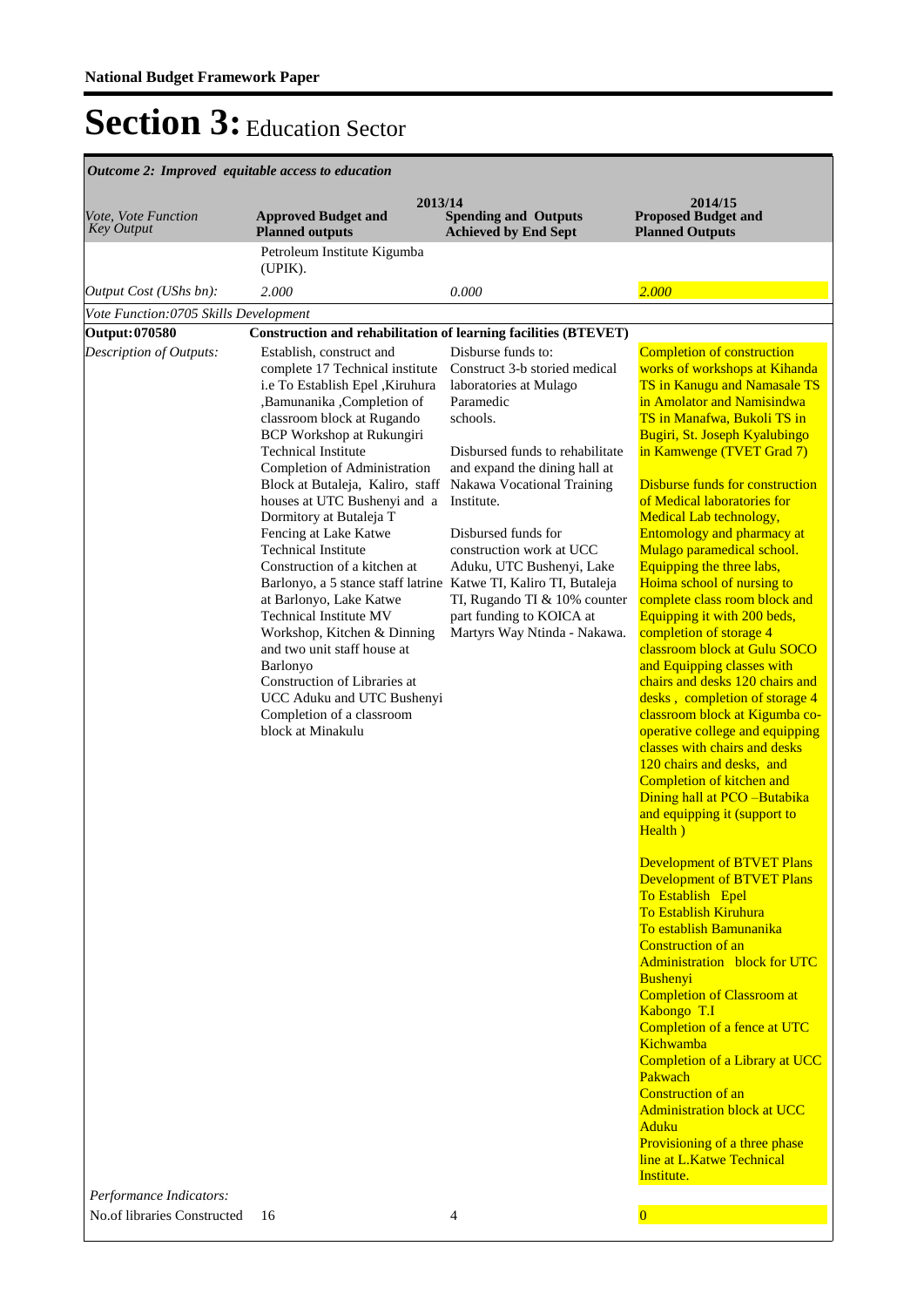| Outcome 2: Improved equitable access to education                                         |                                                                                                                                                                                                                                                                            |                                                                                                                                                                                                                       |                                                                                                                                                                                                                                                                         |  |
|-------------------------------------------------------------------------------------------|----------------------------------------------------------------------------------------------------------------------------------------------------------------------------------------------------------------------------------------------------------------------------|-----------------------------------------------------------------------------------------------------------------------------------------------------------------------------------------------------------------------|-------------------------------------------------------------------------------------------------------------------------------------------------------------------------------------------------------------------------------------------------------------------------|--|
| Vote, Vote Function<br><b>Key Output</b>                                                  | 2013/14<br><b>Approved Budget and</b><br><b>Planned outputs</b>                                                                                                                                                                                                            | <b>Spending and Outputs</b><br><b>Achieved by End Sept</b>                                                                                                                                                            | 2014/15<br><b>Proposed Budget and</b><br><b>Planned Outputs</b>                                                                                                                                                                                                         |  |
| No. of workshops constructed 30                                                           |                                                                                                                                                                                                                                                                            | 8                                                                                                                                                                                                                     | 5                                                                                                                                                                                                                                                                       |  |
| No. of New BTVET<br>established**                                                         | $\overline{0}$                                                                                                                                                                                                                                                             | $\overline{0}$                                                                                                                                                                                                        | $\overline{3}$                                                                                                                                                                                                                                                          |  |
| Output Cost (UShs bn):                                                                    | 28.490                                                                                                                                                                                                                                                                     | 3.234                                                                                                                                                                                                                 | 67.944                                                                                                                                                                                                                                                                  |  |
| Output: 070581                                                                            | <b>Classroom construction and rehabilitation (BTVET)</b>                                                                                                                                                                                                                   |                                                                                                                                                                                                                       |                                                                                                                                                                                                                                                                         |  |
| Description of Outputs:                                                                   | Completion of construction<br>works of classroom and<br>workshops at Mbale CP, St.<br>Joseph Kyarubingo in<br>Kamwenge, Olio CP in Serere,<br>Kakika TS Mbarara, Kihanda<br>TS in Kanugu and Namasale<br>TS in Amolator                                                    | Disburse funds to: St. Joseph<br>Kyarubingo in Kamwenge and<br>Namisindwa TS for<br>construction of workshops at<br>each institution.                                                                                 | <b>NIL</b>                                                                                                                                                                                                                                                              |  |
| Performance Indicators:                                                                   |                                                                                                                                                                                                                                                                            |                                                                                                                                                                                                                       |                                                                                                                                                                                                                                                                         |  |
| No. of classrooms<br>constructed (BTVET)                                                  | 12                                                                                                                                                                                                                                                                         | $\mathbf{0}$                                                                                                                                                                                                          | $\Omega$                                                                                                                                                                                                                                                                |  |
| Output Cost (UShs bn):                                                                    | 0.770                                                                                                                                                                                                                                                                      | 0.175                                                                                                                                                                                                                 | 0.000                                                                                                                                                                                                                                                                   |  |
| Output: 070582                                                                            | <b>Construction and rehabilitation of Accomodation facilities (BTVET)</b>                                                                                                                                                                                                  |                                                                                                                                                                                                                       |                                                                                                                                                                                                                                                                         |  |
| <b>Description of Outputs:</b>                                                            | Completion of 8 units staff<br>houses in St Josephs<br>Kyalubingo TS in Kamwenge<br>Rukole CP in Kabale, St Kizito<br>TS kitovu in Masaka, Rutunku<br>CP in Ssembabule, Omugo TS<br>in Arua<br>Dokolo TS in Dokolo,<br>Namisindwa TS in Manafwa,<br>Nagwere TS in Pallisa. | Disbursed funds to complete 8<br>units staff houses at Dokolo TS<br>in Dokolo, Namisindwa TS in<br>Manafwa, Nagwere TS in<br>Pallisa.<br>Disbursed funds for completion<br>of dormitories at Moyo TI &<br>Butaleja TI | Construct a girls dormitory at<br>Namisindwa in manafwa and<br>St Josephs kaylubingo in<br>Kamwenge<br><b>Complete staff houses at Omugo</b><br>TS in Arua and Lutunku CP in<br>Sembabule<br>construct of a Girl hostel at<br>Butabika school of psychiatric<br>nursing |  |
| Performance Indicators:                                                                   |                                                                                                                                                                                                                                                                            |                                                                                                                                                                                                                       |                                                                                                                                                                                                                                                                         |  |
| No. of accomodation<br>facilities (hostels/dorms)<br>constructed in BTVET<br>institutions | 8                                                                                                                                                                                                                                                                          | 5                                                                                                                                                                                                                     |                                                                                                                                                                                                                                                                         |  |
| Output Cost (UShs bn):                                                                    | 1.134                                                                                                                                                                                                                                                                      | 0.248                                                                                                                                                                                                                 | 1.105                                                                                                                                                                                                                                                                   |  |
| <b>Vote: 111 Busitema University</b>                                                      |                                                                                                                                                                                                                                                                            |                                                                                                                                                                                                                       |                                                                                                                                                                                                                                                                         |  |
|                                                                                           | Vote Function:0751 Delivery of Tertiary Education and Research                                                                                                                                                                                                             |                                                                                                                                                                                                                       |                                                                                                                                                                                                                                                                         |  |
| Output: 075103                                                                            | Outreach                                                                                                                                                                                                                                                                   |                                                                                                                                                                                                                       |                                                                                                                                                                                                                                                                         |  |
| Description of Outputs:                                                                   | To continue with training of<br>farmers in best practices,<br>organise HIV/AIDS<br>sensitisation workshops and<br>Outreach meetings with the<br>neighboring communities.                                                                                                   | Farmers trained in best<br>practices, HIV/AIDS<br>sensitization worksho.ps<br>organized, and Out reach<br>meetings done                                                                                               | To continue with training of<br>farmers in best practices,<br>organise HIV/AIDS<br>sensitisation workshops and<br>Outreach meetings with the<br>neighboring communities.                                                                                                |  |
| Output Cost (UShs bn):                                                                    | 0.117                                                                                                                                                                                                                                                                      | 0.028                                                                                                                                                                                                                 | 0.143                                                                                                                                                                                                                                                                   |  |
| Output: 075104                                                                            | <b>Students' Welfare</b>                                                                                                                                                                                                                                                   |                                                                                                                                                                                                                       |                                                                                                                                                                                                                                                                         |  |
| Description of Outputs:                                                                   | To pay living allowances to<br>1,093 students, acquisition of<br>teaching materials, conduct<br>recess term activities and<br>provision of health and sports<br>facilities.                                                                                                | Students' feedtions and<br>Accommodation allowances<br>paid health and Sports facilities<br>provided and maitained.                                                                                                   | To pay living allowances to<br>1,093 students, acquisition of<br>teaching materials, conduct<br>recess term activities and<br>provision of health and sports<br>facilities.                                                                                             |  |
| Performance Indicators:                                                                   |                                                                                                                                                                                                                                                                            |                                                                                                                                                                                                                       |                                                                                                                                                                                                                                                                         |  |
| No. of Students' Welfare<br>supported.                                                    | 1,093                                                                                                                                                                                                                                                                      | 1,003                                                                                                                                                                                                                 | 1093                                                                                                                                                                                                                                                                    |  |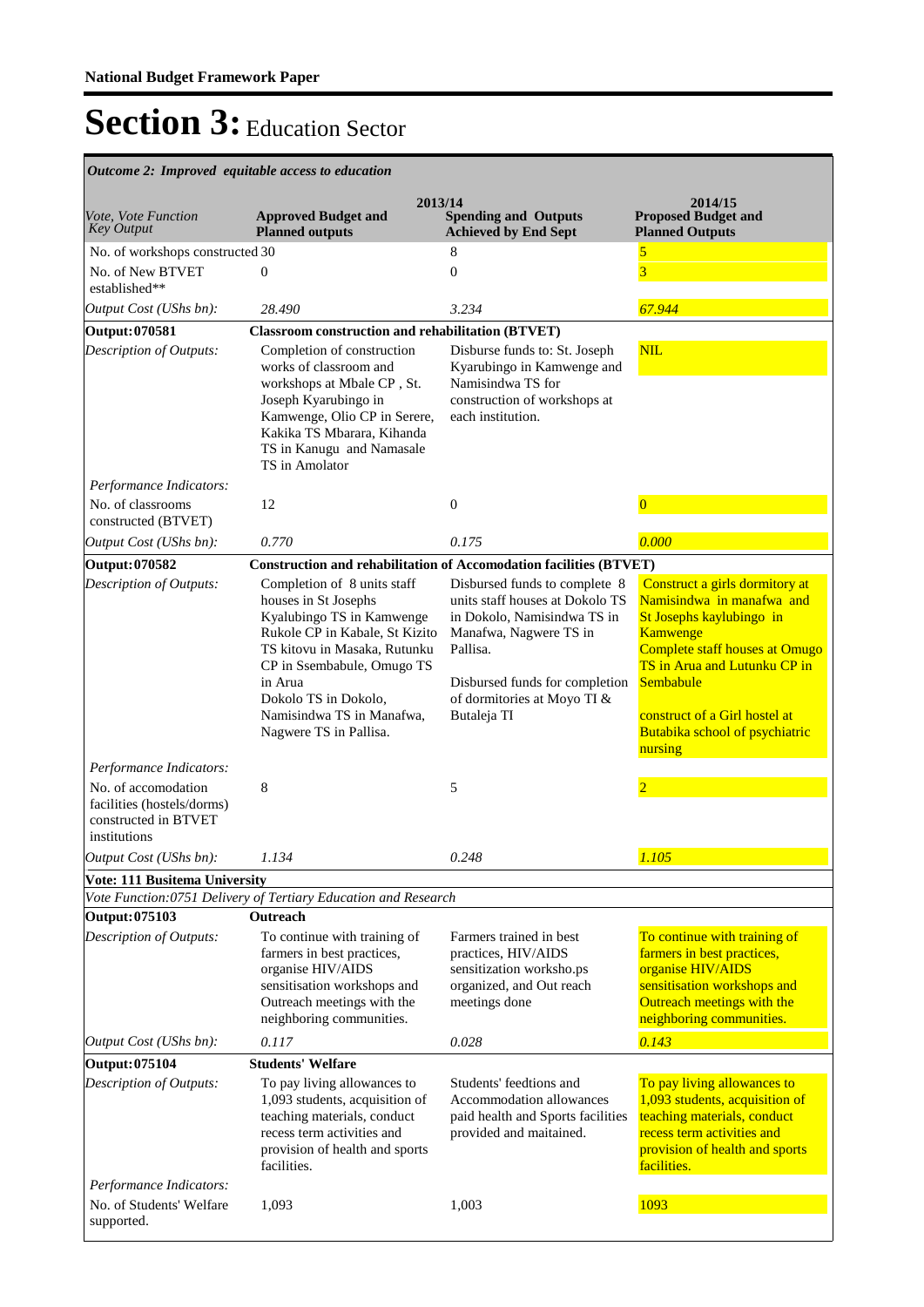| Outcome 2: Improved equitable access to education  |                                                                                                                                                                                                                                                                                                                                                                                                                                                                                                                                                                                                                                                                                                                                                                            |                                                                                                                                                                                                                                                                                                                                                                                                                                                                                                                                                                                                                                                                                                                                                                                                                                                                                                                                                                                                                                                                                                                                                                                                                                                              |                                                                                                                         |  |
|----------------------------------------------------|----------------------------------------------------------------------------------------------------------------------------------------------------------------------------------------------------------------------------------------------------------------------------------------------------------------------------------------------------------------------------------------------------------------------------------------------------------------------------------------------------------------------------------------------------------------------------------------------------------------------------------------------------------------------------------------------------------------------------------------------------------------------------|--------------------------------------------------------------------------------------------------------------------------------------------------------------------------------------------------------------------------------------------------------------------------------------------------------------------------------------------------------------------------------------------------------------------------------------------------------------------------------------------------------------------------------------------------------------------------------------------------------------------------------------------------------------------------------------------------------------------------------------------------------------------------------------------------------------------------------------------------------------------------------------------------------------------------------------------------------------------------------------------------------------------------------------------------------------------------------------------------------------------------------------------------------------------------------------------------------------------------------------------------------------|-------------------------------------------------------------------------------------------------------------------------|--|
| <i>Vote, Vote Function</i><br><b>Key Output</b>    | 2013/14<br><b>Approved Budget and</b><br><b>Planned outputs</b>                                                                                                                                                                                                                                                                                                                                                                                                                                                                                                                                                                                                                                                                                                            | <b>Spending and Outputs</b><br><b>Achieved by End Sept</b>                                                                                                                                                                                                                                                                                                                                                                                                                                                                                                                                                                                                                                                                                                                                                                                                                                                                                                                                                                                                                                                                                                                                                                                                   | 2014/15<br><b>Proposed Budget and</b><br><b>Planned Outputs</b>                                                         |  |
| Output Cost (UShs bn):                             | 4.589                                                                                                                                                                                                                                                                                                                                                                                                                                                                                                                                                                                                                                                                                                                                                                      | 0.858                                                                                                                                                                                                                                                                                                                                                                                                                                                                                                                                                                                                                                                                                                                                                                                                                                                                                                                                                                                                                                                                                                                                                                                                                                                        | 4.991                                                                                                                   |  |
| <b>Vote: 136 Makerere University</b>               |                                                                                                                                                                                                                                                                                                                                                                                                                                                                                                                                                                                                                                                                                                                                                                            |                                                                                                                                                                                                                                                                                                                                                                                                                                                                                                                                                                                                                                                                                                                                                                                                                                                                                                                                                                                                                                                                                                                                                                                                                                                              |                                                                                                                         |  |
| Vote Function:0751 Delivery of Tertiary Education  |                                                                                                                                                                                                                                                                                                                                                                                                                                                                                                                                                                                                                                                                                                                                                                            |                                                                                                                                                                                                                                                                                                                                                                                                                                                                                                                                                                                                                                                                                                                                                                                                                                                                                                                                                                                                                                                                                                                                                                                                                                                              |                                                                                                                         |  |
| Output: 075103                                     | Outreach                                                                                                                                                                                                                                                                                                                                                                                                                                                                                                                                                                                                                                                                                                                                                                   |                                                                                                                                                                                                                                                                                                                                                                                                                                                                                                                                                                                                                                                                                                                                                                                                                                                                                                                                                                                                                                                                                                                                                                                                                                                              |                                                                                                                         |  |
| Description of Outputs:<br>Performance Indicators: | Civil society engagement<br>Short courses Consultancy<br>services/Reports Faculties<br>IT and gender short courses.<br>Incubation center for food and<br>nutrition and value addition by<br>the Dept of Food Science and<br>Technology<br>Innovative clusters and<br>productive engagement by the<br>Faculty of Technology<br>Centre of excellence in social<br>research in AIDS established<br>Private sctor partnership civil<br>society through the Privtae<br>Sector Forum<br>10,000 undergrdaute students in in-patient care) and care for<br>yr 2 undertake internship<br>Estblishment of a central<br>coordinating unit for<br>Knowledge Transfer<br>Partnerships<br>Policy of incubation centres<br>formulated and approved<br><b>Infectious Disease Institute</b> | A number of short courses in<br>COBAMS, COCIS and other<br>colleges are on going although<br>the turn up is not as planned due past, present and prospective<br>to the delayed opening of the<br>semester as a result of Staff<br>industrial action in August.IDI<br>has continued to perform well<br>achieving over 80% for almost<br>all the set targets. IDI has in<br>particular achieved above target<br>in areas such as; care for<br>complex patients (failing 2nd<br>line ART, referrals with<br>multiple comorbidities/HIV<br>complications, discharged from<br>special populations (young<br>adults, discordant couples and<br>the elderly HIV/AIDS patients).<br>We have, therefore, continued<br>to complement national plans by<br>supporting lower health units<br>through provision of this kind of<br>tertiary HIV/AIDS care services.<br>- Integrated SRH services<br>continued to be offered with<br>good coverage, however, during<br>this quarter, more time was<br>dedicated to cervical screening<br>which led to achievement of<br>368% of our target.<br>- Integrated TB services<br>continued to be offered with<br>very low lost to follow up rates;<br>senior IDI staff attended the<br>National TB-HIV coordination<br>meetings. | <b>University Colleges offer short</b><br>courses/ non degree awards to<br>enhance skills development for<br>students   |  |
| Number of participants in<br>short courses         | 4,000                                                                                                                                                                                                                                                                                                                                                                                                                                                                                                                                                                                                                                                                                                                                                                      | 2,000                                                                                                                                                                                                                                                                                                                                                                                                                                                                                                                                                                                                                                                                                                                                                                                                                                                                                                                                                                                                                                                                                                                                                                                                                                                        | 4000                                                                                                                    |  |
| Output Cost (UShs bn):                             | 13.405                                                                                                                                                                                                                                                                                                                                                                                                                                                                                                                                                                                                                                                                                                                                                                     | 1.890                                                                                                                                                                                                                                                                                                                                                                                                                                                                                                                                                                                                                                                                                                                                                                                                                                                                                                                                                                                                                                                                                                                                                                                                                                                        | 13.201                                                                                                                  |  |
| <b>Output: 075104</b>                              | <b>Students' Welfare</b>                                                                                                                                                                                                                                                                                                                                                                                                                                                                                                                                                                                                                                                                                                                                                   |                                                                                                                                                                                                                                                                                                                                                                                                                                                                                                                                                                                                                                                                                                                                                                                                                                                                                                                                                                                                                                                                                                                                                                                                                                                              |                                                                                                                         |  |
| Description of Outputs:                            | Food for 2648 resident<br>Food for 1950 resident private<br>students:<br>Food, Accommodation and<br>transport for 3950 non resident<br>government supported students;<br>Staff salaries for staff deployed<br>in the halls; and General                                                                                                                                                                                                                                                                                                                                                                                                                                                                                                                                    | Food for 2648 resident<br>Accommodation and transport<br>for 3655 non resident<br>government supported<br>students; Staff salaries for staff<br>deployed in the halls; and<br>General management and<br>operation of the halls of                                                                                                                                                                                                                                                                                                                                                                                                                                                                                                                                                                                                                                                                                                                                                                                                                                                                                                                                                                                                                            | Food allowance for 6303<br>government supported students; government supported students; government supported students- |  |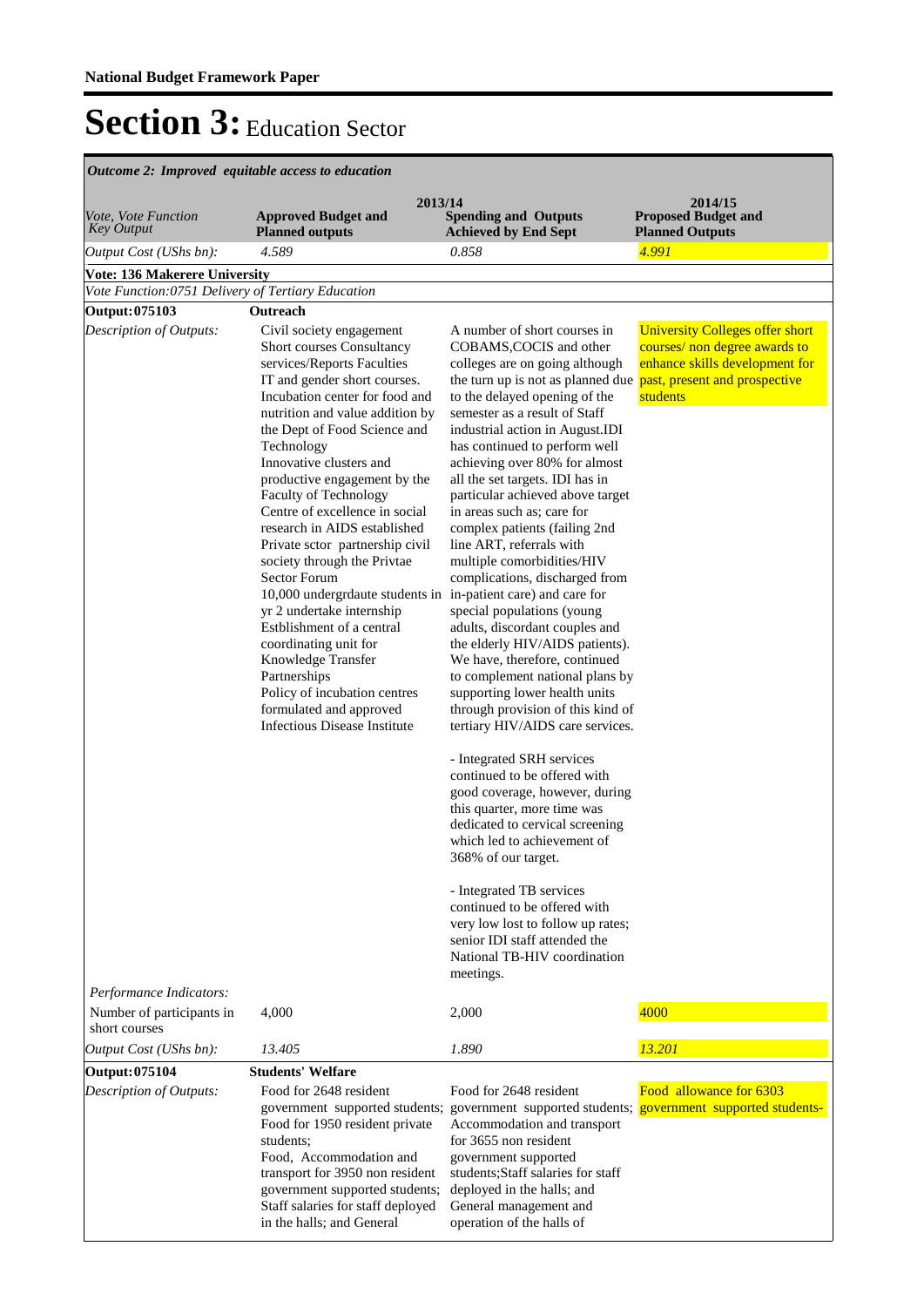| Outcome 2: Improved equitable access to education                  |                                                                                                                                         |                                                                                                                                                                     |                                                                                                                             |
|--------------------------------------------------------------------|-----------------------------------------------------------------------------------------------------------------------------------------|---------------------------------------------------------------------------------------------------------------------------------------------------------------------|-----------------------------------------------------------------------------------------------------------------------------|
| <i>Vote, Vote Function</i><br><b>Key Output</b>                    | 2013/14<br><b>Approved Budget and</b><br><b>Planned outputs</b>                                                                         | <b>Spending and Outputs</b><br><b>Achieved by End Sept</b>                                                                                                          | 2014/15<br><b>Proposed Budget and</b><br><b>Planned Outputs</b>                                                             |
|                                                                    | management and operation of<br>the halls of residences<br>Counselling services for staff<br>ans students                                | residences<br>Counselling and health services<br>for staff ans students                                                                                             |                                                                                                                             |
| Performance Indicators:                                            |                                                                                                                                         |                                                                                                                                                                     |                                                                                                                             |
| Number of Private students<br>in Halls of Resisdence               | 1,740                                                                                                                                   | 1,740                                                                                                                                                               | 1740                                                                                                                        |
| Number of Government<br>students residing in halls of<br>residence | 2,648                                                                                                                                   | 2,648                                                                                                                                                               | 2650                                                                                                                        |
| Output Cost (UShs bn):                                             | 9.283                                                                                                                                   | 2.237                                                                                                                                                               | 15.277                                                                                                                      |
| <b>Output: 075180</b>                                              | Construction and rehabilitation of learning facilities (Universities)                                                                   |                                                                                                                                                                     |                                                                                                                             |
| Description of Outputs:                                            | Completion of Library<br>Extension Phase II,<br>Rehabilitation of the<br>Department of Botany roof and<br>contruction of public toilets | Not applicable Library<br>Completed in 2012                                                                                                                         | NIL                                                                                                                         |
| Performance Indicators:                                            |                                                                                                                                         |                                                                                                                                                                     |                                                                                                                             |
| No. of upcountry learning<br>centres rehabilitated                 |                                                                                                                                         | 0                                                                                                                                                                   | $\overline{0}$                                                                                                              |
| Area of Library space<br>constructed (m2)                          |                                                                                                                                         | $\overline{0}$                                                                                                                                                      | $\Omega$                                                                                                                    |
| Output Cost (UShs bn):                                             | 12.507                                                                                                                                  | 2.375                                                                                                                                                               | 6.488                                                                                                                       |
| Output: 075182                                                     | <b>Construction and Rehabilitation of Accomodation Facilities</b>                                                                       |                                                                                                                                                                     |                                                                                                                             |
| Description of Outputs:                                            | Contruction of the Nyabyeya<br>Forestry College Hostel and<br>rehabilitation of staff houses                                            | Completion of the<br>Rehabilitation of staff houses<br>[mugenyi house] Completion of<br>sanitary facilities in 3 halls of<br>residence-carry over from<br>FY2012/13 | nil                                                                                                                         |
| Performance Indicators:                                            |                                                                                                                                         |                                                                                                                                                                     |                                                                                                                             |
| No of halls of residence<br>rehabilitated                          | $\boldsymbol{0}$                                                                                                                        | 3                                                                                                                                                                   | $\overline{0}$                                                                                                              |
| Output Cost (UShs bn):                                             | 0.680                                                                                                                                   | 0.000                                                                                                                                                               | 0.600                                                                                                                       |
| <b>Output: 075184</b>                                              | Campus based construction and rehabilitation (walkways, plumbing, other)                                                                |                                                                                                                                                                     |                                                                                                                             |
| Description of Outputs:<br>Performance Indicators:                 | <b>NIL</b>                                                                                                                              | The contract for the<br>development of the University<br>Master Plan is ongoing expected<br>to be completed by the<br>beginning of the 3rd quarter                  | NIL                                                                                                                         |
| No. of campus based                                                |                                                                                                                                         | Fair                                                                                                                                                                | Good                                                                                                                        |
| infrastructure<br>developments/rehabilitation<br>undertaken        |                                                                                                                                         |                                                                                                                                                                     |                                                                                                                             |
| University Master Plan in<br>place                                 |                                                                                                                                         | Yes                                                                                                                                                                 | Yes                                                                                                                         |
| Output Cost (UShs bn):                                             | 0.000                                                                                                                                   | 0.000                                                                                                                                                               | 2.400                                                                                                                       |
| Vote: 137 Mbarara University                                       |                                                                                                                                         |                                                                                                                                                                     |                                                                                                                             |
| Vote Function:0751 Delivery of Tertiary Education                  |                                                                                                                                         |                                                                                                                                                                     |                                                                                                                             |
| <b>Output: 075103</b>                                              | Outreach                                                                                                                                |                                                                                                                                                                     |                                                                                                                             |
| Description of Outputs:                                            | Conduct 8 weeks of Leadership N/A<br>and Community placement for<br>70 Medical students, 40<br>Nursing, 40 Pharmacy & 40                |                                                                                                                                                                     | <b>Conduct 8 weeks of Leadership</b><br>and Community placement for<br>69 Medical students, 20<br>Nursing, 64 Pharmacy & 49 |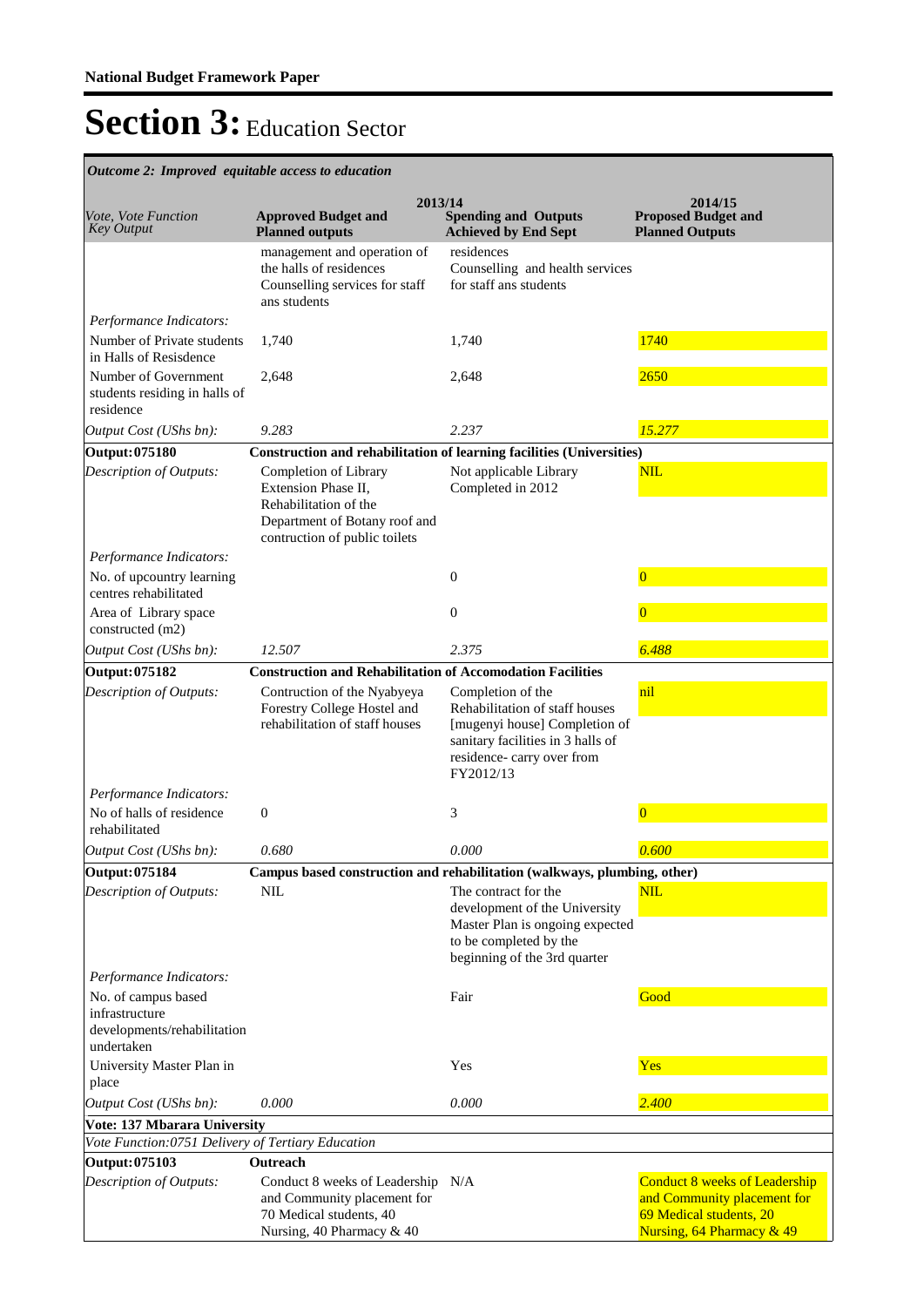| Outcome 2: Improved equitable access to education                   |                                                                                                                                                                                                                                                                                                                                                                                                                                                                                                    |                                                                                                                                                                                |                                                                                                                                                                                                                                                                                                                                                                                                                                                                                                                                                       |  |
|---------------------------------------------------------------------|----------------------------------------------------------------------------------------------------------------------------------------------------------------------------------------------------------------------------------------------------------------------------------------------------------------------------------------------------------------------------------------------------------------------------------------------------------------------------------------------------|--------------------------------------------------------------------------------------------------------------------------------------------------------------------------------|-------------------------------------------------------------------------------------------------------------------------------------------------------------------------------------------------------------------------------------------------------------------------------------------------------------------------------------------------------------------------------------------------------------------------------------------------------------------------------------------------------------------------------------------------------|--|
| Vote, Vote Function<br><b>Key Output</b>                            | 2013/14<br><b>Approved Budget and</b><br><b>Planned outputs</b>                                                                                                                                                                                                                                                                                                                                                                                                                                    | <b>Spending and Outputs</b><br><b>Achieved by End Sept</b>                                                                                                                     | 2014/15<br><b>Proposed Budget and</b><br><b>Planned Outputs</b>                                                                                                                                                                                                                                                                                                                                                                                                                                                                                       |  |
|                                                                     | Medical Lab. Science, 8 weeks<br>of School Practice for 204<br>Science Education Students, 8<br>weeks of Industrial Training for<br>173 Computer Science,<br>Computer Engineering and<br><b>Information Technology</b><br>Students, 201 Business<br>Administration, 40 Pharmacy,<br>and 75 Science Laboratory<br>Technology Students.<br>Participate in the Annual<br>exhibitions for Uganda National<br>Council for Higher Education<br>and Uganda National Council<br>for Science and Technology |                                                                                                                                                                                | Medical Lab. Science, 8 weeks<br>of School Practice for 254<br><b>Science Education Students, 8</b><br>weeks of Industrial Training for<br>222 Computer Science,<br><b>Computer Engineering and</b><br><b>Information Technology</b><br><b>Students, 140 Business</b><br><b>Administration, and 38 Science</b><br><b>Laboratory Technology</b><br>Students. Participate in the<br><b>Annual exhibitions for Uganda</b><br><b>National Council for Higher</b><br><b>Education and Uganda National</b><br><b>Council for Science and</b><br>Technology. |  |
| Output Cost (UShs bn):                                              | 0.417                                                                                                                                                                                                                                                                                                                                                                                                                                                                                              | 0.000                                                                                                                                                                          | 0.501                                                                                                                                                                                                                                                                                                                                                                                                                                                                                                                                                 |  |
| Output: 075104<br>Description of Outputs:                           | <b>Students' Welfare</b><br>Feed and accommodate 254<br>GoU students and pay living out GoU students and paid Living<br>allowance for 454 GoU<br>students. Provide health care<br>and recreation (sports and<br>games) facilities for 3,186<br>students                                                                                                                                                                                                                                            | Fed and accommodated 260<br>out allowance for 455 GoU<br>students. Provided health care<br>and recreation (sports and<br>games) facilities for 3,096<br>students.              | Feed and accommodate 260<br>GoU students and pay living out<br>allowance for 455 GoU<br>students. Provide health care<br>and recreation (sports and<br>games) facilities for 3,431<br>students.                                                                                                                                                                                                                                                                                                                                                       |  |
| Performance Indicators:                                             |                                                                                                                                                                                                                                                                                                                                                                                                                                                                                                    |                                                                                                                                                                                |                                                                                                                                                                                                                                                                                                                                                                                                                                                                                                                                                       |  |
| No. of students accomodated 740                                     |                                                                                                                                                                                                                                                                                                                                                                                                                                                                                                    | 715                                                                                                                                                                            | 715                                                                                                                                                                                                                                                                                                                                                                                                                                                                                                                                                   |  |
| Output Cost (UShs bn):                                              | 0.778                                                                                                                                                                                                                                                                                                                                                                                                                                                                                              | 0.101                                                                                                                                                                          | 0.878                                                                                                                                                                                                                                                                                                                                                                                                                                                                                                                                                 |  |
| <b>Vote: 138 Makerere University Business School</b>                |                                                                                                                                                                                                                                                                                                                                                                                                                                                                                                    |                                                                                                                                                                                |                                                                                                                                                                                                                                                                                                                                                                                                                                                                                                                                                       |  |
| Vote Function:0751 Delivery of Tertiary Education<br>Output: 075104 | <b>Students' Welfare</b>                                                                                                                                                                                                                                                                                                                                                                                                                                                                           |                                                                                                                                                                                |                                                                                                                                                                                                                                                                                                                                                                                                                                                                                                                                                       |  |
| Description of Outputs:                                             | Provide for students welfare that Students were still picking<br>includes LOAs, feeding and<br>accommodation. Propose to pay<br>LOA to 1,240 students.                                                                                                                                                                                                                                                                                                                                             | LOAs application forms so as to includes LOAs, feeding and<br>process their respective<br>payments.                                                                            | Provide for students welfare that<br>accommodation. Propose to pay<br>LOA to 1,240 students.                                                                                                                                                                                                                                                                                                                                                                                                                                                          |  |
| Output Cost (UShs bn):                                              | 1.791                                                                                                                                                                                                                                                                                                                                                                                                                                                                                              | 0.529                                                                                                                                                                          | 1.826                                                                                                                                                                                                                                                                                                                                                                                                                                                                                                                                                 |  |
| Vote: 139 Kyambogo University                                       |                                                                                                                                                                                                                                                                                                                                                                                                                                                                                                    |                                                                                                                                                                                |                                                                                                                                                                                                                                                                                                                                                                                                                                                                                                                                                       |  |
| Vote Function:0751 Delivery of Tertiary Education<br>Output: 075103 | Outreach                                                                                                                                                                                                                                                                                                                                                                                                                                                                                           |                                                                                                                                                                                |                                                                                                                                                                                                                                                                                                                                                                                                                                                                                                                                                       |  |
| Description of Outputs:                                             | 700 people to be reached in the<br>community                                                                                                                                                                                                                                                                                                                                                                                                                                                       | 915 peolpes were reached in<br>community.                                                                                                                                      | 6,240 people to be reached in<br>the community                                                                                                                                                                                                                                                                                                                                                                                                                                                                                                        |  |
| Output Cost (UShs bn):                                              | 0.250                                                                                                                                                                                                                                                                                                                                                                                                                                                                                              | 0.021                                                                                                                                                                          | 0.250                                                                                                                                                                                                                                                                                                                                                                                                                                                                                                                                                 |  |
| Output: 075104                                                      | <b>Students' Welfare</b>                                                                                                                                                                                                                                                                                                                                                                                                                                                                           |                                                                                                                                                                                |                                                                                                                                                                                                                                                                                                                                                                                                                                                                                                                                                       |  |
| Description of Outputs:                                             | attended to in terms of food,<br>medical services and general<br>upkeep, allowances                                                                                                                                                                                                                                                                                                                                                                                                                | 3,000 government students to be 2563 government students were<br>attended to in terms of<br>food, medical services & general medical services and general<br>upkeep allowances | 2,850 government students to be<br>attended to in terms of food,<br>upkeep, allowances                                                                                                                                                                                                                                                                                                                                                                                                                                                                |  |
| Output Cost (UShs bn):                                              | 2.750                                                                                                                                                                                                                                                                                                                                                                                                                                                                                              | 0.239                                                                                                                                                                          | 2.750                                                                                                                                                                                                                                                                                                                                                                                                                                                                                                                                                 |  |
| <b>Vote: 149 Gulu University</b>                                    |                                                                                                                                                                                                                                                                                                                                                                                                                                                                                                    |                                                                                                                                                                                |                                                                                                                                                                                                                                                                                                                                                                                                                                                                                                                                                       |  |
|                                                                     | Vote Function: 0751 Delivery of Tertiary Education and Research                                                                                                                                                                                                                                                                                                                                                                                                                                    |                                                                                                                                                                                |                                                                                                                                                                                                                                                                                                                                                                                                                                                                                                                                                       |  |
| Output: 075103                                                      | Outreach                                                                                                                                                                                                                                                                                                                                                                                                                                                                                           |                                                                                                                                                                                |                                                                                                                                                                                                                                                                                                                                                                                                                                                                                                                                                       |  |
| Description of Outputs:                                             | Conduct Field attachments in 15 Conducted 4 community<br>Health Centres for 110 Medical sensitization and awareness<br>Students, Conduct                                                                                                                                                                                                                                                                                                                                                           | workshops                                                                                                                                                                      | <b>Conduct Field attachments in 20</b><br><b>Health Centres for 180 Medical</b><br><b>Students</b>                                                                                                                                                                                                                                                                                                                                                                                                                                                    |  |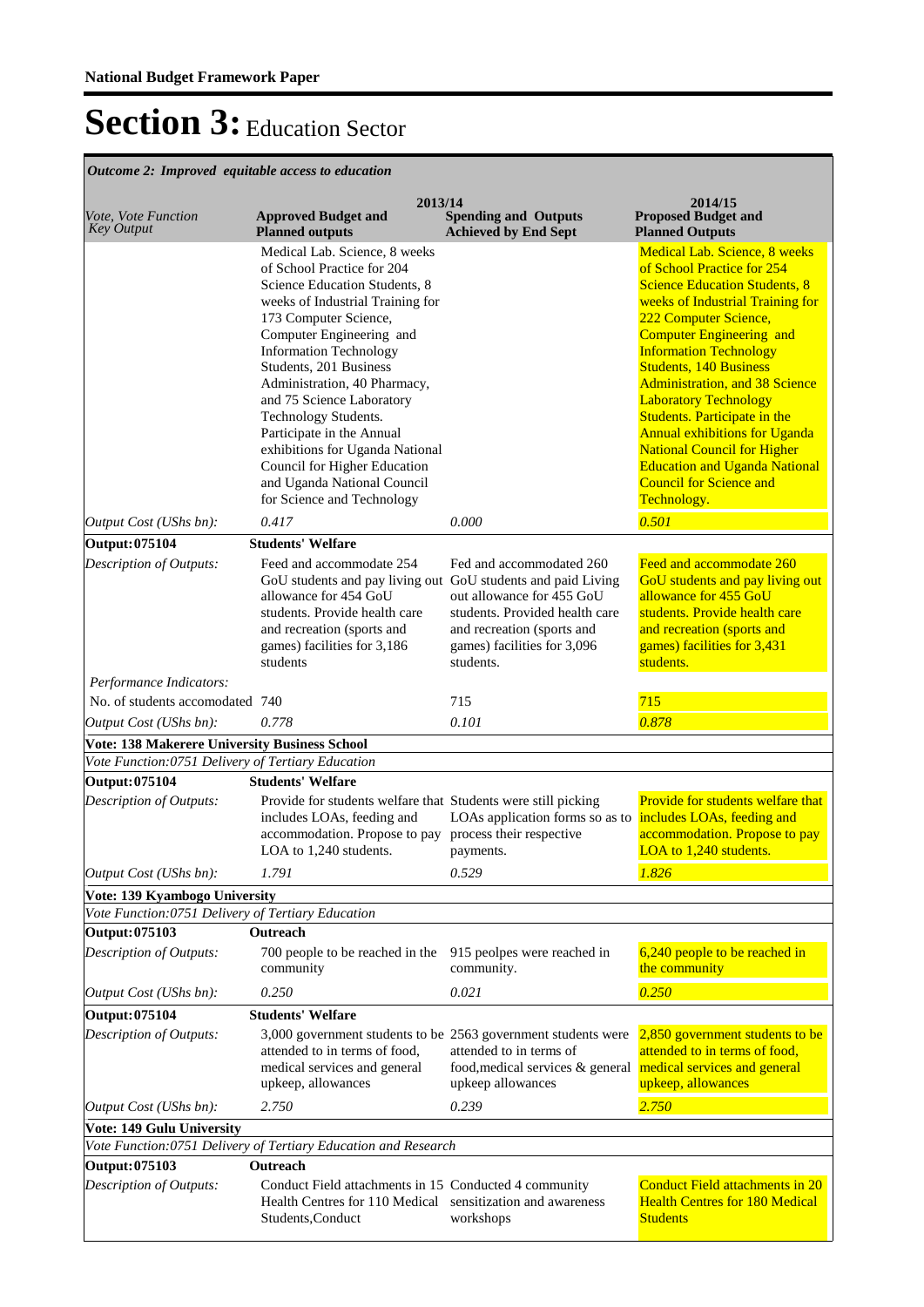| Outcome 2: Improved equitable access to education                       |                                                                                                                                                                                                                            |                                                                                                                               |                                                                                                                                                                                                                                                                                   |  |  |
|-------------------------------------------------------------------------|----------------------------------------------------------------------------------------------------------------------------------------------------------------------------------------------------------------------------|-------------------------------------------------------------------------------------------------------------------------------|-----------------------------------------------------------------------------------------------------------------------------------------------------------------------------------------------------------------------------------------------------------------------------------|--|--|
| Vote, Vote Function<br><b>Key Output</b>                                | 2013/14<br><b>Approved Budget and</b><br><b>Planned outputs</b>                                                                                                                                                            | <b>Spending and Outputs</b><br><b>Achieved by End Sept</b>                                                                    | 2014/15<br><b>Proposed Budget and</b><br><b>Planned Outputs</b>                                                                                                                                                                                                                   |  |  |
|                                                                         | internship/Field attachment for<br>200 Business students, Carry out<br>Field visits/attachments and<br>industrial visits for 250 students<br>for Faculty of Agric &<br>Env.Conduct 10 community<br>sensitization workshops |                                                                                                                               | Conduct internship/Field<br>attachment for 200 Business<br>students,<br><b>Carry out Field</b><br>visits/attachments and<br>industrial visits for 200 students<br>for Faculty of Agricalture &<br>Environmrnt,<br>Conduct 8 community<br>sensitization and awareness<br>workshops |  |  |
| Output Cost (UShs bn):                                                  | 0.866                                                                                                                                                                                                                      | 0.181                                                                                                                         | 0.866                                                                                                                                                                                                                                                                             |  |  |
| Output: 075104                                                          | <b>Students' Welfare</b>                                                                                                                                                                                                   |                                                                                                                               |                                                                                                                                                                                                                                                                                   |  |  |
| Description of Outputs:                                                 | Pay living out allowance by the Paid living out allowance by<br>1st of every month for 884<br>Government sponsored students                                                                                                | the 1st of every month for 820<br>Government sponsored students<br>for the period of July -<br>September 2013                 | Pay living out allowance by the<br>1st of every month for 820<br>Government sponsored students                                                                                                                                                                                    |  |  |
| Performance Indicators:<br>No. of students paid living<br>out allowance | 984                                                                                                                                                                                                                        | 884                                                                                                                           | 800                                                                                                                                                                                                                                                                               |  |  |
| Output Cost (UShs bn):                                                  | 1.684                                                                                                                                                                                                                      | 0.404                                                                                                                         | 1.684                                                                                                                                                                                                                                                                             |  |  |
| Output: 075180                                                          | Construction and rehabilitation of learning facilities (Universities)                                                                                                                                                      |                                                                                                                               |                                                                                                                                                                                                                                                                                   |  |  |
| Description of Outputs:                                                 | Construction of Bio-Systems<br>Engineering workshop,<br>Equipping of Science<br>laboratories. Installation<br>management Information<br>System,                                                                            | Construction of Bio-Systems<br>Engineering workshop<br>completed,                                                             | <b>Construction of 1 ICT/Library</b><br>building, multi-media laboratory,<br><b>Equipping of the Science</b><br>laboratory and Bio-systems<br>engineering workshop                                                                                                                |  |  |
| Performance Indicators:                                                 |                                                                                                                                                                                                                            |                                                                                                                               |                                                                                                                                                                                                                                                                                   |  |  |
| No. of Science<br>blocks/Laboratories<br>rehabilitated                  | 1                                                                                                                                                                                                                          | $\mathbf{0}$                                                                                                                  |                                                                                                                                                                                                                                                                                   |  |  |
| No. of Science<br>blocks/Laboratories<br>constructed                    | 1                                                                                                                                                                                                                          | $\overline{0}$                                                                                                                |                                                                                                                                                                                                                                                                                   |  |  |
| No. of Libraries Rehabilitated 1                                        |                                                                                                                                                                                                                            | 1                                                                                                                             |                                                                                                                                                                                                                                                                                   |  |  |
| No. of Libraries Constructed 1                                          |                                                                                                                                                                                                                            | $\overline{0}$                                                                                                                |                                                                                                                                                                                                                                                                                   |  |  |
| No. of computer rooms<br>rehabilitated                                  | 1                                                                                                                                                                                                                          | $\Omega$                                                                                                                      |                                                                                                                                                                                                                                                                                   |  |  |
| No. of computer rooms<br>constructed                                    | 1                                                                                                                                                                                                                          | $\mathbf{0}$                                                                                                                  |                                                                                                                                                                                                                                                                                   |  |  |
| Output Cost (UShs bn):                                                  | 0.410                                                                                                                                                                                                                      | 0.030                                                                                                                         | 0.410                                                                                                                                                                                                                                                                             |  |  |
| Output: 075181                                                          | Lecture Room construction and rehabilitation (Universities)                                                                                                                                                                |                                                                                                                               |                                                                                                                                                                                                                                                                                   |  |  |
| Description of Outputs:                                                 | <b>Construction of a Business</b><br>Center for Faculty of Business<br>& Development Studies                                                                                                                               | Innitial process initiated for<br><b>Construction of a Business</b><br>Center in Faculty of Business<br>& Development Studies | <b>Construction of Law lecture</b><br>block,<br><b>Construction of a Business</b><br><b>Center in Faculty of Business</b><br>& Development Studies                                                                                                                                |  |  |
| Performance Indicators:                                                 |                                                                                                                                                                                                                            |                                                                                                                               |                                                                                                                                                                                                                                                                                   |  |  |
| No. of lecture rooms<br>rehabilitated                                   | 1                                                                                                                                                                                                                          | $\mathbf{0}$                                                                                                                  |                                                                                                                                                                                                                                                                                   |  |  |
| No. of lecture rooms<br>constructed                                     | 6                                                                                                                                                                                                                          | $\mathbf{0}$                                                                                                                  |                                                                                                                                                                                                                                                                                   |  |  |
| Output Cost (UShs bn):                                                  | 0.424                                                                                                                                                                                                                      | 0.030                                                                                                                         | 0.424                                                                                                                                                                                                                                                                             |  |  |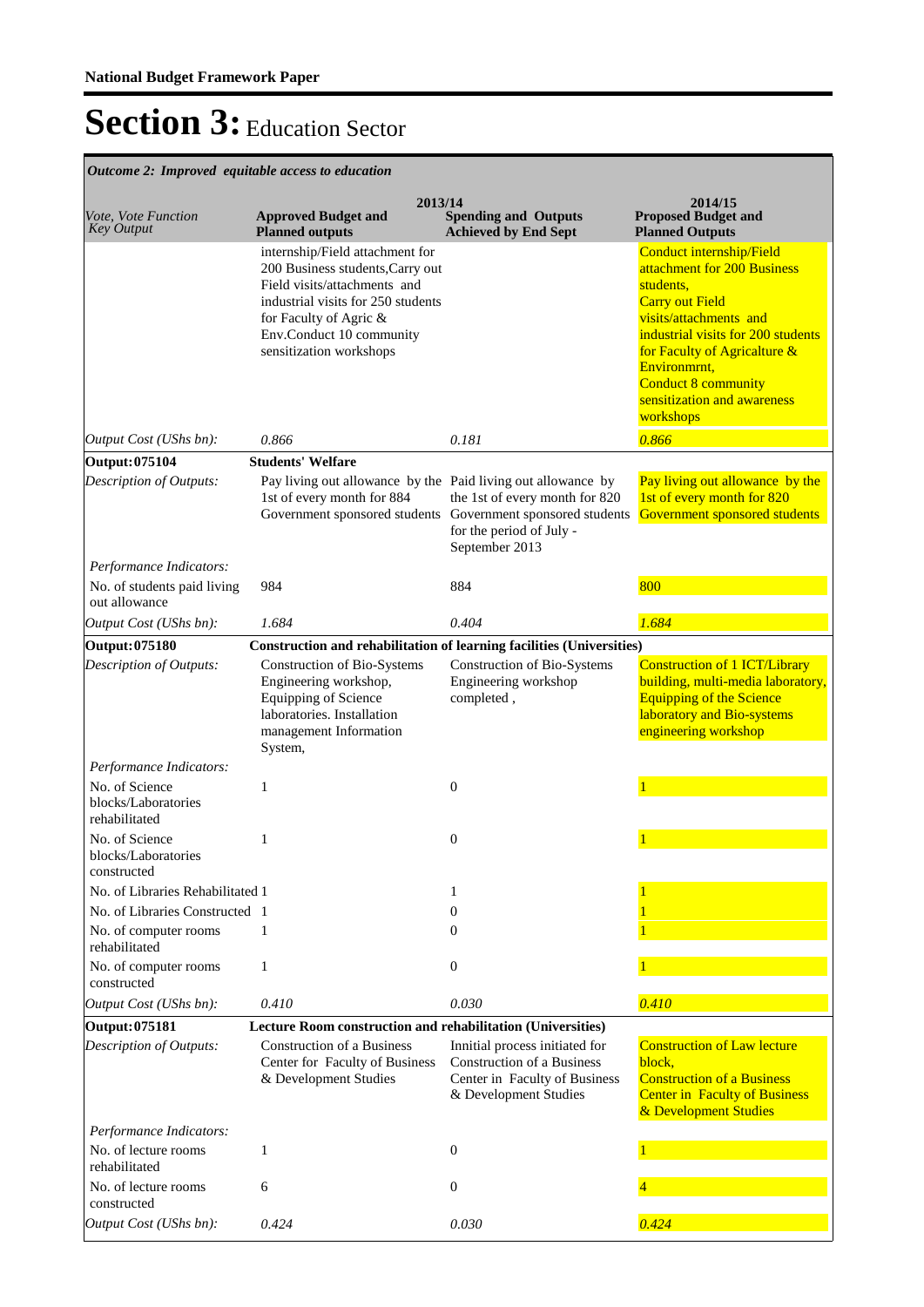| <i>Outcome 2: Improved equitable access to education</i>                                    |                                                                                                                                                                            |                                                                          |                                                                                                                                                                                                     |  |
|---------------------------------------------------------------------------------------------|----------------------------------------------------------------------------------------------------------------------------------------------------------------------------|--------------------------------------------------------------------------|-----------------------------------------------------------------------------------------------------------------------------------------------------------------------------------------------------|--|
| <i>Vote, Vote Function</i><br><b>Key Output</b>                                             | <b>Approved Budget and</b><br><b>Planned outputs</b>                                                                                                                       | 2013/14<br><b>Spending and Outputs</b><br><b>Achieved by End Sept</b>    | 2014/15<br><b>Proposed Budget and</b><br><b>Planned Outputs</b>                                                                                                                                     |  |
| Output: 075184                                                                              |                                                                                                                                                                            | Campus based construction and rehabilitation (walkways, plumbing, other) |                                                                                                                                                                                                     |  |
| <b>Description of Outputs:</b>                                                              | Repair walkways<br>Pavements<br>Plumbing,<br>Construct 0.5 kilometers of<br>walkways at the main campus,<br>Build pavers at the main campus,<br>Barricating non-walk areas | Repaired & built walkways and<br>Pavers,<br>Plumbing work done           | Repair walkways<br><b>Pavements</b><br><b>Plumbing</b><br><b>Construct 2 kilometers of</b><br>walkways at the main campus,<br>Build pavers at the main campus,<br><b>Barricating non-walk areas</b> |  |
| Performance Indicators:<br>No. of campus based<br>infrastructure developments<br>undertaken | 3                                                                                                                                                                          | 3                                                                        |                                                                                                                                                                                                     |  |
| <i>Output Cost (UShs bn):</i>                                                               | 0.102                                                                                                                                                                      | 0.013                                                                    | 0.102                                                                                                                                                                                               |  |

*\* Excludes taxes and arrears*

### *2014/15 Planned Outputs*

Primary department plans to construct 33 classrooms and rehabilitate 22 for 19 primary schools.

ADB V plans to Construct and rehabilitate 9 buildings of Makerere University, 14 buildings in Kyambogo University, 10 buildings in Gulu University, 7 buildings in Busitema University, 4 buildings in Muni University and faculty of business computing at Makerere University Business School

Kyambogo University plans to construct central Lecture block ,renovate mechanical/science building,library , east end dinning hall,house no 32 on covers crescent & house no 13 at mackey road.

Makerere University Business schoool Plans to Start on construction of Faculty of Commerce, Replacement of asbestos roofs on existing buildings and expansion of lecture space. Building maintenance of the infrastructure and compound maintenance at main campus, Bugolobi Annex and the Regional Campuses namely Arua, Jinja, Mbarara and Mbale.

Busitema university plans to construct a lecture block complex at Mbale phase 1, Complete a lecture block at Nagongera campus, Renovate a house at Arapai campus and Rehabilitate both Water and Power systems at Busitema campus.

Mbarara University plans to complete Faculty of Applied Sciences and Technology at Kihumuro (Parking, Electrical, Mechanical, ICT & Sanitary installations).

Makerere plans to complete the University Road and other feeder roads/parking spaces, Research and Development under the Presidential Initiative for Sciences and Technology- 7 Laboratories namely Hydraulics Lab, Mechanical Workshop, Architecture Studios, Power Engineering Lab, Computer Lab , Ceramics Workshop at MTSIFA and the Geometrics Lab infrastructure in the CEDAT, Under the Food Technology and business Incubation Centre.

Gulu university plans to construct one ICT/Library building, multi-media laboratory, Construction of Law lecture block, Construction of a Business Center in Faculty of Business & Development Studies

### *Medium Term Plans*

Kyambogo plans to construct a new Library block at a cost of Ushs. 40.3 bn, 2 lecture theatres at a total cost of Ushs. 30bn, replacement of asbestos roofs on buildings and pitching of flat roofs at a total cost of Ushs. 16.5bn, Establishment of ICT backbone, networing, connectivity at a total cost of Ushs. 5 billion,Thin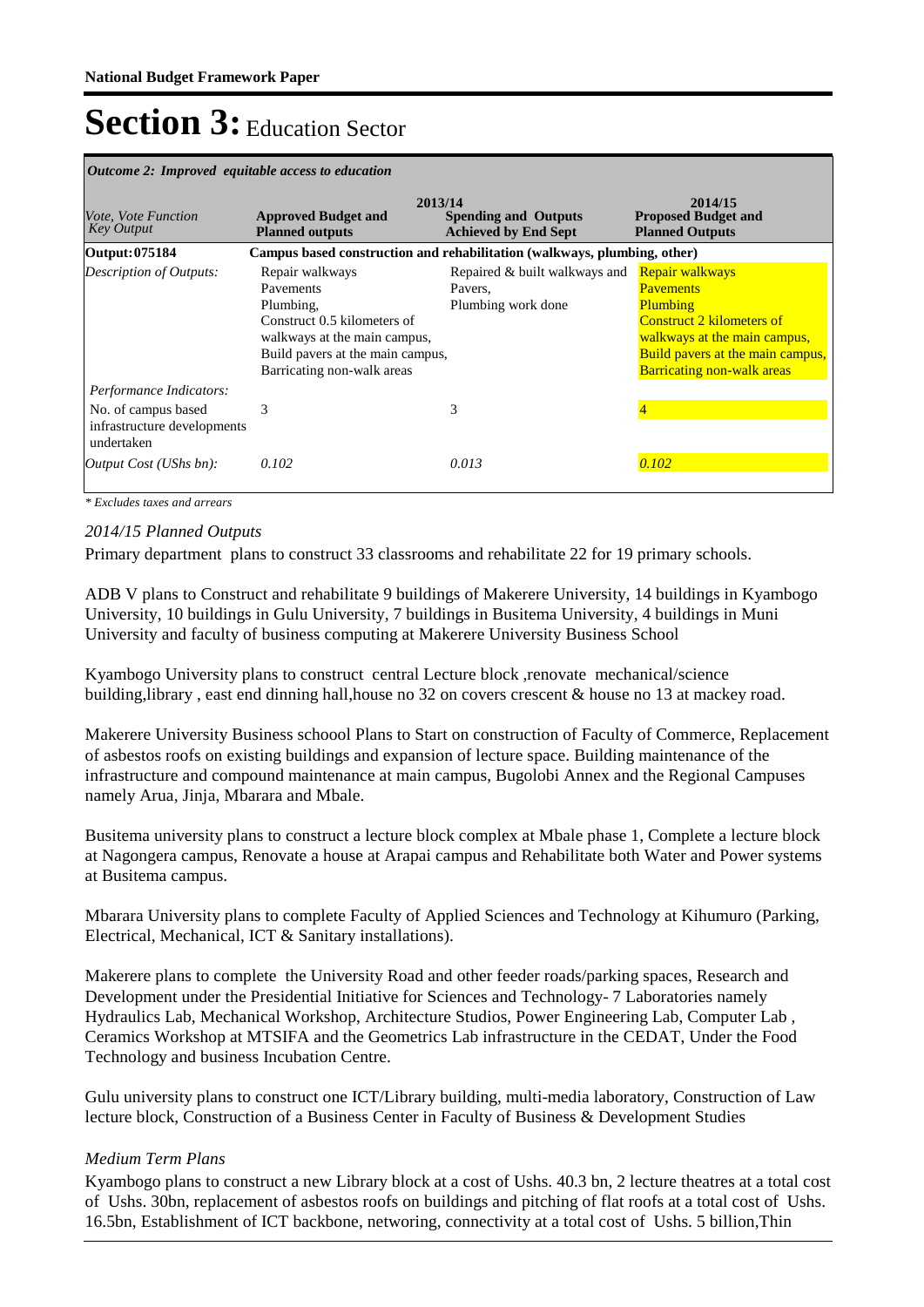### client computing system at Ushs.2.5 billion.

Busitema plans to roll out new campuses of Pallisa and Kaliro, establishmeant of water sources, maintenance of the Sports Centre and establishment of a Science and Induetrial park at Busitema Campus. Mbarara University plans to continue with the development of the Kihumuro campus to increase infrastructure for provision of relevant education in science and technology in line with the National Development Plan.

#### *Actions to Improve Outcome Performance*

Г

The sector plans to continue construction of classrooms, rehabilitation and maintenance of infrastructure to increase accesses for all pupils and students

| Sector Outcome 2: Improved equitable access to education                                                                                                                                                                                                                                                   |                                                                                                                                                                                                     |                                                                                                                                                                                                                                                                              |                                                                                                                                                                                                                                                                                 |  |
|------------------------------------------------------------------------------------------------------------------------------------------------------------------------------------------------------------------------------------------------------------------------------------------------------------|-----------------------------------------------------------------------------------------------------------------------------------------------------------------------------------------------------|------------------------------------------------------------------------------------------------------------------------------------------------------------------------------------------------------------------------------------------------------------------------------|---------------------------------------------------------------------------------------------------------------------------------------------------------------------------------------------------------------------------------------------------------------------------------|--|
| 2013/14 Planned Actions:                                                                                                                                                                                                                                                                                   | 2013/14 Actions by Sept:                                                                                                                                                                            | 2014/15 Planned Actions:                                                                                                                                                                                                                                                     | <b>MT Strategy:</b>                                                                                                                                                                                                                                                             |  |
| Vote: 013 Ministry of Education and Sports                                                                                                                                                                                                                                                                 |                                                                                                                                                                                                     |                                                                                                                                                                                                                                                                              |                                                                                                                                                                                                                                                                                 |  |
|                                                                                                                                                                                                                                                                                                            | Vote Function: 07 03 Special Needs Education, Guidance and Counselling                                                                                                                              |                                                                                                                                                                                                                                                                              |                                                                                                                                                                                                                                                                                 |  |
| 1.500 NFE teachers to be<br>trained in 6 CPTCs.<br><b>NFE Teachers Training</b><br>Curriculum reformatted.<br><b>NFE Teacher Trainers</b><br>(CCT <sub>s</sub> ) oriented on the<br>utilization of Yr. 2 training<br>manuals. Pay Subvention<br>Grant to benefit 2300 learners<br>with SNE in 150 schools. | Subvention grant paid to 2,300<br>learners with special<br>educational needs in 100<br>schools<br>Monitored utilisation of<br>subvention grant in 15 SNE<br>schools in 12 districts and on<br>going | <b>NFE</b> teacher trainers (CCTs)<br>oriented on the utilization of<br>Yr. 2 training manuals                                                                                                                                                                               | Integrate aspects of G&C into<br>the NTC Curriculum and any<br>other teacher training<br>programme for in-service<br>students; advocate for posts<br>for G&C specialised personnel<br>in the districts and at schools.<br><b>Expand and construct</b><br>additional classrooms. |  |
| Vote Function: 07 04 Higher Education                                                                                                                                                                                                                                                                      |                                                                                                                                                                                                     |                                                                                                                                                                                                                                                                              |                                                                                                                                                                                                                                                                                 |  |
| The ADB V project HEST is<br>coming on board in FY<br>2013/14 to assist universities<br>with capital development                                                                                                                                                                                           | The ADB V project HEST is<br>on board establishment of the<br>project office is under way to<br>assist universities with capital<br>development                                                     | There are plans to construct<br>and rehabilitate 9 buildings of<br><b>Makerere University</b> , 14<br><b>buildings in Kyambogo</b><br>University, 10 buildings in<br><b>Gulu University, 7 buildings</b><br>in Busitema University, 4<br><b>buildings in Muni University</b> | Co-ordinate implementation of<br>development plans of the<br>universities, lobby for funds<br>from Ministry of Finance,<br><b>Planning and Economic</b><br><b>Development Development</b><br>Partners for infrastructural<br>development to meet the bulge<br>from UPE and USE. |  |
| Vote Function: 07 05 Skills Development                                                                                                                                                                                                                                                                    |                                                                                                                                                                                                     |                                                                                                                                                                                                                                                                              |                                                                                                                                                                                                                                                                                 |  |
| A request has been raised in<br>the unfunded priorities to<br>cater for inadequate capitation<br>grants                                                                                                                                                                                                    | <b>NIL</b>                                                                                                                                                                                          | A request has been raised in<br>the unfunded priorities to cater<br>for inadequate capitation grants                                                                                                                                                                         | Compile lists of government<br>sponsored students in BTVET<br>institutions.<br>Compute the enrollment<br>figures with the rates of funds<br>per student per day.                                                                                                                |  |
| $\sim$ $\sim$ $\sim$<br>$\sim$ $\sim$                                                                                                                                                                                                                                                                      | $\blacksquare$ $\blacksquare$ $\blacksquare$                                                                                                                                                        | $\mathbf{v}$<br>0.1                                                                                                                                                                                                                                                          |                                                                                                                                                                                                                                                                                 |  |

#### **Table S2.3: Actions and Medium Term Strategy to Improve Sector Outcome**

#### **(iii) Outcome 3: Improved effectiveness and efficiency in delivery of the education services**

#### *Status of Sector Outcomes*

The table below sets out the status of sector outcomes in terms of key sector outcome indicators.

#### **Table S2.1: Sector Outcome Indicators**

| Outcome 3: Improved effectiveness and efficiency in delivery of the education services                     |               |      |               |  |
|------------------------------------------------------------------------------------------------------------|---------------|------|---------------|--|
| <b>Medium Term Forecast</b><br><b>Outcome and Outcome Indicator</b><br>$2014/15$ Target<br><b>Baseline</b> |               |      |               |  |
| Pupil to teacher ratio in government aided schools<br>$(P4-P7)$                                            | 52:1(2011/12) | 40:1 | 47:1(2016/17) |  |
| Pupil to teacher ratio in government aided schools (<br>$P1-P3$                                            | 66:1(2011/12) | 60:1 | 55:1(2016/17) |  |
| Difference between the average of the 10 highest<br>PTRs per district and national average                 | 29 (2011/12)  | 25   | 24(2016/17)   |  |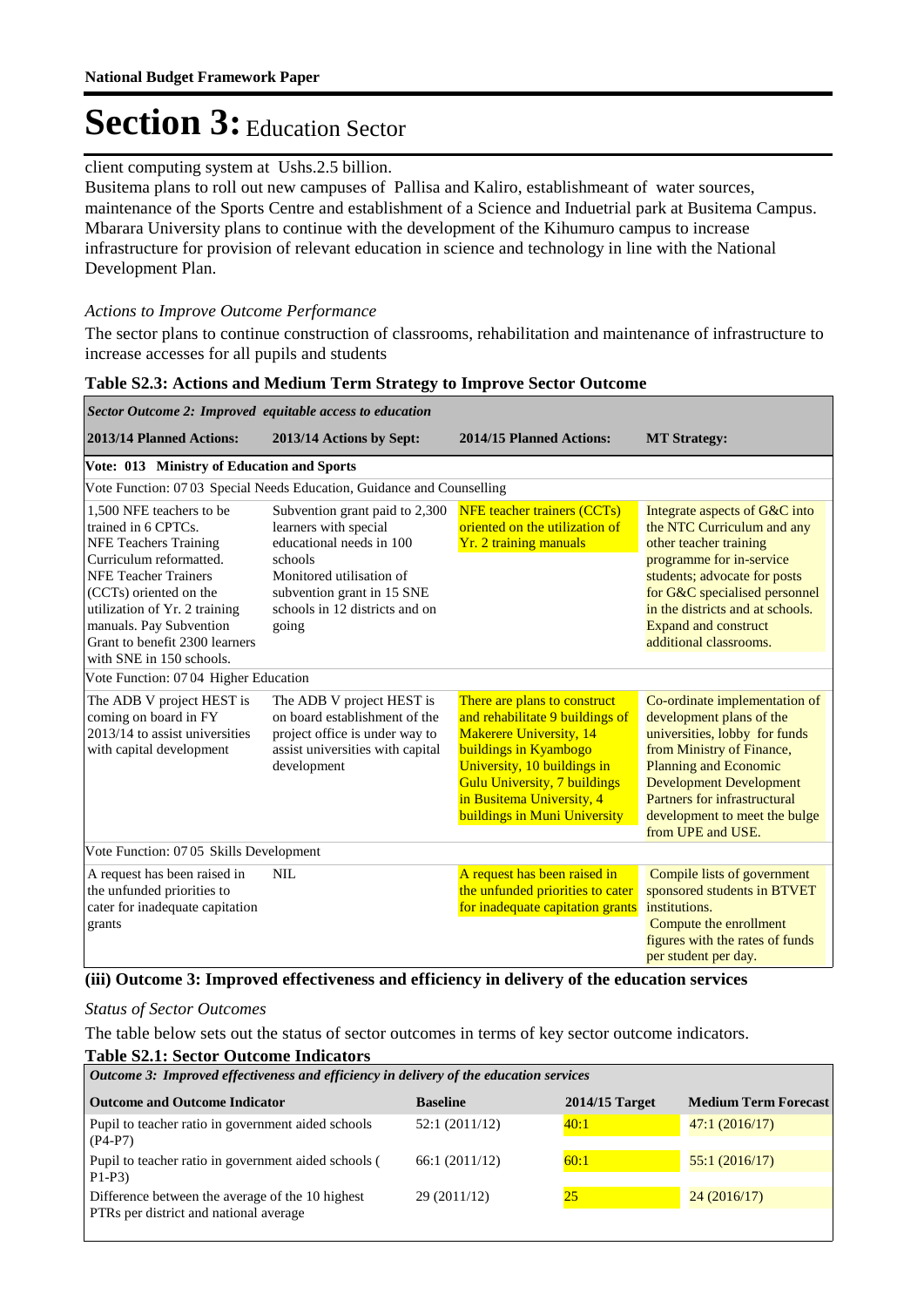| Outcome 3: Improved effectiveness and efficiency in delivery of the education services                     |                 |                  |                             |  |
|------------------------------------------------------------------------------------------------------------|-----------------|------------------|-----------------------------|--|
| <b>Outcome and Outcome Indicator</b>                                                                       | <b>Baseline</b> | $2014/15$ Target | <b>Medium Term Forecast</b> |  |
| % of the schools in the 12 worse district visited at<br>least once a term by District Inspector of Schools | 100(2011/12)    | 100              | 100(2016/17)                |  |
| % of teachers at task in the 12 worse off districts<br>(QEI)                                               | 27(2011/12)     | 78               | 80(2016/17)                 |  |
| % of schools in the 12 worse off districts with<br>functional SMCs                                         | 60(2011/12)     | 100              | 80(2016/17)                 |  |
| % of head teachers at task in the 12 worse off<br>districts (OEI)                                          | 63 (2011/12)    | 78               | 80(2016/17)                 |  |

*Performance for the first quarter of the 2013/14 financial year*

200 schools monitored in 20 districts selected from the 4 traditional regions of Uganda; report produced. In regards to instructional materials. Secondary department Trained 1603 science and math teachers and 313 head teachers against strikes at Ninja SS and Giana SS respectively.

Directorate of Education standards trained 50 participants on the lower curriculum reform, carrying out inspection of 575 secondary schools and 10 PTCs. Rapid Assessment on the Teachers' strike carried out in the local governments.

Printed Monitoring of learning achievement tests for P6

NCDC Train 127 teachers on P6 3rd term Kiswahili Content at Nakaseke Core PTC Makerere University Business school a number of staff have enrolled for staff development programs; total 140; 35 PhDs; 4 Professional Programs; 60 Masters; 21 Bachelors; 18 Diploma; 2 Certificates.

Education service commission Appointed 03 Personnel, Validated 2,565 Personnel Confirmed and Regularised in service175 (120 Secondary, 24 TIET, 24 BTVET, 6 Posthumous), 87 Management Decisions (86 Corrigenda, 01 Study Leave) 6 KCCA (04 Disciplinary, 01 Confirmation and Regularisation, 01 Post humour)

#### **Table S2.2: Key 2014/15 Outputs Contributing to the Sector Outcome\***

| Outcome 3: Improved effectiveness and efficiency in delivery of the education services |                                                                                    |                                                                                                                                                                                     |                                                                                                                                                                                                                                                                                     |  |  |
|----------------------------------------------------------------------------------------|------------------------------------------------------------------------------------|-------------------------------------------------------------------------------------------------------------------------------------------------------------------------------------|-------------------------------------------------------------------------------------------------------------------------------------------------------------------------------------------------------------------------------------------------------------------------------------|--|--|
| 2013/14<br>2014/15                                                                     |                                                                                    |                                                                                                                                                                                     |                                                                                                                                                                                                                                                                                     |  |  |
| Vote, Vote Function<br><b>Key Output</b>                                               | <b>Approved Budget and</b><br><b>Planned outputs</b>                               | <b>Spending and Outputs</b><br><b>Achieved by End Sept</b>                                                                                                                          | <b>Proposed Budget and</b><br><b>Planned Outputs</b>                                                                                                                                                                                                                                |  |  |
| <b>Vote: 013 Ministry of Education and Sports</b>                                      |                                                                                    |                                                                                                                                                                                     |                                                                                                                                                                                                                                                                                     |  |  |
|                                                                                        | Vote Function: 0701 Pre-Primary and Primary Education                              |                                                                                                                                                                                     |                                                                                                                                                                                                                                                                                     |  |  |
| Output: 070103                                                                         | <b>Monitoring and Supervision of Primary Schools</b>                               |                                                                                                                                                                                     |                                                                                                                                                                                                                                                                                     |  |  |
| Description of Outputs:                                                                | 696 monitoring visits made to<br>2,088 school by the world food<br>programme (WFP) | Provide support to 8 officers to<br>monitor ECD<br>activities<br>Monitoring of ECD centres in<br>Kyegegwa and Kyenjojo<br>districts.<br>158 monitoring visits done by<br><b>WFP</b> | <b>TRACE</b><br>300 nursery teachers trained and<br>care givers trained in 3 districts<br>60 nursery schools /ECD<br>centres and 120 primary schools<br>supervised and<br><b>Monitored</b><br>1,053 school Monitoring visits<br>carried out by WFP<br>cars serviced and maintained. |  |  |
| Performance Indicators:                                                                |                                                                                    |                                                                                                                                                                                     |                                                                                                                                                                                                                                                                                     |  |  |
| No. Monitoring Visits done                                                             | 696                                                                                | 158                                                                                                                                                                                 | 1,233                                                                                                                                                                                                                                                                               |  |  |
| Output Cost (UShs bn):                                                                 | 0.806                                                                              | 0.240                                                                                                                                                                               | 0.455                                                                                                                                                                                                                                                                               |  |  |
| Output: 070151                                                                         | <b>Assessment of Primary Education (PLE)</b>                                       |                                                                                                                                                                                     |                                                                                                                                                                                                                                                                                     |  |  |
| Description of Outputs:                                                                | Pay examination fees for<br>509,660 pupils                                         | Paid examination fees for<br>457,071 pupils                                                                                                                                         | Pay examination fees for<br>$502,778$ pupils                                                                                                                                                                                                                                        |  |  |
| Performance Indicators:                                                                |                                                                                    |                                                                                                                                                                                     |                                                                                                                                                                                                                                                                                     |  |  |
| No. of Pupils sitting PLE's                                                            | 509,660                                                                            | 582.085                                                                                                                                                                             | 502,778                                                                                                                                                                                                                                                                             |  |  |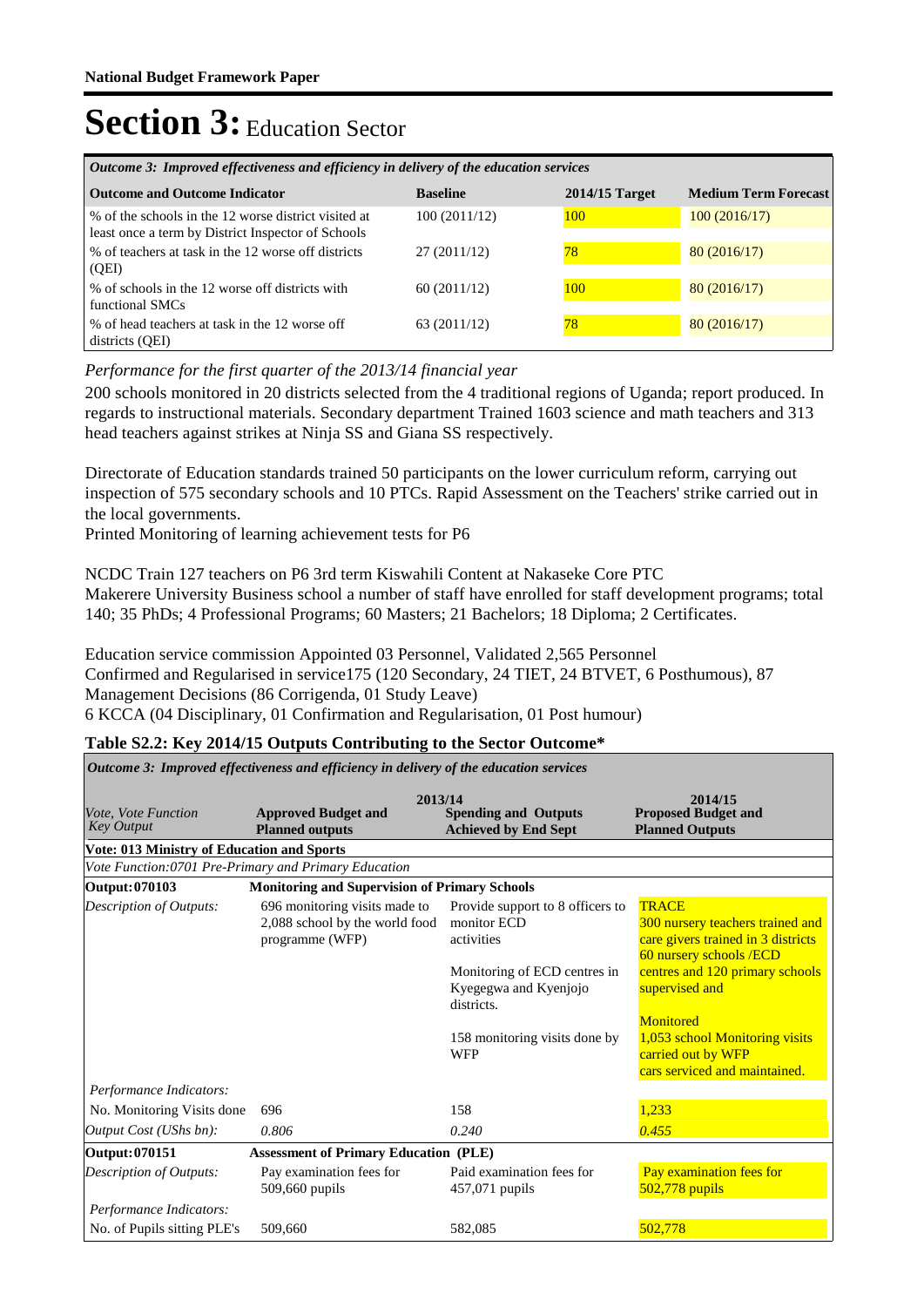|                                                                            | Outcome 3: Improved effectiveness and efficiency in delivery of the education services                                                                                                                                 |                                                                                                                                                                                                                                                                                           |                                                                                                                                                                                                                    |  |  |  |  |
|----------------------------------------------------------------------------|------------------------------------------------------------------------------------------------------------------------------------------------------------------------------------------------------------------------|-------------------------------------------------------------------------------------------------------------------------------------------------------------------------------------------------------------------------------------------------------------------------------------------|--------------------------------------------------------------------------------------------------------------------------------------------------------------------------------------------------------------------|--|--|--|--|
| Vote, Vote Function<br>Key Output                                          | 2013/14<br><b>Approved Budget and</b><br><b>Planned outputs</b>                                                                                                                                                        | <b>Spending and Outputs</b><br><b>Achieved by End Sept</b>                                                                                                                                                                                                                                | 2014/15<br><b>Proposed Budget and</b><br><b>Planned Outputs</b>                                                                                                                                                    |  |  |  |  |
| Output Cost (UShs bn):                                                     | 5.966                                                                                                                                                                                                                  | 1.989                                                                                                                                                                                                                                                                                     | 6.383                                                                                                                                                                                                              |  |  |  |  |
| Output: 070153                                                             | <b>Primary Teacher Development (PTC's)</b>                                                                                                                                                                             |                                                                                                                                                                                                                                                                                           |                                                                                                                                                                                                                    |  |  |  |  |
| Description of Outputs:                                                    | NIL                                                                                                                                                                                                                    | Activity to be done in quarter 2                                                                                                                                                                                                                                                          | <b>NIL</b>                                                                                                                                                                                                         |  |  |  |  |
| Performance Indicators:<br>No. of students enrolled in<br>PTC's            |                                                                                                                                                                                                                        | 16,529                                                                                                                                                                                                                                                                                    | $\overline{0}$                                                                                                                                                                                                     |  |  |  |  |
| Output Cost (UShs bn):                                                     | 0.400                                                                                                                                                                                                                  | 0.035                                                                                                                                                                                                                                                                                     | 0.000                                                                                                                                                                                                              |  |  |  |  |
| Vote Function:0702 Secondary Education                                     |                                                                                                                                                                                                                        |                                                                                                                                                                                                                                                                                           |                                                                                                                                                                                                                    |  |  |  |  |
| Output: 070203                                                             | <b>Monitoring and Supervision of Secondary Schools</b>                                                                                                                                                                 |                                                                                                                                                                                                                                                                                           |                                                                                                                                                                                                                    |  |  |  |  |
| Description of Outputs:                                                    | 425 site meetings attended at 56 Relevant officers monitored the<br>institutions to, monitoring of 43<br>institutions by ADB IV                                                                                        | progress of civil works by<br>attending site meetings at each<br>of the 43 sites where civil works<br>are ongoing<br>Conducted a field verification<br>exercise to ascertain the delivery<br>of water tanks in 20 schools<br>Conducted spot monitoring of<br>civil works in the 8 schools | Site meetings for the 50 sites<br>conducted<br><b>5 Technical Institutions</b><br>benefitting under                                                                                                                |  |  |  |  |
| Performance Indicators:                                                    |                                                                                                                                                                                                                        | Eastern and 4 western Uganda<br>Conducted routine monthly<br>monitoring of 160 schools in<br>selected from 59 districts                                                                                                                                                                   |                                                                                                                                                                                                                    |  |  |  |  |
| No.of schools Monitored                                                    | 425                                                                                                                                                                                                                    | 43                                                                                                                                                                                                                                                                                        | 50                                                                                                                                                                                                                 |  |  |  |  |
| Output Cost (UShs bn):                                                     | 2.597                                                                                                                                                                                                                  | 0.234                                                                                                                                                                                                                                                                                     | 0.576                                                                                                                                                                                                              |  |  |  |  |
| <b>Output: 070204</b>                                                      | <b>Training of Secondary Teachers</b>                                                                                                                                                                                  |                                                                                                                                                                                                                                                                                           |                                                                                                                                                                                                                    |  |  |  |  |
| Description of Outputs:                                                    | Train 3,800 science teachers<br>trained $(2000 \text{ gov} \& 1800 \text{ PPP})$<br>Facilitate lesson observation and<br>pedagogical support<br>Induction training of the 300<br>newly appointed BoGs                  | Trained 1603 science and math<br>teachers<br>- Trained 313 headteachers<br>against strikes at Jinja SS and<br>Iganga SS respectively                                                                                                                                                      |                                                                                                                                                                                                                    |  |  |  |  |
| Performance Indicators:                                                    |                                                                                                                                                                                                                        |                                                                                                                                                                                                                                                                                           |                                                                                                                                                                                                                    |  |  |  |  |
| No. of students sitting<br><b>UCEand UACE</b>                              |                                                                                                                                                                                                                        |                                                                                                                                                                                                                                                                                           |                                                                                                                                                                                                                    |  |  |  |  |
| No. of Secondary School<br>Teachers Trained (science<br>and mathematics)** | 3,800                                                                                                                                                                                                                  | 1,603                                                                                                                                                                                                                                                                                     | 3,800                                                                                                                                                                                                              |  |  |  |  |
| No. of Head teachers<br>trained**                                          | 300                                                                                                                                                                                                                    | 313                                                                                                                                                                                                                                                                                       | 300                                                                                                                                                                                                                |  |  |  |  |
| Output Cost (UShs bn):                                                     | 4.700                                                                                                                                                                                                                  | 0.208                                                                                                                                                                                                                                                                                     | 3.428                                                                                                                                                                                                              |  |  |  |  |
| Vote Function:0706 Quality and Standards                                   |                                                                                                                                                                                                                        |                                                                                                                                                                                                                                                                                           |                                                                                                                                                                                                                    |  |  |  |  |
| Output: 070603                                                             | Inspection (Primary secondary BTVET) and monitoring of construction works in PTCs                                                                                                                                      |                                                                                                                                                                                                                                                                                           |                                                                                                                                                                                                                    |  |  |  |  |
| Description of Outputs:                                                    | Inspection of 1900 secondary<br>schools, 500 BTVET<br>Institutions 10 NTCs, 20 PTCs<br>Monitoring inspection activities<br>of 112 local government<br>inspectors and DEOs<br>Inspection for licensing of 30<br>schools | Carrying out inspection of 575<br>secondary schools and 10 PTCs.<br>Rapid Assessment on the<br>Teachers' strike carried out in<br>the local governments.<br>Facilitated 1 staff to travel                                                                                                 | Inspection of 3,600 secondary,<br>600 BTVET and 20 PTCs done<br>Follow up inspection of 440 scs<br><b>Inspection of 10 NTCs</b><br>inspection of 50 nursery training<br>printing 2,000 school<br>improvement books |  |  |  |  |
|                                                                            |                                                                                                                                                                                                                        |                                                                                                                                                                                                                                                                                           |                                                                                                                                                                                                                    |  |  |  |  |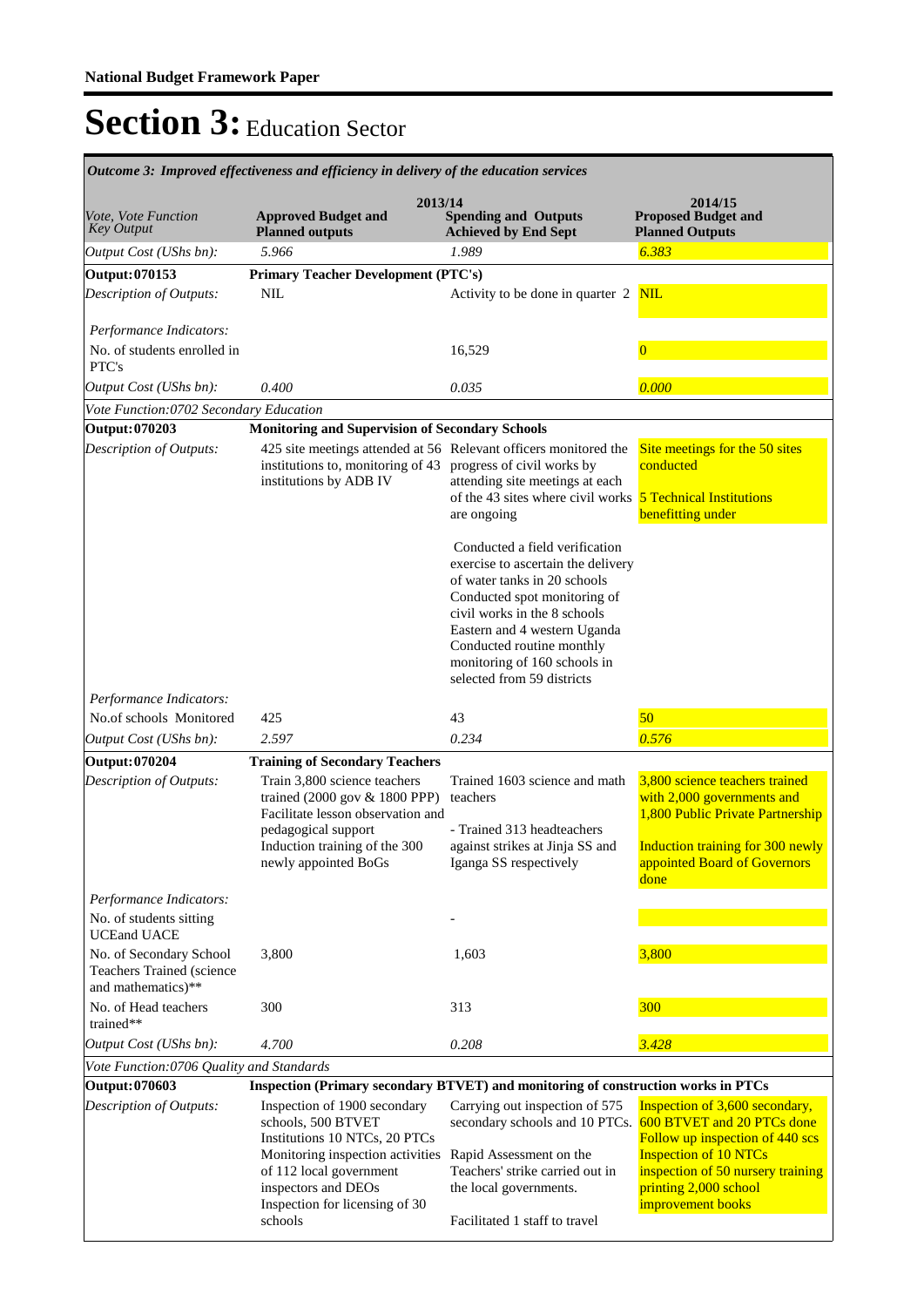|                                                                 | alcome 9. Improved effectiveness and effectively in activery of the calculation services |                                                                                                                                                   |                                                                                                                                                                                                  |
|-----------------------------------------------------------------|------------------------------------------------------------------------------------------|---------------------------------------------------------------------------------------------------------------------------------------------------|--------------------------------------------------------------------------------------------------------------------------------------------------------------------------------------------------|
| Vote, Vote Function<br><b>Key Output</b>                        | 2013/14<br><b>Approved Budget and</b><br><b>Planned outputs</b>                          | <b>Spending and Outputs</b><br><b>Achieved by End Sept</b>                                                                                        | 2014/15<br><b>Proposed Budget and</b><br><b>Planned Outputs</b>                                                                                                                                  |
|                                                                 | Follow up Inspection of 60<br>secondary schools<br>Training of 200 Headteachers          | abroad to attend a UNESCO<br>conference.                                                                                                          |                                                                                                                                                                                                  |
|                                                                 | on School Improvement guides<br>Monitoring of Learning<br>Achievements of 7,000 schools  | Printed Monitoring of learning<br>achievement tests for P6.                                                                                       |                                                                                                                                                                                                  |
|                                                                 |                                                                                          | Facilitated office management<br>for 5 offices (i.e. pay imprest,<br>utility bills, run adverts in media<br>prints for supply of vehicles)        |                                                                                                                                                                                                  |
| Performance Indicators:                                         |                                                                                          |                                                                                                                                                   |                                                                                                                                                                                                  |
| No. of schools/institutions<br>inspected (Secondary)            | 1,900                                                                                    | 575                                                                                                                                               | 3,600                                                                                                                                                                                            |
| No. of schools/institutions<br>inspected (Training<br>Colleges) | 30                                                                                       | 10                                                                                                                                                | $\overline{20}$                                                                                                                                                                                  |
| No. of schools/institutions<br>inspected BTVET)                 | 500                                                                                      | $\boldsymbol{0}$                                                                                                                                  | 600                                                                                                                                                                                              |
| Output Cost (UShs bn):                                          | 0.092                                                                                    | 0.019                                                                                                                                             | 0.092                                                                                                                                                                                            |
| Output: 070604                                                  | Training and Capacity Building of Inspectors and Education Managers                      |                                                                                                                                                   |                                                                                                                                                                                                  |
| Description of Outputs:                                         | Capacity building Training of<br>340 Local government and<br>Central government          | Trained 50 participants on the<br>lower curriculum reform.                                                                                        | Training 300 headteachers on<br>school improvement using the 6<br>improvement booklets                                                                                                           |
|                                                                 | Training of 8 inspectors abroad                                                          | Carrying out inspection of 575<br>secondary schools and 10 PTCs.                                                                                  | <b>Training of 196 Inspectors</b>                                                                                                                                                                |
|                                                                 | and management of 5 offices                                                              | Rapid Assessment on the<br>Teachers' strike carried out in<br>the local governments.                                                              |                                                                                                                                                                                                  |
|                                                                 |                                                                                          | Facilitated 1 staff to travel<br>abroad to attend a UNESCO<br>conference.                                                                         |                                                                                                                                                                                                  |
|                                                                 |                                                                                          | Printed Monitoring of learning<br>achievement tests for P6.                                                                                       |                                                                                                                                                                                                  |
|                                                                 |                                                                                          | Facilitated office management<br>for 5 offices (i.e. pay imprest,<br>utility bills, run adverts in media<br>prints for supply of vehicles)        |                                                                                                                                                                                                  |
| Output Cost (UShs bn):                                          | 3.090                                                                                    | 0.182                                                                                                                                             | 3.089                                                                                                                                                                                            |
| Output: 070651                                                  | <b>Uganda National Education Board (UNEB) Services</b>                                   |                                                                                                                                                   |                                                                                                                                                                                                  |
| Description of Outputs:                                         | UNEB non wage<br>Pay salaries and allowances to<br>239 staff.                            | UNEB non wage<br>Paid salaries and allowances to<br>staff.                                                                                        | <b>UNEB</b> non wage<br>Pay salaries and allowances to<br>239 staff.                                                                                                                             |
| Output Cost (UShs bn):                                          | 1.825                                                                                    | 0.479                                                                                                                                             | 1.825                                                                                                                                                                                            |
| Output: 070653                                                  | Training of Secondary Teachers and Instructors (NTCs)                                    |                                                                                                                                                   |                                                                                                                                                                                                  |
| Description of Outputs:                                         | Pay Capitation Grants for<br>NTCs, Abilonino CPIC and<br><b>Health Tutors College</b>    | Disbursed Capitation Grants to<br>5 NTCs for 3,750 students;<br>Abilonino CPIC for 175<br>students and Health Tutors<br>College for 120 students. | <b>Capitation Grants to 5 NTCs for</b><br>3,750 students; Abilonino<br><b>CPIC</b> for 175 students, Health<br><b>Tutors College for 120 students</b><br>and 45 PTCs for 16,239<br>students paid |
| Output Cost (UShs bn):                                          | 2.822                                                                                    | 0.954                                                                                                                                             | 2.822                                                                                                                                                                                            |
| Vote: 111 Busitema University                                   |                                                                                          |                                                                                                                                                   |                                                                                                                                                                                                  |

*Outcome 3: Improved effectiveness and efficiency in delivery of the education services*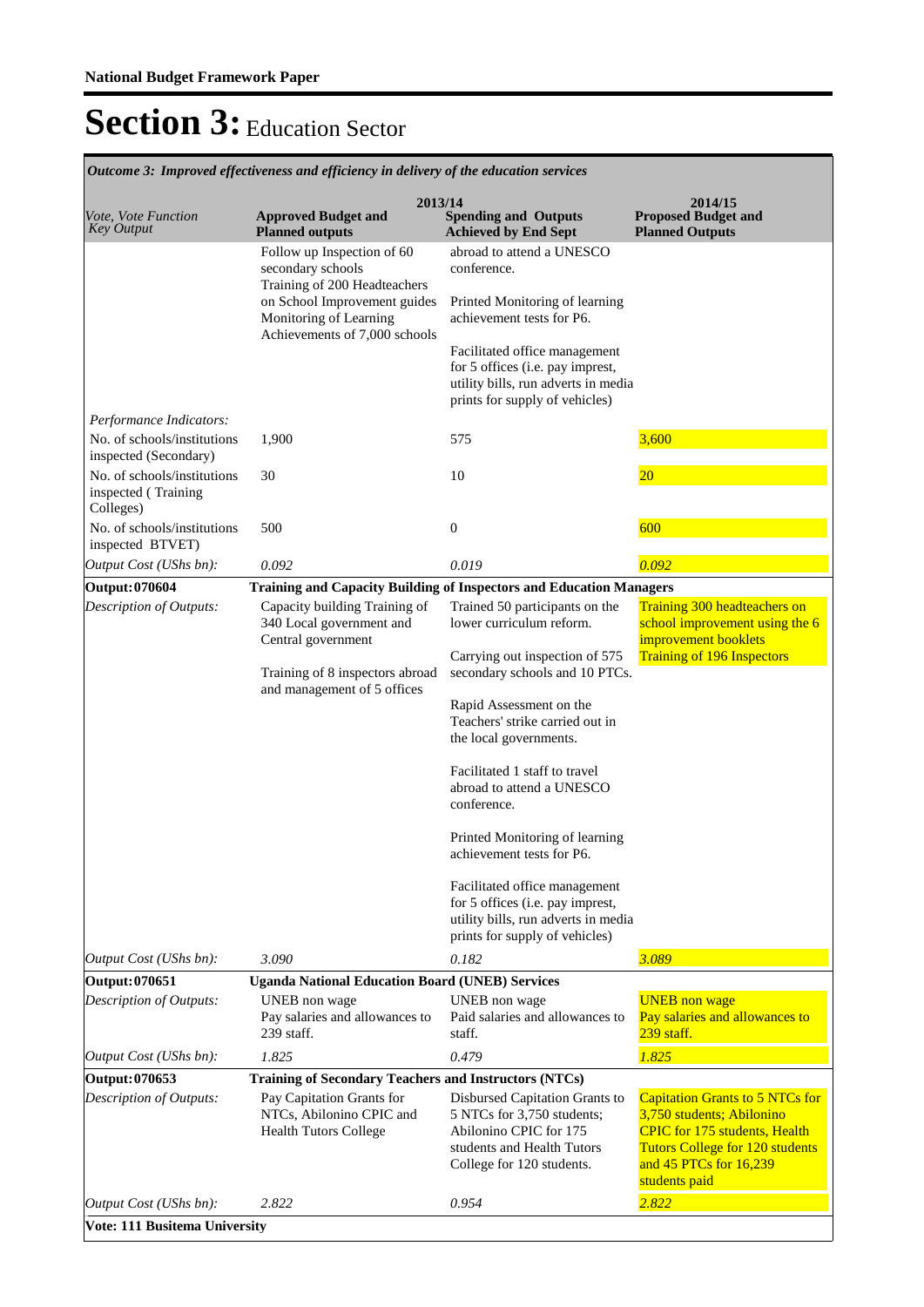| лисоте э. тирготси сујесителезз ини сујесниоу нгиститу ој ни синешноп зегтнесз |                                                                                                                                                                          |                                                                                                                                                                               |                                                                                                                                                                          |  |  |  |  |
|--------------------------------------------------------------------------------|--------------------------------------------------------------------------------------------------------------------------------------------------------------------------|-------------------------------------------------------------------------------------------------------------------------------------------------------------------------------|--------------------------------------------------------------------------------------------------------------------------------------------------------------------------|--|--|--|--|
| Vote, Vote Function<br><b>Key Output</b>                                       | 2013/14<br><b>Approved Budget and</b><br><b>Planned outputs</b>                                                                                                          | 2014/15<br><b>Proposed Budget and</b><br><b>Planned Outputs</b>                                                                                                               |                                                                                                                                                                          |  |  |  |  |
|                                                                                | Vote Function:0751 Delivery of Tertiary Education and Research                                                                                                           |                                                                                                                                                                               |                                                                                                                                                                          |  |  |  |  |
| Output: 075101                                                                 | <b>Teaching and Training</b>                                                                                                                                             |                                                                                                                                                                               |                                                                                                                                                                          |  |  |  |  |
| Description of Outputs:                                                        | To teach and train 1,093<br>students, to continue to procure<br>teaching materials, conduct<br>recess term activities and<br>conduct tests and semester<br>examinations. | Admitted students, Taught<br>1,003s, students, procured<br>assorted teaching materials,<br>Conducted recess term<br>activities, tested students and<br>graduated 667students: | To teach and train 1,093<br>students, to continue to procure<br>teaching materials, conduct<br>recess term activities and<br>conduct tests and semester<br>examinations. |  |  |  |  |
| Performance Indicators:                                                        |                                                                                                                                                                          |                                                                                                                                                                               |                                                                                                                                                                          |  |  |  |  |
| No. of students graduating                                                     | 304                                                                                                                                                                      | 304                                                                                                                                                                           | 667                                                                                                                                                                      |  |  |  |  |
| No. of academic programmes 16                                                  |                                                                                                                                                                          | 15                                                                                                                                                                            | 16                                                                                                                                                                       |  |  |  |  |
| offered                                                                        |                                                                                                                                                                          |                                                                                                                                                                               |                                                                                                                                                                          |  |  |  |  |
| Output Cost (UShs bn):                                                         | 4.814                                                                                                                                                                    | 1.091                                                                                                                                                                         | 4.061                                                                                                                                                                    |  |  |  |  |
| <b>Vote: 132 Education Service Commission</b>                                  |                                                                                                                                                                          |                                                                                                                                                                               |                                                                                                                                                                          |  |  |  |  |
|                                                                                | Vote Function:0752 Education Personnel Policy and Management                                                                                                             |                                                                                                                                                                               |                                                                                                                                                                          |  |  |  |  |
| Output: 075201                                                                 | <b>Management of Education Service Personnel</b>                                                                                                                         |                                                                                                                                                                               |                                                                                                                                                                          |  |  |  |  |
| Description of Outputs:                                                        | Appointment of 2,000 teaching<br>and non-teaching personnel;                                                                                                             | 03 Personnel Appointed<br>2,565 Personnel Validated<br>175 Confirmed and Regularised                                                                                          | Appointment of 2,000 teaching<br>and non-teaching personnel;                                                                                                             |  |  |  |  |
|                                                                                | Confirmation of 2,000 teaching<br>and non-teaching personnel                                                                                                             | in service (120 Secondary, 24<br>TIET, 24 BTVET, 6<br>Posthumous)                                                                                                             | Confirmation of 2,000 teaching<br>and non-teaching personnel                                                                                                             |  |  |  |  |
|                                                                                | Regularization of 200<br>appointments;                                                                                                                                   | 87 Management Decisions (86<br>Corrigenda, 01 Study Leave)<br>6 KCCA (04 Disciplinary, 01                                                                                     | <b>Regularization of 200</b><br>appointments;                                                                                                                            |  |  |  |  |
|                                                                                | Validation of 4,000 teaching<br>and non-teaching personnel                                                                                                               | Confirmation and<br>Regularisation, 01 Post humous) and non-teaching personnel                                                                                                | Validation of 4,000 teaching                                                                                                                                             |  |  |  |  |
|                                                                                | Promote 4000 Primary Teachers<br><b>Under Scheme of Service</b>                                                                                                          |                                                                                                                                                                               | <b>Granting study leave and</b><br>reviewing disciplinary cases<br>submitted by MoES;                                                                                    |  |  |  |  |
|                                                                                | Granting study leave and<br>reviewing disciplinary cases<br>submitted by MoES;                                                                                           |                                                                                                                                                                               | Supervising and guiding 112<br><b>District Service Commissions</b><br>on recruitment.                                                                                    |  |  |  |  |
|                                                                                | Supervising and guiding 112<br>Districts on recruitment.                                                                                                                 |                                                                                                                                                                               | <b>Location at Education Service</b><br>Commission.                                                                                                                      |  |  |  |  |
|                                                                                | Location at Education Service<br>Commission.                                                                                                                             |                                                                                                                                                                               |                                                                                                                                                                          |  |  |  |  |
| Performance Indicators:<br>Personnel Validated                                 |                                                                                                                                                                          |                                                                                                                                                                               | 4,000                                                                                                                                                                    |  |  |  |  |
| <b>Personnel Confirmed</b>                                                     | 2,000                                                                                                                                                                    | 2,565<br>175                                                                                                                                                                  | 2,000                                                                                                                                                                    |  |  |  |  |
| Personnel Appointed                                                            | 2,000                                                                                                                                                                    | 3                                                                                                                                                                             |                                                                                                                                                                          |  |  |  |  |
|                                                                                | 2,000                                                                                                                                                                    |                                                                                                                                                                               | 2,000<br>2.924                                                                                                                                                           |  |  |  |  |
| Output Cost (UShs bn):                                                         | 3.030                                                                                                                                                                    | 0.639                                                                                                                                                                         |                                                                                                                                                                          |  |  |  |  |

*Outcome 3: Improved effectiveness and efficiency in delivery of the education services*

*\* Excludes taxes and arrears*

#### *2014/15 Planned Outputs*

Primary subsector plans to carry out Capacity building for local govt officials, education officers, inspectors, college principals, college tutors, CCTs, teachers, and librarians on use of instructional materials Directorate of Education standards plans to inspect 3,600 secondary, 600 BTVET and 20 PTCs. It further plans to monitor learning achievement and act of 142 local governmentS, Training 300 headteachers on school improvement using the 6 improvement booklets and train 196 Inspectors.

Makerere University Business School under the staff development programme plans to train 45 for PHD, 80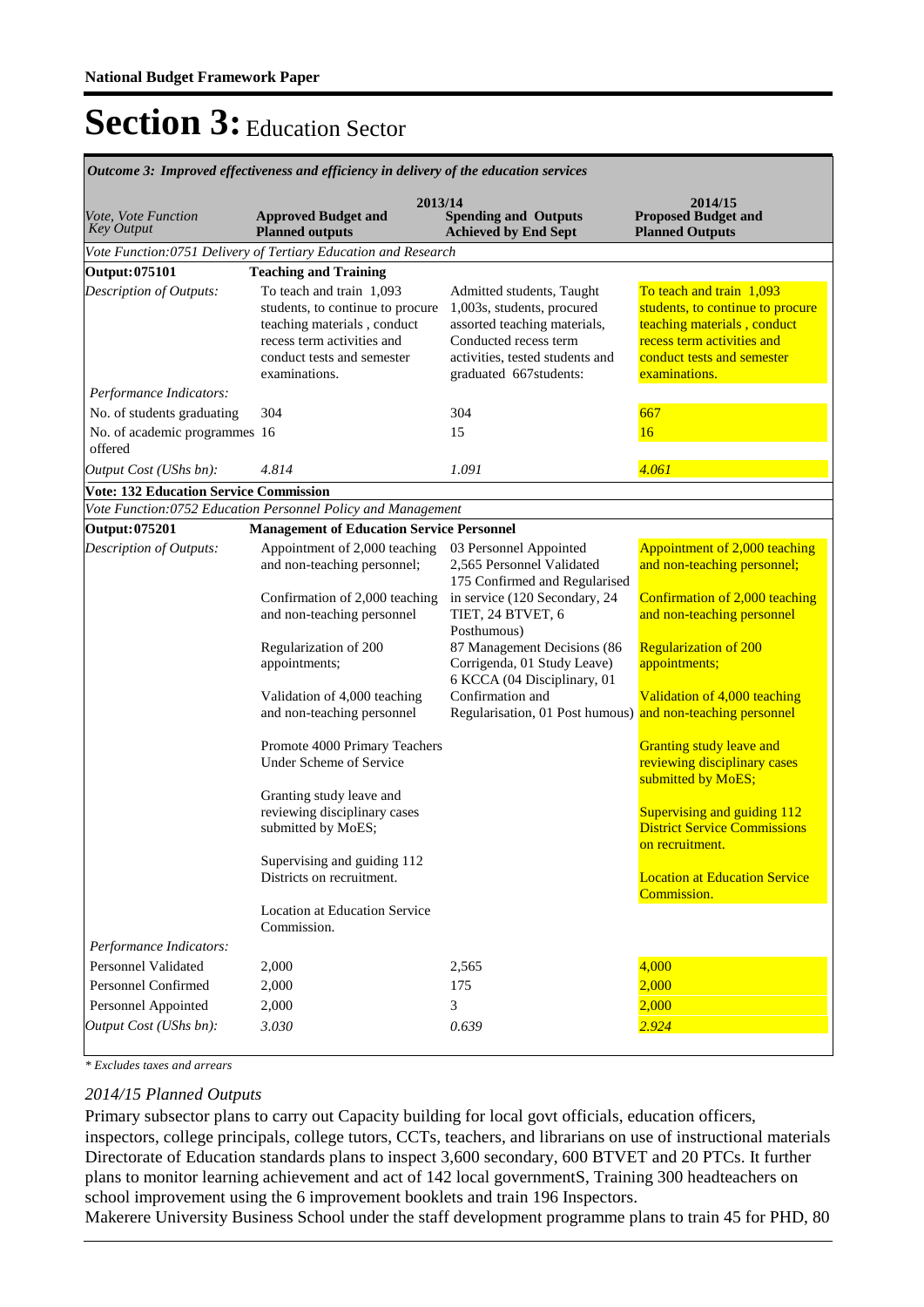#### for Masters 20 for Bachelors and 10 Diplomas

Education service commission plans to appoint 2,000 Teaching and Non-Teaching Personnel, validate 4,000 Teaching and Non-Teaching personnel, confirm 2,000 Teaching and Non-Teaching Personnel, Regularise 200 Appointments of Teaching and Non-Teaching Personnel, Visit and offer Support Supervision to District Service Commissions

Busitema University plans to participate by both staff and students in conferences, seminars, workshops and trainings, improve teaching and learning techniques, enhance the existing curricula, develop unique and relevant curricula, improve the assessment techniques

#### *Medium Term Plans*

Makerere University plans to attract and retain teaching staff through adequate remuneration and staff development plans

#### *Actions to Improve Outcome Performance*

#### **Table S2.3: Actions and Medium Term Strategy to Improve Sector Outcome**

| Sector Outcome 3: Improved effectiveness and efficiency in delivery of the education services                                                                                                          |                                                                                     |                                                                                                                                                                                                                           |                                                                                                                                                                                                                                                                        |  |  |  |  |
|--------------------------------------------------------------------------------------------------------------------------------------------------------------------------------------------------------|-------------------------------------------------------------------------------------|---------------------------------------------------------------------------------------------------------------------------------------------------------------------------------------------------------------------------|------------------------------------------------------------------------------------------------------------------------------------------------------------------------------------------------------------------------------------------------------------------------|--|--|--|--|
| 2013/14 Planned Actions:                                                                                                                                                                               | 2013/14 Actions by Sept:                                                            | 2014/15 Planned Actions:                                                                                                                                                                                                  | <b>MT Strategy:</b>                                                                                                                                                                                                                                                    |  |  |  |  |
| Vote: 013 Ministry of Education and Sports                                                                                                                                                             |                                                                                     |                                                                                                                                                                                                                           |                                                                                                                                                                                                                                                                        |  |  |  |  |
| Vote Function: 07 01 Pre-Primary and Primary Education                                                                                                                                                 |                                                                                     |                                                                                                                                                                                                                           |                                                                                                                                                                                                                                                                        |  |  |  |  |
| <b>Budget Provision has been</b><br>made to cater for construction<br>of houses teachers in a phased<br>manner                                                                                         | 20 local governments got<br>funds for construction in FY<br>2013/14                 | <b>NIL</b>                                                                                                                                                                                                                | Ensure that staff ceilings are<br>filled and more teachers'<br>houses constructed for<br>teachers to stay in school.<br>Implement the scheme of<br>service for 4,000 additional<br>teachers every year                                                                 |  |  |  |  |
| Vote Function: 07 05 Skills Development                                                                                                                                                                |                                                                                     |                                                                                                                                                                                                                           |                                                                                                                                                                                                                                                                        |  |  |  |  |
| There plans to develop the<br>skills of 150 technical<br>tutors/lecturers and to review<br>19 curricula for technical<br>institutes and colleges to suit<br>the BTVEt and also provide                 | <b>NIL</b>                                                                          | There are plans to provide<br><b>Instructional Materials Post</b><br><b>S.4 BTVET Institutions to a</b><br>tune of Ugshs 1,347,486,000bn                                                                                  | <b>Identify institutions lacking</b><br>equipment and instructional<br>materials and provide budget<br>for acquisition.                                                                                                                                                |  |  |  |  |
| tools to 17 institutions.                                                                                                                                                                              |                                                                                     |                                                                                                                                                                                                                           |                                                                                                                                                                                                                                                                        |  |  |  |  |
| Vote Function: 07 06 Quality and Standards                                                                                                                                                             |                                                                                     |                                                                                                                                                                                                                           |                                                                                                                                                                                                                                                                        |  |  |  |  |
| Plans to inspect 1,900<br>secondary schools, 500<br><b>BTVET</b> Institutions, 10<br>NTCs, and 20 PTCs, Inspect<br>for licensing of 30 schools<br>and follow up Inspection of<br>60 secondary schools. | Carrying out inspection of 575<br>secondary schools and 10<br>PTCs.                 | Inspection of 3,600 secondary,<br>600 BTVET and 20 PTCs<br>done<br>Follow up inspection of 440<br><b>SCS</b><br><b>Inspection of 10 NTCs</b><br>inspection of 50 nursery<br>training printing school<br>improvement books | Focus on schools that are<br>implementing USE/UPPET<br>Timely dissemination of<br>reports to relevant stakeholders<br><b>Institutionalizing self</b><br>assessment and evaluation in<br>schools. Regional level staff to<br>take care of post-primary<br>institutions. |  |  |  |  |
| Vote Function: 07 49 Policy, Planning and Support Services                                                                                                                                             |                                                                                     |                                                                                                                                                                                                                           |                                                                                                                                                                                                                                                                        |  |  |  |  |
| Proposal for securing funds<br>for construction of new office<br>is in place                                                                                                                           | Proposal was developed and<br>submitted to Ministry of<br>Finance for consideration |                                                                                                                                                                                                                           | Sharing office space till more<br>is located                                                                                                                                                                                                                           |  |  |  |  |
| Vote: 140 Uganda Management Institute                                                                                                                                                                  |                                                                                     |                                                                                                                                                                                                                           |                                                                                                                                                                                                                                                                        |  |  |  |  |
| Vote Function: 07 51 Delivery of Tertiary Education                                                                                                                                                    |                                                                                     |                                                                                                                                                                                                                           |                                                                                                                                                                                                                                                                        |  |  |  |  |
| The Institute will continue<br>with capacity building of their<br>staff, 7 academic staff onare                                                                                                        | On going                                                                            | Continue with sponsoring all<br>the students.                                                                                                                                                                             | -Sponsor more staff for PhD<br>and other relevant programmes<br>so as to enhance staff capacity                                                                                                                                                                        |  |  |  |  |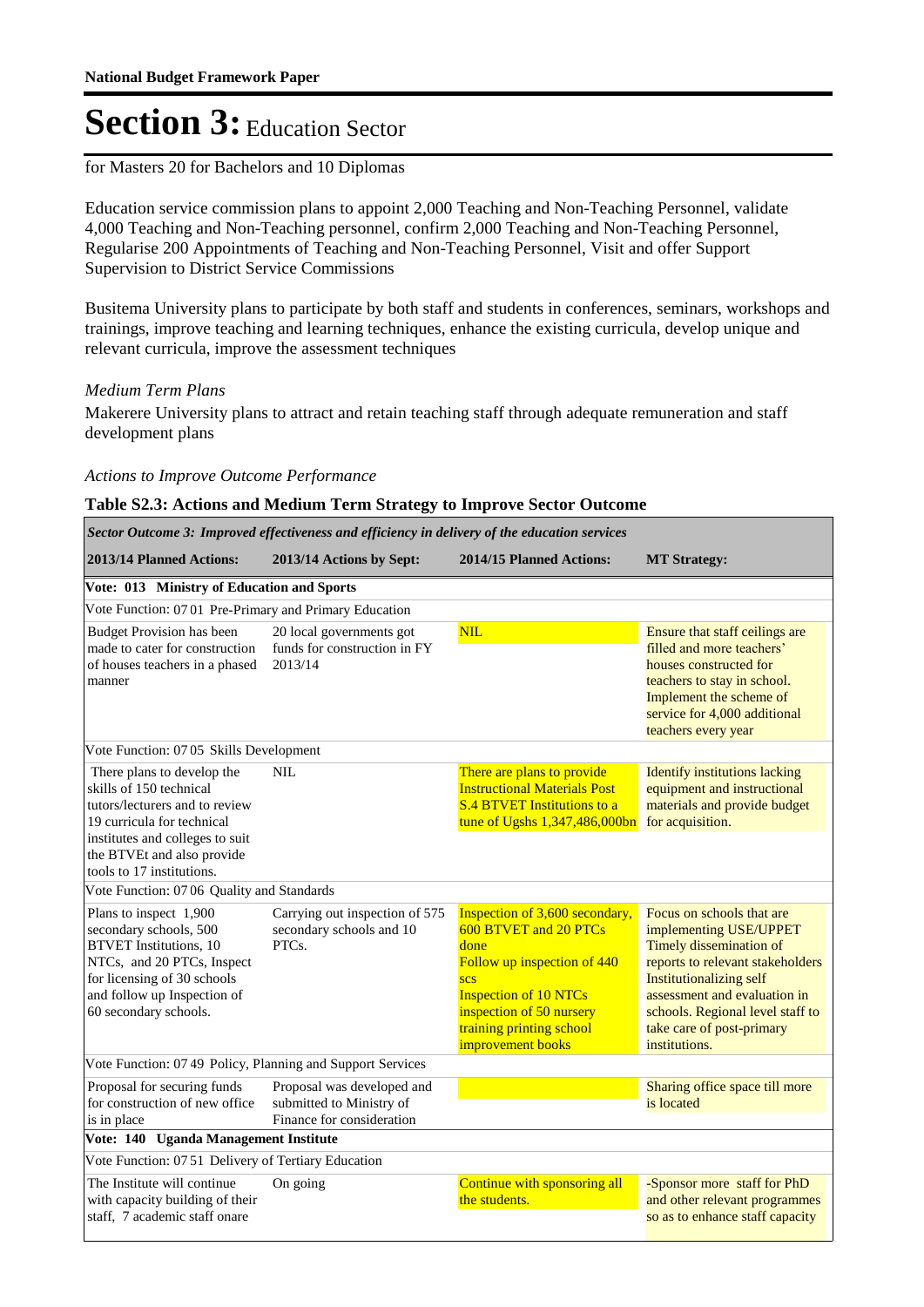| Sector Outcome 3: Improved effectiveness and efficiency in delivery of the education services            |  |  |              |  |  |  |
|----------------------------------------------------------------------------------------------------------|--|--|--------------|--|--|--|
| 2013/14 Planned Actions:<br>2013/14 Actions by Sept:<br>2014/15 Planned Actions:<br><b>MT Strategy:</b>  |  |  |              |  |  |  |
| training on PHD programmes,<br>2 staff completed their<br>doctorates. Some support<br>staff are also ben |  |  | development. |  |  |  |

### **(iv) Efficiency of Sector Budget Allocations**

The sector plans to increase measures on accountability on funds released to local government, increase inspection and monitoring of head teachers, teachers pupils and students to make sure relevance of curriculum and delivery of competence based teaching,

Increased assessment across subsectors to verify whether there we are attaining sector outcomes or not Makerere University Plans to adopt a collegiate system of governance that reduced academic units from 21 to 9 colleges and one autonomous institution. Efforts have been made to harmonize academic programmes to reduce duplication and improved sharing of academic resources. For ICT, efficiency measures in the university include, establishment of wired LANs in various academic and administrative buildings. Establishment of University-wide VoIP solution to reduce the cost of telephone, Movement from paid blackboard to Open-source e-learning system – Moodle

For Mbarara University, the established Audit and Risk Management Committee of Council shall enhance the efficiency and value for money

MUBS install video conferencing equipment at the Study Centres in Arua, Jinja and Mbarara to improve on teaching delivery methods.

Busitema will Institute incentive packages to attract and retain staff, strengthen quality assurance mechanisms, equip laboratories, libraries and consider sharing equipment at faculty level.

Since the sector is a service delivery sector more funds have been allocate to service delivery than key sector outcomes as follows.

#### **Table S2.4: Allocations to Key Sector and Service Delivery Outputs over the Medium Term**

|                                 | $(i)$ Allocation (Shs Bn) |       |                                 | $(ii)$ % Sector Budget |          |          |                                 |          |
|---------------------------------|---------------------------|-------|---------------------------------|------------------------|----------|----------|---------------------------------|----------|
| <b>Billion Uganda Shillings</b> |                           |       | 2013/14 2014/15 2015/16 2016/17 |                        |          |          | 2013/14 2014/15 2015/16 2016/17 |          |
| <b>Key Sector</b>               | 475.07                    | 420.3 | 377.8                           | 294.6                  | $52.2\%$ | $49.2\%$ | 48.7%                           | 39.5%    |
| Service Delivery                | 493.2                     | 451.1 | 395.9                           | 312.7                  | 54.2%    | $52.8\%$ | 51.0%                           | $41.9\%$ |

For FY 2014/15 service delivery has been allocated Ugshs447.2bn while key sector has been allocated Ugshs. 418.3bn, it can also be noted that over the Key sector outputs have been allocated more funds than the service delivery because universities offer more key sector out puts than service delivery

The various unit costs under Vote 013 a 2 classroom block costing Ugshs.73,265,772 and this includes a 36 desks 2 teachers table and 6 teachers chairs , the Unit cost of 5 stance lined VIP latrine is

Ugshs.19,565,158 and a 2 stance lined VIP latrine is Ugshs 9,315,789 while a water harvest system (10,000L) costs Ugshs. 9,315,789

For secondary a 2- Classroom block will cost Ugshs 70,616,912 while a 2 unit science room will cost Ugshs 247,341,000

Teachers house Option one under secondary will cost Ugshs 83,713,561 with each house having 4 units of bed room and sitting room plus a store.

Administration block will cost Ugshs 112,430,798 with offices for Head teachers, Deputy Head teachers Bursar Store, staffroom, Reception, Electrical Installation at least conditioning for rural and furniture for every office

Education service commission has a unit cost of 267,000 for recruiting one person while the unit cost in Makerere University of feeding a governments students is Ugshs.793,000, Feeding and accommodation of a student at Mbararara University is Ugshs. 1,227,972

#### **Table S2.5: Key Unit Costs of Services in the Sector (Shs '000)**

| <b>Unit Cost</b>   | Actual  | <b>Planned</b> | <b>Proposed</b> | <b>Costing Assumptions and Reasons for any Changes</b> |
|--------------------|---------|----------------|-----------------|--------------------------------------------------------|
| <b>Description</b> | 2012/13 | 2013/14        | 2014/15         | and Variations from Plan                               |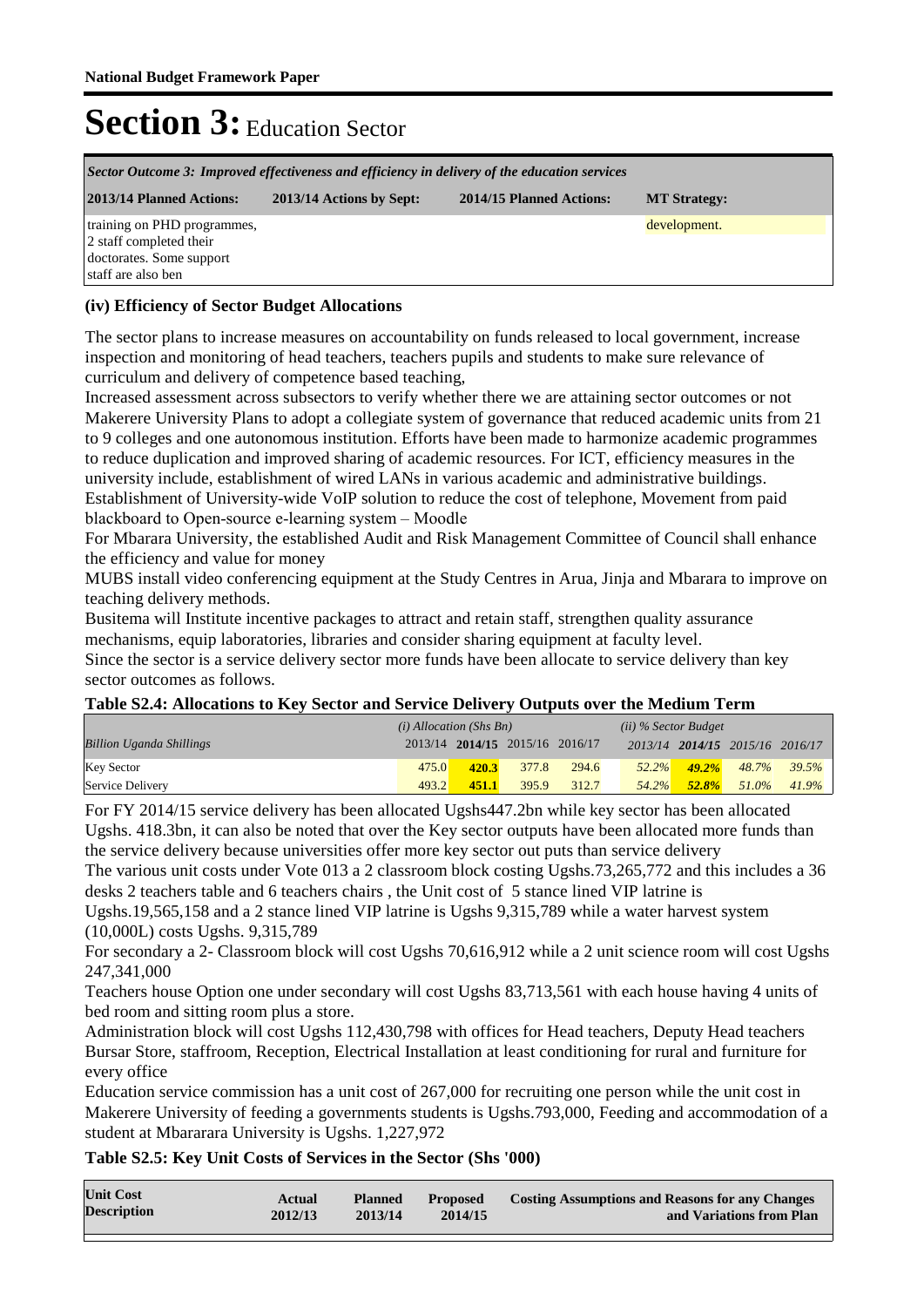| <b>Unit Cost</b><br><b>Description</b>                                                                        | <b>Actual</b><br>2012/13 | <b>Planned</b><br>2013/14 | <b>Proposed</b><br>2014/15 | <b>Costing Assumptions and Reasons for any Changes</b><br>and Variations from Plan                                                                                                   |
|---------------------------------------------------------------------------------------------------------------|--------------------------|---------------------------|----------------------------|--------------------------------------------------------------------------------------------------------------------------------------------------------------------------------------|
| Vote: 013 Ministry of Education and Sports                                                                    |                          |                           |                            |                                                                                                                                                                                      |
| Vote Function: 0701 Pre-Primary and Primary Education<br>5 stance lined VIP<br>latrine block                  | 19,563                   | 18,982                    | 19,563                     | Includes 5 stances, Urinal, screen wall, and one stance<br>for disabled students .New design involves lining of<br>the pit and plastering it. Prices of inputs remain stable         |
| Water Harvest System<br>(10,000L)                                                                             | 9,315                    | 9,039                     | 9,315                      | Includes gutter down pipes, 1,000 liters capacity<br>plastic water tank and a water base of masonry and<br>reinforces concrete construction type, tape                               |
| 2 classroom with<br>office and store block                                                                    | 59,838                   | 58,063                    | 67,769                     | Includes thirty six 3 seater desks, 2 chairs for teachers,<br>2 tables and 2 blackboards and lightening protection                                                                   |
| Vote Function: 0702 Secondary Education                                                                       |                          |                           |                            |                                                                                                                                                                                      |
| 3 Classroom block                                                                                             | 36,536                   | 35,453                    | 106,494                    | Includes thirty six 3 seater desks, 2 chairs for teachers,<br>2 tables and 2 blackboards and lightening protection                                                                   |
| 5 stance lined VIP<br>latrine block                                                                           | 19,563                   | 18,982                    | 19,563                     | Includes 5, stance VIP latrine and a lined shower                                                                                                                                    |
| <b>Administration Block</b>                                                                                   | 64,344                   | 62,436                    | 112,430                    | Offices for Head teachers, Deputy Head teachers,<br>Bursar Store, staffroom, Reception, Electrical<br>Installation at least conditioning for rural and furniture<br>for every office |
| Teachers house Option<br>4                                                                                    | 87,449                   | 84,855                    | 83,713                     | Each house includes 4 units of of bed room and sitting<br>room plus a store                                                                                                          |
| Water harvest system<br>(100001)                                                                              | 9,315                    | 9,039                     | 9,315                      | Includes gutter down pipes, 1,000 liters capacity<br>plastic water tank and a water base of masonry and<br>reinforces concrete construction type, tape                               |
| Vote Function:0705 Skills Development<br>Twin Workshop                                                        | 0                        | 88,708                    | 122,440                    | No assumptions                                                                                                                                                                       |
| 2 Classroom block                                                                                             | $\mathbf{0}$             | 35,453                    | 71,186,403                 | No assumptions                                                                                                                                                                       |
| 5 stance lined VIP<br>latrine block with<br>shower and urinal                                                 | 0                        | 19,563                    | 19,563                     | Includes lining to the pits under the new design to<br>minimize collapse                                                                                                             |
| Equipment for<br>community<br>polytechnics                                                                    | $\mathbf{0}$             | 70,206                    | 72,352                     | To cater for increased enrollments and equip newly<br>constructed classrooms & workshop                                                                                              |
| <b>Administration block</b>                                                                                   | $\theta$                 | 62,436                    | 112,430                    | Offices for Head teachers, Deputy Head teachers,<br>Bursar Store, staffroom, Reception, Electrical<br>Installation at least conditioning for rural and furniture<br>for every office |
| Vote Function:0706 Quality and Standards                                                                      |                          |                           |                            |                                                                                                                                                                                      |
| Firewood Kitchen                                                                                              |                          | 98,689                    | 98,689                     | Includes provision for energy saving stoves and<br>electrical installation                                                                                                           |
| Library block                                                                                                 |                          | 262,563                   | 262,563,566                | Includes Furniture (tables chairs shelves counter)<br>celining and electrical installation                                                                                           |
| Multi Purpose hall                                                                                            |                          | 314,751,461               | 314,751                    | Includes provision of furniture ceiling plumbing and<br>electrical installation                                                                                                      |
| Multi science room                                                                                            |                          | 11,677,809                | 114,060                    | No assumptions                                                                                                                                                                       |
| Principal's House                                                                                             |                          | 236,522                   | 236,522                    | Includes provision of kitchen fittings ceiling plumbing<br>and electrical installation                                                                                               |
| <b>Vote: 132 Education Service Commission</b><br>Vote Function:0752 Education Personnel Policy and Management |                          |                           |                            |                                                                                                                                                                                      |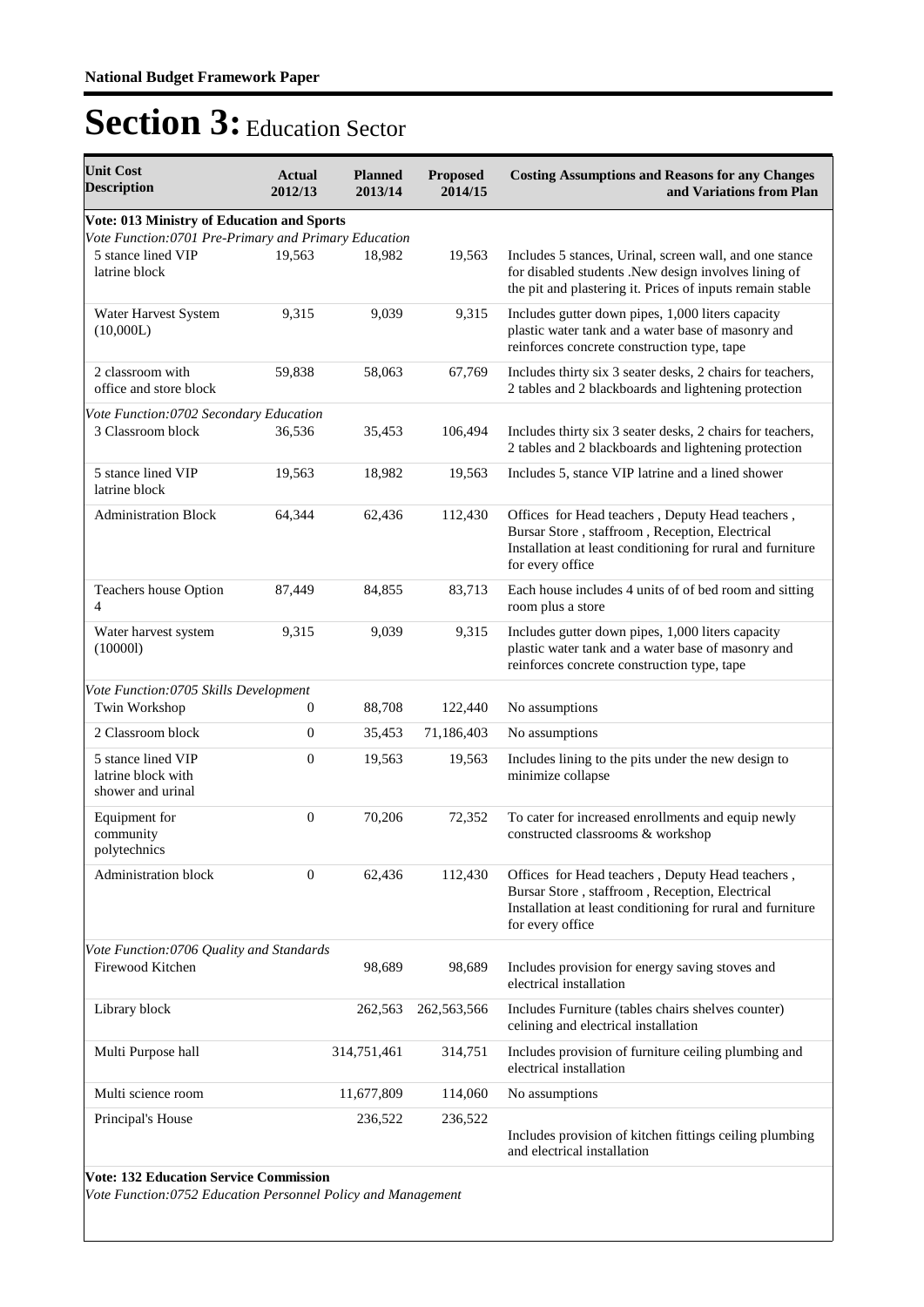| <b>Unit Cost</b><br><b>Description</b>               | Actual<br>2012/13 | <b>Planned</b><br>2013/14 | <b>Proposed</b><br>2014/15 | <b>Costing Assumptions and Reasons for any Changes</b><br>and Variations from Plan                                                                                                      |
|------------------------------------------------------|-------------------|---------------------------|----------------------------|-----------------------------------------------------------------------------------------------------------------------------------------------------------------------------------------|
| Recruitment expenses                                 | 267,000           | $\theta$                  |                            | Recruitment expenses for 1 person Ushs 267,000.<br>There are no variations                                                                                                              |
| Vote: 137 Mbarara University                         |                   |                           |                            |                                                                                                                                                                                         |
| Vote Function: 0751 Delivery of Tertiary Education   |                   |                           |                            |                                                                                                                                                                                         |
| Feeding $&$<br>Accomodation of<br>students           |                   | 1,098,870                 | 1,227,972                  | The costing is for welfare of GoU sponsored students<br>with funding from both GoU and NTR. There is<br>increasing cost of living.                                                      |
| Vote: 140 Uganda Management Institute                |                   |                           |                            |                                                                                                                                                                                         |
| Vote Function:0751 Delivery of Tertiary Education    |                   |                           |                            |                                                                                                                                                                                         |
| Average monthly cost<br>of teaching 1 student        |                   | 276                       |                            | -Teachers salaries, Classroom overhead costs,<br>Teaching aids and scholastic materials, Library<br>facilities, other direct training costs, Canteen, security<br>and medical services. |
| Vote: 500 501-850 Local Governments                  |                   |                           |                            |                                                                                                                                                                                         |
| Vote Function:0781 Pre-Primary and Primary Education |                   |                           |                            |                                                                                                                                                                                         |
| <b>UPE</b>                                           | 7,650             | 7,560                     | 6,800                      | Caters for administrative expenses, co-curricular<br>activities but not boarding expenses                                                                                               |
| Vote Function:0782 Secondary Education               |                   |                           |                            |                                                                                                                                                                                         |
| USE government<br>student                            | 41,000            | 41,000                    | 47,000                     | Does not cater boarding expenses                                                                                                                                                        |

#### **(v) Sector Investment Plans**

The level of funding allocated to the capital Purchases total up to Ugshs. 756.70bn averages share of 32.53% in the medium term with FY 2014/15 being Ugshs. 264.5bn FY 2015/16 Ugshs.266.8bn and FY 2016/17 Ugshs 225.4bn. It can be seen that in the medium term allocation to capital purchases is increasing in FY 2015/16 and reducing in FY 2016/17.

|                                           | $(i)$ Allocation (Shs Bn) |       |                         | $(ii)$ % Sector Budget |           |           |                                 |           |
|-------------------------------------------|---------------------------|-------|-------------------------|------------------------|-----------|-----------|---------------------------------|-----------|
| <b>Billion Uganda Shillings</b>           | 2013/14                   |       | 2014/15 2015/16 2016/17 |                        |           |           | 2013/14 2014/15 2015/16 2016/17 |           |
| Consumption Expendture (Outputs Provided) | 502.1                     | 484.7 | 415.7                   | 426.2                  | $55.1\%$  | 56.7%     | 53.6%                           | 57.1%     |
| Grants and Subsidies (Outputs Funded)     | 98.7                      | 103.9 | 93.5                    | 91.0                   | $10.8\%$  | $12.2\%$  | $12.0\%$                        | 12.2%     |
| Investment (Capital Purchases)            | 309.8                     | 266.1 | 266.8                   | 229.0                  | $34.0\%$  | 31.1%     | 34.4%                           | 30.7%     |
| <b>Grand Total</b>                        | 910.5                     | 854.6 | 776.0                   | 746.2                  | $100.0\%$ | $100.0\%$ | $100.0\%$                       | $100.0\%$ |

#### **Table S2.6: Allocations to Capital Investment over the Medium Term**

Under the Primary subsector the major capital investments under emergency constructions of 22 new classrooms constructed 6 2stance latrine block and 9 5stance lined 33 classrooms renovated. Pay certificates for construction works in 8 PTCs (Buhungiro,

Paidha, Bundibugyo, Bukedea, Kapchorwa, Arua,Ibanda and Canon Lawrence) to be completed and kick start other 8 PTCs (Kisoro Kaliro, Rukungiri, Rakai, Kabwangasi, Kabukungu, CTK and Erepi) Design of the college's facilities Rehabilitation/construction colleges facilities Equip and furnish 4 colleges Constructed, rehabilitated 9 buildings of Makerere University, 14 buildings in Kyambogo University, 10 buildings in Gulu University, 7 buildings in Busitema University, 4 buildings in Muni University and faculty of business computing at Makerere University Business School

Complete construction of Kisozi seed school Bufunjo seed school in Kyenjojo and katunguru seed in Rubirizi

Complete and hand over for use the: 1-8 Institutions being constructed rehabilitate and expanded (Kitara SS, Kyebambe SS, St. Leo College Kyegobe, Kases SS, Busoga College Mwiri, Iganga SS, Mityana SS, Dokolo Technical Institute, Makerere College School, Nabisunsa Girls School, Nsambya SS , Gombe SS, Kamwenge SSS, Bufunjo SSS, Katungulu SSS, Kalisizo TC, and Bulamu SS D- LP for the 31 Centers of Excellence

Makerere University under the Presidential Initiative UShs 5bn per annum for the Food Science Technology and Business Incubation Centre Ushs 5bn per annum for Technology Innovations and Ushs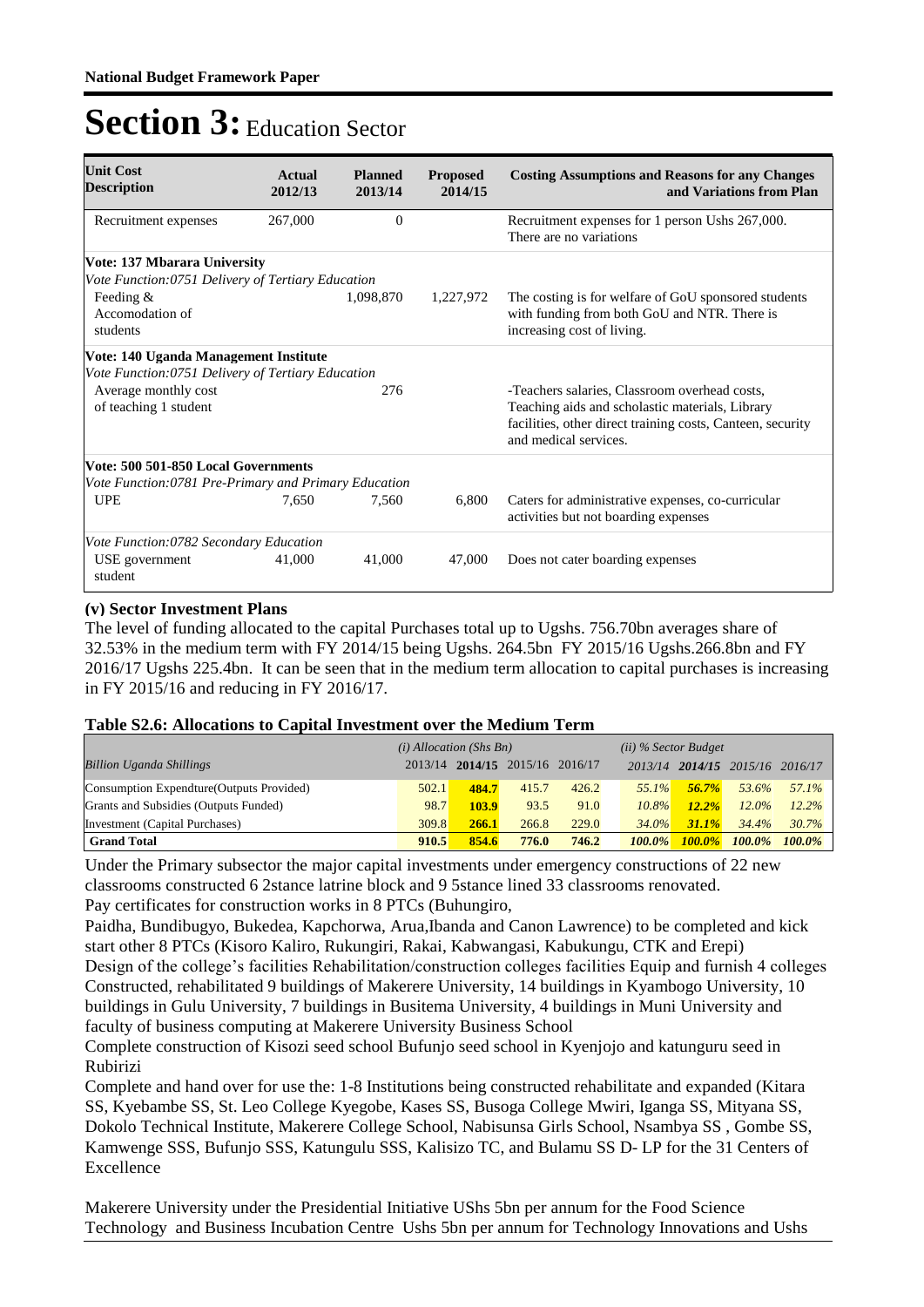3bn per annum for the Skills for Animal Production Technology. Ushs 154bn expected for the Centre for Research in Transport Technologies

AfDB funding will go towards construction of central teaching and research facilities Under NTR resources are allocated for the completion of the Library bringing the total library space to 8,000 sqm with a seating capacity of close to 4,000 students. Allocation will also go towards furnishing and automation of research commons for postgraduate study. The Completion of the Computing and information science building

Completion of Faculty of Applied Sciences and Technology at Kihumuro in Mbarara University to cost 3.179bn

| Project                                                             | 2013/14                                                                                                                                                                                                                                                                                                                                                                                                                                                                                                                                               |                                                                                                                                                                                                                                                                                                                                                                                                                                                                                                                                                                                                                                                                      | 2014/15                                                                                                                                                                                                                                                                                                                                                                                                                                                                                                                                                                                                                                                                                                                                                                                                                                                                                                                                                      |  |  |
|---------------------------------------------------------------------|-------------------------------------------------------------------------------------------------------------------------------------------------------------------------------------------------------------------------------------------------------------------------------------------------------------------------------------------------------------------------------------------------------------------------------------------------------------------------------------------------------------------------------------------------------|----------------------------------------------------------------------------------------------------------------------------------------------------------------------------------------------------------------------------------------------------------------------------------------------------------------------------------------------------------------------------------------------------------------------------------------------------------------------------------------------------------------------------------------------------------------------------------------------------------------------------------------------------------------------|--------------------------------------------------------------------------------------------------------------------------------------------------------------------------------------------------------------------------------------------------------------------------------------------------------------------------------------------------------------------------------------------------------------------------------------------------------------------------------------------------------------------------------------------------------------------------------------------------------------------------------------------------------------------------------------------------------------------------------------------------------------------------------------------------------------------------------------------------------------------------------------------------------------------------------------------------------------|--|--|
| <b>Vote Function Output</b><br><b>UShs Thousand</b>                 | <b>Approved Budget, Planned</b><br><b>Outputs (Quantity and Location)</b>                                                                                                                                                                                                                                                                                                                                                                                                                                                                             | <b>Actual Expenditure and</b><br><b>Outputs by September</b><br>(Quantity and Location)                                                                                                                                                                                                                                                                                                                                                                                                                                                                                                                                                                              | <b>Proposed Budget, Planned</b><br><b>Outputs (Quantity and Location)</b>                                                                                                                                                                                                                                                                                                                                                                                                                                                                                                                                                                                                                                                                                                                                                                                                                                                                                    |  |  |
| 013<br>Vote:                                                        | <b>Ministry of Education and Sports</b>                                                                                                                                                                                                                                                                                                                                                                                                                                                                                                               |                                                                                                                                                                                                                                                                                                                                                                                                                                                                                                                                                                                                                                                                      |                                                                                                                                                                                                                                                                                                                                                                                                                                                                                                                                                                                                                                                                                                                                                                                                                                                                                                                                                              |  |  |
| <b>Vote Function:</b>                                               | 0701 Pre-Primary and Primary Education                                                                                                                                                                                                                                                                                                                                                                                                                                                                                                                |                                                                                                                                                                                                                                                                                                                                                                                                                                                                                                                                                                                                                                                                      |                                                                                                                                                                                                                                                                                                                                                                                                                                                                                                                                                                                                                                                                                                                                                                                                                                                                                                                                                              |  |  |
|                                                                     | Project 0943 Emergency Construction of Primary Schools (0943)                                                                                                                                                                                                                                                                                                                                                                                                                                                                                         |                                                                                                                                                                                                                                                                                                                                                                                                                                                                                                                                                                                                                                                                      |                                                                                                                                                                                                                                                                                                                                                                                                                                                                                                                                                                                                                                                                                                                                                                                                                                                                                                                                                              |  |  |
| 070180 Classroom<br>construction and<br>rehabilitation<br>(Primary) | 17 primary schools renovated<br>and constructed. These are:<br>Kigalagala P/S - Jinja; Mpumu<br>P/S - Mukono; Mwiri P/S - Jinja;<br>Butaalunga P/S - Butambala;<br>Kiwawu P/S - Mityana;<br>Ngomanene P/S - Gomba;<br>Bweyogerere CoU P/S - Wakiso;<br>Lugonyola P/S - Kaliro;<br>Wampewo P/S - Wakiso;<br>Tombwe P/S - Bundibugyo;<br>Mukumbwe P/S -<br>Kabarole; Kinyante P/S -<br>Bundibugyo; Bumadu P/S -<br>Bundibugyo; Nyaminyobwa<br>P/S - Mbarara; Rwamuranga<br>P/S - Kiruhura; Kyebando<br>UMEA P/S - Wakiso and<br>Nakanyonyi P/S - Mukono | Funds were disbursed for<br>construction of a 3 classroom<br>block at Nakikungube P.S -<br>Wakiso; construction of a 2<br>classroom block at Usuk Boys'<br>P.S - Katakwi; rehabilitation of<br>a 3 classroom block with office<br>and store, a 6 classroom block<br>and construction of two 5-stance<br>lined latrine block with<br>bathroom/ urinal at Mpumu P.S-<br>Mukono; renovation of P.7<br>block, the infant block $(P.1 -$<br>P.2), the administration block<br>with office and P.3 classroom as<br>well as the P.4 classroom at<br>Mwiri Boarding P.S - Jinja;<br>and, construction of a 3<br>classroom block (furnished) at<br>Mwererwe CoU P.S - Wakiso. | 19 primary schools construct &<br>rehabilitated. These are: -<br>Kyamate P/School - Ntungamo<br><b>Buyodi Primary School - Kaliro</b><br><b>Waluwerere P/School Bugiri</b><br>Kigalagala Primary School- Jinja<br><b>Nsangi Mixed Primary School-</b><br><b>Wakiso</b><br><b>Budumba Primary School -</b><br><b>Butaleja</b><br>Nalinaibi Primary School -<br>Kamuli<br>Butsibo Primary School -<br><b>Sheema</b><br><b>Butaalunga Primary School -</b><br><b>Butambala</b><br><b>Mukono Boarding Primary</b><br>School - Mukono<br>Nankodo Primary School -<br>Kibuku<br><b>Bukiirya Primary School-</b><br><b>Sironko</b><br>Hahoola Primary School -<br><b>Butaleja</b><br>Tombwe Primary School -<br>Bundibugyo<br>St. Theresa, Bbika P/School -<br><b>Wakiso</b><br>Nakanyonyi Primary School -<br><b>Mukono</b><br>Yepa Primary School - Kitgum<br>Nabalanga Primary School -<br><b>Mukono</b><br><b>Hakitara Primary School-</b><br><b>Bundibugyo</b> |  |  |
| <b>Total</b>                                                        | 1,754,000                                                                                                                                                                                                                                                                                                                                                                                                                                                                                                                                             | 444,034                                                                                                                                                                                                                                                                                                                                                                                                                                                                                                                                                                                                                                                              | 1,764,900                                                                                                                                                                                                                                                                                                                                                                                                                                                                                                                                                                                                                                                                                                                                                                                                                                                                                                                                                    |  |  |
| <b>GoU</b> Development                                              | 1,754,000                                                                                                                                                                                                                                                                                                                                                                                                                                                                                                                                             | 444,034                                                                                                                                                                                                                                                                                                                                                                                                                                                                                                                                                                                                                                                              | 1,764,900                                                                                                                                                                                                                                                                                                                                                                                                                                                                                                                                                                                                                                                                                                                                                                                                                                                                                                                                                    |  |  |
| <b>External Financing</b>                                           | 0                                                                                                                                                                                                                                                                                                                                                                                                                                                                                                                                                     | 0                                                                                                                                                                                                                                                                                                                                                                                                                                                                                                                                                                                                                                                                    | 0                                                                                                                                                                                                                                                                                                                                                                                                                                                                                                                                                                                                                                                                                                                                                                                                                                                                                                                                                            |  |  |
| Project 1232 Karamoja Primary Education Project                     |                                                                                                                                                                                                                                                                                                                                                                                                                                                                                                                                                       |                                                                                                                                                                                                                                                                                                                                                                                                                                                                                                                                                                                                                                                                      |                                                                                                                                                                                                                                                                                                                                                                                                                                                                                                                                                                                                                                                                                                                                                                                                                                                                                                                                                              |  |  |
| 070180 Classroom<br>construction and<br>rehabilitation<br>(Primary) | Classrooms constructed and<br>rehabilitated in beneficiary<br>schools: Kiru P/S, Morulem<br>Boys (Mixed) P/S and                                                                                                                                                                                                                                                                                                                                                                                                                                      |                                                                                                                                                                                                                                                                                                                                                                                                                                                                                                                                                                                                                                                                      | Contractors' mobilization<br>Hand over project sites to<br>contractors and contractors<br>starts sitting the structure                                                                                                                                                                                                                                                                                                                                                                                                                                                                                                                                                                                                                                                                                                                                                                                                                                       |  |  |

Substructures erection (site

Orwamuge P/S in Abim; Kalas

#### **Table S2.7: Major Capital Investments**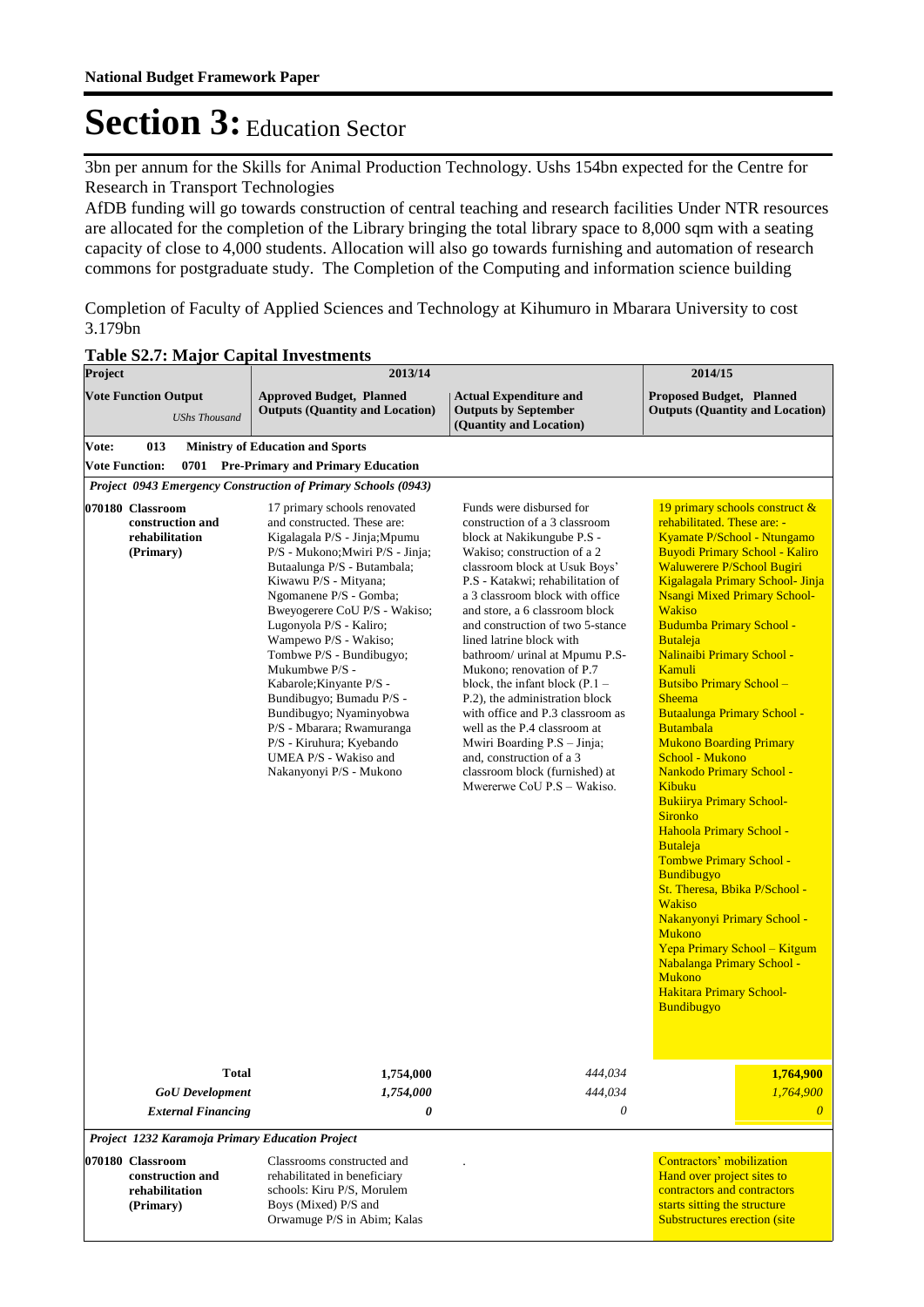| Project<br>2013/14                                |                                                                                                                                                                                                                                                                                                                                     |                                                                                                                                                                                                                                                                                                                                                                                                                                                                                                                                                                                                                                                                                                      | 2014/15                                                                                                                                                                                                                                                               |                                                                                                                                                                                                                                                                                                                                                                                                                                                                                                                                                                                                                                                                                        |  |  |
|---------------------------------------------------|-------------------------------------------------------------------------------------------------------------------------------------------------------------------------------------------------------------------------------------------------------------------------------------------------------------------------------------|------------------------------------------------------------------------------------------------------------------------------------------------------------------------------------------------------------------------------------------------------------------------------------------------------------------------------------------------------------------------------------------------------------------------------------------------------------------------------------------------------------------------------------------------------------------------------------------------------------------------------------------------------------------------------------------------------|-----------------------------------------------------------------------------------------------------------------------------------------------------------------------------------------------------------------------------------------------------------------------|----------------------------------------------------------------------------------------------------------------------------------------------------------------------------------------------------------------------------------------------------------------------------------------------------------------------------------------------------------------------------------------------------------------------------------------------------------------------------------------------------------------------------------------------------------------------------------------------------------------------------------------------------------------------------------------|--|--|
| <b>Vote Function Output</b>                       | <b>UShs Thousand</b>                                                                                                                                                                                                                                                                                                                | <b>Approved Budget, Planned</b><br><b>Outputs (Quantity and Location)</b>                                                                                                                                                                                                                                                                                                                                                                                                                                                                                                                                                                                                                            | <b>Actual Expenditure and</b><br><b>Outputs by September</b><br>(Quantity and Location)                                                                                                                                                                               | <b>Proposed Budget, Planned</b><br><b>Outputs (Quantity and Location)</b>                                                                                                                                                                                                                                                                                                                                                                                                                                                                                                                                                                                                              |  |  |
| <b>Vote Function:</b>                             | 0701                                                                                                                                                                                                                                                                                                                                | <b>Pre-Primary and Primary Education</b><br>Girls P/S, Katikit P/S and Kalas<br>P/S in Amudat; Karenga Boys<br>P/S (Mixed), Komukuny Girls<br>P/S, Nakalas P/S in Kaabong;<br>Napumpum P/S, Lokitelaebu<br>P/S and Kotido P/S in Kotido;<br>Moroto KDA, Naitakwi P/S and<br>Kasimeri P/S in Moroto;<br>Nakapiripirit P/S, Tokoora P/S<br>and Lorengedwat P/S in<br>Nakapiripirit; Lodoi P/S,<br>Lorenecora P/S and Lotome<br>Girls P/S in Napak                                                                                                                                                                                                                                                      |                                                                                                                                                                                                                                                                       | meeting $No. 1)$<br>Off site project meeting with<br>contractors<br>Interim payments to contractors<br>Commence construction of<br>substructures/walling and frame<br>Roofing and windows/doors<br><b>Finishes and Mechanical &amp;</b><br><b>Electrical installations</b><br>Call off order for supply of<br>Furniture<br><b>External works</b><br>Practical completion/Extra<br>works/handover<br><b>Delivery of Furniture</b>                                                                                                                                                                                                                                                       |  |  |
|                                                   | <b>Total</b><br><b>GoU</b> Development                                                                                                                                                                                                                                                                                              | 15,638,408<br>500,000                                                                                                                                                                                                                                                                                                                                                                                                                                                                                                                                                                                                                                                                                | 0<br>0                                                                                                                                                                                                                                                                | 13,180,000                                                                                                                                                                                                                                                                                                                                                                                                                                                                                                                                                                                                                                                                             |  |  |
|                                                   | <b>External Financing</b>                                                                                                                                                                                                                                                                                                           | 15,138,408                                                                                                                                                                                                                                                                                                                                                                                                                                                                                                                                                                                                                                                                                           | 0                                                                                                                                                                                                                                                                     | 13,180,000                                                                                                                                                                                                                                                                                                                                                                                                                                                                                                                                                                                                                                                                             |  |  |
| <b>Vote Function:</b>                             | 0702                                                                                                                                                                                                                                                                                                                                | <b>Secondary Education</b>                                                                                                                                                                                                                                                                                                                                                                                                                                                                                                                                                                                                                                                                           |                                                                                                                                                                                                                                                                       |                                                                                                                                                                                                                                                                                                                                                                                                                                                                                                                                                                                                                                                                                        |  |  |
|                                                   |                                                                                                                                                                                                                                                                                                                                     | Project 0897 Development of Secondary Education (0897)                                                                                                                                                                                                                                                                                                                                                                                                                                                                                                                                                                                                                                               |                                                                                                                                                                                                                                                                       |                                                                                                                                                                                                                                                                                                                                                                                                                                                                                                                                                                                                                                                                                        |  |  |
| 070280 Classroom                                  | Administration blocks for Seed<br>Schools Structures Completed at<br>construction and<br>rehabilitation<br>25 institutions i.e. Jangokoro<br>Seed SS Zombo; Morungatuny<br>(Secondary)<br>Seed Amuria; Lyama Seed<br>Budaka; Bumadu Seed<br>Bundibugyo; Busiime Seed<br>Busia; Nyamarebe Seed Ibanda;<br>Lalogi Seed Gulu; Masha Hi |                                                                                                                                                                                                                                                                                                                                                                                                                                                                                                                                                                                                                                                                                                      | Paid certificate No.25 for<br>construction of seed ss At<br>Gogonyo Sub county<br>-Monitored construction of<br>Schools at 30 sites<br>Facilitated 40 engineering<br>assistants with fuel and<br>subsistence allowances for the<br>months of July - September<br>2013 | <b>Complete construction of Kisozi</b><br>seed school<br>Bufunjo seed school in kyenjojo<br>and katunguru seed in rubirizi                                                                                                                                                                                                                                                                                                                                                                                                                                                                                                                                                             |  |  |
|                                                   | <b>Total</b>                                                                                                                                                                                                                                                                                                                        | 1,527,800                                                                                                                                                                                                                                                                                                                                                                                                                                                                                                                                                                                                                                                                                            | 364,509                                                                                                                                                                                                                                                               | 2,350,359                                                                                                                                                                                                                                                                                                                                                                                                                                                                                                                                                                                                                                                                              |  |  |
|                                                   | <b>GoU</b> Development                                                                                                                                                                                                                                                                                                              | 1,527,800                                                                                                                                                                                                                                                                                                                                                                                                                                                                                                                                                                                                                                                                                            | 364,509                                                                                                                                                                                                                                                               | 2,350,359                                                                                                                                                                                                                                                                                                                                                                                                                                                                                                                                                                                                                                                                              |  |  |
|                                                   | <b>External Financing</b>                                                                                                                                                                                                                                                                                                           | 0                                                                                                                                                                                                                                                                                                                                                                                                                                                                                                                                                                                                                                                                                                    | $\theta$                                                                                                                                                                                                                                                              | $\overline{\theta}$                                                                                                                                                                                                                                                                                                                                                                                                                                                                                                                                                                                                                                                                    |  |  |
|                                                   |                                                                                                                                                                                                                                                                                                                                     | Project 1092 ADB IV Support to USE (1092)                                                                                                                                                                                                                                                                                                                                                                                                                                                                                                                                                                                                                                                            |                                                                                                                                                                                                                                                                       |                                                                                                                                                                                                                                                                                                                                                                                                                                                                                                                                                                                                                                                                                        |  |  |
| 070280 Classroom<br>rehabilitation<br>(Secondary) | construction and                                                                                                                                                                                                                                                                                                                    | Commence and complete<br>construction works for civil<br>works under Cluster 11b<br>(Ogoko Seed School, Apoo Seed<br>School, Patongo Seed School,<br>Ramogi Seed School (Yumbe<br>district), Ayer Seed School<br>(Apac district), and Purong Seed<br>School in Amuru District)<br>which constitute expansion of 4<br>seed schools and construction of<br>2 new seed schools<br>Complete the construction of<br>civil works under Cluster III<br>which constitutes the<br>rehabilitation and expansion of<br>31 i.e. Bukedi Collge Kachonga<br>(Tororo District), Bweranyangi<br>Girls School (Bushenyi<br>District), Dr. Obote College<br>Boroboro (Lira District), Kabale<br>S.S (Kabale District), | - Civil works are ongoing on 43<br>sites and works are at varying<br>levels of completion at each of<br>the sites.<br>- Works under Cluster IV<br>handed over to the contractors<br>for commencement of<br>construction works.                                        | -Site meetings for the 50 sites<br>conducted<br>- 5 Technical Institutions<br>benefitting under South Korean<br>Co-financing monitored<br>(Kiryandongo, Iganga TI, Arua<br>TI, Nyakatare TI and Mubende<br><b>TI</b> )<br>- Defects liability period (DFP)<br>monitored<br>- Final monitoring of activities<br>under components conducted<br>- Monitor the implementation of<br>soft components activities<br>(setting up HIV Clubs, gender<br>clubs, bursary etc) in the 71<br><b>Institutions</b><br>- Fuel for monitoring civil<br>works provided<br>- Fuel for monitoring activities<br>under soft components provided<br>- Fuel for PCU Coordination<br>and town running provided |  |  |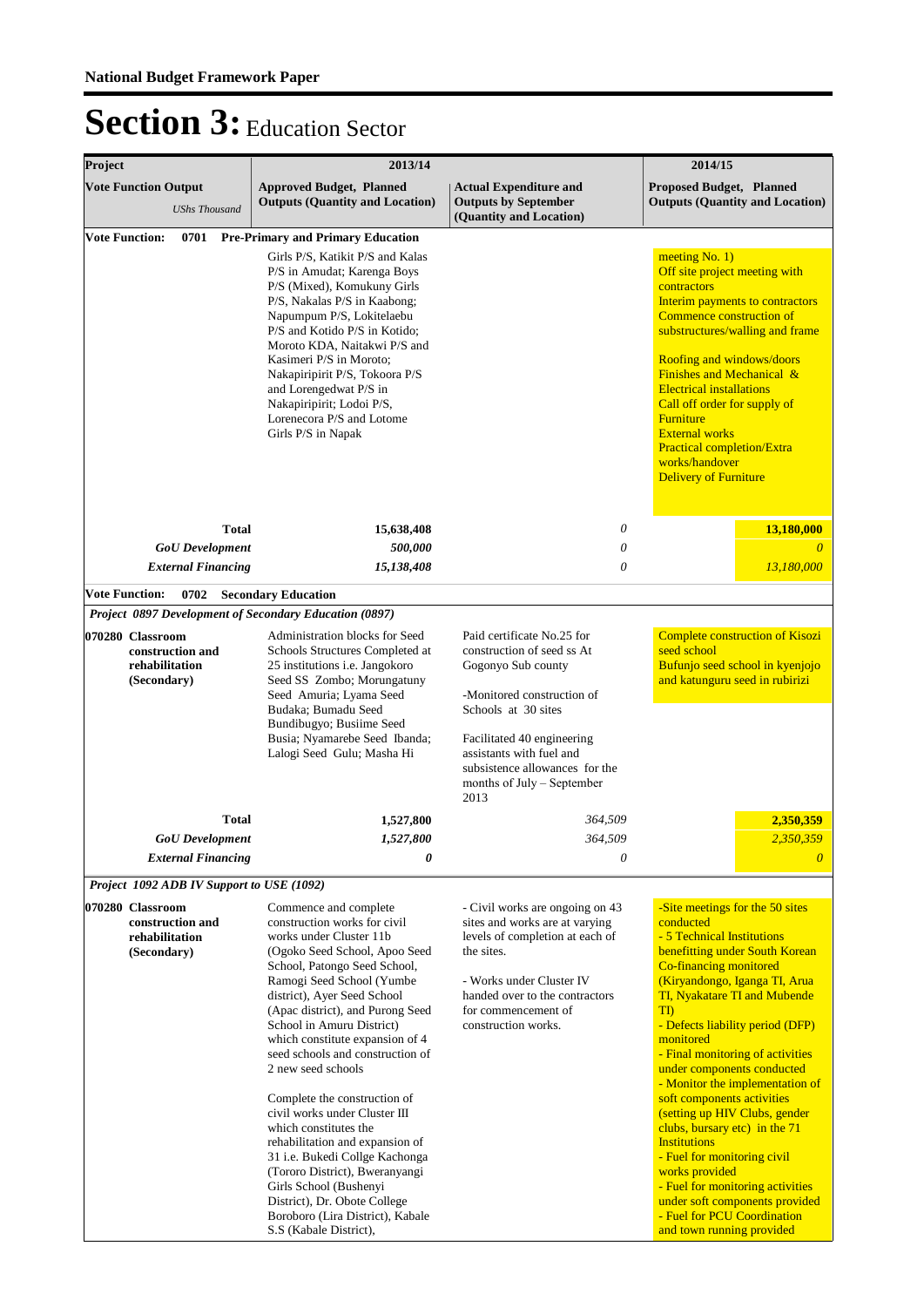| Project                                                           | 2013/14                                                                                                                                                                                                                                                                                                                                                                                                                                                                                                                                                                                                                                                                                                                                                                                                                                                                                                                                                          |                                                                                         | 2014/15                                                                                                                                                                                                                                                                                                                                                                                                                                                                                                                                                                                                                                                                                    |  |  |
|-------------------------------------------------------------------|------------------------------------------------------------------------------------------------------------------------------------------------------------------------------------------------------------------------------------------------------------------------------------------------------------------------------------------------------------------------------------------------------------------------------------------------------------------------------------------------------------------------------------------------------------------------------------------------------------------------------------------------------------------------------------------------------------------------------------------------------------------------------------------------------------------------------------------------------------------------------------------------------------------------------------------------------------------|-----------------------------------------------------------------------------------------|--------------------------------------------------------------------------------------------------------------------------------------------------------------------------------------------------------------------------------------------------------------------------------------------------------------------------------------------------------------------------------------------------------------------------------------------------------------------------------------------------------------------------------------------------------------------------------------------------------------------------------------------------------------------------------------------|--|--|
| <b>Vote Function Output</b><br><b>UShs Thousand</b>               | <b>Approved Budget, Planned</b><br><b>Outputs (Quantity and Location)</b>                                                                                                                                                                                                                                                                                                                                                                                                                                                                                                                                                                                                                                                                                                                                                                                                                                                                                        | <b>Actual Expenditure and</b><br><b>Outputs by September</b><br>(Quantity and Location) | <b>Proposed Budget, Planned</b><br><b>Outputs (Quantity and Location)</b>                                                                                                                                                                                                                                                                                                                                                                                                                                                                                                                                                                                                                  |  |  |
| <b>Vote Function:</b><br>0702                                     | <b>Secondary Education</b>                                                                                                                                                                                                                                                                                                                                                                                                                                                                                                                                                                                                                                                                                                                                                                                                                                                                                                                                       |                                                                                         |                                                                                                                                                                                                                                                                                                                                                                                                                                                                                                                                                                                                                                                                                            |  |  |
|                                                                   | Kabasanda Technical Institute<br>(Mpigi District), Kaloke<br>Christain School (Nakaseke<br>District), Kyezimbire SSS<br>(Mbarara District), Lumino<br>High School (Busia District),<br>Mary Hill High School<br>(Mbarara District), Masaka S.S<br>(Masaka District), Mbale S.S.<br>(Mbale District), Mbarara High<br>School (Mbaraar District), Metu<br>S.S (Moyo District), Muntuyera<br>High School (Ntungamo<br>District), Mvara S.S. (Arua<br>District), Nabumali S.S (Mbale<br>District), Ngora High School<br>(Kumi District), Pallisa S.S.<br>(Pallisa District), Sacred Heart<br>(Gulu District), Sebei College<br>Tegeres (Kapchorwa), Seseme<br>Girls (Kisoror District), Sororti<br>S.S (Soroti District), St.<br>Aloysious Nyapea (Zombo<br>District), St. Catherine Girls<br>(Lira District), St. Joseph's<br>College Layibi (Gulu District),<br>St. Joseph's College Ombachi<br>(Arua District), St. Pauls S.S.<br>Mutolere (Kisoro District), St. |                                                                                         | - Fuel to monitor the 5 technical<br>institutes benefitting under the<br>South Korean co financing<br>- 6 vehicles and 1 motor cycle<br>serviced, repaired and washed<br>- 48 tyres procured<br>- Complete and hand over for<br>use the:<br>- 18 Institutions being<br>constructed, rehabilitate and<br>expanded (Kitara SS, Kyebambe<br>SS, St. Leo College Kyegobe,<br>Kases SS, Busoga College<br>Mwiri, Iganga SS, Mityana SS,<br>Dokolo Technical Institute,<br><b>Makerere College School,</b><br>Nabisunsa Girls School,<br>Nsambya SS, Gombe SS,<br>Kamwenge SSS, Bufunjo SSS,<br>Katungulu SSS, Kalisizo TC,<br>and Bulamu SS<br>- DLP for the 31 Centers of<br><b>Excellence</b> |  |  |
|                                                                   | Peter's College Tororo (Tororo<br>District), Teso Collge Aloet<br>(Soroti District), Tororo Girls<br>(Tororo District) and Usuk S.S.<br>(Katakwi District) Centres of<br>Excellence (CE)<br>Completion and hand over of<br>civil works under cluster IV<br>which constitutes rehabilitation<br>and expansion of 13 Ces                                                                                                                                                                                                                                                                                                                                                                                                                                                                                                                                                                                                                                           |                                                                                         |                                                                                                                                                                                                                                                                                                                                                                                                                                                                                                                                                                                                                                                                                            |  |  |
|                                                                   |                                                                                                                                                                                                                                                                                                                                                                                                                                                                                                                                                                                                                                                                                                                                                                                                                                                                                                                                                                  |                                                                                         |                                                                                                                                                                                                                                                                                                                                                                                                                                                                                                                                                                                                                                                                                            |  |  |
| <b>Total</b>                                                      | 76,867,949                                                                                                                                                                                                                                                                                                                                                                                                                                                                                                                                                                                                                                                                                                                                                                                                                                                                                                                                                       | 12,873,597                                                                              | 83,059,205                                                                                                                                                                                                                                                                                                                                                                                                                                                                                                                                                                                                                                                                                 |  |  |
| <b>GoU</b> Development<br><b>External Financing</b>               | 6,978,318<br>69,889,631                                                                                                                                                                                                                                                                                                                                                                                                                                                                                                                                                                                                                                                                                                                                                                                                                                                                                                                                          | 1,329,890<br>11,543,707                                                                 | 5,569,205<br>77,490,000                                                                                                                                                                                                                                                                                                                                                                                                                                                                                                                                                                                                                                                                    |  |  |
| <b>Vote Function:</b>                                             |                                                                                                                                                                                                                                                                                                                                                                                                                                                                                                                                                                                                                                                                                                                                                                                                                                                                                                                                                                  |                                                                                         |                                                                                                                                                                                                                                                                                                                                                                                                                                                                                                                                                                                                                                                                                            |  |  |
| 0704                                                              | <b>Higher Education</b><br>Project 1241 Development of Uganda Petroleum Institute Kigumba                                                                                                                                                                                                                                                                                                                                                                                                                                                                                                                                                                                                                                                                                                                                                                                                                                                                        |                                                                                         |                                                                                                                                                                                                                                                                                                                                                                                                                                                                                                                                                                                                                                                                                            |  |  |
|                                                                   |                                                                                                                                                                                                                                                                                                                                                                                                                                                                                                                                                                                                                                                                                                                                                                                                                                                                                                                                                                  |                                                                                         | <b>Construction of road network</b>                                                                                                                                                                                                                                                                                                                                                                                                                                                                                                                                                                                                                                                        |  |  |
| 070480 Construction and<br><b>Rehabilitation of</b><br>facilities | Construction of workshops,<br>classrooms, administrative and<br>library blocks.                                                                                                                                                                                                                                                                                                                                                                                                                                                                                                                                                                                                                                                                                                                                                                                                                                                                                  | Funds disbursed to Kigumba                                                              | and parking<br><b>Construction of administration</b>                                                                                                                                                                                                                                                                                                                                                                                                                                                                                                                                                                                                                                       |  |  |
|                                                                   | Renovation and rehabilitation of<br>old dilapidated infrastructure at<br>Kigumba.                                                                                                                                                                                                                                                                                                                                                                                                                                                                                                                                                                                                                                                                                                                                                                                                                                                                                |                                                                                         | block<br><b>Construction of Non teaching</b><br>staff duplexes<br><b>Construction of library and</b><br>information centre<br><b>Construction of Waste water</b><br>treatment plant<br><b>Construction of Local staff</b><br>houses<br><b>Construction of International</b><br>staff houses                                                                                                                                                                                                                                                                                                                                                                                                |  |  |
| <b>Total</b>                                                      | 13,722,720                                                                                                                                                                                                                                                                                                                                                                                                                                                                                                                                                                                                                                                                                                                                                                                                                                                                                                                                                       | 2,566,960                                                                               | 10,000,000                                                                                                                                                                                                                                                                                                                                                                                                                                                                                                                                                                                                                                                                                 |  |  |
| <b>GoU</b> Development                                            | 10,500,000                                                                                                                                                                                                                                                                                                                                                                                                                                                                                                                                                                                                                                                                                                                                                                                                                                                                                                                                                       | 2,566,960                                                                               | 10,000,000                                                                                                                                                                                                                                                                                                                                                                                                                                                                                                                                                                                                                                                                                 |  |  |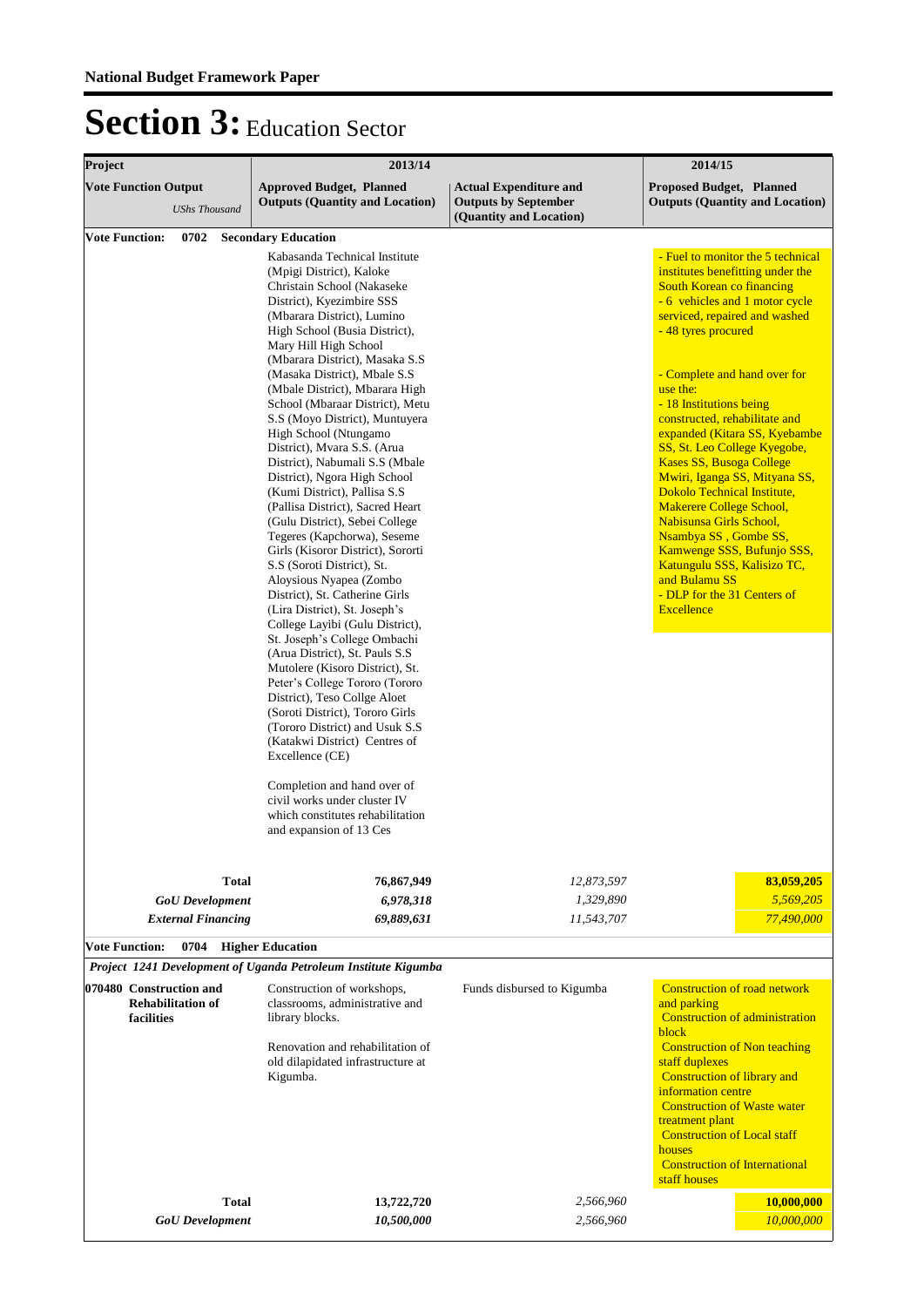| 2013/14                                                                                                                                                                                                                                                                                                                                                                                                                                                                                                                                                                                                                                                                                 |                                                                                                                                                                                                           | 2014/15                                                                                                                                                                                                                                                                                                                                                                                                                                                                                                                                                                                                                                                                                                                                                                                                                                                                                     |  |  |
|-----------------------------------------------------------------------------------------------------------------------------------------------------------------------------------------------------------------------------------------------------------------------------------------------------------------------------------------------------------------------------------------------------------------------------------------------------------------------------------------------------------------------------------------------------------------------------------------------------------------------------------------------------------------------------------------|-----------------------------------------------------------------------------------------------------------------------------------------------------------------------------------------------------------|---------------------------------------------------------------------------------------------------------------------------------------------------------------------------------------------------------------------------------------------------------------------------------------------------------------------------------------------------------------------------------------------------------------------------------------------------------------------------------------------------------------------------------------------------------------------------------------------------------------------------------------------------------------------------------------------------------------------------------------------------------------------------------------------------------------------------------------------------------------------------------------------|--|--|
| <b>Approved Budget, Planned</b><br><b>Outputs (Quantity and Location)</b>                                                                                                                                                                                                                                                                                                                                                                                                                                                                                                                                                                                                               | <b>Actual Expenditure and</b><br><b>Outputs by September</b><br>(Quantity and Location)                                                                                                                   | <b>Proposed Budget, Planned</b><br><b>Outputs (Quantity and Location)</b>                                                                                                                                                                                                                                                                                                                                                                                                                                                                                                                                                                                                                                                                                                                                                                                                                   |  |  |
| <b>Higher Education</b>                                                                                                                                                                                                                                                                                                                                                                                                                                                                                                                                                                                                                                                                 |                                                                                                                                                                                                           |                                                                                                                                                                                                                                                                                                                                                                                                                                                                                                                                                                                                                                                                                                                                                                                                                                                                                             |  |  |
| 3,222,720                                                                                                                                                                                                                                                                                                                                                                                                                                                                                                                                                                                                                                                                               | $\boldsymbol{\theta}$                                                                                                                                                                                     | $\theta$                                                                                                                                                                                                                                                                                                                                                                                                                                                                                                                                                                                                                                                                                                                                                                                                                                                                                    |  |  |
| Project 1273 Support to Higher Education, Science & Technology                                                                                                                                                                                                                                                                                                                                                                                                                                                                                                                                                                                                                          |                                                                                                                                                                                                           |                                                                                                                                                                                                                                                                                                                                                                                                                                                                                                                                                                                                                                                                                                                                                                                                                                                                                             |  |  |
| Constructed, Rehabilited and<br>external works of 9 buildings of<br>Makerere University, 14<br>Buildings in Kyambogo<br>University, 10 buildings in Gulu<br>University,7 buildings in<br>Busitema University 4 buildings<br>in Muni University and external<br>works faculty of Business<br>Computing in MUBs done.<br>Teaching and office complex<br>construction completed at<br>Uganda Management Institute.<br>Building Plans designed.<br>Bid documents prepared<br>Established<br>incubation/production centres at<br>all the six public universities<br>and the two institutions.                                                                                                | <b>NIL</b>                                                                                                                                                                                                | -Constructed, rehabilitated 9<br>buildings of Makerere<br>University, 14 buildings in<br>Kyambogo University, 10<br>buildings in Gulu University, 7<br>buildings in Busitema<br>University, 4 buildings in Muni<br>University and faculty of<br>business computing at Makerere<br><b>University Business School</b><br>-12 site meetings attended per<br><b>Beneficiary Institutions</b><br>-Monitoring and supervision<br>reports prepared<br>-Meetings attended, spot checks<br>conducted<br>-2 vehicles for coordination<br>office maintained and at least 5<br>others maintained during field<br>work                                                                                                                                                                                                                                                                                   |  |  |
| 11,000,485                                                                                                                                                                                                                                                                                                                                                                                                                                                                                                                                                                                                                                                                              | 0                                                                                                                                                                                                         | 24,059,000                                                                                                                                                                                                                                                                                                                                                                                                                                                                                                                                                                                                                                                                                                                                                                                                                                                                                  |  |  |
| 0                                                                                                                                                                                                                                                                                                                                                                                                                                                                                                                                                                                                                                                                                       | 0                                                                                                                                                                                                         | 59,000                                                                                                                                                                                                                                                                                                                                                                                                                                                                                                                                                                                                                                                                                                                                                                                                                                                                                      |  |  |
| 11,000,485                                                                                                                                                                                                                                                                                                                                                                                                                                                                                                                                                                                                                                                                              | $\theta$                                                                                                                                                                                                  | 24,000,000                                                                                                                                                                                                                                                                                                                                                                                                                                                                                                                                                                                                                                                                                                                                                                                                                                                                                  |  |  |
| <b>Skills Development</b>                                                                                                                                                                                                                                                                                                                                                                                                                                                                                                                                                                                                                                                               |                                                                                                                                                                                                           |                                                                                                                                                                                                                                                                                                                                                                                                                                                                                                                                                                                                                                                                                                                                                                                                                                                                                             |  |  |
| Project 0942 Development of BTVET<br>Continue with establishment<br>process of Epel Memorial,<br>Kiruhura and Bamunanika<br><b>Technical Insitutes</b><br>Completion of administration<br>block at Kaliro TI<br>Completion of fencing at UTC<br>Kichwamba and lake Katwe TI<br>Construction of a library at<br>UCC Aduku and UTC Bushenyi<br>respectively<br>Construction of Kitchen at Lake<br>Katwe TI<br>Complete construction of a<br>classroom block at Rugando TI<br>and MinakuluTI<br>Construction of BCP Workshop<br>at Rukungiri TI; three classroom<br>block at Butaleja TI completed<br>Counterpart funding to Sri-<br>Lanka - Uganda Friendship<br>vocational and technical | Disbursed funds for<br>construction work at UCC<br>Aduku, UTC Bushenyi, Lake<br>Katwe TI, Kaliro TI, Butaleja<br>TI, Rugando TI & 10% counter<br>part funding to KOICA at<br>Martyrs Way Ntinda - Nakawa. | <b>IBD SAUDI South Korea OPEC</b><br>and KUWAIT plan<br>Expansion of UTC elgon, and of<br><b>UTC</b> lira<br><b>Rehabilitation &amp; expansion of</b><br><b>Unyama NTC</b><br><b>Works (expansion of 3 UTCS)</b><br><b>Construction of Basoga Nsadhu</b><br><b>Mem Technical Institute, Sasiira</b><br><b>Technical Institute, Lokopio</b><br><b>Hills Technical Institute,</b><br>Buhimba Technical Institute,<br>Lwengo Technical Institute,<br>NamatabaTechnical institute,<br>ogolai technical institute, kilak<br>corner technical institute<br>Civil works at 4 to sites<br><b>Development of BTVET Plans</b><br>To Establish Epel<br><b>To Establish Kiruhura</b><br>To establish Bamunanika<br><b>Construction of an</b><br><b>Administration</b> block for UTC<br><b>Bushenyi</b><br><b>Completion of Classroom at</b><br>Kabongo T.I<br>Completion of a fence at UTC<br>Kichwamba |  |  |
|                                                                                                                                                                                                                                                                                                                                                                                                                                                                                                                                                                                                                                                                                         |                                                                                                                                                                                                           |                                                                                                                                                                                                                                                                                                                                                                                                                                                                                                                                                                                                                                                                                                                                                                                                                                                                                             |  |  |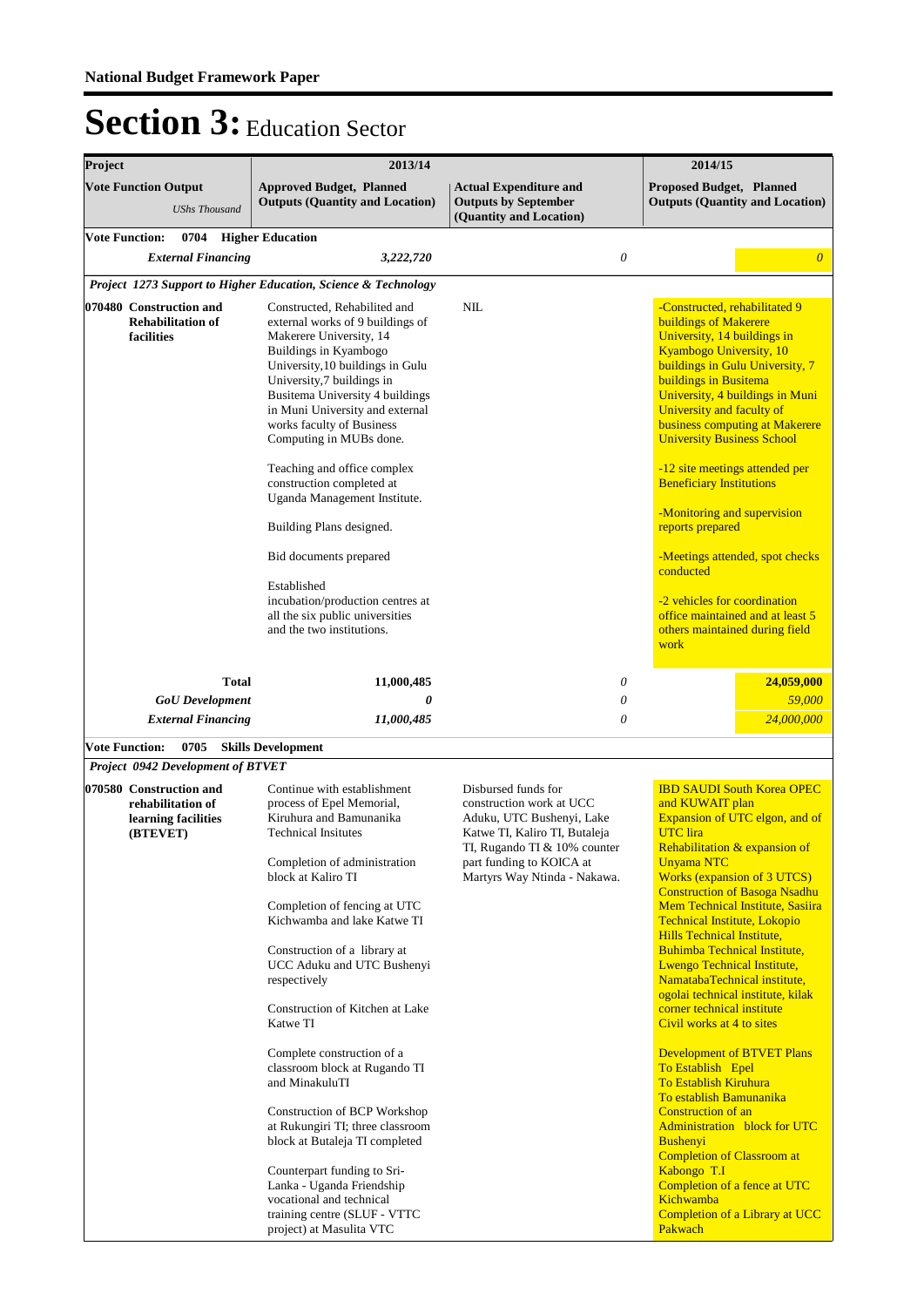| Project |                                                                                                                                                                                                                                                                                                                                                                                                                                                                        | 2013/14                                                                                                                                                                                                                                                                                                           | 2014/15                                                                                                                                                                                                                                                      |                                                                                                                                                                                                                                                                                                             |
|---------|------------------------------------------------------------------------------------------------------------------------------------------------------------------------------------------------------------------------------------------------------------------------------------------------------------------------------------------------------------------------------------------------------------------------------------------------------------------------|-------------------------------------------------------------------------------------------------------------------------------------------------------------------------------------------------------------------------------------------------------------------------------------------------------------------|--------------------------------------------------------------------------------------------------------------------------------------------------------------------------------------------------------------------------------------------------------------|-------------------------------------------------------------------------------------------------------------------------------------------------------------------------------------------------------------------------------------------------------------------------------------------------------------|
|         | <b>Vote Function Output</b><br><b>UShs Thousand</b>                                                                                                                                                                                                                                                                                                                                                                                                                    | <b>Approved Budget, Planned</b><br><b>Outputs (Quantity and Location)</b>                                                                                                                                                                                                                                         | <b>Actual Expenditure and</b><br><b>Outputs by September</b><br>(Quantity and Location)                                                                                                                                                                      | <b>Proposed Budget, Planned</b><br><b>Outputs (Quantity and Location)</b>                                                                                                                                                                                                                                   |
|         | <b>Vote Function:</b><br>0705                                                                                                                                                                                                                                                                                                                                                                                                                                          | <b>Skills Development</b>                                                                                                                                                                                                                                                                                         |                                                                                                                                                                                                                                                              |                                                                                                                                                                                                                                                                                                             |
|         |                                                                                                                                                                                                                                                                                                                                                                                                                                                                        | 10% counterpart funding to<br>KOICA for construction a VTI<br>at Martrys way Ntinda                                                                                                                                                                                                                               |                                                                                                                                                                                                                                                              | <b>Construction of an</b><br><b>Administration block at UCC</b><br>Aduku<br>Provisioning of a three phase<br>line at L.Katwe Technical<br><b>Institute</b>                                                                                                                                                  |
|         | <b>Total</b>                                                                                                                                                                                                                                                                                                                                                                                                                                                           | 26,393,862                                                                                                                                                                                                                                                                                                        | 2,488,033                                                                                                                                                                                                                                                    | 64,952,798                                                                                                                                                                                                                                                                                                  |
|         | <b>GoU</b> Development                                                                                                                                                                                                                                                                                                                                                                                                                                                 | 5,612,191                                                                                                                                                                                                                                                                                                         | 1,409,033                                                                                                                                                                                                                                                    | 5,452,191                                                                                                                                                                                                                                                                                                   |
|         | 1,079,000<br><b>External Financing</b><br>20,781,670<br>070577 Purchase of<br>Provide tools & equipment at<br>Disbursed funds to provide tools<br>Conel Nasur Izaruku,<br>& equipment to 5 BTVET<br><b>Specialised</b><br>Kotido, Kaliro, Lake Katwe,<br>Machinery &<br>institutions.<br>Equipment<br>Bumbeire, Nalwire,<br>Ihunga, Lugogo, Ssese, Amugo<br>Agro, Rugando,<br>Burora, Kalera, Minakulu, UTC<br>Elgon, UTC Lira<br>Bateleja, UCC Tororo, UCC<br>Pakwach |                                                                                                                                                                                                                                                                                                                   |                                                                                                                                                                                                                                                              | 59,500,607                                                                                                                                                                                                                                                                                                  |
|         |                                                                                                                                                                                                                                                                                                                                                                                                                                                                        |                                                                                                                                                                                                                                                                                                                   | Provide tools & equipment at<br><b>Conel Nasur</b><br>Kotido, Kaliro, Arua T.I,<br>Barlonyo,<br>Ihunga, Nalwire, Kabasanda,<br>Amugo<br>Agro, Burora, Kalera, Minakulu,<br>St.Kizito Masaka, UCC Aduku,<br>UCC Kabale, UTC Kyema,<br>Moyo T.I<br>L.Katwe T.I |                                                                                                                                                                                                                                                                                                             |
|         | <b>Total</b>                                                                                                                                                                                                                                                                                                                                                                                                                                                           | 900,000                                                                                                                                                                                                                                                                                                           | 208,000                                                                                                                                                                                                                                                      | 800,000                                                                                                                                                                                                                                                                                                     |
|         | <b>GoU</b> Development                                                                                                                                                                                                                                                                                                                                                                                                                                                 | 900,000                                                                                                                                                                                                                                                                                                           | 208,000                                                                                                                                                                                                                                                      | 800,000                                                                                                                                                                                                                                                                                                     |
|         | <b>External Financing</b>                                                                                                                                                                                                                                                                                                                                                                                                                                              | 0                                                                                                                                                                                                                                                                                                                 | $\theta$                                                                                                                                                                                                                                                     | $\boldsymbol{\theta}$                                                                                                                                                                                                                                                                                       |
|         | Project 0971 Development of TVET P7 Graduate                                                                                                                                                                                                                                                                                                                                                                                                                           |                                                                                                                                                                                                                                                                                                                   |                                                                                                                                                                                                                                                              |                                                                                                                                                                                                                                                                                                             |
|         | 070580 Construction and<br>rehabilitation of<br>learning facilities<br>(BTEVET)                                                                                                                                                                                                                                                                                                                                                                                        |                                                                                                                                                                                                                                                                                                                   | NIL                                                                                                                                                                                                                                                          | <b>Completion of construction</b><br>works of workshops at Kihanda<br>TS in Kanugu and Namasale TS<br>in Amolator and Namisindwa<br>TS in Manafwa, Bukoli TS in<br>Bugiri, St. Joseph Kyalubingo in<br>Kamwenge<br>Monitoring of construction<br>works at beneficiary institutions                          |
|         | Total                                                                                                                                                                                                                                                                                                                                                                                                                                                                  | 80.000                                                                                                                                                                                                                                                                                                            | $\theta$                                                                                                                                                                                                                                                     | 770,000                                                                                                                                                                                                                                                                                                     |
|         | <b>GoU</b> Development                                                                                                                                                                                                                                                                                                                                                                                                                                                 | 80,000                                                                                                                                                                                                                                                                                                            | 0                                                                                                                                                                                                                                                            | 770,000                                                                                                                                                                                                                                                                                                     |
|         | <b>External Financing</b>                                                                                                                                                                                                                                                                                                                                                                                                                                              | 0                                                                                                                                                                                                                                                                                                                 | 0                                                                                                                                                                                                                                                            | $\theta$                                                                                                                                                                                                                                                                                                    |
|         | 070577 Purchase of<br><b>Specialised</b><br>Machinery &<br>Equipment                                                                                                                                                                                                                                                                                                                                                                                                   | Assorted learning tools and<br>equipment procured for<br>constructed workshop and<br>classrooms at St. Josephs<br>Kyarubingo, Kakiika TS,<br>Namisindwa TS, Mbale CP,<br>Nagwere TS, Bukooli TS,<br>Omugo TS, Olio TS, Namasale<br>TS, Masulita VTC,<br>Rwiziringiriro TS, Mubende<br>CP, Gombe CP, Hakitengya CP | Disbursed to St. Josephs<br>Kyarubingo, Namisindwa TS,<br>Bukooli TS, Omugo TS, Olio<br>TS, Namasale TS,<br>Rwiziringiriro TS, Hakitengya<br>CP                                                                                                              | <b>Assorted learning tools and</b><br>equipment procured for<br>constructed workshop and<br>classrooms at St. Josephs<br>Kyarubingo, Kakiika TS,<br>Namisindwa TS, Mbale CP,<br>Nagwere TS, Bukooli TS,<br>Omugo TS, Olio TS, Namasale<br>TS, Rukole CP, Apac TS,<br>Mubende CP, Gombe CP,<br>Hakitengya CP |
|         | <b>Total</b>                                                                                                                                                                                                                                                                                                                                                                                                                                                           | 1,000,000                                                                                                                                                                                                                                                                                                         | 225,000                                                                                                                                                                                                                                                      | 900,000                                                                                                                                                                                                                                                                                                     |
|         | <b>GoU</b> Development                                                                                                                                                                                                                                                                                                                                                                                                                                                 | 1,000,000                                                                                                                                                                                                                                                                                                         | 225,000                                                                                                                                                                                                                                                      | 900,000                                                                                                                                                                                                                                                                                                     |
|         | <b>External Financing</b>                                                                                                                                                                                                                                                                                                                                                                                                                                              | 0                                                                                                                                                                                                                                                                                                                 | 0                                                                                                                                                                                                                                                            | $\theta$                                                                                                                                                                                                                                                                                                    |
|         |                                                                                                                                                                                                                                                                                                                                                                                                                                                                        | Project 1270 Support to National Health & Departmental Training Institutions                                                                                                                                                                                                                                      |                                                                                                                                                                                                                                                              |                                                                                                                                                                                                                                                                                                             |
|         | 070580 Construction and<br>rehabilitation of                                                                                                                                                                                                                                                                                                                                                                                                                           | 3-b storied medical laboratories<br>at Mulago Paramedic schools                                                                                                                                                                                                                                                   | Disburse funds to:<br>Construct 3-b storied medical                                                                                                                                                                                                          | <b>Disburse funds for construction</b><br>of Medical laboratories for                                                                                                                                                                                                                                       |
|         |                                                                                                                                                                                                                                                                                                                                                                                                                                                                        |                                                                                                                                                                                                                                                                                                                   |                                                                                                                                                                                                                                                              |                                                                                                                                                                                                                                                                                                             |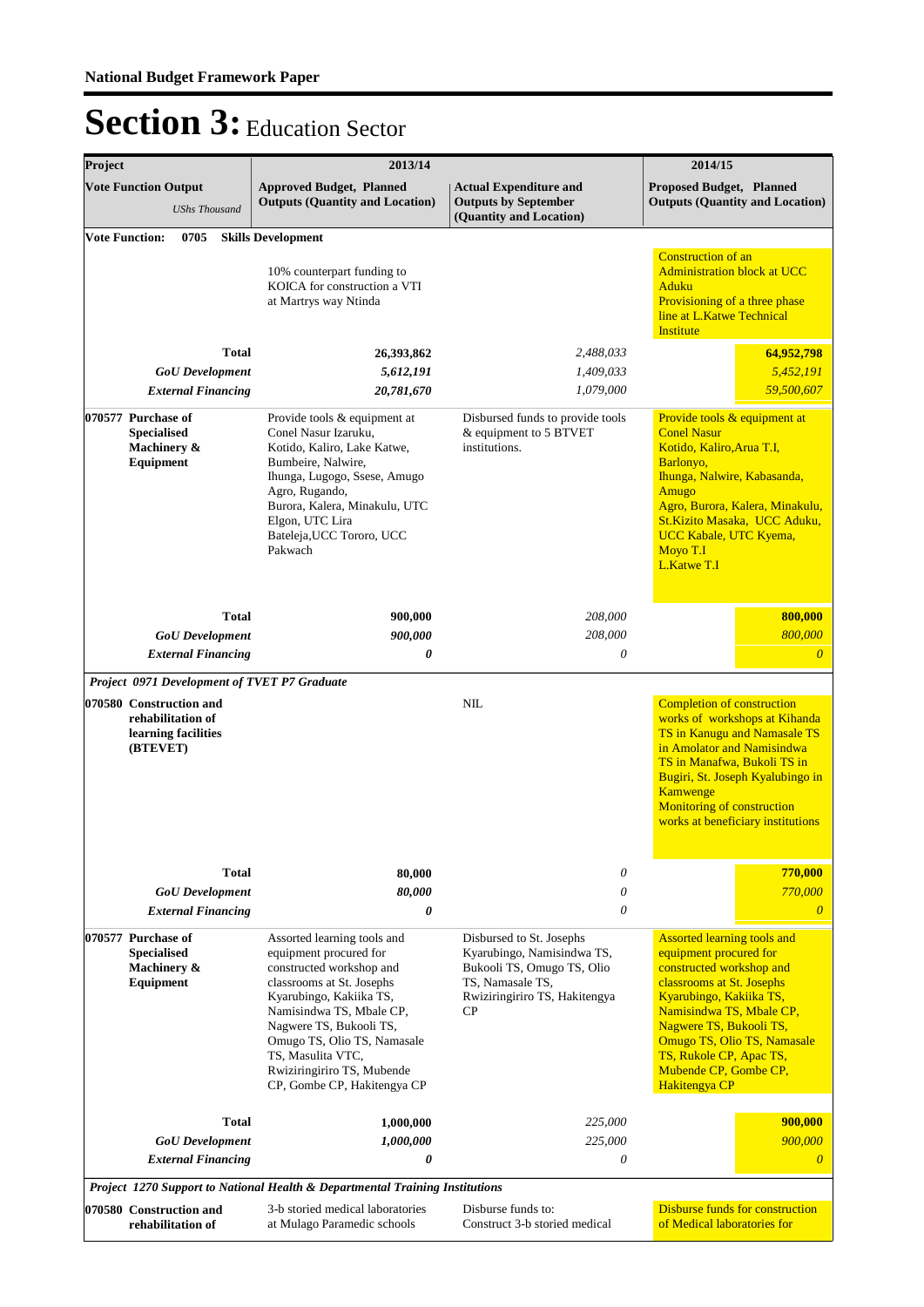| Project                                                         | 2013/14                                                                                                                                     | 2014/15                                                                                      |                                                                                                                         |  |
|-----------------------------------------------------------------|---------------------------------------------------------------------------------------------------------------------------------------------|----------------------------------------------------------------------------------------------|-------------------------------------------------------------------------------------------------------------------------|--|
| <b>Vote Function Output</b><br><b>UShs Thousand</b>             | <b>Approved Budget, Planned</b><br><b>Outputs (Quantity and Location)</b>                                                                   | <b>Actual Expenditure and</b><br><b>Outputs by September</b><br>(Quantity and Location)      | <b>Proposed Budget, Planned</b><br><b>Outputs (Quantity and Location)</b>                                               |  |
| <b>Vote Function:</b><br>0705                                   | <b>Skills Development</b>                                                                                                                   |                                                                                              |                                                                                                                         |  |
| learning facilities<br>(BTEVET)                                 | constructed:<br>Classrooms equipped at:<br>Kigumba Coop. College;<br>Gulu SOCO;<br>Main Hall/Dinning/ & Kitchen                             | laboratories at Mulago<br>Paramedic schools.                                                 | Medical Lab technology,<br><b>Entomology and pharmacy at</b><br>Mulago paramedical school.<br>Equipping the three labs. |  |
|                                                                 | constructed at Butabika School<br>of PCO<br>Classroom block constructed at<br>Hoima School of Nursing                                       |                                                                                              | Disburse funds to Hoima school<br>of nursing to complete class<br>room block.                                           |  |
|                                                                 |                                                                                                                                             |                                                                                              | Equipping it with 200<br>beds@500,000                                                                                   |  |
|                                                                 |                                                                                                                                             |                                                                                              | Disburse funds for completion<br>of storage 4 classroom block at<br>Gulu SOCO.                                          |  |
|                                                                 |                                                                                                                                             |                                                                                              | Equipping classes with chairs<br>and desks 120 chairs and desks<br>@500,000                                             |  |
|                                                                 |                                                                                                                                             |                                                                                              | Disburse funds for completion<br>of storage 4 classroom block at<br>Kigumba co-operative college.                       |  |
|                                                                 |                                                                                                                                             |                                                                                              | Equipping classes with chairs<br>and desks. 120chairs and desks<br>@500,000                                             |  |
|                                                                 |                                                                                                                                             |                                                                                              | Completion of kitchen and<br>Dining hall at PCO -Butabika<br>and equipping it.                                          |  |
|                                                                 |                                                                                                                                             |                                                                                              | Carry out monitoring and<br>supervision of works and<br>procurement activities in<br><b>BTVET</b> institutions.         |  |
| <b>Total</b>                                                    | 1,959,134                                                                                                                                   | 601,684                                                                                      | 2,048,000                                                                                                               |  |
| <b>GoU</b> Development                                          | 1,959,134                                                                                                                                   | 601,684                                                                                      | 2,048,000                                                                                                               |  |
| <b>External Financing</b>                                       | 0                                                                                                                                           | 0                                                                                            | $\boldsymbol{\theta}$                                                                                                   |  |
| <b>Vote Function:</b><br>0706                                   | <b>Quality and Standards</b>                                                                                                                |                                                                                              |                                                                                                                         |  |
| Project 0944 Development of PTCs (0944)                         |                                                                                                                                             |                                                                                              |                                                                                                                         |  |
| 070672 Government                                               | On-going construction works at                                                                                                              | The construction works at the                                                                | Pay certificates for construction                                                                                       |  |
| <b>Buildings and</b><br>Administrative<br><b>Infrastructure</b> | Butiti, Nkokonjeru, Kamurasi,<br>Kiyoora, Bwera PTCs completed                                                                              | five sites (Kamurasi, Kiyoora,<br>Sancta Maria Konkonjeru,<br>Bwera, Butiti) is in its final | works in 8 PTCs (Buhungiro,<br>Paidha, Bundibugyo, Bukedea,<br>Kapchorwa, Arua, Ibanda and                              |  |
|                                                                 | Procure services for<br>construction works for the 10<br>PTCs of Bundibugyo PTC,                                                            | stages with some having<br>planned to be commissioned on<br>22nd November, 2013              | <b>Canon Lawrence</b> ) to be<br>completed and kick start other 8<br>PTCs (Kisoro Kaliro, Rukungiri,                    |  |
|                                                                 | Canon Lawrence PTC,<br>Rukungiri PTC, Buhungiro<br>PTC, Kapchorwa, Paidha, Arua,                                                            | Procurement process in<br>progress. Construction bidding                                     | Rakai, Kabwangasi,<br>Kabukungu, CTK and Erepi)                                                                         |  |
|                                                                 | Ibanda, Bukedea and Kitgum<br><b>PTCs</b>                                                                                                   | application documents are<br>being submitted for the 8 PTCs                                  |                                                                                                                         |  |
|                                                                 | Kick Start construction works at<br>Bundibugyo, Canon Lawrence,<br>Rukungiri,<br>Buhungiro, Kapchorwa, Paidha,<br>Arua, Ibanda, Bukedea and |                                                                                              |                                                                                                                         |  |
|                                                                 | Kitgum PTCs                                                                                                                                 |                                                                                              |                                                                                                                         |  |
|                                                                 | Complete remapping of<br>coordinating centres                                                                                               |                                                                                              |                                                                                                                         |  |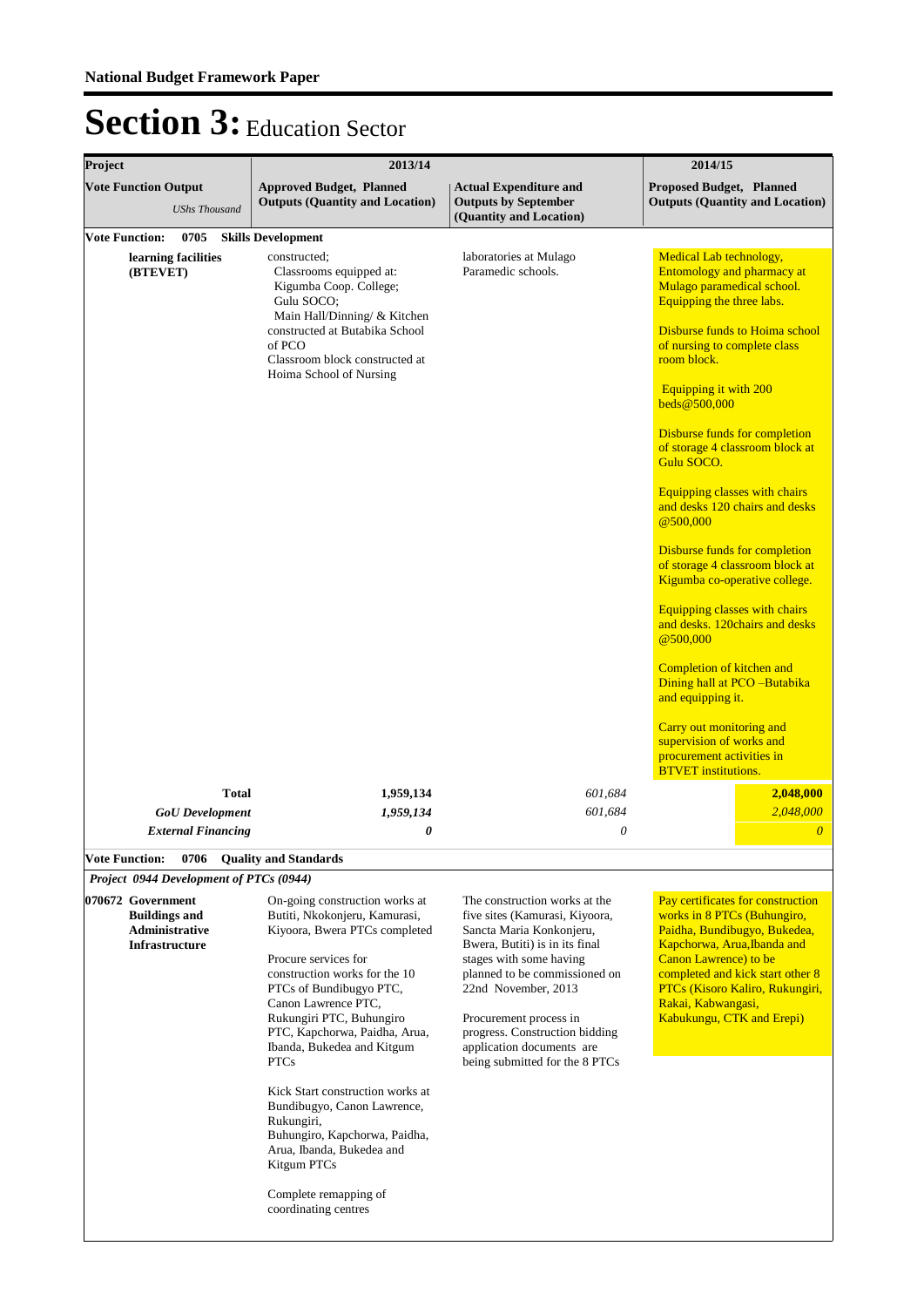| Project                                                                              |                                                                                             |              | 2013/14                                                                                                                                                                                                                                                                                                                                   |                                                                                                                                                                                                                                                                                                   | 2014/15                                                                                                                                                                                               |  |
|--------------------------------------------------------------------------------------|---------------------------------------------------------------------------------------------|--------------|-------------------------------------------------------------------------------------------------------------------------------------------------------------------------------------------------------------------------------------------------------------------------------------------------------------------------------------------|---------------------------------------------------------------------------------------------------------------------------------------------------------------------------------------------------------------------------------------------------------------------------------------------------|-------------------------------------------------------------------------------------------------------------------------------------------------------------------------------------------------------|--|
|                                                                                      | <b>Vote Function Output</b><br><b>UShs Thousand</b>                                         |              | <b>Approved Budget, Planned</b><br><b>Outputs (Quantity and Location)</b>                                                                                                                                                                                                                                                                 | <b>Actual Expenditure and</b><br><b>Outputs by September</b><br>(Quantity and Location)                                                                                                                                                                                                           | <b>Proposed Budget, Planned</b><br><b>Outputs (Quantity and Location)</b>                                                                                                                             |  |
| <b>Vote Function:</b>                                                                | 0706<br><b>GoU</b> Development<br><b>External Financing</b>                                 | Total        | <b>Quality and Standards</b><br>5,173,000<br>5,173,000<br>0                                                                                                                                                                                                                                                                               | 968,747<br>968,747<br>$\theta$                                                                                                                                                                                                                                                                    | 4,887,938<br>4,887,938<br>$\theta$                                                                                                                                                                    |  |
|                                                                                      |                                                                                             |              | Project 0984 Relocation of Shimoni PTC (0984)                                                                                                                                                                                                                                                                                             |                                                                                                                                                                                                                                                                                                   |                                                                                                                                                                                                       |  |
|                                                                                      | 070672 Government<br><b>Buildings and</b><br>Administrative<br>Infrastructure               |              | Procure services for a new<br>contractor for Shimon<br>Demonstration school.                                                                                                                                                                                                                                                              | NIL                                                                                                                                                                                                                                                                                               | Pay certificates for completed<br>construction works at Shimoni<br><b>Demonstration School</b>                                                                                                        |  |
|                                                                                      |                                                                                             | <b>Total</b> | Completion of on-going<br>construction works at Shimoni<br><b>Demonstration School</b><br>Kitikifumba for the 1 unit<br>storied staff house 4 units, 5<br>classrooms block, 1<br>administration block, 1semi<br>detached staff house, 11 stance<br>VIP latrines for both staff and<br>pupils, 2 staff and pupil s<br>ablutions<br>950,000 | $\theta$                                                                                                                                                                                                                                                                                          | 650,000                                                                                                                                                                                               |  |
|                                                                                      | <b>GoU</b> Development                                                                      |              | 950,000                                                                                                                                                                                                                                                                                                                                   | $\theta$                                                                                                                                                                                                                                                                                          | 650,000                                                                                                                                                                                               |  |
|                                                                                      | <b>External Financing</b>                                                                   |              | 0                                                                                                                                                                                                                                                                                                                                         | $\theta$                                                                                                                                                                                                                                                                                          | $\boldsymbol{\theta}$                                                                                                                                                                                 |  |
|                                                                                      |                                                                                             |              |                                                                                                                                                                                                                                                                                                                                           | Project 1233 Improving the Training of BTVET Technical Instructors, Health Tutors & Secondary Teachers in Uganda                                                                                                                                                                                  |                                                                                                                                                                                                       |  |
| 070672 Government<br><b>Buildings and</b><br>Administrative<br><b>Infrastructure</b> |                                                                                             |              | Base line survey<br>Studies conducted<br>Design of the colleges facilities<br>Rehabilitation/construction<br>colleges facilities<br>Equip and furnish 4 colleges<br>and practice schools                                                                                                                                                  | Infrastructure benchmarking<br>visits to Kenya done.<br>Consultancy on Renewable<br>energy started (1st Invoice)<br>Consultancy on designs for 3<br>colleges (Muni Kaliro and<br>Mulago) started.<br>Salary for International Sector<br><b>Expert and National</b><br>Infrastructure Coord. Paid. | Monitoring project activities in<br>the 4 colleges<br>Design of the colleges facilities<br>Rehabilitation/construction<br>colleges facilities<br>Equip and furnish 4 colleges<br>and practice schools |  |
|                                                                                      |                                                                                             | <b>Total</b> | 12, 132, 602                                                                                                                                                                                                                                                                                                                              | 9,804                                                                                                                                                                                                                                                                                             | 13,447,208                                                                                                                                                                                            |  |
|                                                                                      | <b>GoU</b> Development                                                                      |              | 243,600                                                                                                                                                                                                                                                                                                                                   | 4,851                                                                                                                                                                                                                                                                                             | 81,208                                                                                                                                                                                                |  |
|                                                                                      | <b>External Financing</b>                                                                   |              | 11,889,002                                                                                                                                                                                                                                                                                                                                | 4,953                                                                                                                                                                                                                                                                                             | 13,366,000                                                                                                                                                                                            |  |
| <b>Vote Function:</b>                                                                | 0707                                                                                        |              | <b>Physical Education and Sports</b>                                                                                                                                                                                                                                                                                                      |                                                                                                                                                                                                                                                                                                   |                                                                                                                                                                                                       |  |
|                                                                                      |                                                                                             |              | <b>Project 1136 Support to Physical Education and Sports</b>                                                                                                                                                                                                                                                                              |                                                                                                                                                                                                                                                                                                   |                                                                                                                                                                                                       |  |
|                                                                                      | 070772 Government<br><b>Buildings and</b><br><b>Administrative</b><br><b>Infrastructure</b> |              | Complete construction of Teryet<br>Primary School<br>Complete designs for NHATC<br>and regional stadia                                                                                                                                                                                                                                    | Advanced payment of shs.<br>131,606,100 to Rocktrust<br>Contractors for Construction of<br>Teryet Primary School;                                                                                                                                                                                 | Designs for NHATC and<br>regional stadia Completed<br><b>Construction works of NHATC</b><br><b>Sports facilities at Tervet</b><br>Commenced                                                           |  |
|                                                                                      |                                                                                             |              | Connect water and electricity to<br><b>Teryet NHATC</b>                                                                                                                                                                                                                                                                                   |                                                                                                                                                                                                                                                                                                   | Rehabilitation works for 6<br><b>Regional Stadia Commenced</b>                                                                                                                                        |  |
|                                                                                      |                                                                                             |              | Commence construction works<br>of NHATC Sports facilities at<br>Teryet                                                                                                                                                                                                                                                                    |                                                                                                                                                                                                                                                                                                   |                                                                                                                                                                                                       |  |
|                                                                                      |                                                                                             |              | Commence rehabilitation works<br>for 6 Regional Stadia                                                                                                                                                                                                                                                                                    |                                                                                                                                                                                                                                                                                                   |                                                                                                                                                                                                       |  |
|                                                                                      |                                                                                             | <b>Total</b> | 1,993,800                                                                                                                                                                                                                                                                                                                                 | 100,000                                                                                                                                                                                                                                                                                           | 3,693,800                                                                                                                                                                                             |  |
|                                                                                      | <b>GoU</b> Development                                                                      |              | 1,993,800                                                                                                                                                                                                                                                                                                                                 | 100,000                                                                                                                                                                                                                                                                                           | 3,693,800                                                                                                                                                                                             |  |
|                                                                                      | <b>External Financing</b>                                                                   |              | 0                                                                                                                                                                                                                                                                                                                                         | 0                                                                                                                                                                                                                                                                                                 | $\theta$                                                                                                                                                                                              |  |
| Vote:                                                                                | 111                                                                                         |              | <b>Busitema University</b>                                                                                                                                                                                                                                                                                                                |                                                                                                                                                                                                                                                                                                   |                                                                                                                                                                                                       |  |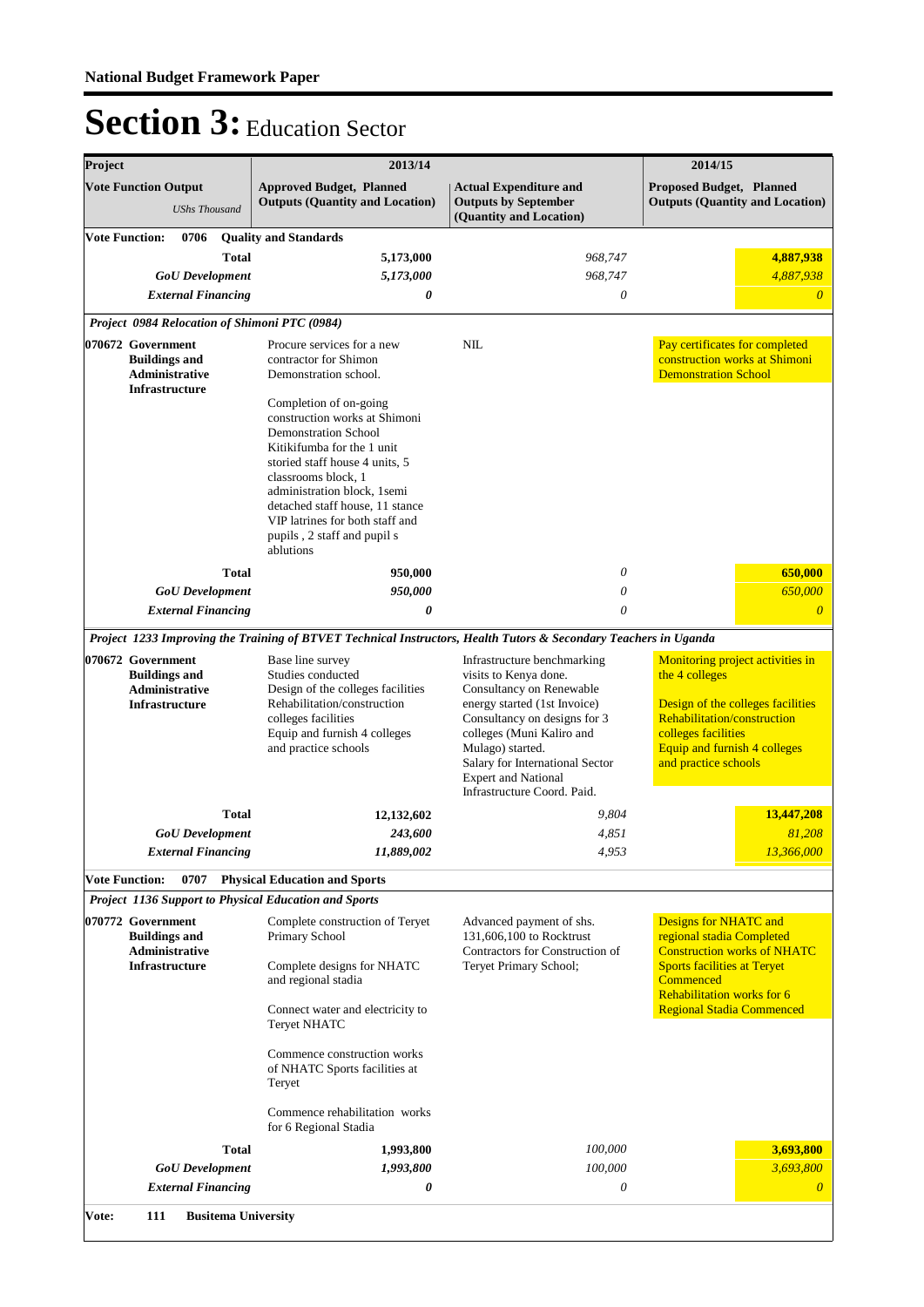| Project |                                                                                               | 2013/14                                                                                                                                                                                                                                                                            | 2014/15                                                                                                                                    |                                                                                                                                                                                                                                                                                                                                 |  |  |
|---------|-----------------------------------------------------------------------------------------------|------------------------------------------------------------------------------------------------------------------------------------------------------------------------------------------------------------------------------------------------------------------------------------|--------------------------------------------------------------------------------------------------------------------------------------------|---------------------------------------------------------------------------------------------------------------------------------------------------------------------------------------------------------------------------------------------------------------------------------------------------------------------------------|--|--|
|         | <b>Vote Function Output</b><br><b>UShs Thousand</b>                                           | <b>Approved Budget, Planned</b><br><b>Outputs (Quantity and Location)</b>                                                                                                                                                                                                          | <b>Actual Expenditure and</b><br><b>Outputs by September</b><br>(Quantity and Location)                                                    | <b>Proposed Budget, Planned</b><br><b>Outputs (Quantity and Location)</b>                                                                                                                                                                                                                                                       |  |  |
|         | <b>Vote Function:</b><br>0751                                                                 | <b>Delivery of Tertiary Education and Research</b>                                                                                                                                                                                                                                 |                                                                                                                                            |                                                                                                                                                                                                                                                                                                                                 |  |  |
|         | Project 1057 Busitema University Infrastructure Dev't                                         |                                                                                                                                                                                                                                                                                    |                                                                                                                                            |                                                                                                                                                                                                                                                                                                                                 |  |  |
|         | 075176 Purchase of Office<br>and ICT Equipment,<br>including Software                         | - ICT equipment including a<br>software acquired (80computers)<br>-Internet Service subscription<br>(annua).<br>-Local Area Network (LAN)                                                                                                                                          | None                                                                                                                                       | Installation of ICT backbone,<br>establishment of LAN, WAN,<br>Hot spots at Ushs 150.                                                                                                                                                                                                                                           |  |  |
|         | <b>Total</b>                                                                                  | 545,000                                                                                                                                                                                                                                                                            | 13,853                                                                                                                                     | 525,000                                                                                                                                                                                                                                                                                                                         |  |  |
|         | <b>GoU</b> Development                                                                        | 170,000                                                                                                                                                                                                                                                                            | 13,853                                                                                                                                     | 150,000                                                                                                                                                                                                                                                                                                                         |  |  |
|         | <b>External Financing</b>                                                                     | 0                                                                                                                                                                                                                                                                                  | 0                                                                                                                                          | $\overline{\theta}$                                                                                                                                                                                                                                                                                                             |  |  |
|         | NTR                                                                                           | 375,000                                                                                                                                                                                                                                                                            | $\theta$                                                                                                                                   | 375,000                                                                                                                                                                                                                                                                                                                         |  |  |
|         |                                                                                               |                                                                                                                                                                                                                                                                                    |                                                                                                                                            |                                                                                                                                                                                                                                                                                                                                 |  |  |
|         | 075172 Government<br><b>Buildings and</b><br><b>Administrative</b><br><b>Infrastructure</b>   | UGX 300m to start construction<br>of a 2-storey lecture block at<br>Busitema campus, UGX 50m to<br>rehabilitate one (1) staff houses<br>at Busitema campus and turn<br>them into offices and UGX<br>100m to do preparatory<br>work(renovations) at<br>Mbalecampus.(rehabilitation) | Consultancy services for<br>designing structures done under<br>ADBv funding and payment to<br>be done during the 2nd Quarter<br>of the FY. | - Construction of a lecture block<br>complex at Mbale phase 1 at<br><b>UShs 217,521,000, Completion</b><br>of a lecture block at Nagongera<br>campus at Ushs 100m,<br>Renovation of a house at Arapai<br>campus at UShs 50m and<br><b>Rehabilitation of both Water</b><br>and Power systems at Busitema<br>campus at Ushs 230m. |  |  |
|         | <b>Total</b>                                                                                  | 450,000                                                                                                                                                                                                                                                                            | 50,000                                                                                                                                     | 697,521                                                                                                                                                                                                                                                                                                                         |  |  |
|         | <b>GoU</b> Development                                                                        | 350,000                                                                                                                                                                                                                                                                            | 50,000                                                                                                                                     | 597,521                                                                                                                                                                                                                                                                                                                         |  |  |
|         | <b>External Financing</b>                                                                     | 0                                                                                                                                                                                                                                                                                  | 0                                                                                                                                          | $\overline{0}$                                                                                                                                                                                                                                                                                                                  |  |  |
|         | <b>NTR</b>                                                                                    | 100,000                                                                                                                                                                                                                                                                            | $\theta$                                                                                                                                   | 100,000                                                                                                                                                                                                                                                                                                                         |  |  |
|         | 0708<br><b>Vote Function:</b><br>Project 0115 LGMSD (former LGDP)<br>070880 Primary education | <b>Education and Social Services</b><br>Primary school teachers houses                                                                                                                                                                                                             | Construction of staff quarters at                                                                                                          | Primary schools provided with                                                                                                                                                                                                                                                                                                   |  |  |
|         | infrastructure<br>construction                                                                | constructed<br>Classrooms renovated                                                                                                                                                                                                                                                | Kawempe Church of Uganda is<br>at $60%$                                                                                                    | infrastructure                                                                                                                                                                                                                                                                                                                  |  |  |
|         |                                                                                               | Toilet stances constructed                                                                                                                                                                                                                                                         |                                                                                                                                            |                                                                                                                                                                                                                                                                                                                                 |  |  |
|         |                                                                                               | 10 Primary school provided<br>with lighting conductors                                                                                                                                                                                                                             |                                                                                                                                            |                                                                                                                                                                                                                                                                                                                                 |  |  |
|         | <b>Total</b>                                                                                  | 1,000,000                                                                                                                                                                                                                                                                          | 190,684                                                                                                                                    | 1,000,000                                                                                                                                                                                                                                                                                                                       |  |  |
|         | <b>GoU</b> Development                                                                        | 1,000,000                                                                                                                                                                                                                                                                          | 190,684                                                                                                                                    | 1,000,000                                                                                                                                                                                                                                                                                                                       |  |  |
|         | <b>External Financing</b>                                                                     | 0                                                                                                                                                                                                                                                                                  | $\theta$                                                                                                                                   | $\theta$                                                                                                                                                                                                                                                                                                                        |  |  |
|         | Project 0423 Schools' Facilities Grant                                                        |                                                                                                                                                                                                                                                                                    |                                                                                                                                            |                                                                                                                                                                                                                                                                                                                                 |  |  |
|         | 070880 Primary education<br>infrastructure<br>construction                                    | School infrastructure provided                                                                                                                                                                                                                                                     | Renovation of classroom block<br>at Kisugu C/U primary school is<br>at 60%.                                                                | Primary schools provided with<br>infrastructure                                                                                                                                                                                                                                                                                 |  |  |
|         | <b>Total</b>                                                                                  | 563,000                                                                                                                                                                                                                                                                            | 17,966                                                                                                                                     | 563,000                                                                                                                                                                                                                                                                                                                         |  |  |
|         | <b>GoU</b> Development                                                                        | 563,000                                                                                                                                                                                                                                                                            | 17,966                                                                                                                                     | 563,000                                                                                                                                                                                                                                                                                                                         |  |  |
|         | <b>External Financing</b>                                                                     | 0                                                                                                                                                                                                                                                                                  | 0                                                                                                                                          | $\theta$                                                                                                                                                                                                                                                                                                                        |  |  |
|         | 070881 Secondary education<br>infrastructure<br>construction                                  | School infrastructure<br>constructed.                                                                                                                                                                                                                                              | Construction of Kansanga seed<br>school is in progress.                                                                                    | Secondary schools provided<br>with infrastructure                                                                                                                                                                                                                                                                               |  |  |
|         |                                                                                               |                                                                                                                                                                                                                                                                                    |                                                                                                                                            |                                                                                                                                                                                                                                                                                                                                 |  |  |
|         | Total                                                                                         | 741,642                                                                                                                                                                                                                                                                            | 44,892                                                                                                                                     | 741,642                                                                                                                                                                                                                                                                                                                         |  |  |
|         | <b>GoU</b> Development                                                                        | 741,642                                                                                                                                                                                                                                                                            | 44,892                                                                                                                                     | 741,642                                                                                                                                                                                                                                                                                                                         |  |  |
|         | <b>External Financing</b>                                                                     | 0                                                                                                                                                                                                                                                                                  | 0                                                                                                                                          | $\theta$                                                                                                                                                                                                                                                                                                                        |  |  |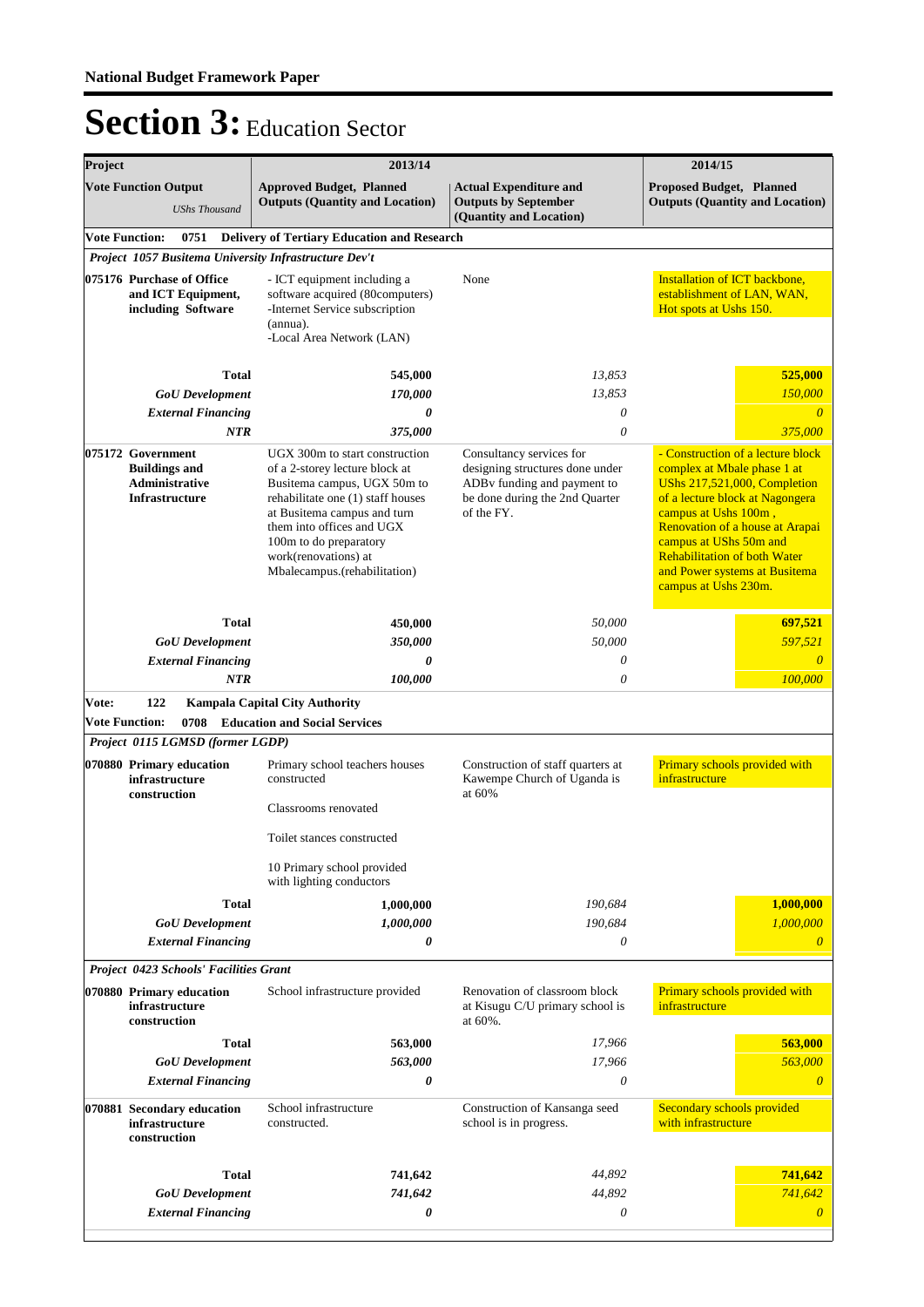| 2013/14                                                                                                                                                                                                                      | 2014/15                                                                                                                                                                                                                                                                                                                                                                                                                                                                                                                                                                                                           |                                                                                                                                                                                                                                                                                                                                                    |  |
|------------------------------------------------------------------------------------------------------------------------------------------------------------------------------------------------------------------------------|-------------------------------------------------------------------------------------------------------------------------------------------------------------------------------------------------------------------------------------------------------------------------------------------------------------------------------------------------------------------------------------------------------------------------------------------------------------------------------------------------------------------------------------------------------------------------------------------------------------------|----------------------------------------------------------------------------------------------------------------------------------------------------------------------------------------------------------------------------------------------------------------------------------------------------------------------------------------------------|--|
| <b>Approved Budget, Planned</b><br><b>Outputs (Quantity and Location)</b>                                                                                                                                                    | <b>Actual Expenditure and</b><br><b>Outputs by September</b><br>(Quantity and Location)                                                                                                                                                                                                                                                                                                                                                                                                                                                                                                                           | <b>Proposed Budget, Planned</b><br><b>Outputs (Quantity and Location)</b>                                                                                                                                                                                                                                                                          |  |
| <b>Makerere University</b>                                                                                                                                                                                                   |                                                                                                                                                                                                                                                                                                                                                                                                                                                                                                                                                                                                                   |                                                                                                                                                                                                                                                                                                                                                    |  |
| <b>Delivery of Tertiary Education</b>                                                                                                                                                                                        |                                                                                                                                                                                                                                                                                                                                                                                                                                                                                                                                                                                                                   |                                                                                                                                                                                                                                                                                                                                                    |  |
| <b>Project 1132 Food Technology Incubations</b>                                                                                                                                                                              |                                                                                                                                                                                                                                                                                                                                                                                                                                                                                                                                                                                                                   |                                                                                                                                                                                                                                                                                                                                                    |  |
| New Additional Processing<br>Equipment including new units<br>like Colloid /Wet Mill.<br>Shredders and Blenders and<br>other ancillary equipment<br>procured, installed and<br>operationalized to support<br>installed lines | The Packaging Line delivered<br>and installed in Q4 2012/13<br>and tested in Q1 2013/14 but<br>still requires a compressed<br>airline for full<br>operationalization. The<br>procurement of the Thermal<br>Processing line is proceeding<br>well and bids are now at<br>evaluation stage.                                                                                                                                                                                                                                                                                                                         | <b>Additional Processing</b><br>Equipment procured, installed<br>and operationalized                                                                                                                                                                                                                                                               |  |
| 800,000                                                                                                                                                                                                                      | 232,729                                                                                                                                                                                                                                                                                                                                                                                                                                                                                                                                                                                                           | 832,000                                                                                                                                                                                                                                                                                                                                            |  |
| 800,000                                                                                                                                                                                                                      |                                                                                                                                                                                                                                                                                                                                                                                                                                                                                                                                                                                                                   | 832,000                                                                                                                                                                                                                                                                                                                                            |  |
| 0                                                                                                                                                                                                                            | 0                                                                                                                                                                                                                                                                                                                                                                                                                                                                                                                                                                                                                 | $\theta$                                                                                                                                                                                                                                                                                                                                           |  |
| Continuation of Construction of<br>1,5000 sqm of dairy and meat<br>processing and new<br>construction of 500 sqm unit at<br>Kabanyolo farm.                                                                                  | Construction of 1500 sqm of<br>Incubator facility commenced<br>during Q1 of FY 2012 and<br>nearly UShs 800M already<br>expended on site preparation.<br>Project has, however<br>experienced some delay. Overall<br>commitment on this phase of<br>the project by end of FY<br>2011/12 stood at Ushs 3.8<br>Billion.<br>No funds were provided for this<br>activity in the budget during<br>FY 2013/14. However, farmers<br>and other food processors,<br>especially those in fruit and<br>vegetable production will be<br>supported through the Mobile<br>Fruit Processing Plant now<br>commissioned and deployed | <b>Completion of Construction</b><br>and furnishing of 1,500 sqm of<br>dairy and meat processing and<br>Commencement of the<br>remaining two processing units<br>and additional office and<br>laboratory space at MUK Main<br>Campus.<br><b>Construction and Installation of</b><br>Utilities in a 500 sqm Factory<br><b>Shell Space at MUARIK</b> |  |
|                                                                                                                                                                                                                              |                                                                                                                                                                                                                                                                                                                                                                                                                                                                                                                                                                                                                   | 2,500,000                                                                                                                                                                                                                                                                                                                                          |  |
|                                                                                                                                                                                                                              |                                                                                                                                                                                                                                                                                                                                                                                                                                                                                                                                                                                                                   | 2,500,000                                                                                                                                                                                                                                                                                                                                          |  |
| 0                                                                                                                                                                                                                            | 0                                                                                                                                                                                                                                                                                                                                                                                                                                                                                                                                                                                                                 | $\overline{0}$                                                                                                                                                                                                                                                                                                                                     |  |
|                                                                                                                                                                                                                              |                                                                                                                                                                                                                                                                                                                                                                                                                                                                                                                                                                                                                   |                                                                                                                                                                                                                                                                                                                                                    |  |
| Rehabilitation and<br>Modernization of Laboratories-<br>phased<br>Specialised equipment for<br>Vehicle Design Project<br>Specialised equipment for Civil<br><b>Engineering Department</b><br>Mechanical Engineering          | Administration and operational<br>activities for implementing<br>projects                                                                                                                                                                                                                                                                                                                                                                                                                                                                                                                                         | <b>Purchase of Specialised</b><br>Machinery & Equipment                                                                                                                                                                                                                                                                                            |  |
|                                                                                                                                                                                                                              | 2,000,340<br>2,000,340<br><b>Project 1133 Technology Innovations</b><br>Department                                                                                                                                                                                                                                                                                                                                                                                                                                                                                                                                | 232,729<br>666,780<br>666,780<br>Architecture Department                                                                                                                                                                                                                                                                                           |  |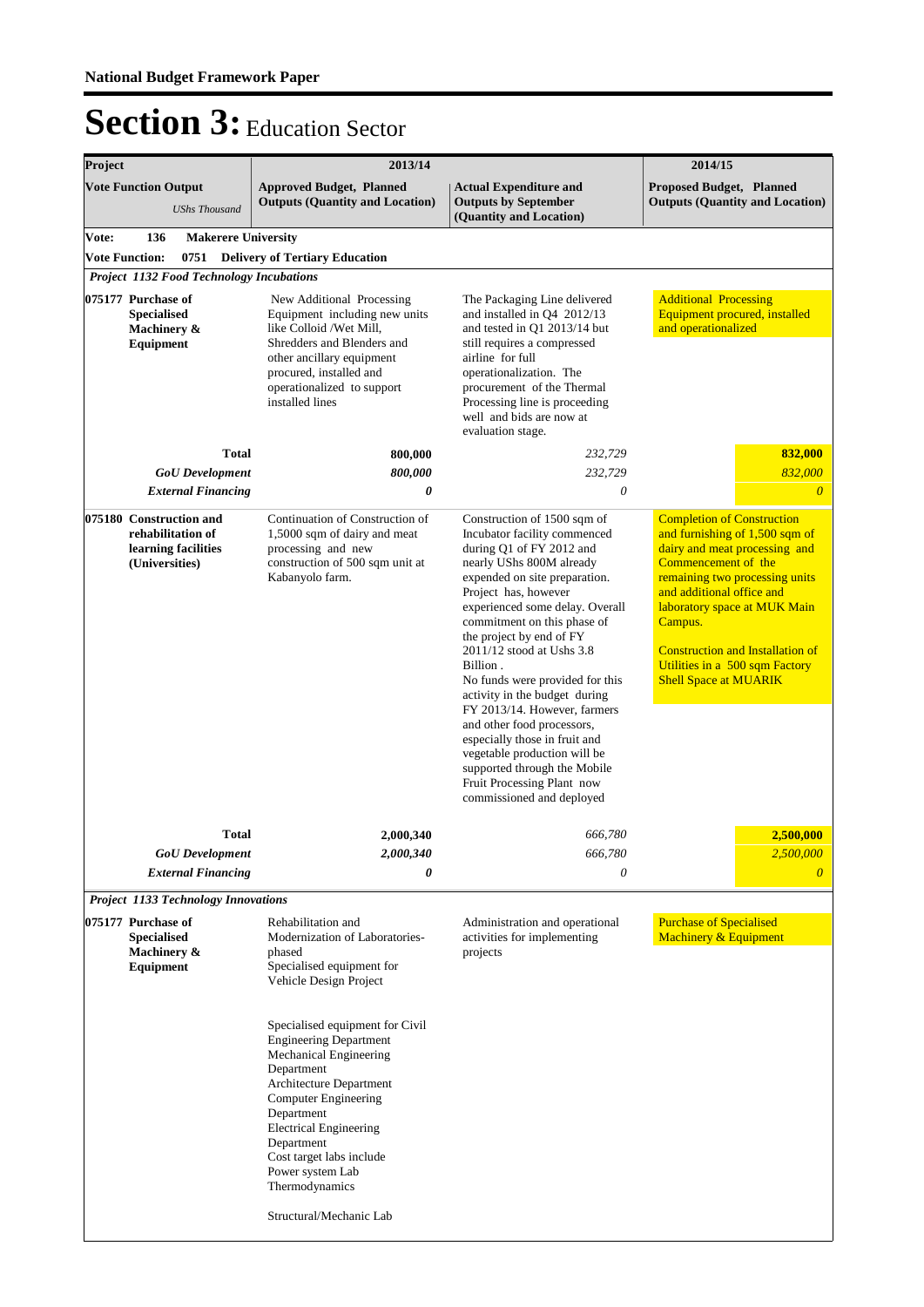| Project                                                                                                                                      |                                                                                                 | 2013/14                                                                                                                                                                            | 2014/15                                                                                                                                                                                                                                                                                                                        |                                                                                                                                               |  |
|----------------------------------------------------------------------------------------------------------------------------------------------|-------------------------------------------------------------------------------------------------|------------------------------------------------------------------------------------------------------------------------------------------------------------------------------------|--------------------------------------------------------------------------------------------------------------------------------------------------------------------------------------------------------------------------------------------------------------------------------------------------------------------------------|-----------------------------------------------------------------------------------------------------------------------------------------------|--|
|                                                                                                                                              | <b>Vote Function Output</b><br><b>UShs Thousand</b>                                             | <b>Approved Budget, Planned</b><br><b>Outputs (Quantity and Location)</b>                                                                                                          | <b>Actual Expenditure and</b><br><b>Outputs by September</b><br>(Quantity and Location)                                                                                                                                                                                                                                        | <b>Proposed Budget, Planned</b><br><b>Outputs (Quantity and Location)</b>                                                                     |  |
|                                                                                                                                              | <b>Vote Function:</b><br>0751                                                                   | <b>Delivery of Tertiary Education</b><br>Fluid mechanic<br>Material Lab                                                                                                            |                                                                                                                                                                                                                                                                                                                                |                                                                                                                                               |  |
|                                                                                                                                              |                                                                                                 | Specialised equipment for<br><b>Surveying Department</b>                                                                                                                           |                                                                                                                                                                                                                                                                                                                                |                                                                                                                                               |  |
|                                                                                                                                              | <b>Total</b>                                                                                    | 1,755,000                                                                                                                                                                          | 369,184                                                                                                                                                                                                                                                                                                                        | 1,753,000                                                                                                                                     |  |
| 1,755,000<br>369,184<br><b>GoU</b> Development<br>0<br><b>External Financing</b><br>0                                                        |                                                                                                 | 1,753,000<br>$\overline{0}$                                                                                                                                                        |                                                                                                                                                                                                                                                                                                                                |                                                                                                                                               |  |
|                                                                                                                                              |                                                                                                 |                                                                                                                                                                                    |                                                                                                                                                                                                                                                                                                                                |                                                                                                                                               |  |
| Project 1250 Support to Innovation - EV Car Project<br>075180 Construction and<br>rehabilitation of<br>learning facilities<br>(Universities) |                                                                                                 | Construction of the CRTT Main<br><b>Facility Super structure</b>                                                                                                                   | - Several Consultation with key<br>Stakeholders in respect of Land<br>Acquisition for the Kiira EV<br>Plant Infrastructure<br>- High Level Infrastructure Plan<br>for 100Acres of Land Housing<br>the Production Plant, R&D<br>Facilities, Administration<br>Facilities, Proving Grounds and<br>Vehicle Inspectorate Developed | <b>Construction of the CRTT</b><br>Infrastructure                                                                                             |  |
|                                                                                                                                              |                                                                                                 |                                                                                                                                                                                    |                                                                                                                                                                                                                                                                                                                                |                                                                                                                                               |  |
|                                                                                                                                              | <b>Total</b><br><b>GoU</b> Development                                                          | 4,992,000<br>4,992,000                                                                                                                                                             | 1,623,940<br>1,623,940                                                                                                                                                                                                                                                                                                         | 2,937,852<br>2,937,852                                                                                                                        |  |
| <b>External Financing</b>                                                                                                                    |                                                                                                 | 0                                                                                                                                                                                  | 0                                                                                                                                                                                                                                                                                                                              | $\overline{0}$                                                                                                                                |  |
|                                                                                                                                              | Project 1272 Support to Makerere University                                                     |                                                                                                                                                                                    |                                                                                                                                                                                                                                                                                                                                |                                                                                                                                               |  |
|                                                                                                                                              | 075182 Construction and<br><b>Rehabilitation of</b><br><b>Accomodation</b><br><b>Facilities</b> | Completion of Contruction of<br>the Nyabyeya Forestry College<br>Hostel . General Painiting of<br>Halls of residence including<br>Dag Hamsgjold                                    | Works at Nyabyeya still on<br>going and mugenyi flats are in<br>final phase to completion.                                                                                                                                                                                                                                     | <b>General renovations and</b><br>Painiting of Halls of residence<br>including Nsibirwa                                                       |  |
|                                                                                                                                              | <b>Total</b>                                                                                    | 680,109                                                                                                                                                                            | 17,870                                                                                                                                                                                                                                                                                                                         | 600,000                                                                                                                                       |  |
|                                                                                                                                              | <b>GoU</b> Development                                                                          | 0                                                                                                                                                                                  | 0                                                                                                                                                                                                                                                                                                                              | $\overline{\theta}$                                                                                                                           |  |
|                                                                                                                                              | <b>External Financing</b><br><b>NTR</b>                                                         | 0<br>680,109                                                                                                                                                                       | 0<br>17,870                                                                                                                                                                                                                                                                                                                    | $\theta$<br>600,000                                                                                                                           |  |
|                                                                                                                                              | 075180 Construction and<br>rehabilitation of<br>learning facilities<br>(Universities)           | Public Toilets in academic<br>buildings and halls of residence<br><b>Beatification</b><br>Master Plan<br>General painting of university<br>buildings incl. halls<br>Perimeter wall | Consultative meetings have<br>been taking place on AfDB<br>Infrastructure designs                                                                                                                                                                                                                                              | <b>Renovations including:-</b><br>- Renovation of JICA and<br><b>Physics Department</b><br>- Renovation of School of Law<br><b>Structures</b> |  |
|                                                                                                                                              | <b>Total</b>                                                                                    | 5,102,964                                                                                                                                                                          | 129,946                                                                                                                                                                                                                                                                                                                        | 750,000                                                                                                                                       |  |
|                                                                                                                                              | <b>GoU</b> Development                                                                          | 0                                                                                                                                                                                  | 0                                                                                                                                                                                                                                                                                                                              | 0                                                                                                                                             |  |
|                                                                                                                                              | <b>External Financing</b>                                                                       | 0                                                                                                                                                                                  | 0                                                                                                                                                                                                                                                                                                                              | $\theta$                                                                                                                                      |  |
|                                                                                                                                              | <b>NTR</b>                                                                                      | 5,102,964                                                                                                                                                                          | 129,946                                                                                                                                                                                                                                                                                                                        | 750,000                                                                                                                                       |  |
|                                                                                                                                              | 075173 Roads, Streets and<br><b>Highways</b>                                                    | Completion of rehabilitation of<br>Campus road                                                                                                                                     | roads have been rehabiltated                                                                                                                                                                                                                                                                                                   | <b>Renovation of Parkings(JICA,</b><br>Statistics, Psychology, CCE &<br>CES, Nkrumah, Nsibirwa<br>Mitchell and UH)                            |  |
|                                                                                                                                              | <b>Total</b>                                                                                    | 1,050,001                                                                                                                                                                          | 53,000                                                                                                                                                                                                                                                                                                                         | 750,001                                                                                                                                       |  |
|                                                                                                                                              | <b>GoU</b> Development                                                                          | 159,001                                                                                                                                                                            | 53,000                                                                                                                                                                                                                                                                                                                         | 159,001                                                                                                                                       |  |
|                                                                                                                                              | <b>External Financing</b><br>NTR                                                                | 0<br>891,000                                                                                                                                                                       | 0<br>$\theta$                                                                                                                                                                                                                                                                                                                  | $\theta$<br>591,000                                                                                                                           |  |
| Vote:                                                                                                                                        | 137<br><b>Mbarara University</b>                                                                |                                                                                                                                                                                    |                                                                                                                                                                                                                                                                                                                                |                                                                                                                                               |  |
| <b>Vote Function:</b>                                                                                                                        | 0751                                                                                            | <b>Delivery of Tertiary Education</b>                                                                                                                                              |                                                                                                                                                                                                                                                                                                                                |                                                                                                                                               |  |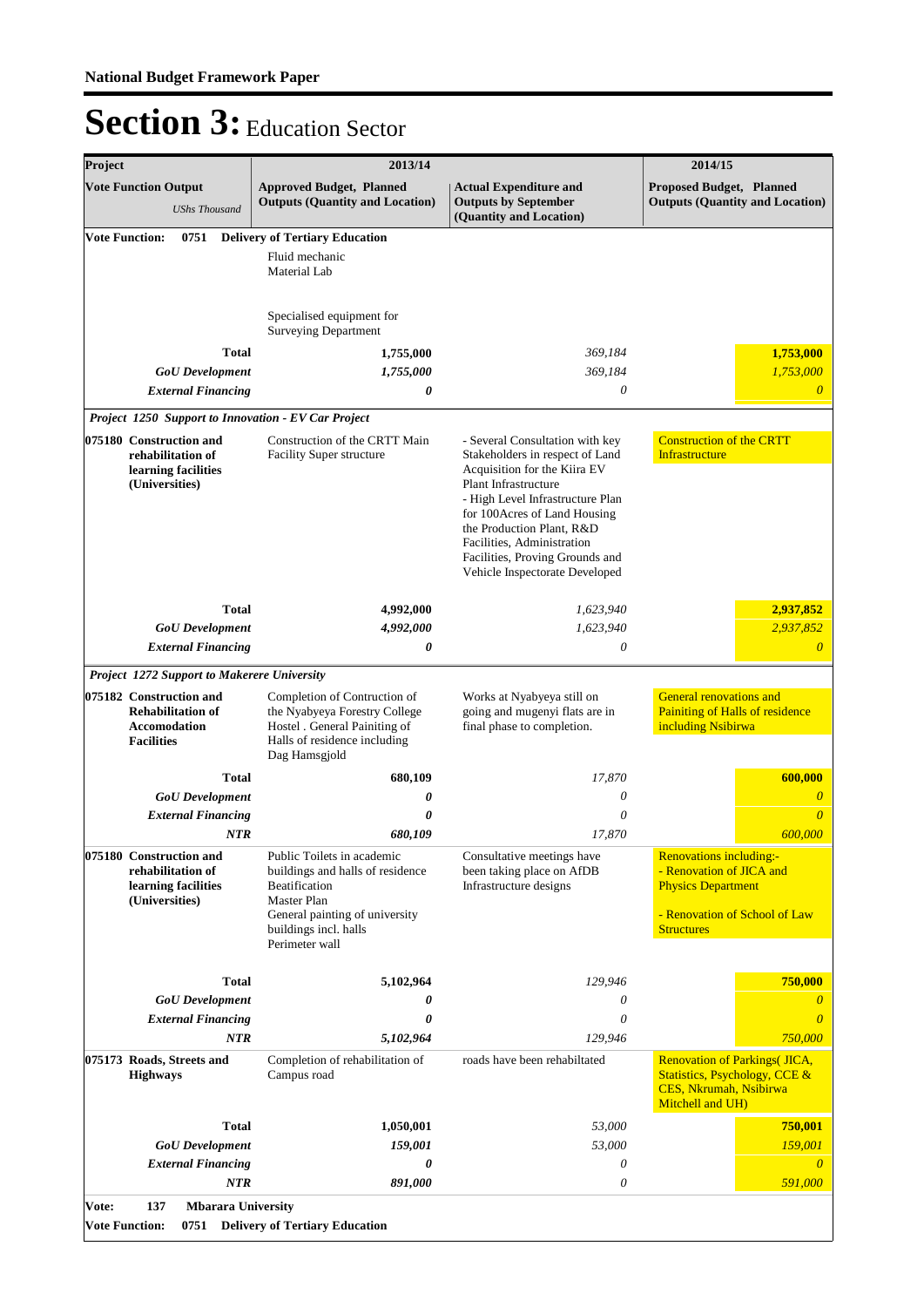| Project                                                                                                          |                                                                            | 2013/14                                                                                                                                                                                                                                                                                                                                                                                                                                                                                                                                                                                                                                | 2014/15                                                                                                                                                                                                                                                                                         |                                                                                                                                                                                                                                                                                                                                                               |  |
|------------------------------------------------------------------------------------------------------------------|----------------------------------------------------------------------------|----------------------------------------------------------------------------------------------------------------------------------------------------------------------------------------------------------------------------------------------------------------------------------------------------------------------------------------------------------------------------------------------------------------------------------------------------------------------------------------------------------------------------------------------------------------------------------------------------------------------------------------|-------------------------------------------------------------------------------------------------------------------------------------------------------------------------------------------------------------------------------------------------------------------------------------------------|---------------------------------------------------------------------------------------------------------------------------------------------------------------------------------------------------------------------------------------------------------------------------------------------------------------------------------------------------------------|--|
|                                                                                                                  | <b>Vote Function Output</b><br><b>UShs Thousand</b>                        | <b>Approved Budget, Planned</b><br><b>Outputs (Quantity and Location)</b>                                                                                                                                                                                                                                                                                                                                                                                                                                                                                                                                                              | <b>Actual Expenditure and</b><br><b>Outputs by September</b><br>(Quantity and Location)                                                                                                                                                                                                         | <b>Proposed Budget, Planned</b><br><b>Outputs (Quantity and Location)</b>                                                                                                                                                                                                                                                                                     |  |
| <b>Vote Function:</b>                                                                                            | 0751                                                                       | <b>Delivery of Tertiary Education</b>                                                                                                                                                                                                                                                                                                                                                                                                                                                                                                                                                                                                  |                                                                                                                                                                                                                                                                                                 |                                                                                                                                                                                                                                                                                                                                                               |  |
| Project 0368 Development<br>075172 Government<br><b>Buildings and</b><br>Administrative<br><b>Infrastructure</b> |                                                                            | Completion of Faculty of<br>Applied Sciences at Kihumuro,<br>Consultancy Services for design<br>and Preparation of Technical<br>specifications for the Library at<br>Kihumuro, Completion of<br>Faculty Building Phase 2B<br>(Partitioning of 2nd Floor<br>offices, furnishing of lecture<br>halls and Offices of Faculty<br>Building - Development<br>Studies), Construction of<br>Kitchen at Mbarara campus,<br>Renovation of Office buildings,<br>, process Title for Buhoma<br>Land, Installation of solar for<br>lighting at Main Library (115<br>lights), and Renovation of<br>Basketball and Tennis courts at<br>Mbarara campus | Completion works of<br>542.011sq.ms of Faculty of<br>Applied Sciences at Kihumuro<br>started, Completion of Faculty<br><b>Building Phase 2B</b><br>(Partitioning of 2nd Floor<br>offices, furnishing of lecture<br>halls and Offices of Faculty<br>Building - Development<br>Studies) on-going. | <b>Completion of Faculty of</b><br><b>Applied Sciences and</b><br><b>Technology at Kihumuro</b><br>(Parking, Electrical,<br>Mechanical, ICT & Sanitary<br>installations).                                                                                                                                                                                     |  |
| Vote:                                                                                                            | <b>Total</b><br><b>GoU</b> Development<br><b>External Financing</b><br>138 | 3,196,769<br>3,196,769<br>0                                                                                                                                                                                                                                                                                                                                                                                                                                                                                                                                                                                                            | 846,943<br>846,943<br>0                                                                                                                                                                                                                                                                         | 3,196,769<br>3,196,769<br>$\boldsymbol{\theta}$                                                                                                                                                                                                                                                                                                               |  |
| <b>Vote Function:</b>                                                                                            |                                                                            | <b>Makerere University Business School</b><br>0751 Delivery of Tertiary Education                                                                                                                                                                                                                                                                                                                                                                                                                                                                                                                                                      |                                                                                                                                                                                                                                                                                                 |                                                                                                                                                                                                                                                                                                                                                               |  |
|                                                                                                                  | Project 0896 Support to MUBS Infrastructural Dev't                         |                                                                                                                                                                                                                                                                                                                                                                                                                                                                                                                                                                                                                                        |                                                                                                                                                                                                                                                                                                 |                                                                                                                                                                                                                                                                                                                                                               |  |
| 075172 Government<br><b>Buildings and</b><br><b>Administrative</b><br>Infrastructure                             |                                                                            | Completion of the Short Tower<br>on the New Library Complex,<br>Replacement of asbestos roofs<br>on existing buildings and<br>expansion of lecture space<br>Building maintenance of the<br>infrastructure and compound<br>maintenance at main campus,<br>Bugolobi Annex and the<br>Regional Campuses namely<br>Arua, Jinja, Mbarara and Mbale.                                                                                                                                                                                                                                                                                         | Building maintenance of the<br>infrastructure and cmpound<br>maintenance at main campus,<br>Bugolobi Annex and the four<br>Regional campuses namely<br>Arua, Jinja, Mbarara and Mbale<br>was carried out.                                                                                       | <b>Start on construction of Faculty</b><br>of Commerce<br>Replacement of asbestos roofs<br>on existing buildings and<br>expansion of lecture space<br><b>Building maintenance of the</b><br>infrastructure and compound<br>maintenance at main campus,<br><b>Bugolobi Annex and the</b><br><b>Regional Campuses namely</b><br>Arua, Jinja, Mbarara and Mbale. |  |
|                                                                                                                  | <b>Total</b><br><b>GoU</b> Development<br><b>External Financing</b>        | 6,732,400<br>2,800,000<br>0                                                                                                                                                                                                                                                                                                                                                                                                                                                                                                                                                                                                            | 765,786<br>700,000<br>0                                                                                                                                                                                                                                                                         | 3,646,500<br>2,800,000                                                                                                                                                                                                                                                                                                                                        |  |
|                                                                                                                  | <b>NTR</b>                                                                 | 3,932,400                                                                                                                                                                                                                                                                                                                                                                                                                                                                                                                                                                                                                              | 65,786                                                                                                                                                                                                                                                                                          | 846,500                                                                                                                                                                                                                                                                                                                                                       |  |
| 075176 Purchase of Office<br>and ICT Equipment,<br>including Software                                            |                                                                            | Purchase of office equipment,<br>cabinets, teaching software, anti<br>virus softwares, computers & IT<br>accessories, printers, LAN<br>expansion, maintenance of<br>internet, thin clients, UPS.                                                                                                                                                                                                                                                                                                                                                                                                                                       | The procurement of office<br>equipment request is still going<br>on and IT accessories.                                                                                                                                                                                                         | Purchase of office equipment,<br>cabinets, teaching software, anti<br>virus softwares, computers & IT<br>accessories, printers, LAN<br>expansion, maintenance of<br>internet, thin clients, UPS.                                                                                                                                                              |  |
|                                                                                                                  | <b>Total</b>                                                               | 903,359                                                                                                                                                                                                                                                                                                                                                                                                                                                                                                                                                                                                                                | 0                                                                                                                                                                                                                                                                                               | 903,359                                                                                                                                                                                                                                                                                                                                                       |  |
|                                                                                                                  | <b>GoU</b> Development                                                     | 0                                                                                                                                                                                                                                                                                                                                                                                                                                                                                                                                                                                                                                      | 0                                                                                                                                                                                                                                                                                               |                                                                                                                                                                                                                                                                                                                                                               |  |
|                                                                                                                  | <b>External Financing</b><br><b>NTR</b>                                    | 0<br>903,359                                                                                                                                                                                                                                                                                                                                                                                                                                                                                                                                                                                                                           | 0<br>0                                                                                                                                                                                                                                                                                          | 0<br>903,359                                                                                                                                                                                                                                                                                                                                                  |  |
| Vote:                                                                                                            | 139<br><b>Kyambogo University</b>                                          |                                                                                                                                                                                                                                                                                                                                                                                                                                                                                                                                                                                                                                        |                                                                                                                                                                                                                                                                                                 |                                                                                                                                                                                                                                                                                                                                                               |  |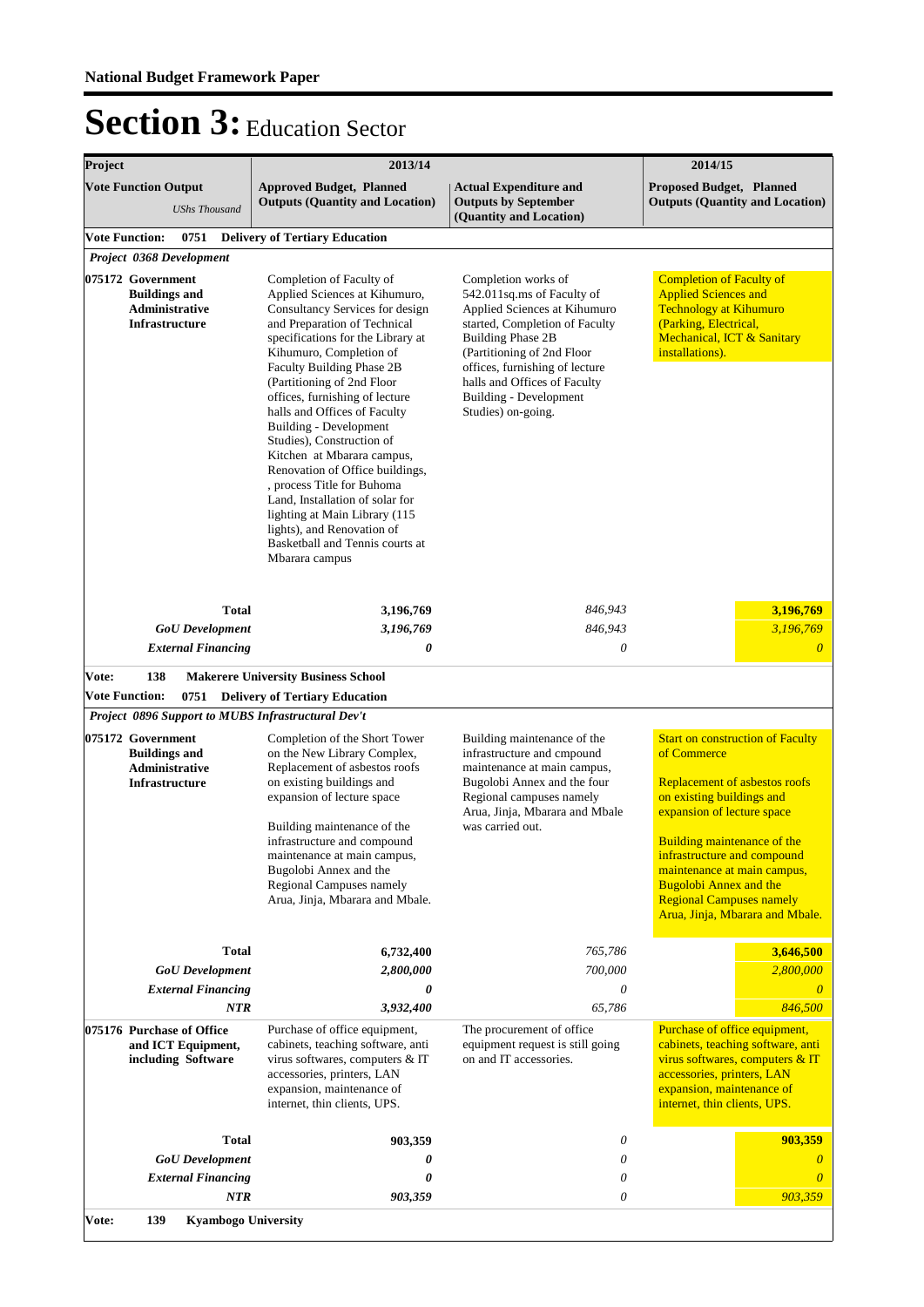| Project |                                                                                             | 2013/14                                                                                                                                                                                                                                                    | 2014/15                                                                                                                                                                                                                                                                                                                                                                                                                                                                                   |                                                                                                                                                                                                                                                 |
|---------|---------------------------------------------------------------------------------------------|------------------------------------------------------------------------------------------------------------------------------------------------------------------------------------------------------------------------------------------------------------|-------------------------------------------------------------------------------------------------------------------------------------------------------------------------------------------------------------------------------------------------------------------------------------------------------------------------------------------------------------------------------------------------------------------------------------------------------------------------------------------|-------------------------------------------------------------------------------------------------------------------------------------------------------------------------------------------------------------------------------------------------|
|         | <b>Vote Function Output</b><br><b>UShs Thousand</b>                                         | <b>Approved Budget, Planned</b><br><b>Outputs (Quantity and Location)</b>                                                                                                                                                                                  | <b>Actual Expenditure and</b><br><b>Outputs by September</b><br>(Quantity and Location)                                                                                                                                                                                                                                                                                                                                                                                                   | <b>Proposed Budget, Planned</b><br><b>Outputs (Quantity and Location)</b>                                                                                                                                                                       |
|         | <b>Vote Function:</b><br>0751                                                               | <b>Delivery of Tertiary Education</b>                                                                                                                                                                                                                      |                                                                                                                                                                                                                                                                                                                                                                                                                                                                                           |                                                                                                                                                                                                                                                 |
|         | Project 0369 Development of Kyambogo University                                             |                                                                                                                                                                                                                                                            |                                                                                                                                                                                                                                                                                                                                                                                                                                                                                           |                                                                                                                                                                                                                                                 |
|         | 075179 Acquisition of Other<br><b>Capital Assets</b>                                        | Fencing off the campus (phase<br>3), Development of ICT e-<br>campus project, rehabilitation of<br>sewerage/drainage<br>system, property valuation &<br>compasations of KYU land<br>occupants(squatters)                                                   | Fencing work is at 70%, ICT e-<br>compus development has online<br>admission system, New e-fees<br>payment system, New online<br>registration system & bank<br>statement analyser system, On<br>property valuation &<br>compesation on KYU land<br>administration is in process of<br>consulting government valuewer<br>to advise in property valuation.                                                                                                                                  | Development of ICT e -<br>campus, rehabilitation of<br>sewerage/drainage<br>system, property valuation &<br>compasations of KYU land<br>occupants(squatters)<br>,reinforcing existing fence with<br>live fence.                                 |
|         | <b>Total</b>                                                                                | 1,139,055                                                                                                                                                                                                                                                  | $\theta$                                                                                                                                                                                                                                                                                                                                                                                                                                                                                  | 1,139,055                                                                                                                                                                                                                                       |
|         | <b>GoU</b> Development                                                                      | 0                                                                                                                                                                                                                                                          | 0                                                                                                                                                                                                                                                                                                                                                                                                                                                                                         | $\boldsymbol{\theta}$                                                                                                                                                                                                                           |
|         | <b>External Financing</b>                                                                   | 0                                                                                                                                                                                                                                                          | 0                                                                                                                                                                                                                                                                                                                                                                                                                                                                                         | $\overline{\theta}$                                                                                                                                                                                                                             |
|         | <b>NTR</b>                                                                                  | 1,139,055                                                                                                                                                                                                                                                  | 0                                                                                                                                                                                                                                                                                                                                                                                                                                                                                         | 1,139,055                                                                                                                                                                                                                                       |
|         | 075172 Government<br><b>Buildings and</b><br><b>Administrative</b><br><b>Infrastructure</b> | construction of central Lecture<br>block , renovation of<br>mechanical/science<br>building, library, east end<br>dinning hall, hse no 32 on covers<br>crescent & hse no 13 at mackey<br>road.Consultancy for academic<br>registrars building construction. | Central block is pending<br>approval on location & design<br>by Estates committee of council<br>, mechanical building is 95%<br>complete, library requirements<br>have not yet been<br>submitted, Dinning repairs bills<br>of quantity was submittewd to<br>management for consideration,<br>bills of quantities have been<br>prepared but due for submission<br>to management for construction<br>of 2 houses, academic registrar<br>consultancy building is still<br>under procurement. | <b>ADB</b> cofunding towards<br>construction of central Lecture<br>block, library, east end dinning<br>hall, house no 32 on covers<br>crescent & house no 13 at<br>mackey road.Consultancy for<br>academic registrars building<br>construction. |
|         | <b>Total</b>                                                                                | 2,703,485                                                                                                                                                                                                                                                  | 57,642                                                                                                                                                                                                                                                                                                                                                                                                                                                                                    | 2,386,858                                                                                                                                                                                                                                       |
|         | <b>GoU</b> Development                                                                      | 162,845                                                                                                                                                                                                                                                    | 40,711                                                                                                                                                                                                                                                                                                                                                                                                                                                                                    | 162,845                                                                                                                                                                                                                                         |
|         | <b>External Financing</b>                                                                   | 0                                                                                                                                                                                                                                                          | $\theta$                                                                                                                                                                                                                                                                                                                                                                                                                                                                                  | $\overline{\theta}$                                                                                                                                                                                                                             |
|         | NTR                                                                                         | 2,540,640                                                                                                                                                                                                                                                  | 16.931                                                                                                                                                                                                                                                                                                                                                                                                                                                                                    | 2.224.013                                                                                                                                                                                                                                       |
|         | 075173 Roads, Streets and<br><b>Highways</b>                                                | Tarmacking of Kyambogo<br>college RAC via Art & Design                                                                                                                                                                                                     | Bills of quantities are being<br>prepared                                                                                                                                                                                                                                                                                                                                                                                                                                                 | <b>Tarmacking of Kyambogo</b><br>college RAC via Art &<br>Design, completion of pearl hall -<br>security house road                                                                                                                             |
|         | <b>Total</b>                                                                                | 1,000,000                                                                                                                                                                                                                                                  | 0                                                                                                                                                                                                                                                                                                                                                                                                                                                                                         | 1,000,000                                                                                                                                                                                                                                       |
|         | <b>GoU</b> Development                                                                      | 0                                                                                                                                                                                                                                                          | 0                                                                                                                                                                                                                                                                                                                                                                                                                                                                                         | $\theta$                                                                                                                                                                                                                                        |
|         | <b>External Financing</b>                                                                   | 0                                                                                                                                                                                                                                                          | 0                                                                                                                                                                                                                                                                                                                                                                                                                                                                                         | 0                                                                                                                                                                                                                                               |
|         | <b>NTR</b>                                                                                  | 1,000,000                                                                                                                                                                                                                                                  | 0                                                                                                                                                                                                                                                                                                                                                                                                                                                                                         | 1,000,000                                                                                                                                                                                                                                       |
|         | 075176 Purchase of Office<br>and ICT Equipment,<br>including Software                       | Purchase of ICT equipment.                                                                                                                                                                                                                                 | Under procurement process                                                                                                                                                                                                                                                                                                                                                                                                                                                                 | Purchase of ICT equipment.                                                                                                                                                                                                                      |
|         | <b>Total</b>                                                                                | 1,040,447                                                                                                                                                                                                                                                  | 0                                                                                                                                                                                                                                                                                                                                                                                                                                                                                         | 1,040,447                                                                                                                                                                                                                                       |
|         | <b>GoU</b> Development                                                                      | 0                                                                                                                                                                                                                                                          | 0                                                                                                                                                                                                                                                                                                                                                                                                                                                                                         |                                                                                                                                                                                                                                                 |
|         | <b>External Financing</b>                                                                   | $\theta$                                                                                                                                                                                                                                                   | 0                                                                                                                                                                                                                                                                                                                                                                                                                                                                                         |                                                                                                                                                                                                                                                 |
|         | <b>NTR</b>                                                                                  | 1,040,447                                                                                                                                                                                                                                                  | 0                                                                                                                                                                                                                                                                                                                                                                                                                                                                                         | 1,040,447                                                                                                                                                                                                                                       |
|         | 075178 Purchase of Office<br>and Residential<br><b>Furniture and</b><br><b>Fittings</b>     | Purchase of Furniture for<br>classrooms and offices                                                                                                                                                                                                        | Under procurement process                                                                                                                                                                                                                                                                                                                                                                                                                                                                 | <b>Purchase of Furniture for</b><br>classrooms and offices                                                                                                                                                                                      |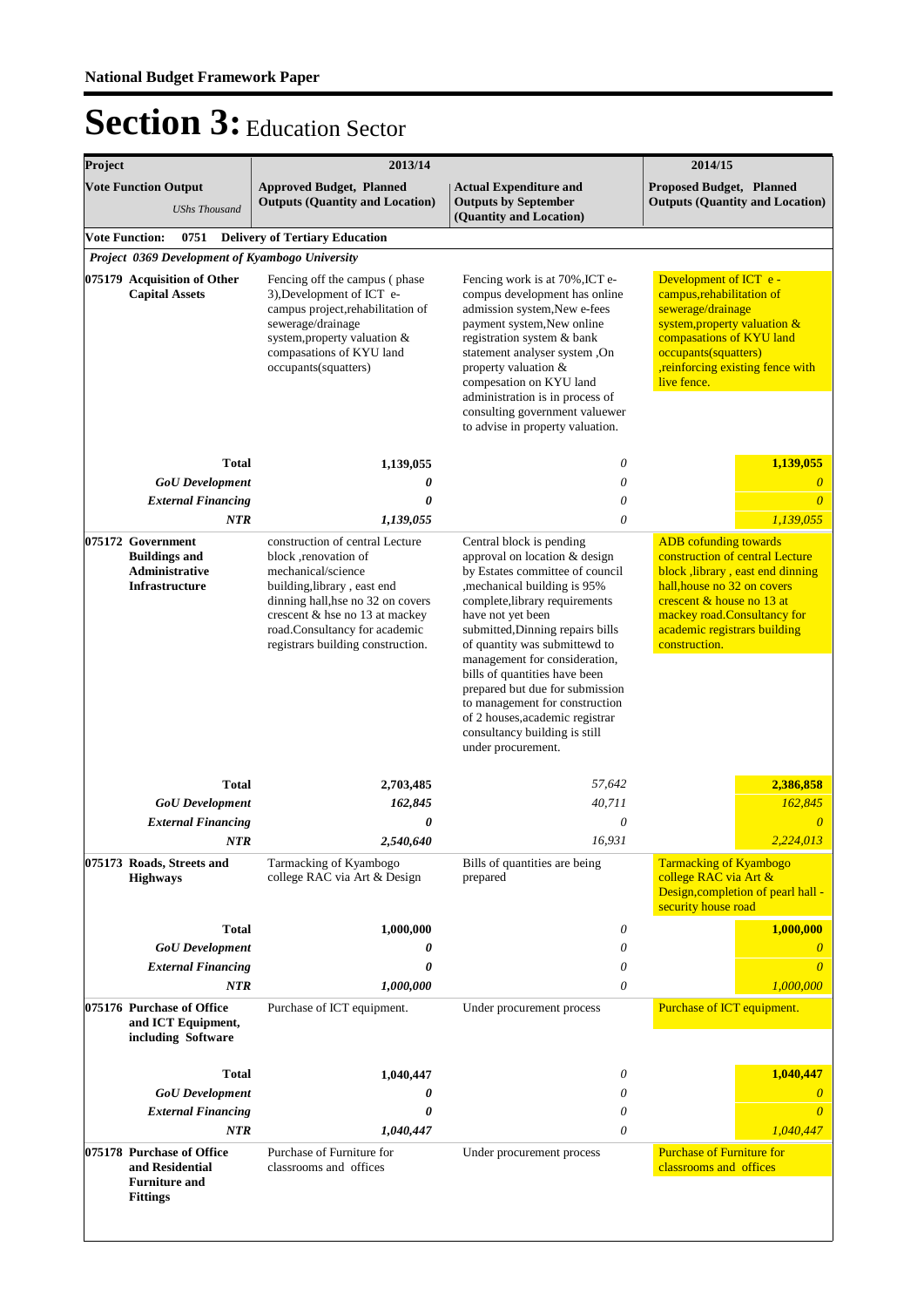| Project                                                                                                                          | 2013/14 |                                                                                                                                                                      | 2014/15 |         |
|----------------------------------------------------------------------------------------------------------------------------------|---------|----------------------------------------------------------------------------------------------------------------------------------------------------------------------|---------|---------|
| <b>Vote Function Output</b><br><b>Approved Budget, Planned</b><br><b>Outputs (Quantity and Location)</b><br><b>UShs Thousand</b> |         | <b>Proposed Budget, Planned</b><br><b>Actual Expenditure and</b><br><b>Outputs (Quantity and Location)</b><br><b>Outputs by September</b><br>(Quantity and Location) |         |         |
| <b>Vote Function:</b><br>0751<br><b>Delivery of Tertiary Education</b>                                                           |         |                                                                                                                                                                      |         |         |
| <b>Total</b>                                                                                                                     | 316,627 | 0                                                                                                                                                                    |         | 633,255 |
| <b>GoU</b> Development                                                                                                           | 0       | 0                                                                                                                                                                    |         |         |
| <b>External Financing</b>                                                                                                        | 0       |                                                                                                                                                                      |         | 0       |
| NTR                                                                                                                              | 316,627 | 0                                                                                                                                                                    |         | 633.255 |

### *S3 Proposed Budget Allocations for 2014/15 and the Medium Term*

*This section sets out the proposed sector budget allocations for 2014/15 and the medium term, including major areas of expenditures and any notable changes in allocations.* 

#### **Table S3.1: Past Expenditure and Medium Term Projections by Vote Function**

|                                                        |                           | 2013/14 |                                    | <b>Medium Term Projections</b> |         |         |
|--------------------------------------------------------|---------------------------|---------|------------------------------------|--------------------------------|---------|---------|
|                                                        | 2012/13<br><b>Outturn</b> | Appr.   | Spent by<br><b>Budget</b> End Sept | 2014/15                        | 2015/16 | 2016/17 |
| Vote: 013 Ministry of Education and Sports             |                           |         |                                    |                                |         |         |
| 0701 Pre-Primary and Primary Education                 | 27.719                    | 45.588  | 3.853                              | 47.980                         | 30.631  | 32.079  |
| 0702 Secondary Education                               | 27.325                    | 235.961 | 21.203                             | 112.609                        | 79.405  | 41.803  |
| 0703 Special Needs Education, Guidance and Counselling | 1.683                     | 2.162   | 0.433                              | 2.063                          | 2.348   | 2.501   |
| 0704 Higher Education                                  | 56.034                    | 56.535  | 7.613                              | 61.516                         | 84.212  | 131.552 |
| 0705 Skills Development                                | 33.396                    | 69.463  | 13.565                             | 121.730                        | 125.287 | 75.128  |
| 0706 Quality and Standards                             | 22.824                    | 42.817  | 6.755                              | 40.162                         | 37.282  | 36.387  |
| 0707 Physical Education and Sports                     | 3.283                     | 4.975   | 1.250                              | 6.974                          | 7.955   | 8.306   |
| 0749 Policy, Planning and Support Services             | 12.549                    | 19.065  | 3.344                              | 18.419                         | 20.677  | 22.131  |
| <b>Total for Vote:</b>                                 | 184.814                   | 476.566 | 58.016                             | 411.454                        | 387.798 | 349.886 |
| Vote: 111 Busitema University                          |                           |         |                                    |                                |         |         |
| 0751 Delivery of Tertiary Education and Research       | 13.222                    | 17.173  | 3.437                              | 18.493                         | 18.320  | 22.271  |
| <b>Total for Vote:</b>                                 | 13.222                    | 17.173  | 3.437                              | 18.493                         | 18.320  | 22,271  |
| Vote: 122 Kampala Capital City Authority               |                           |         |                                    |                                |         |         |
| 0708 Education and Social Services                     | 21.139                    | 27.758  | 5.454                              | 27.758                         | 27.626  | 30.119  |
| <b>Total for Vote:</b>                                 | 21.139                    | 27.758  | 5.454                              | 27.758                         | 27.626  | 30.119  |
| <b>Vote: 132 Education Service Commission</b>          |                           |         |                                    |                                |         |         |
| 0752 Education Personnel Policy and Management         | 5.440                     | 5.734   | 0.960                              | 5.734                          | 6.227   | 6.728   |
| <b>Total for Vote:</b>                                 | 5.440                     | 5.734   | 0.960                              | 5.734                          | 6.227   | 6.728   |
| <b>Vote: 136 Makerere University</b>                   |                           |         |                                    |                                |         |         |
| 0751 Delivery of Tertiary Education                    | 69.362                    | 204.100 | 40.193                             | 213.215                        | 222.544 | 236.611 |
| <b>Total for Vote:</b>                                 | 69.362                    | 204.100 | 40.193                             | 213.215                        | 222.544 | 236.611 |
| <b>Vote: 137 Mbarara University</b>                    |                           |         |                                    |                                |         |         |
| 0751 Delivery of Tertiary Education                    | 12.951                    | 21.817  | 5.055                              | 22.359                         | 23.729  | 26.756  |
| <b>Total for Vote:</b>                                 | 12.951                    | 21.817  | 5.055                              | 22.359                         | 23.729  | 26.756  |
| <b>Vote: 138 Makerere University Business School</b>   |                           |         |                                    |                                |         |         |
| 0751 Delivery of Tertiary Education                    | 8.445                     | 51.662  | 7.414                              | 48.894                         | 51.262  | 52.962  |
| <b>Total for Vote:</b>                                 | 8.445                     | 51.662  | 7.414                              | 48.894                         | 51.262  | 52.962  |
| Vote: 139 Kyambogo University                          |                           |         |                                    |                                |         |         |
| 0751 Delivery of Tertiary Education                    | 21.275                    | 67.144  | 13.749                             | 67.144                         | 22.590  | 27.050  |
| <b>Total for Vote:</b>                                 | 21,275                    | 67.144  | 13.749                             | 67.144                         | 22.590  | 27.050  |
| Vote: 140 Uganda Management Institute                  |                           |         |                                    |                                |         |         |
| 0751 Delivery of Tertiary Education                    | 1.603                     | 18.060  | 4.195                              | 18.060                         | 2.359   | 2.501   |
| <b>Total for Vote:</b>                                 | 1.603                     | 18.060  | 4.195                              | 18.060                         | 2.359   | 2.501   |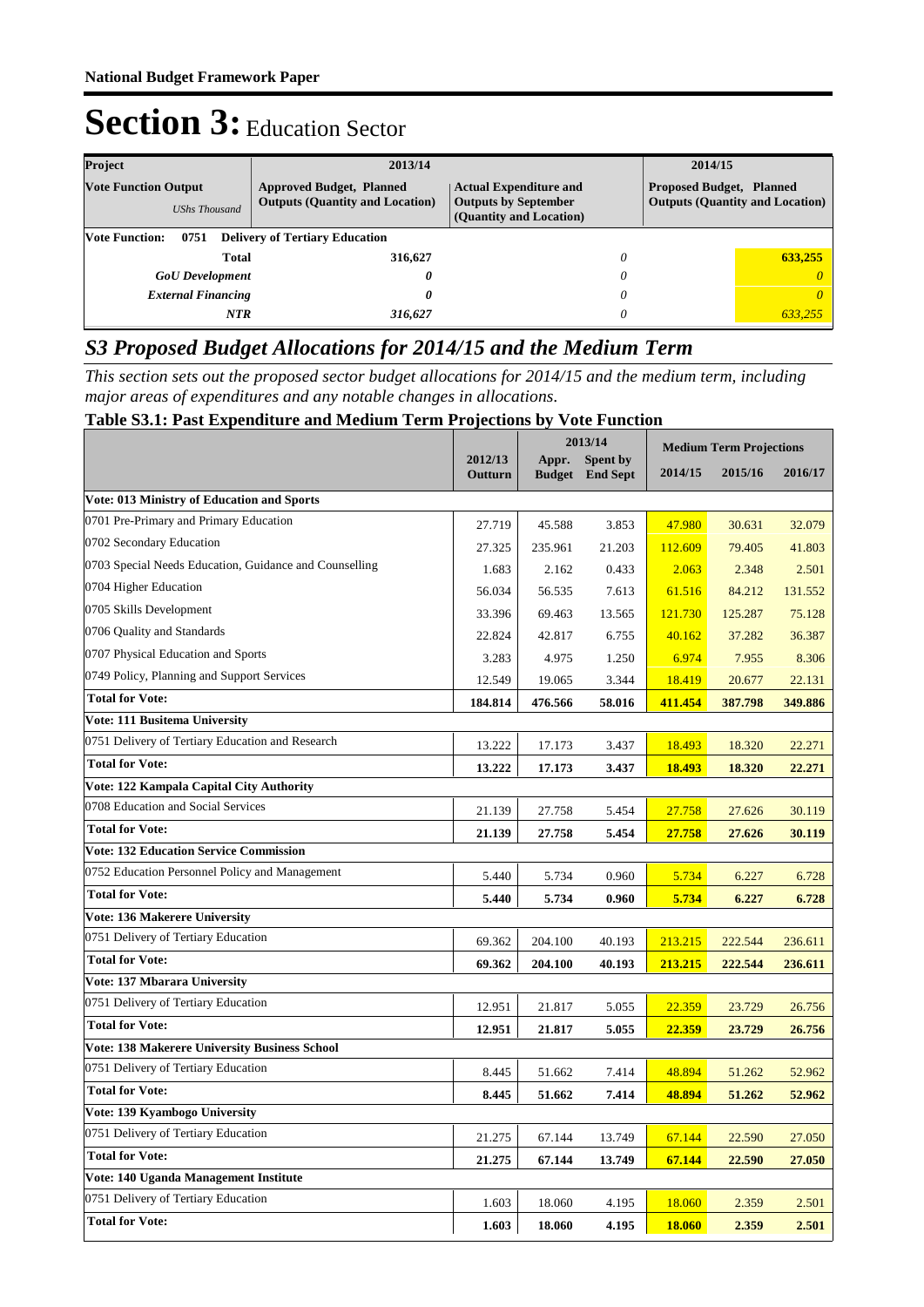|                                                  | 2012/13   | 2013/14                |                                    | <b>Medium Term Projections</b> |                               |           |
|--------------------------------------------------|-----------|------------------------|------------------------------------|--------------------------------|-------------------------------|-----------|
|                                                  | Outturn   | Appr.<br><b>Budget</b> | <b>Spent by</b><br><b>End Sept</b> | 2014/15                        | 2015/16                       | 2016/17   |
| Vote: 149 Gulu University                        |           |                        |                                    |                                |                               |           |
| 0751 Delivery of Tertiary Education and Research | 13.694    | 20.531                 | 4.812                              | 21.531                         | 22.516                        | 25.901    |
| <b>Total for Vote:</b>                           | 13.694    | 20.531                 | 4.812                              | 21.531                         | 22.516                        | 25.901    |
| Vote: 500 501-850 Local Governments              |           |                        |                                    |                                |                               |           |
| 0781 Pre-Primary and Primary Education           | 643.342   | 723.559                | 192.996                            | 722.961                        | 739.127                       | 992.289   |
| 0782 Secondary Education                         | 263.322   | 305.193                | 87.786                             | 305,792                        | 305.193                       | 305.792   |
| 0783 Skills Development                          | 51.977    | 63.928                 | 15.368                             | 63.928                         | 83.222                        | 63.928    |
| 0784 Education Inspection and Monitoring         | 2.500     | 3.099                  | 0.775                              | 4.699                          | 4.926                         | 4.999     |
| <b>Total for Vote:</b>                           | 961.141   | 1,095.780              | 296.925                            | 1,097.380                      | 1,132.468                     | 1.367.008 |
| <b>Total for Sector:</b>                         | 1,313.085 | 2,006.325              | 440.211                            |                                | 1,952,021 1,917,439 2,147,794 |           |

*\* Excluding Taxes and Arrears and including NTR*

### **(i) The Total Budget over the Medium Term**

The budget allocation to sector 07 for the medium term including external funding is Ushs.6,017.254 bn has been allocated from 2014-15 to 2016-17 with FY 2014/15 being allocated 1,952.021bn, FY 2015/16- Ushs 1,917.439bn and FY 2016/17- Ushs 2,147.794bn

It can be seen that the sector budget is increasing over the medium term

### **(ii) The major expenditure allocations in the sector**

Under secondary vote function complete and hand over for use the:

1-8 Institutions being constructed rehabilitate and expanded (Kitara SS, Kyebambe

SS, St. Leo College Kyegobe, Kasese SS, Busoga College Mwiri, Iganga SS, Mityana SS,

Dokolo Technical Institute, Makerere College School, Nabisunsa Girls School, Nsambya SS , Gombe SS,

Kamwenge SSS, Bufunjo SSS, Katungulu SSS, Kalisizo TC, and Bulamu SS

D- LP for the 31 Centers of Excellence

Construct and rehabilitate 9 buildings of Makerere University, 14 buildings in Kyambogo University, 10 buildings in Gulu University, 7 buildings in Busitema University, 4 buildings in Muni University and faculty of business computing at Makerere University Business School under HEIST

Expansion of UTC elgon, and of UTC lira, rehabilitation & expansion of unyama NTC, Works (expansion of 3 UTCS) Construction of Basoga Nsadhu Mem, Sasiira, Lokopio, Hills Buhimba Lwengo, Namataba, Ogolai, and Kilak corner technical institutes Civil works at 4 to sites To Establish Epel, Kiruhura, and Bamunanika Construction of an Administration block for UTC Bushenyi, Completion of Classroom at, Kabongo T.I Completion of a fence at UTC, Kichwamba, Completion of a Library at UCC, Pakwach Construction of an Administration block at UCC Aduku Provisioning of a three phase line at L.Katwe Technical Institute under skills development

Disburse funds for construction of Medical laboratories for Medical Lab technology, Entomology and pharmacy at Mulago paramedical school equipping the three labs, Hoima School of nursing to complete class room block and equipping it with 200 beds, completion of storage 4 classroom block at Gulu SOCO and equipping classes with chairs and desks 120 chairs and desks, completion of storage 4 classroom block at Kigumba co-operative college and equipping classes with chairs and desks. 120chairs and desks Completion of kitchen and Dining hall at PCO

Design of the college's facilities for rehabilitation/construction colleges facilities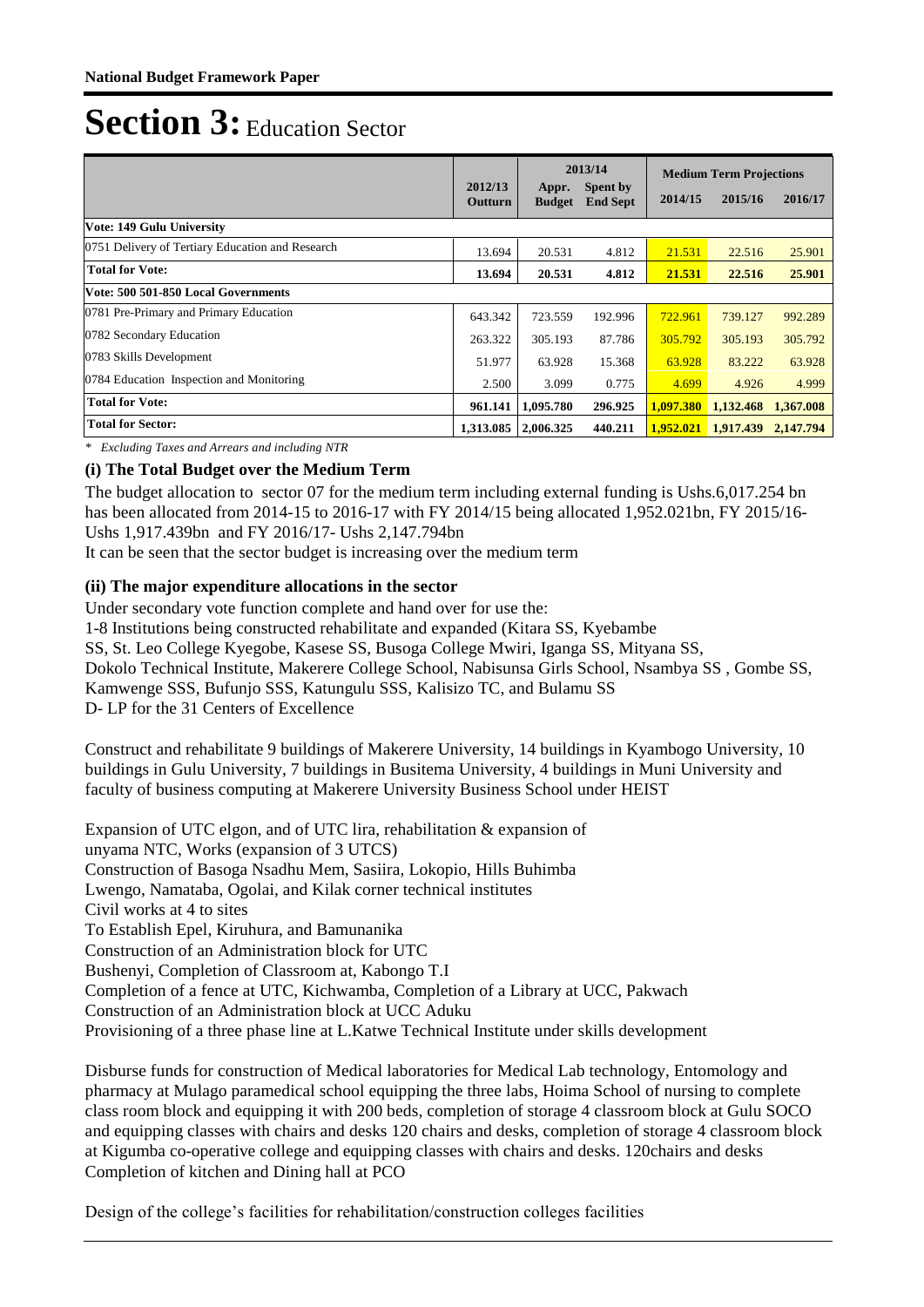Equip and furnish 4 colleges and practice schools under the Project 1233 Improving the Training of BTVET Technical Instructors, Health Tutors & Secondary Teachers in Uganda

Completion of Faculty of Applied Sciences and Technology at Kihumuro (Parking, Electrical, Mechanical, ICT & Sanitary installations) at Mbarara University

Construction of the CRTT Main Facility Super structure, Renovation of JICA School of law and Physics Department Structures and Completion of Construction and furnishing of 1,5000 sqm of dairy and meat processing and Commencement of the remaining two processing units and additional office and laboratory space at MUK Main Campus.

Construction and Installation of Utilities in a 500 sqm Factory Shell Space at MUARIK at Makerere University

Development of ICT e - campus, rehabilitation of sewerage/drainage system, property valuation & compensations of KYU land occupants, reinforcing existing fence with live fence at kyambogo University

#### **(iii) The major planned changes in resource allocations within the sector**

Increased donor funding from OPEC SAUDI IDB

The resource allocation of the MTEF is reducing hence the reduction in resource allocation cross outputs Inflation

ADB V is to cater for provision construction and rehabilitation for benefitting institutions hence the increase in budget across the medium term

#### **Table S3.2: Major Changes in Sector Resource Allocation**

*\* Excluding Taxes and Arrears*

### *S4: Unfunded Outputs for 2014/15 and the Medium Term*

*This section sets out the highest priotrity outputs in 2014/15 and the medium term which the sector has been unable to fund in its spending plans.*

In the Medium term Gulu University plans on opening of Gulu University Constituent College in Lira/5 Meetings with District Land Board officials completion of payments of final certificate of works done/Carry out road openings at the Main Campus and Faculty of Medicine/Procurement of Transport Equipments, procure and installation of installation of LAN/Wireless, Connection of Campuses

In the medium term Makerere plans to have functional laboratory and research infrastructure, participation of the private and public sectors in curriculum reviews

- Attraction and retention of teaching staff through adequate remuneration and staff development plans. Review the governance and administrative processes and establish administrative support system and infrastructure.

- Nurturing the next generation of academics capacity building through award of competitive research grants.

- Focus in Agricultural, health and social research.

### **Table S4.1: Additional Output Funding Requests**

| <b>Additional Requirements for Funding and</b><br>Outputs in 2014/15 | <b>Justification of Requirement for Additional Outputs and Funding</b>                                                                                                                                                                                                    |
|----------------------------------------------------------------------|---------------------------------------------------------------------------------------------------------------------------------------------------------------------------------------------------------------------------------------------------------------------------|
| Vote Function:0751 Pre-Primary and Primary Education                 |                                                                                                                                                                                                                                                                           |
| 0701 51 Assessment of Primary Education (PLE)<br>Output:             |                                                                                                                                                                                                                                                                           |
| <b>Funding Requirement (UShs Bn):</b><br>0.656                       | The unit cost is 14,000 and the projected number of pupils to be examined<br>is 502,778, this implies a budget requirement of Ugshs. 7,038bn yet the<br>current provision is Ugshs.5.966shs. This creates a short fall of Ugshs.<br>1,073bn to cater for PLE examinations |
| Vote Function:0753 Secondary Education                               |                                                                                                                                                                                                                                                                           |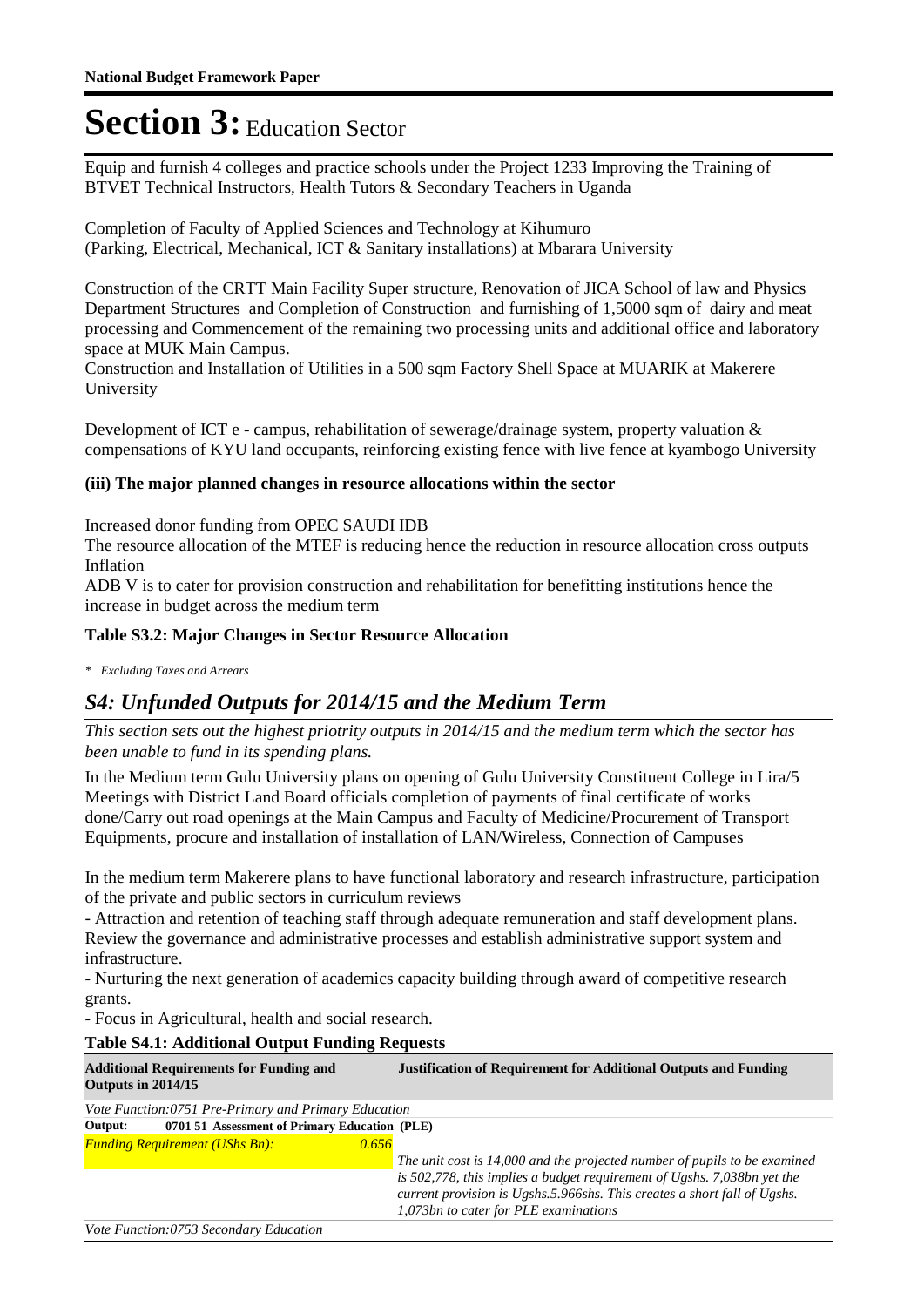| <b>Additional Requirements for Funding and</b><br>Outputs in 2014/15 |                                                                 | <b>Justification of Requirement for Additional Outputs and Funding</b>                                                                                                                                                    |  |  |
|----------------------------------------------------------------------|-----------------------------------------------------------------|---------------------------------------------------------------------------------------------------------------------------------------------------------------------------------------------------------------------------|--|--|
| Output:                                                              | 0702 53 Secondary Examinations (UNEB)                           |                                                                                                                                                                                                                           |  |  |
| <b>Funding Requirement (UShs Bn):</b>                                | 1.274                                                           |                                                                                                                                                                                                                           |  |  |
|                                                                      |                                                                 | The unit cost is 80,000 and the projected number of students to be<br>examined is 142,489 for UCE while for UACE the unit cost is 80,000 and<br>the projected candidates are 29,961. This implies a budget requirement of |  |  |
|                                                                      |                                                                 | Ugshs. 13.796bn against the current provision of Ugshs 11.639bn, hence a<br>short fall of Ugshs. 2.157bn on both programmes for FY 2014/15                                                                                |  |  |
| Vote Function:0752 Skills Development<br>Output:                     |                                                                 | 0705 52 Assessment and Technical Support for Health Workers and Colleges                                                                                                                                                  |  |  |
| <b>Funding Requirement (UShs Bn):</b>                                | 28.744                                                          |                                                                                                                                                                                                                           |  |  |
|                                                                      |                                                                 | Effectively manage assessment of students, setting and marking<br>examinations for Nurses and Midwives Ugshs. 2.809bn                                                                                                     |  |  |
|                                                                      |                                                                 | Effectively manage assessment of students, setting and marking<br>examinations for Business, Technical and Vocational Institutions<br>Ugshs.3.406bn                                                                       |  |  |
|                                                                      |                                                                 | Effectively manage assessment of students, setting and marking                                                                                                                                                            |  |  |
|                                                                      |                                                                 | examinations for the Allied Health Professionals schools. Ugshs 1.2bn<br>Capitation raised from the current shs. 2,400/= to 3,500/= per day per                                                                           |  |  |
|                                                                      |                                                                 | student for UTCs for 2,000 students<br>Capitation raised from the current shs. 1,600/= to 3,500/= per day per<br>student for UCCs for 2,000 students                                                                      |  |  |
|                                                                      |                                                                 | Capitation raised from the current shs. 4,000/= to 4,500/= per day per<br>student for Technical institutes                                                                                                                |  |  |
|                                                                      |                                                                 | Capitation grants for 5 new Technical institutes each with 50 students (Col<br>Nasura Izaruka- umbe, kisomoro kabarole barlonyo Agro Lira, Abia<br>Massacre Alebtong Kotodo-kotido ) 250*460,000*3=345,000,000            |  |  |
|                                                                      |                                                                 | Startup funds and staffing of the institutions with 2 teachers for 3 courses<br>for 12 month = $180,000,000$                                                                                                              |  |  |
|                                                                      |                                                                 | Need to provide for a short fall of Ugshs 18.2bn as counter part funding on<br>Donor funded projects by OPEC, SAUDI, South Korea, Kuwait, KOICA<br>and Japan                                                              |  |  |
| Vote Function:0753 Quality and Standards                             |                                                                 |                                                                                                                                                                                                                           |  |  |
| Output:                                                              | 0706 53 Training of Secondary Teachers and Instructors (NTCs)   |                                                                                                                                                                                                                           |  |  |
| <b>Funding Requirement (UShs Bn):</b>                                |                                                                 | 7.313 Capitation grant raised from the current Shs. 1,800 to 3,000/= per day (for<br>$250$ days) per student (3,750 students) to take care of utilities and inflation                                                     |  |  |
|                                                                      |                                                                 | There will be need for orienting of teachers on the new Kiswahili<br>curriculum, which requires availability of materials at cost of Ugshs 4.5bn<br>$(45000 \text{ copies * } 10000 \text{shs})$                          |  |  |
| Vote Function: 0702 Physical Education and Sports                    |                                                                 |                                                                                                                                                                                                                           |  |  |
| Output:                                                              |                                                                 | 0707 02 Support to National Sports Organisations/Bodies for PES activities                                                                                                                                                |  |  |
| <b>Funding Requirement (UShs Bn):</b>                                |                                                                 | 2.428 H.E the president directed MOFED to provide shs 700 million to support<br><b>FUFA</b> and UAF                                                                                                                       |  |  |
|                                                                      |                                                                 | Due to financial constraints, the Lugogo NCS office block has never had<br>any major facelift since its construction in 1954 and is consequently very<br>dilapidated.                                                     |  |  |
|                                                                      |                                                                 | To provide adequate budget to support activities of over 40 National<br>Sports Associations that are affiliated to NCS. This will enable NCS to                                                                           |  |  |
|                                                                      |                                                                 | undertake/support talent identification and development programmes in the<br>country.                                                                                                                                     |  |  |
|                                                                      | Vote Function:0703 Policy, Planning and Support Services        |                                                                                                                                                                                                                           |  |  |
| Output:                                                              | 0749 03 Ministerial and Top Management Services                 |                                                                                                                                                                                                                           |  |  |
| <b>Funding Requirement (UShs Bn):</b>                                |                                                                 | <b>10.936</b> Funds required for construction of the ministry headquarters in Kyambogo<br>and VAT arrears                                                                                                                 |  |  |
|                                                                      | Vote Function: 0777 Delivery of Tertiary Education and Research |                                                                                                                                                                                                                           |  |  |
| Output:<br><b>Funding Requirement (UShs Bn):</b>                     | 0751 77 Purchase of Specialised Machinery & Equipment           | 0.000 To rehabilitate and retool the mechanical workshop at the main campus.                                                                                                                                              |  |  |
|                                                                      |                                                                 | Rehabilitation requires Ushs 0.721bn while retooling requires Ushs<br>3.591bn. The University also wishes to be connected to NW & SC in order                                                                             |  |  |
|                                                                      |                                                                 | to be supplied with safe water. To ensure reliability and stability of water                                                                                                                                              |  |  |
|                                                                      |                                                                 | supply at Busitema campus, there is need to develop the source of water                                                                                                                                                   |  |  |